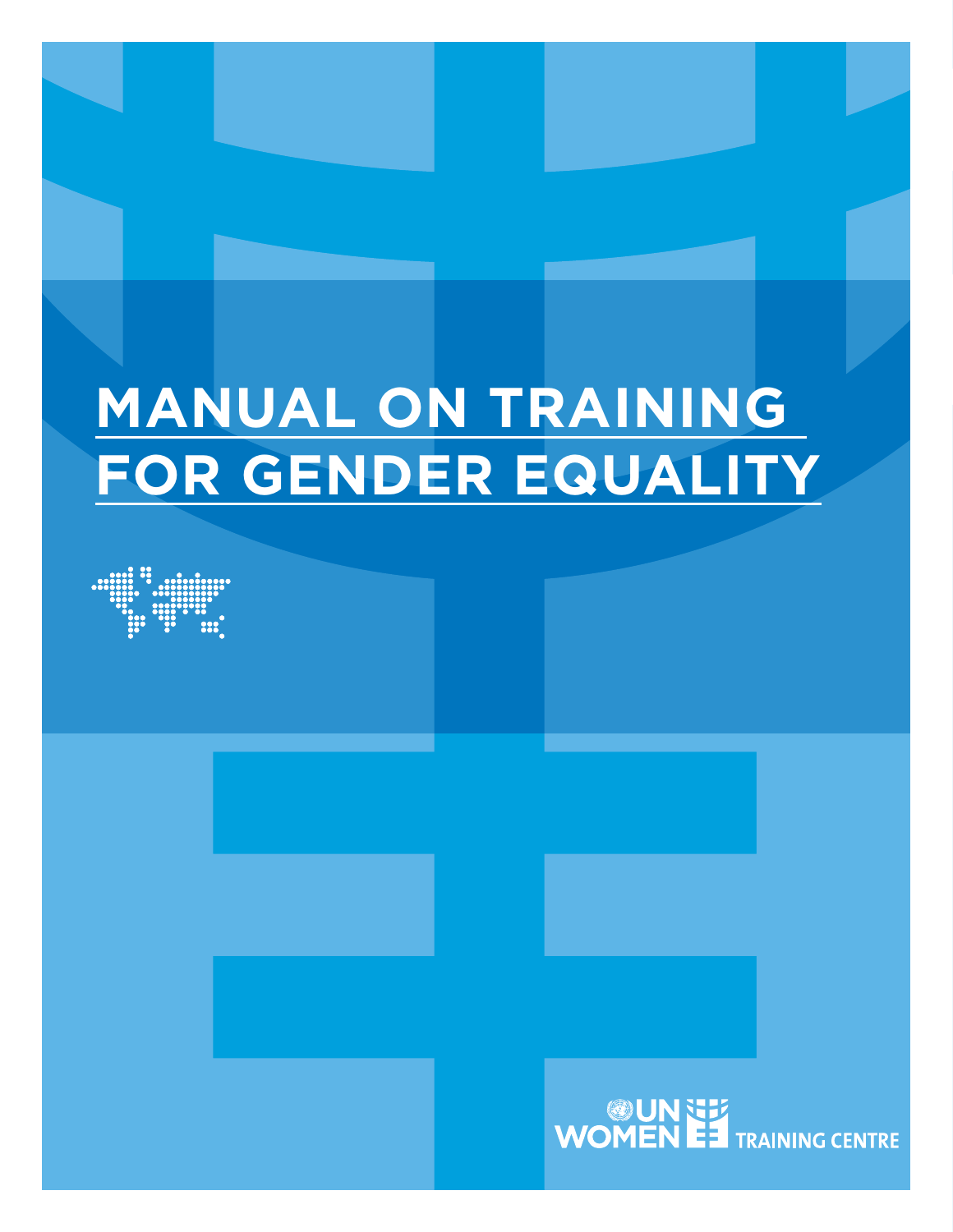© 2019 UN Women. All rights reserved.

#### ISBN:

The views expressed in this publication are those of the author(s) and do not necessarily represent the views of UN Women, the United Nations or any of its affiliated organizations.

Contributors: Produced by the UN Women Training Centre Review: Dr Lucy Ferguson Format: Digital resource Design: Kamron Ismatullaev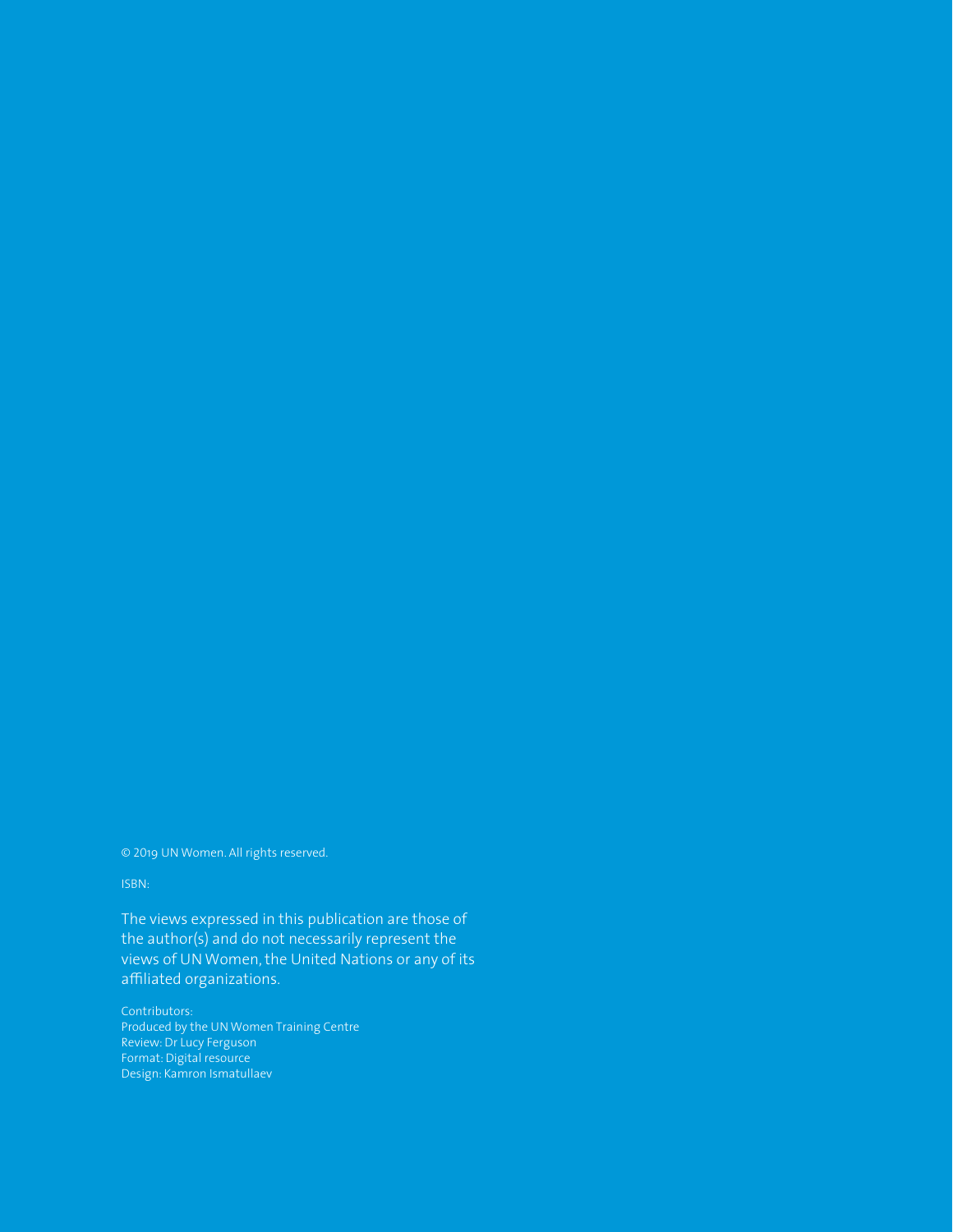# MANUAL ON TRAINING FOR GENDER EQUALITY



**UN WOMEN TRAINING CENTRE** Santo Domingo, December 2019

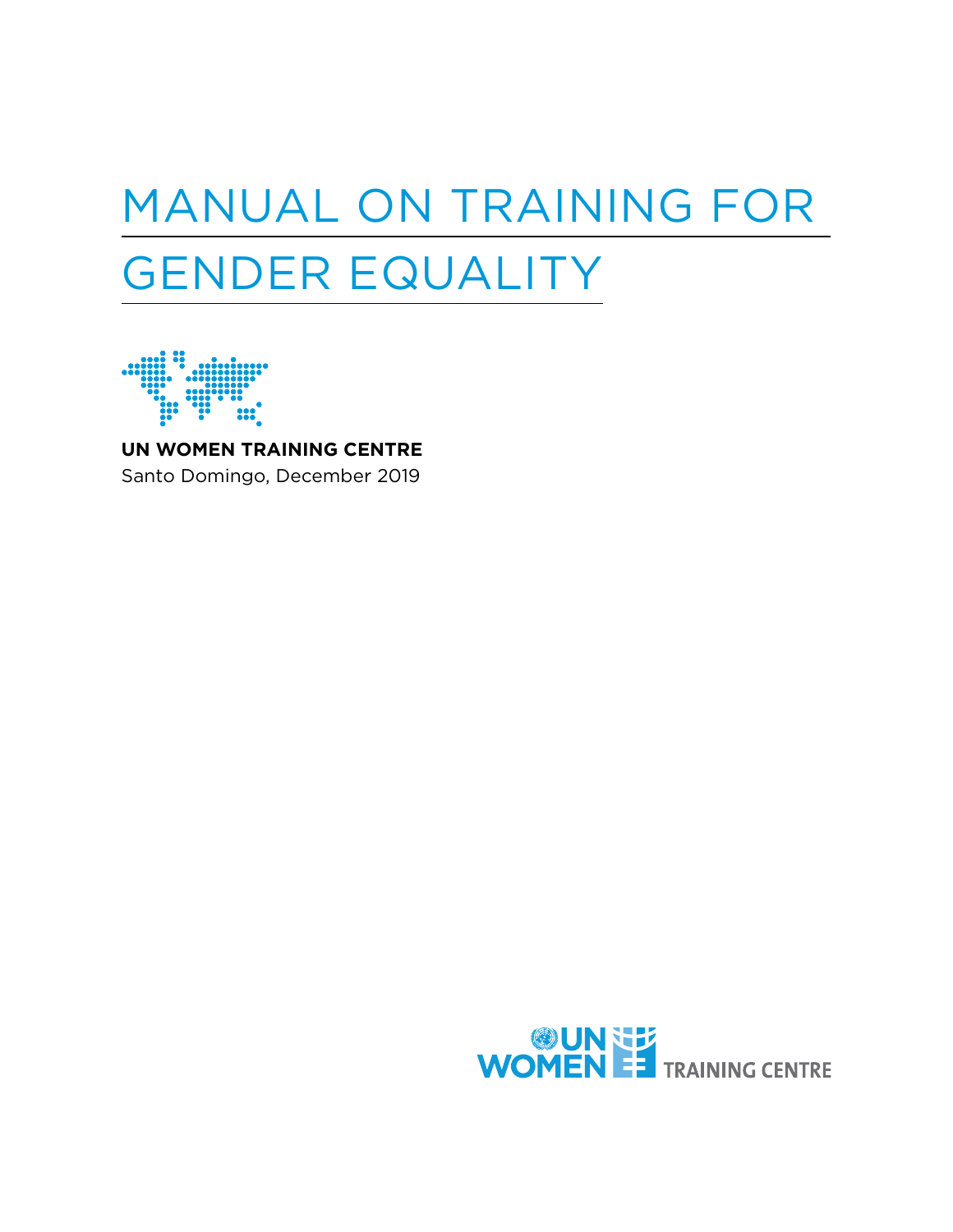# LIST OF ACRONYMS

| <b>CEDAW</b>    | Convention on the Elimination of All Forms of Discrimination against Women |
|-----------------|----------------------------------------------------------------------------|
| <b>GEM</b>      | Gender Equitable Men                                                       |
| <b>ILO</b>      | International Labour Organization                                          |
| LNA             | Learning Needs Analysis                                                    |
| M&E             | Monitoring and Evaluation                                                  |
| <b>MSC</b>      | Most Significant Change                                                    |
| <b>PPT</b>      | PowerPoint                                                                 |
| <b>RFP</b>      | Request For Proposals                                                      |
| <b>ToR</b>      | Terms of Reference                                                         |
| <b>ToT</b>      | Training of Trainers                                                       |
| <b>UN</b>       | <b>United Nations</b>                                                      |
| <b>UN Women</b> | United Nations Entity for Gender Equality and the Empowerment of Women     |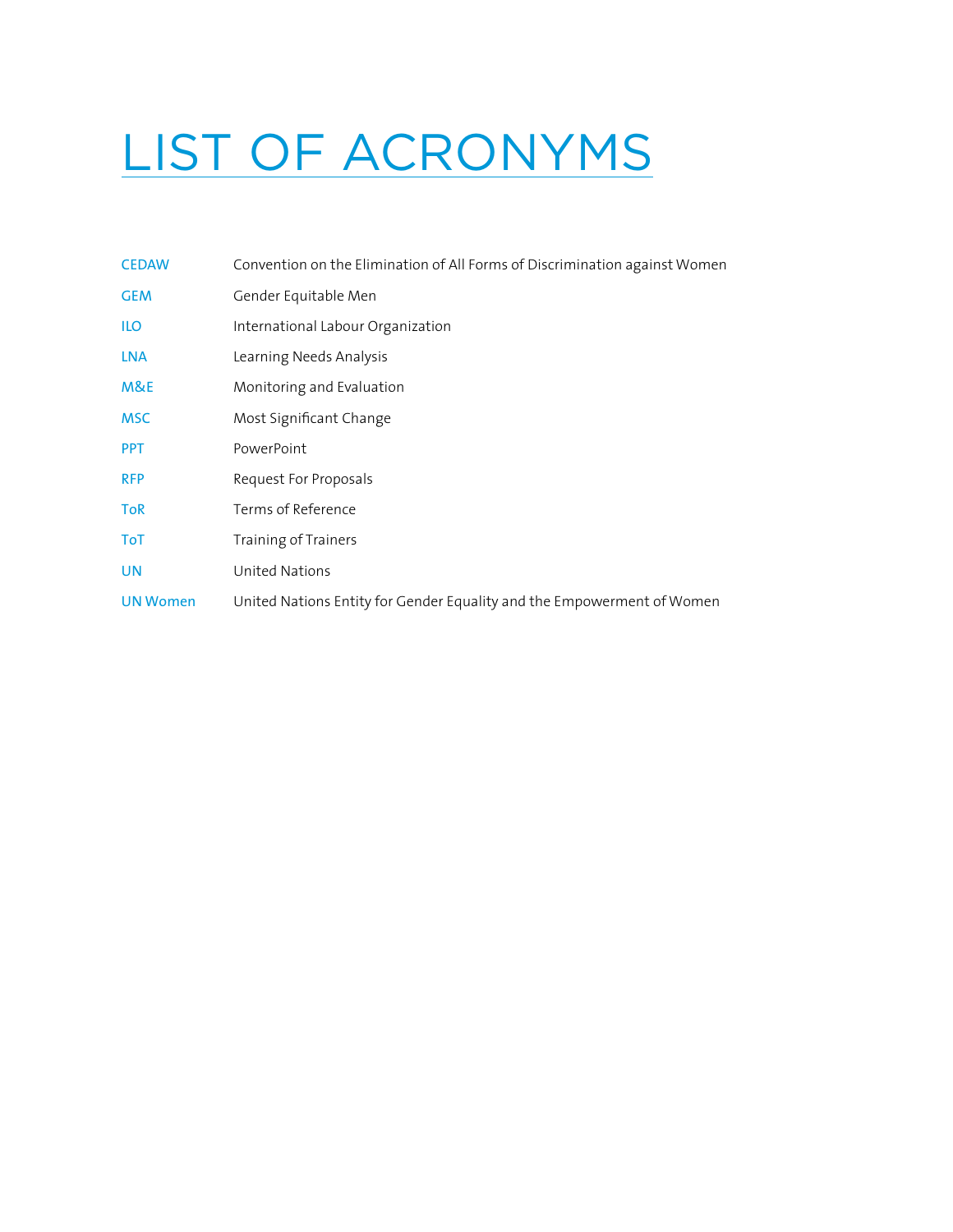# TABLE OF CONTENTS

| <b>INTRODUCTION</b>                                         |                   |
|-------------------------------------------------------------|-------------------|
| 1. ANALYSIS                                                 | $12 \overline{ }$ |
| <b>2. PLANNING</b>                                          | 21                |
| <b>3. DESIGN</b>                                            | 29                |
| <b>4. DEVELOPMENT</b>                                       | 47                |
| <b>5. IMPLEMENTATION</b>                                    | 56                |
| <b>6. EVALUATION</b>                                        | 62                |
| <b>ANNEXES</b>                                              | 70                |
| Annex 1: Course Calendar<br>(example from 2016) & Catalogue | 70                |
| Annex 2: Sample of Capacity<br>Assessment Tool              | 71                |
| Annex 3: Template Concept Note                              | 72                |
| Annex 4: Template TOR's for Consultants                     | 73                |
| Annex 5: Different Evaluation Methods                       | 75                |

[Annex 6: Checklist for Event Organization](#page-75-0) 76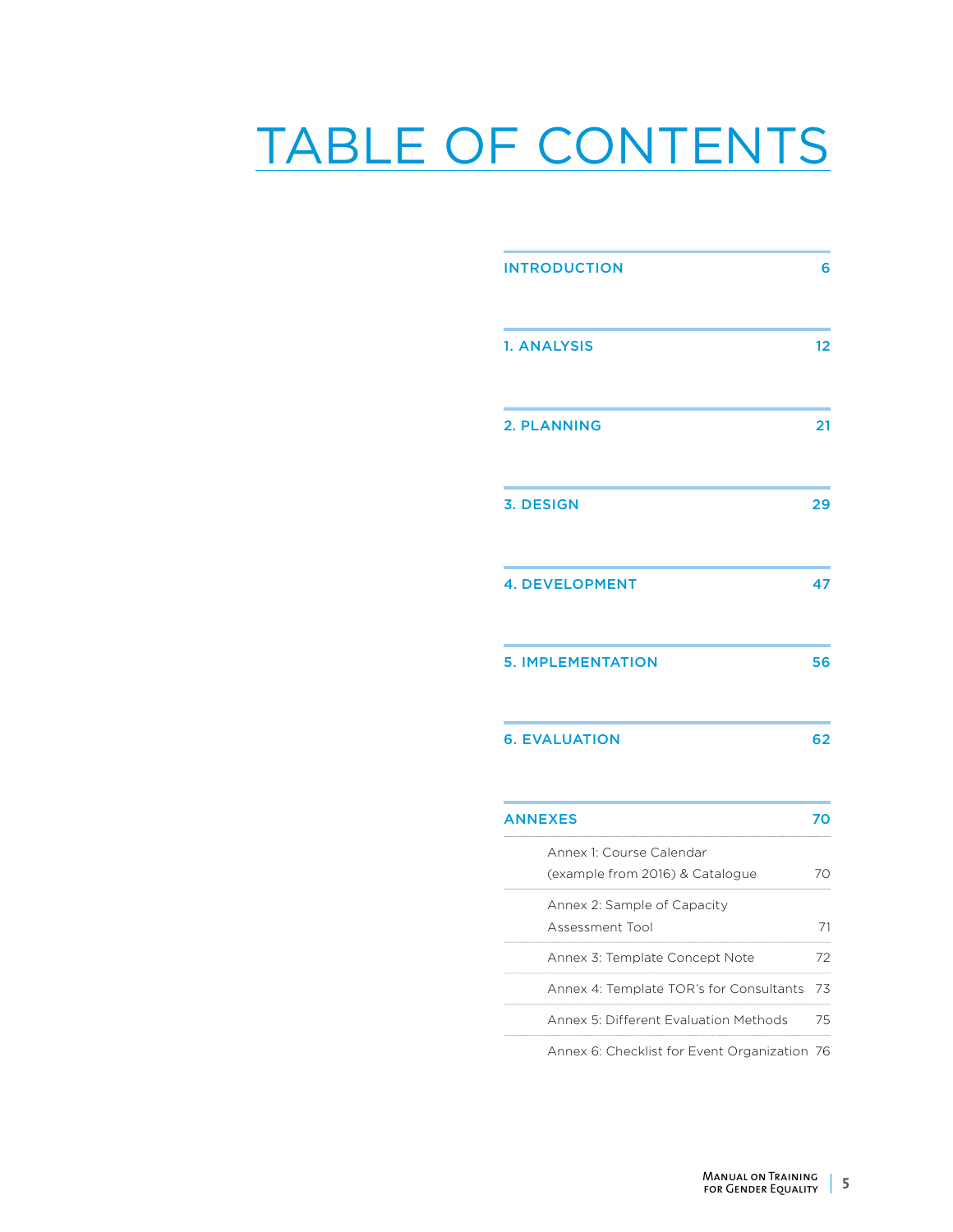# <span id="page-5-0"></span>INTRODUCTION

The UN Women Training Centre aims to build a society that respects and promotes human rights for all women and men through training for gender equality. The Training Centre is dedicated to supporting the UN and other stakeholders to realize commitments to gender equality, women's empowerment and women's rights through transformative training and learning.

The UN Women Training Centre approach to training for gender equality is guided by key international normative instruments, in particular the Convention on the Elimination of All Forms of Discrimination against Women (CEDAW) and the Beijing Platform for Action. The Training Centre's courses range from a basic and introductory level to specialized and advanced levels for diverse participants. The Training Centre makes maximum usage of online training tools including e-learning courses and pays special attention to implementing an interactive, transformative learning approach.

The Training Centre defines "training for gender equality" as a transformative process that aims to provide knowledge, techniques and tools to develop skills and changes in attitudes and behaviors. Training for gender equality helps men and women to build gender competence and acquire the knowledge and skills necessary for advancing gender equality in their daily lives and work. It is a long-term process that requires political will and commitment of all stakeholders in order to create an inclusive, aware and competent society that promotes gender equality.

# PURPOSE OF THIS MANUAL

This manual was initially developed as an internal, living document for UN Women Training Centre personnel. It has now been revised on two occasions in order to provide practical guidance and information to all actors developing training for gender equality, including other UN personnel and representatives from civil society organizations and governments. It also draws on the analytical work developed in the Working Paper Series on training for gender equality.

Drawing upon the UN Women Training Centre's experience, this manual provides practical tools, templates, checklists, resources and lessons learned in order to guide the development of training for gender equality. It is structured by the six phases of the training cycle:

- **1.** Analysis: Assessing the learning needs and the feasibility of the proposed training.
- **2.** Design: Constructing the outline of the training including the learning outcomes, target audience, methodology, monitoring and evaluation, communication strategy, timeframe, tasks and responsibilities.
- **3.** Development: Drafting the training content, methods and materials as well as adapting it to the specific learning needs of participants, graphic design and packaging.
- **4.** Implementation: Piloting and running the training.
- **5.** Evaluation: Monitoring, evaluating and follow-up of the training.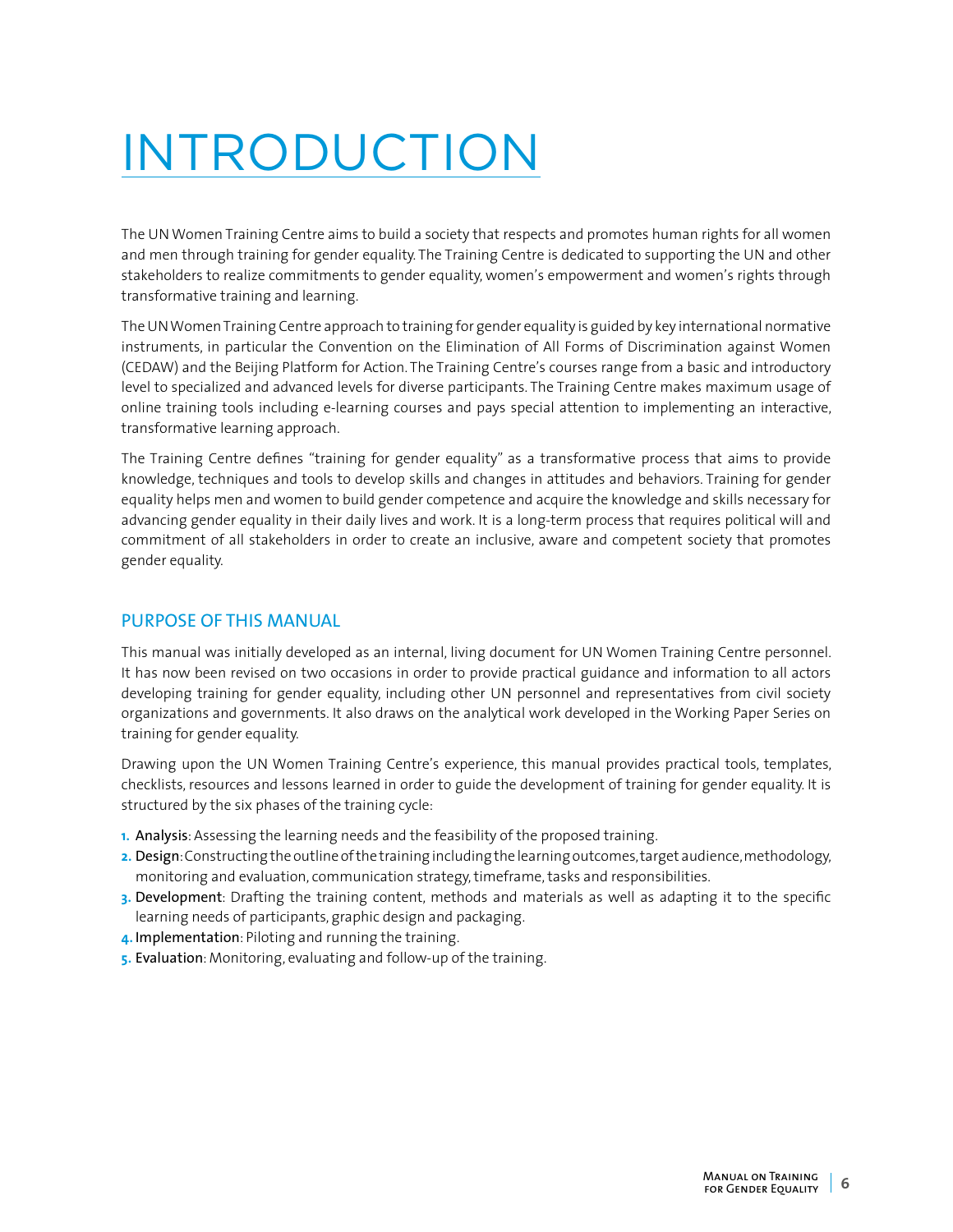

Following this process helps ensures that training meets the needs of the target audience, upholds the highest educational standards and has the desired gender-transformative impact. It is important to note that the development of training is not a rigid process but leaves room for flexibility and adaptation. In practice, the order of the phases in the training cycle is not always linear. While some phases can only happen consecutively, others can be conducted simultaneously.

These training phases apply when developing different dimensions of training for gender equality, as further described in the *Typology on Training for Gender Equality* including training focused on:

- **1.** Awareness-raising and consciousness-building
- **2.** Knowledge enhancement
- **3.** Skills training
- **4.** Changes in attitudes, behaviors and practices
- **5.** Mobilization for social transformation

# QUALITY ASSURANCE CRITERIA

The UN Women Training Centre is committed to being rigorous in the way it assesses, designs, develops, plans, implements, and evaluates its training courses and products. As such, we strive to meet international quality assurance criteria for training, such as the ECBCheck'. In addition, the UN Women Training Centre has developed internal quality assurance criteria that are specifically tailored to training for gender equality.

<sup>1</sup> ECBCheck criteria can be found here: *<http://www.ecb-check.org/criteria-2/>*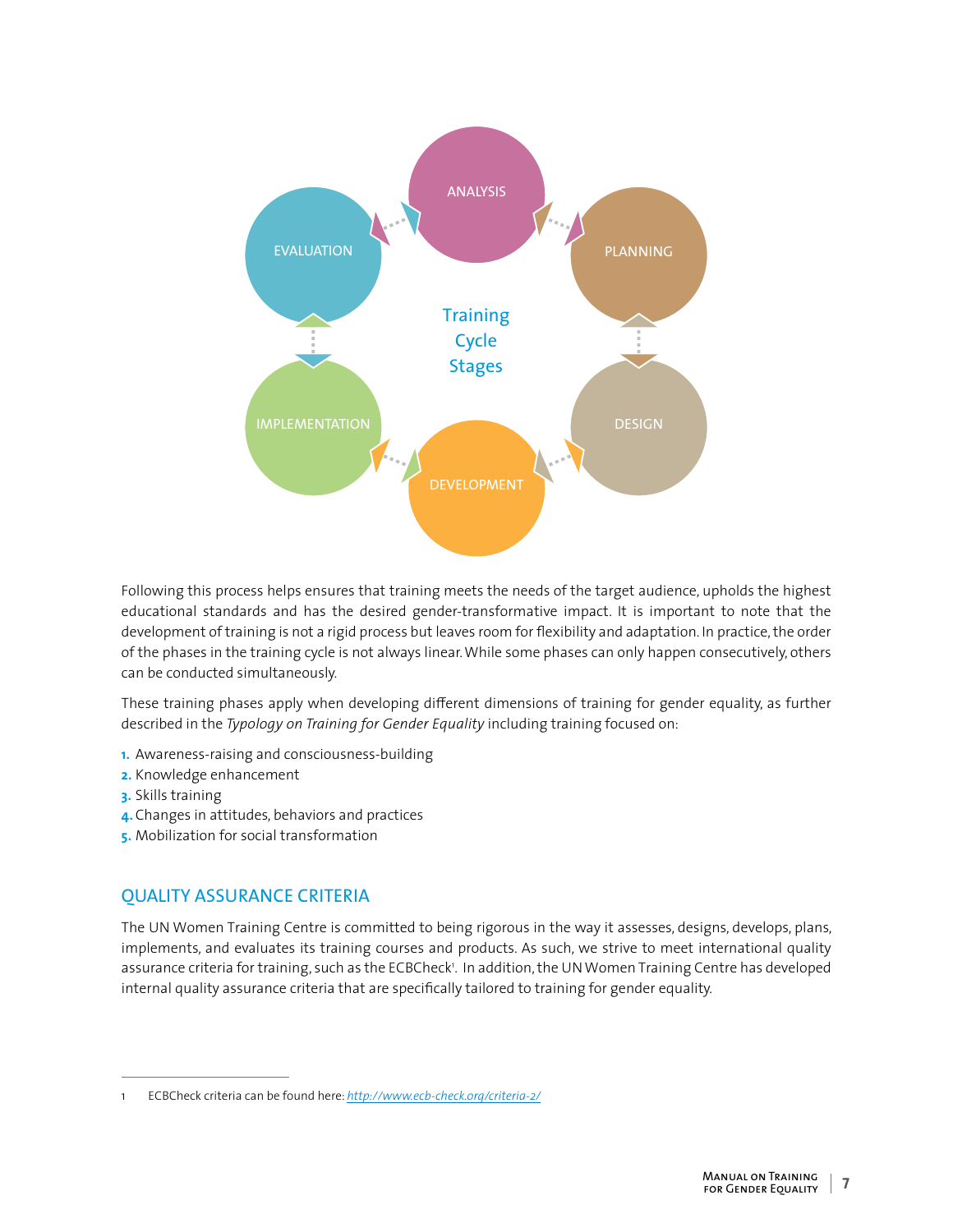# **UN Women Training Centre Quality Assurance Criteria**

Social transformation

Meeting learning needs

Gender-transformative learning

Gender equitable and diverse

Sustainability

Innovation and creativity

These six criteria are implemented and evaluated through a number of quality assurance mechanisms described in more detail within this training manual, namely:

- Feasibility assessment section 1.2
- Learning needs assessment section 1.3
- Peer review process section 2.4
- Consultant/company recruitment and selection process section 2.5
- Piloting section 5.2
- Evaluation section 6

The six UN Women Training Centre quality assurance criteria for training for gender equality are:

### **1. SOCIAL TRANSFORMATION**

We are guided by the view that our work has to contribute to the achievement of practical and strategic needs of diverse women and girls in order to affect social transformation. We are committed to supporting the realization of global normative frameworks that promote gender equality and human rights for all, particular for women and girls.

#### **2. MEETING LEARNING NEEDS**

We emphasize the importance of creating and delivering training that meets the specific learning needs of diverse women and men. This includes targeted knowledge, skills and attitudes that support broader institutional and social transformation towards gender equality. The entire training cycle should be guided by these learning needs and we are committed to allocating the time and resources necessary to comprehensively analyse these needs and adapt the training to meet these needs.

#### **3.** GENDER-TRANSFORMATIVE LEARNING

We have adopted a learning-centered approach to training that focuses on building a participatory, participantdriven, empowering and transformative learning process. We match the training content with creative adult learning methods in order to build the specific knowledge, skills and attitudes that are included in the learning outcomes. We follow transformative learning principles with the objective of together affecting individual behavioral change that will drive larger institutional and social transformations. This means that learning occurs in the spirit of participation and that training facilitators actively share power so that knowledge, skills and attitudes are created for, by, and with the participants.

#### **4.** GENDER EOUITABLE AND DIVERSE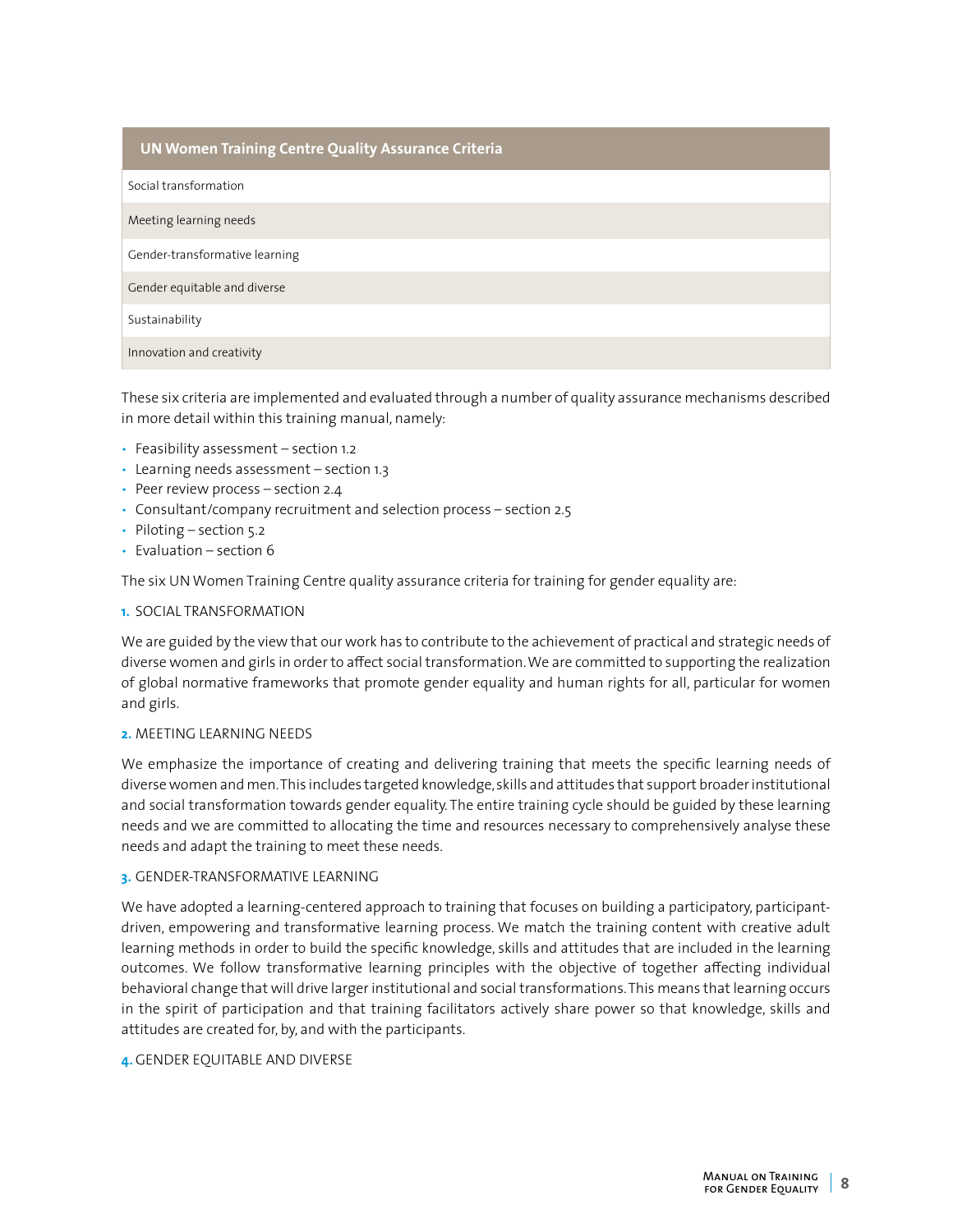We are committed to ensuring that our training programmes and products are gender equitable and support diversity. We are serving the global community, thus we are accountable to promote and celebrate diversity, including diversity of learning needs, positive practices, and identities. This includes acknowledging power and privilege and striving for diversity of representation, knowledge and skills throughout the training cycle. We have adopted an intersectional approach to training for gender equality, which illuminates the interconnections between various forms of inequality and oppression including sexism, racism, xenophobia, classism, ageism, homophobia, transphobia, ableism, and others. We also take active measures to ensure the participation of marginalized/underrepresented groups as trainers and participants, which in training for gender equality includes men and boys.

# **5.** SUSTAINABLE

Our training programmes and products are developed and delivered keeping in mind the applicability, usefulness, and relevance for participants in order to create sustainable transformations in attitudes and behaviors. We think of training as one part of a longer capacity building process so as to encourage on-going post-training support for participants to implement what they have learned. Once back on the job, in order for participants to implement the knowledge, skills and attitudes that they have learned it is also vital that they receive support and encouragement from their supervisors, colleagues and the general work environment. Sustainable training for gender equality should therefore be part of a broader gender equality strategy or process that includes interconnected transformations in policy, structure, personnel, infrastructure, budgeting and other relevant areas.

# **6. INNOVATIVE AND CREATIVE**

Experiential and participatory learning for diverse women and men can be enhanced through employing various innovative, creative, and state-of-the-art tools, techniques, approaches and methods. With innovative and creative approaches to training, learning outcomes can be achieved more effectively and efficiently.

The UN Women Training Centre is also committed to a feminist pedagogical approach, in order to maximize the potential for training to contribute to gender-transformative change. For more information and practical guidance, please see the Statement of Pedagogical Principles and Practices for Training for Gender Equality in the publication *Feminist Pedagogies in Training for Gender Equality.2* The publication describes how "feminist pedagogies can be characterized by four key aspects or principles:

- **1.** Participatory learning
- **2.** Validation of personal experience
- **3.** Encouragement of social justice, activism and accountability.
- **4.** Development of critical thinking and open-mindedness."<sup>3</sup>

Figure 1 shows how quality criteria and mechanisms can be integrated into different phases of the training cycle:

<sup>2</sup> UN Women Training Centre. (2017). F*eminist Pedagogies in Training for Gender Equality*. Working Paper Series.

<sup>3</sup> Adapted from Hoffman F. L. and Stake, J. E. (2001). "Feminist Pedagogy in Theory and Practice: An Empirical Investigation", *National Women's Studies Association Journal (NWSA)*, 19, pp. 80.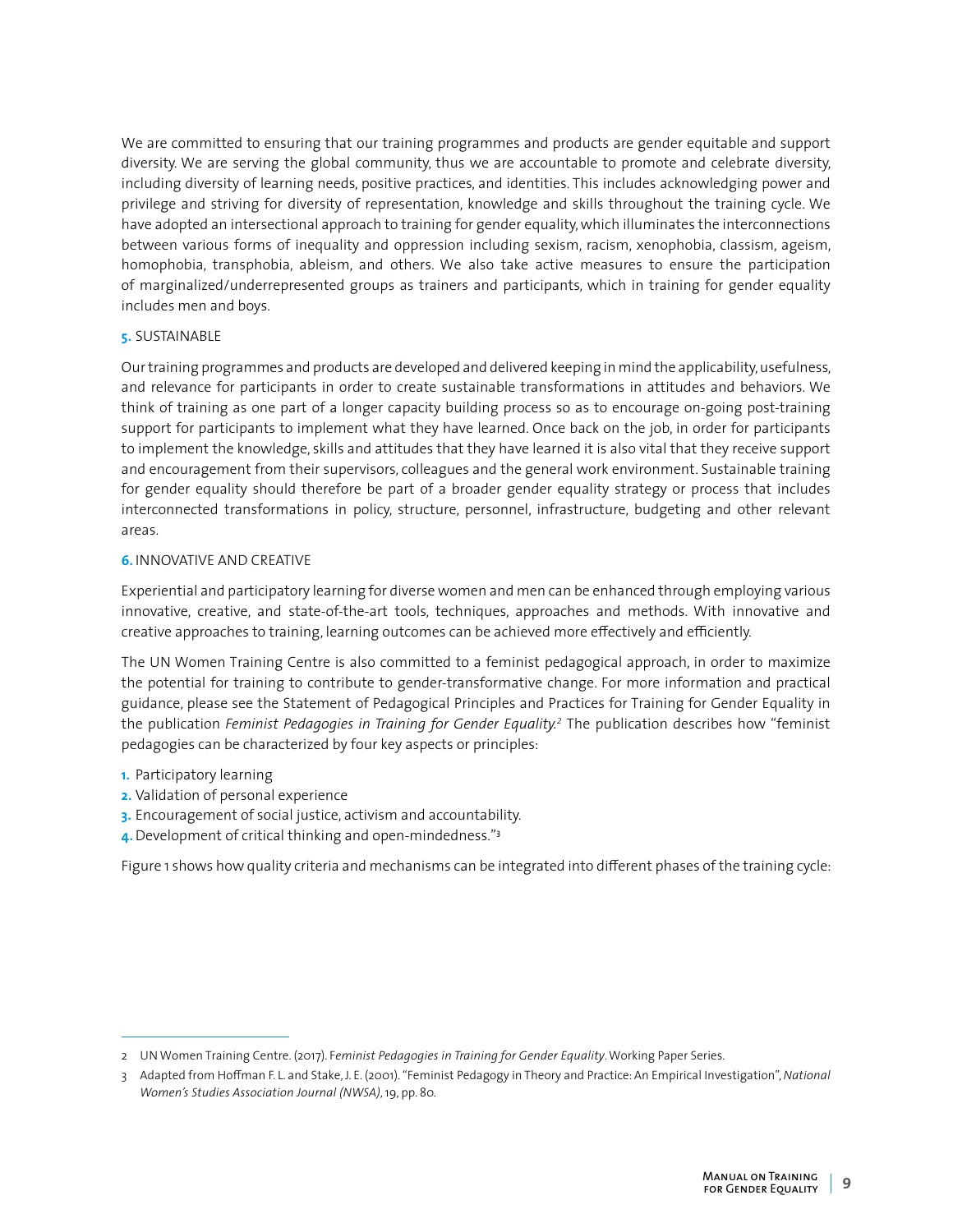# **FIGURE 1 Theory of Change and Feminist Pedagogies as Building Blocks for Quality Training for**



Feminist pedagogical practices

Peer review and reflexivity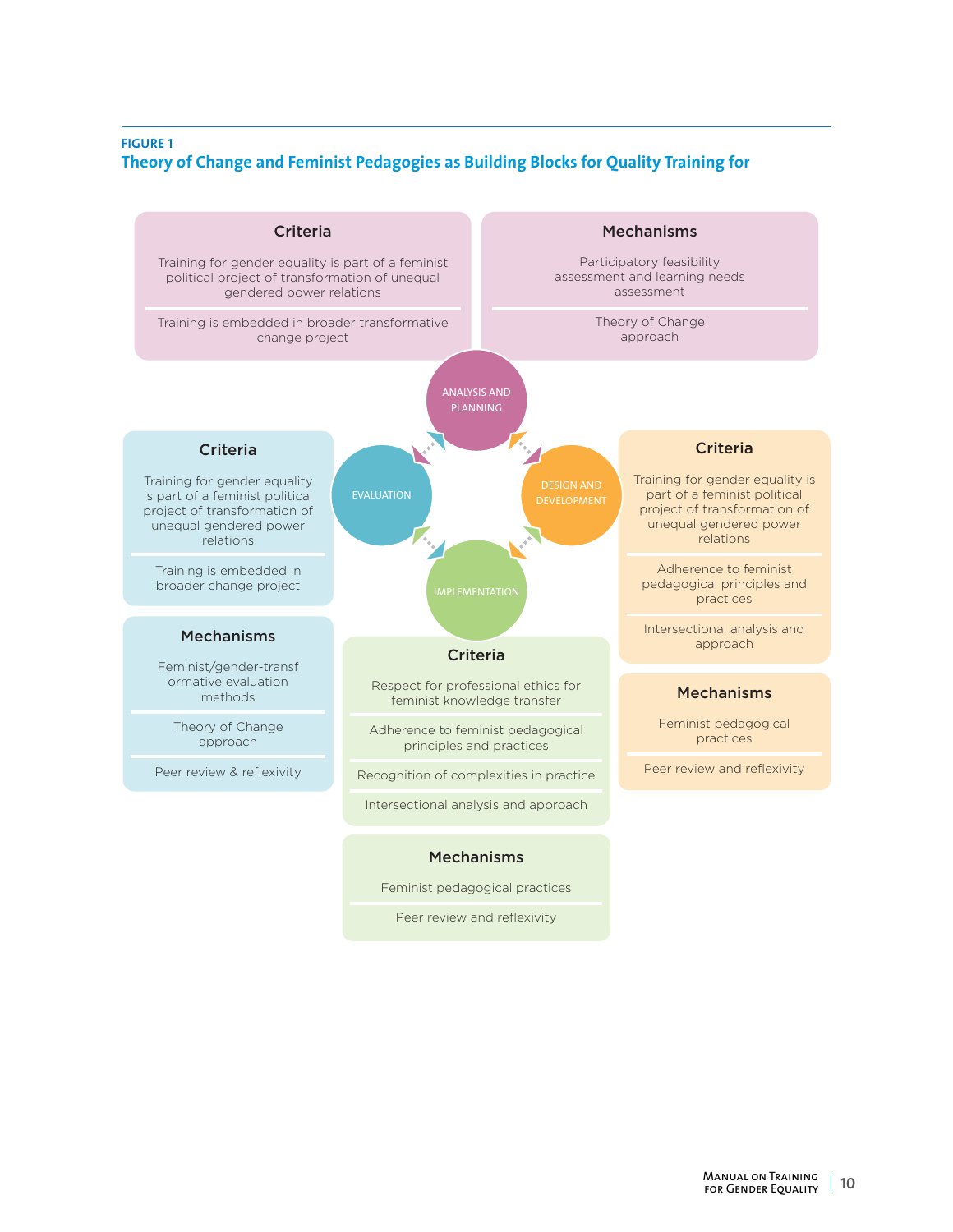# **BOX 1:**  Additional resources on training for gender equality

The UN Women Training Centre has developed cutting-edge resources for gender equality trainers, including:

# • Gender Equality Capacity Assessment Tool - 2014

Contains a template for self-assessment of individual knowledge, skills, learning styles and needs.

• Training for Gender Equality: Twenty Years On (Report, Interactive Tool, Infographic)- 2015

Explores the development of training for gender equality from the Beijing PFA to the present day, across the 12 critical areas of concern.

# • Compendium of Good Practices in Training for Gender Equality - April 2016

Offers in-depth information on 10 different good practices, including detailed outlines of training courses, examples of dealing with challenges, and a collection of tools and activities.

• Typology on Training for Gender Equality - April 2016, revised November 2019

Contains an analysis and practical information on different dimensions of training for gender equality.

# • Self-Learning Booklet: Masculinities and Violence Against Women and Girls - 2016

Tool to assist both UN and non-UN staff to better understand the issues of masculinities in relation to violence against women and girls.

• Evaluation Tool for Training for Gender Equality: A Short Guide Towards Measuring Capacities and Transformation - 2018

Practical guide to comprehensive evaluation of training for gender equality.

• Training vs Education in Training for Gender Equality.

Explores the differences and similarities between feminist adult education and training for gender equality, arguing that there are many productive synergies between the two fields.

• Working Paper: Feminist Pedagogies in Training for Gender Equality - 2017, revised 2019

Contains both theoretical and practical information on how feminist pedagogical principles can guide training development.

# • Working Paper: Quality in Training for Gender Equality - 2017, revised 2019

Reviews existing quality criteria and provides information on how to strengthen quality throughout the training cycle.

# • Working Paper: Theory of Change in Training for Gender Equality - 2017, revised 2019

Develops a template for working on theory of change methodology in training for gender equality.

- Working Paper: Gender-Transformative Evaluation of Training for Gender Equality 2018, revised 2019
- Gender-transformative training and Beijing +25 forthcoming 2020

Reviews key debates and trends in the field of training for gender equality in preparation for Beijing +25.

All of these resources and more can be found on the UN Women Training Centre eLearning Campus Resource Centre:

*[https://trainingcentre.unwomen.org](https://trainingcentre.unwomen.org    )* 

Practical checklists from this publication have been incorporated throughout the manual.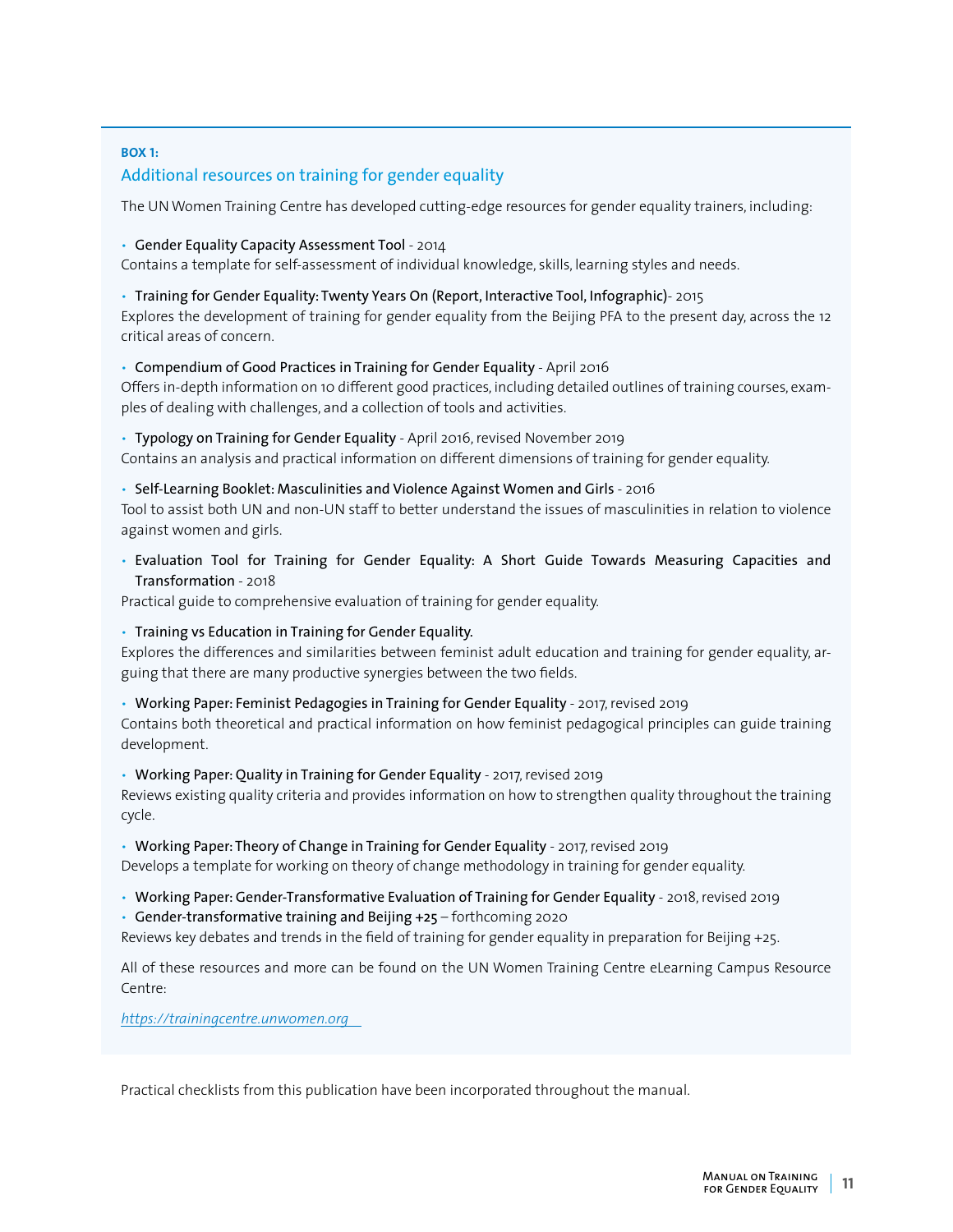# <span id="page-11-0"></span>1. ANALYSIS

# **OBJECTIVE**

Ensure that new training is assessed for feasibility based on key criteria and that it responds to the specific learning needs of organizations, target audiences and participants. The Working Paper series develops guidelines for integrating gender-transformative evaluation and feminist pedagogies in the Analysis phase of the training cycle.

# Gender-transformative evaluation in the Analysis Stage

- Explore a possible Theory of Change for this specific training context and requirements, and discuss it with commissioners and participants. Guidelines on a Theory of Change for training for gender equality can be found in the Working Paper on this topic
- Review previous evaluations of training initiatives in order to ensure that learning from previous activities is taken into account
- Integrate evaluation questions into the analysis phase, ensuring that these can be used as a baseline for tracking and monitoring change
- Contextualise the evaluation of training for gender equality within wider change strategies such as concrete projects for organisational or community-level change. This makes change through training sustainable over time, while following-up with learners to monitor long-term individual and institutional transformation.

# Feminist pedagogies in the Analysis Stage

- Is the scope of the training sufficient to be able to integrate the four principles of feminist pedagogies? Has the remit, scope and modality of the training been clearly established to ensure opportunities for developing a training curriculum that is consciously aligned with feminist pedagogical principles?
- What can a diagnostic assessment of the institution and its needs in terms of gender equality tell us about the power dynamics at work? How can participants' existing knowledge and experience on gender be assessed?
- Does the learning assessment draw on the principles of participation and validation of personal experience, based on best practice in the field?
- What kind of change or transformation is this training intended to bring about, or contribute to? Has this been openly discussed with the training commissioners?

# 1.1 LEARNING ANALYSIS

The first step of the training cycle is the analysis. Before investing significant resources in developing a new training course, it can be useful to conduct a quick feasibility assessment. If the results of the feasibility assessment are that training is indeed needed, the next step is to engage in a comprehensive learning needs assessment.

Thorough analysis is important throughout the training cycle. Conducting a comprehensive learning needs assessment before designing and developing a course reduces the risks of duplication, learning outcomes not being met and low/no impact or even a counterproductive impact.

Learning needs assessment will also help answer the pivotal question of whether training is the right solution or whether other interventions will be more effective. Learning needs assessment can happen at multiple points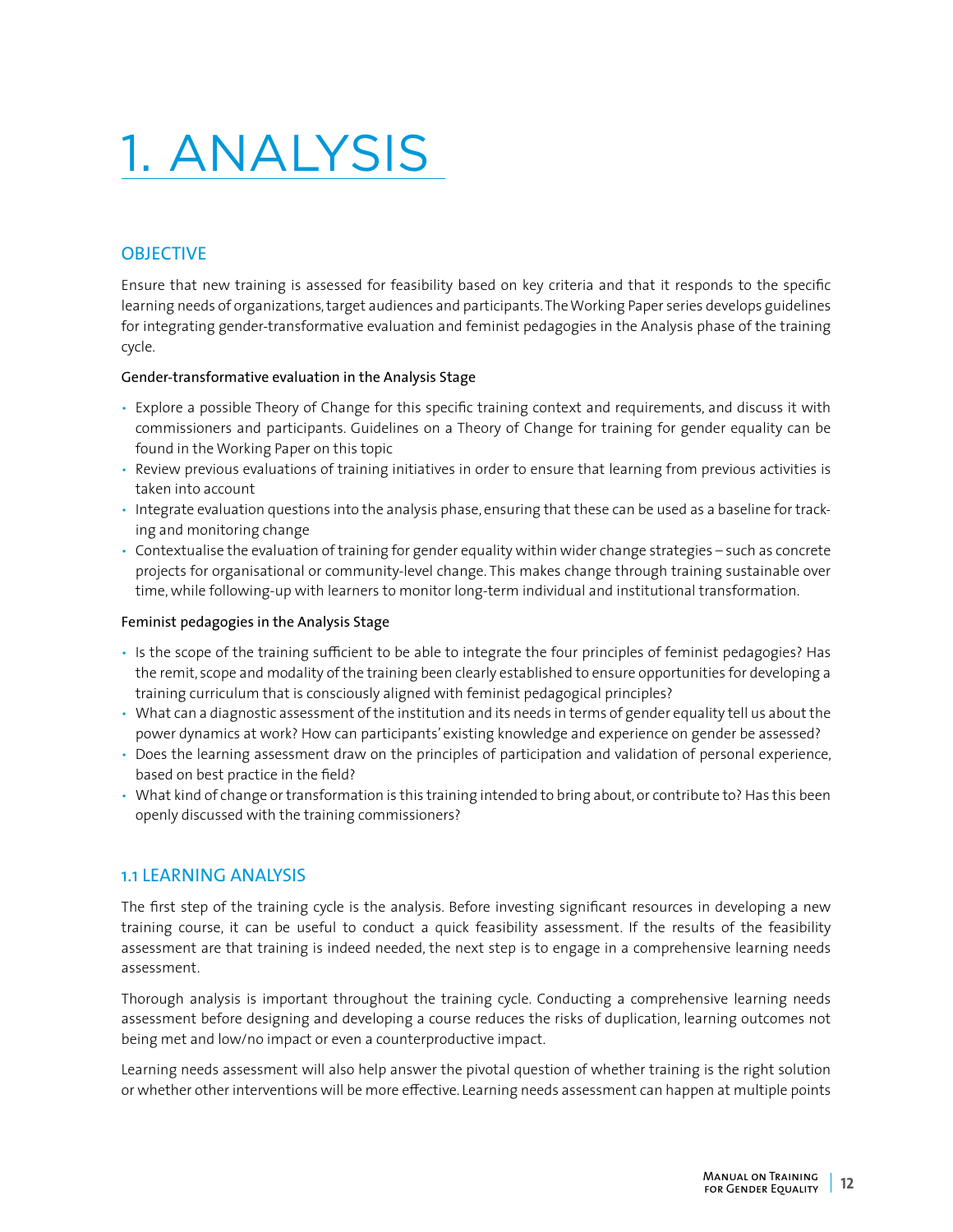# **BOX 2: Terminology**

These are a few of the key terms used throughout the manual:

- Target audience group(s) of people often determined by role or function in the workplace.
- Participants specific people who will be attending the training (terms used in other publications include learners or students).
- Trainer people responsible for training analysis, design, development, implementation or monitoring and evaluation (terms used in other publications include managers, teachers, facilitators, consultants or moderators).

in the training cycle. It is absolutely essential to conduct a comprehensive assessment during the analysis phase but it can also be an important part of the design, planning and implementation phases. For instance, the training content and methodology is developed for a generic target audience, but must be adjusted to the learning needs of the specific course participants. Tools such as registration forms incorporating a pre-training questionnaire, pre-tests and in-class discussion around expectations all help trainers to analyse and adapt to the specific learning needs of participants.

# 1.2 FEASIBILITY ASSESSMENT

Before taking the step to invest time and funds in developing a new training course, it is important for the trainer to conduct a quick feasibility assessment in order to analyse whether or not the proposed training is worth undertaking. Conducting a feasibility assessment requires an initial investment of resources but creates a solid foundation for a successful training including an initial assessment of learning needs and outcomes, avoiding duplication, creating buy-in and building a shared understanding of the training. See Annex 1 for a feasibility assessment template.

The UN Women Training Centre has developed six key criteria which guide their feasibility assessment:

- **1.** Relevance to institutional mandates and functions
- **2.** Responsiveness to the needs of the organization and target audience
- **3.** Filling a unique niche
- **4.** Capacity of replication and scale-up
- **5.** Responsiveness to emerging issues and cutting edge topics
- **6.** Cost effectiveness

A feasibility assessment can be written up in a short report of two-four pages and include at the end a recommendation whether or not to develop the training as well as suggested next steps. If the training is approved, this information can be used to draft the rationale of the project outline – see the next section on training design. Depending upon the depth of the analysis, tools used and the time available, the feasibility assessment can take between two-weeks and a month.

As an example of feasibility assessment criteria, including guiding questions, please find below a description of the UN Women Training Centre's six key criteria.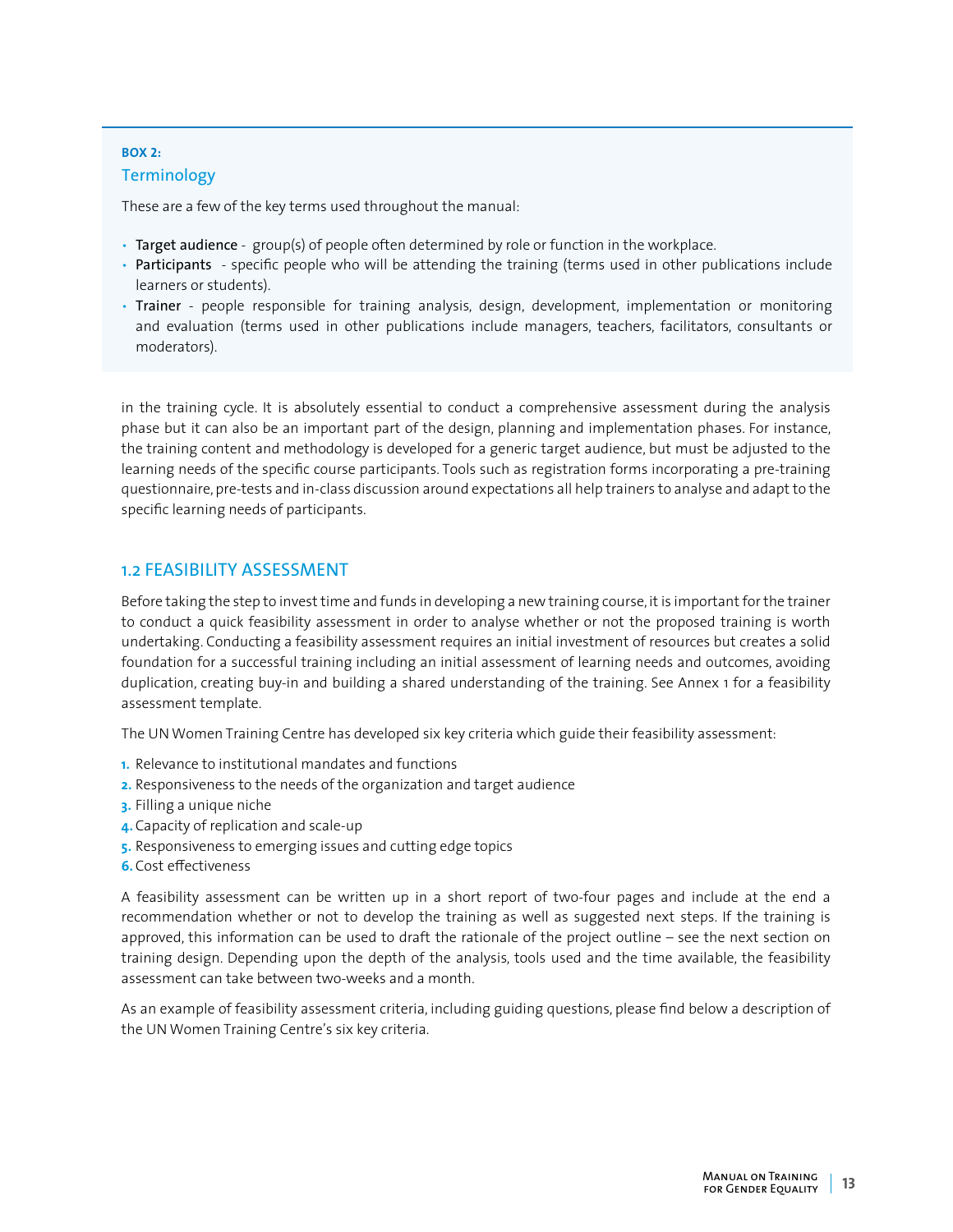# **1.**  Relevance to institutional mandates and functions

For UN Women Training Centre courses, they must all be in line with the mandate of UN Women to work for the elimination of discrimination against women and girls; the empowerment of women; and the achievement of equality between women and men. In addition, they should support one of the three functions of UN Women to:

1) Support inter-governmental bodies in their formulation of policies, global standards and norms.

2) Help UN Member States to implement these standards, by providing suitable technical and financial support when requested and forging effective partnerships with civil society.

3) Lead and coordinate the UN system's work on gender equality as well as promote accountability, including through regular monitoring of system-wide progress.

In accordance with the second function, two of the most relevant international commitments are the 1979 Convention on the Elimination of All Forms of Discrimination against Women (CEDAW) and the 1995 Beijing Platform for Action as they both include specific mandates on training for gender equality. Other relevant policies include UN Security Council and General Assembly resolutions and regional policy frameworks as well as the Sustainable Development Goals.

Proposed training also needs to be in line with the UN Women Training Centre mandate and vision, as well as both strategic plans and annual work plans.

#### Guiding questions for the feasibility assessment:

- Does the training directly support the mandate and function of UN Women? How?
- Is the training mandated by CEDAW or Beijing or another international or regional policy? How?
- Is the training in line with the UN Women Training Centre policies and plans? How?

For the UN Women Training Centre, the proposed training must meet this criteria, so if the answer is "no" to the first or third question, the feasibility assessment can end here.

#### **2.** Responsiveness to the needs of the organization and target audience

All training courses must respond to the needs of the organization(s) and target audience. Here it is important to take a step back and analyse what is the specific problem, what are the root causes of the problem and is training needed to address these root causes. An initial learning needs assessment is a useful tool to determine whether or not the proposed training meets the needs of the organization(s) and target audience. It is important to remember that the learning needs of an organization may be different than those self-identified by the

#### **BOX 3:**

# Institutional gender equality capacity assessment

If possible, it is important to anchor the proposed training within a larger process of institutional gender mainstreaming. One key strategy is to undertake a broader assessment of an organization's gender equality capacity, including policy, structure and resources. These internal assessments are also called gender audits or gender reviews.

One example of a practical resource is the UN Women Training Centre's *Gender Equality Capacity Assessment Tool*. According to this tool, "Gender equality capacity assessment is a means of assessing the understanding, knowledge and skills that a given organization and individuals have on gender equality and the empowerment of women, and on the organization's gender architecture and gender policy." This tool includes a template for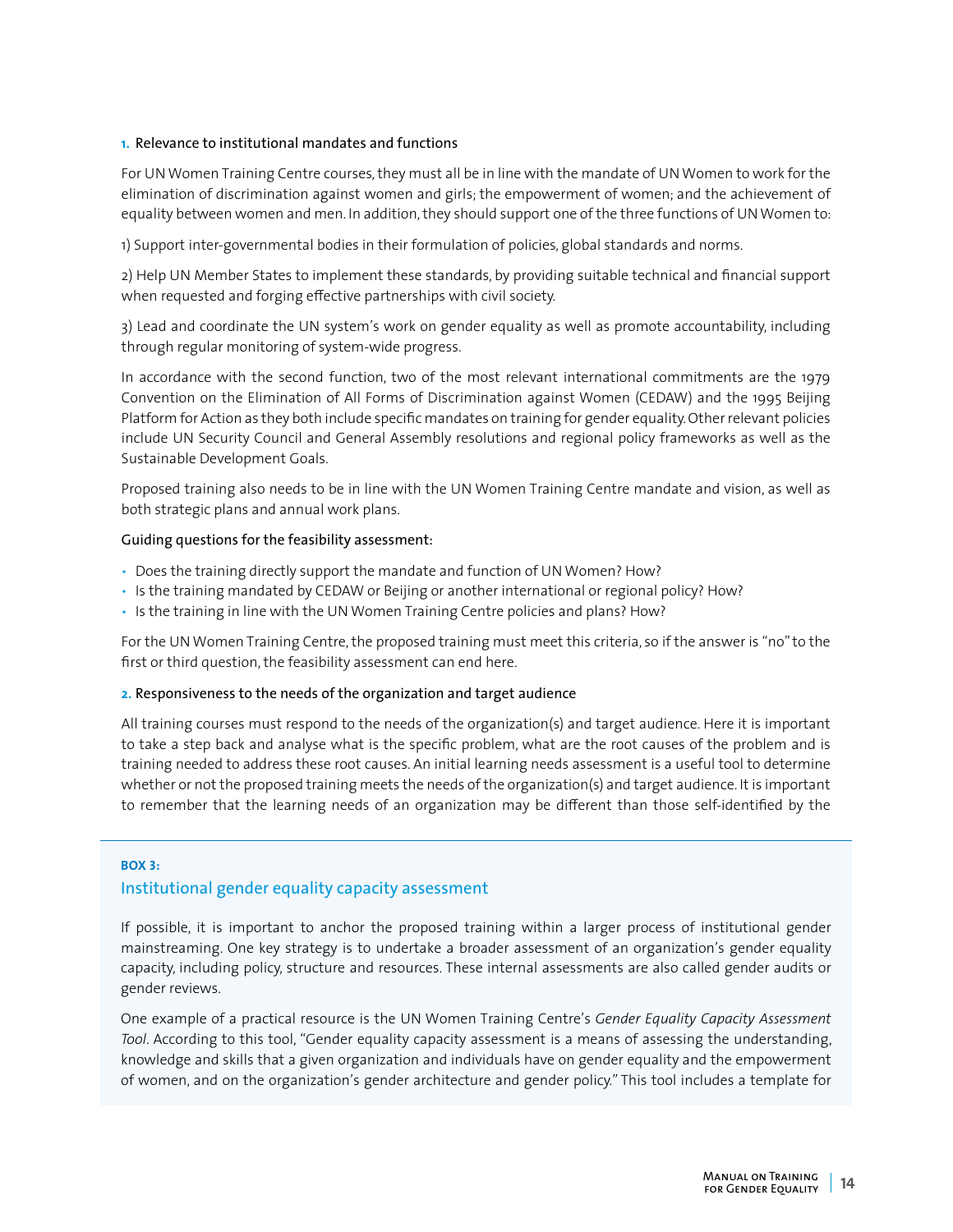self-assessment of individual knowledge, skills, learning styles and needs. It does not gather all the information required for a comprehensive learning needs assessment but does provide a summary of what the target audience wants as well as self-identified gaps in knowledge and skills. Trainer - people responsible for training analysis, design, development, implementation or monitoring and evaluation (terms used in other publications include managers, teachers, facilitators, consultants or moderators).

Source: UN Women Training Centre. (2014). *Gender Equality Capacity Assessment Tool*, p6. Retrieved from *[http://www.unwomen.org/](http://www.unwomen.org/en/digital-library/publications/2014/6/gender-equality-capacity-assessment-too) [en/digital-library/publications/2014/6/gender-equality-capacity-assessment-too](http://www.unwomen.org/en/digital-library/publications/2014/6/gender-equality-capacity-assessment-too)*l

target audience. Therefore, focusing on an analysis of the root causes of the problem is an important part of the assessment in addition to the standard individual learning needs questionnaires.

Additional sources of information for a learning needs assessment include interviews, focus group discussions, virtual dialogues and reviewing existing primary and secondary documentation such as project reports, needs assessments, research and past training evaluations.

#### Guiding questions for the feasibility assessment:

- What is the specific problem, including baseline data?
- What are the root causes of the problem?
- What is the ideal situation? Is training needed to address the root causes of the problem and reach the ideal situation or would other initiatives be more effective (such as policy review, hiring additional personnel, onthe-job coaching, etc.)?
- What are the specific learning needs?
- What are the desired learning/training outcomes (see section 2.2)?
- Who needs to be trained?

*More detailed information on the methodology of learning needs analysis is included in section 1.3.* 

#### **3.** Filling a unique niche

Training courses need to fill a niche in order to build on the strengths of the UN Women Training Centre and to avoid duplication, i.e. that no other institution is currently developing or delivering a similar training course. The trainer should undertake a mapping of existing education, training and tools in order to provide a clear picture of what has been done, by whom, where, when and with what results. This mapping includes not only what has been done by UN Women or the larger UN system, but also other key training providers such as universities, civil society organizations, government institutions and international and regional organizations. See Annex 2 for an example of mapping existing education, training and tools.

Methods for gathering information for the mapping include online research, snowballing<sup>4</sup> and interviews.

#### Guiding questions for the feasibility assessment:

- What education, training and tools currently exist on this topic?
- For each existing resource:
	- Who developed it?
	- What are the learning outcomes?

<sup>4</sup> Snowballing in this context refers to reading the footnotes, endnotes or bibliography of a resource in order to discover additional relevant resources.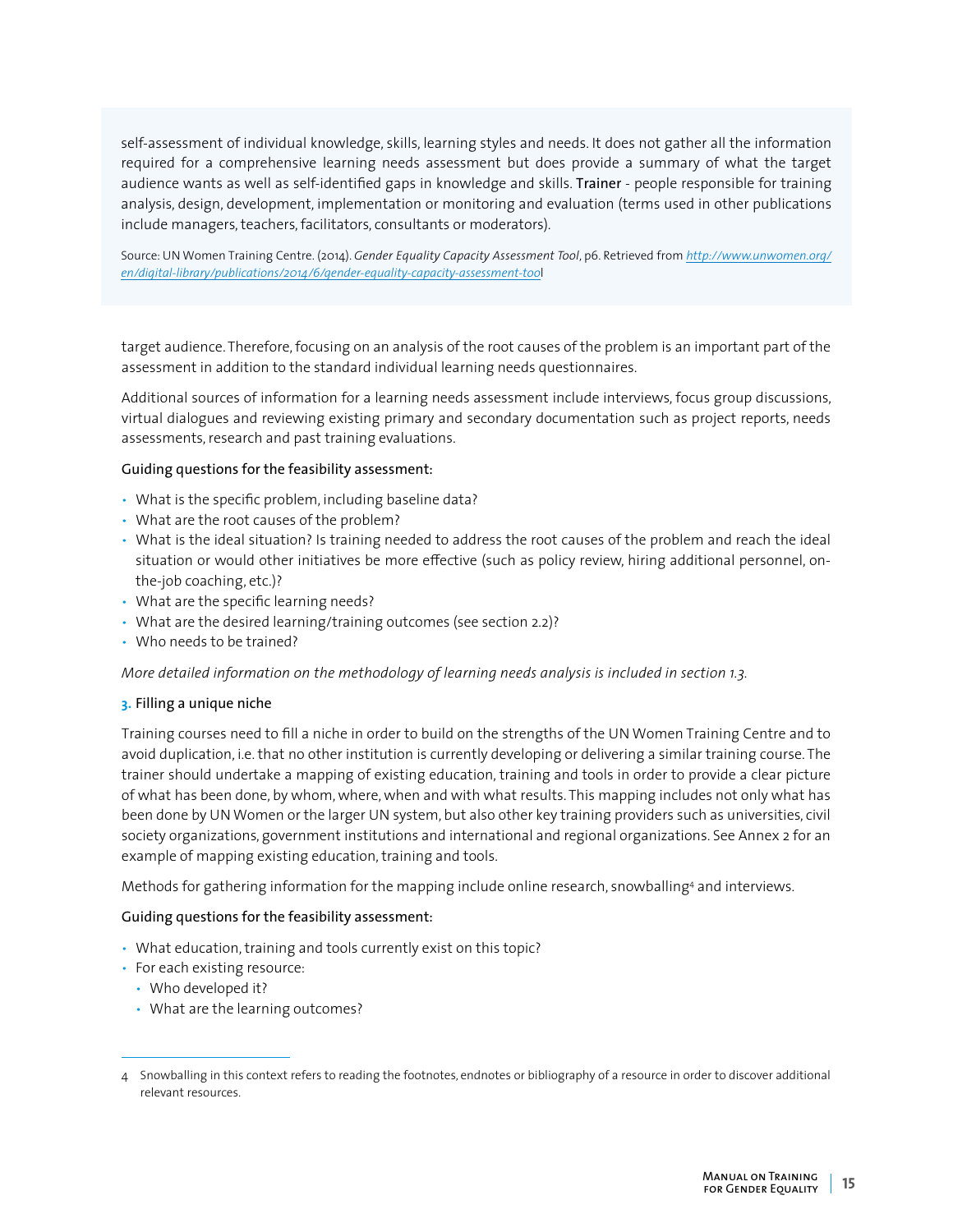- What is the target audience?
- What is the target country or region?
- Who can access it? (General public, enrolled students, paying participants, etc.)
- When was it developed and used?
- What have been the results/impact?
- Does the training fill a unique niche or are there already adequate existing resources available?

# **4.** Capacity for replication and scale-up

UN Training Centre courses should be developed with adaptability to replicate and scale-up. Rather than a oneoff training course, they should be developed with a five-year timeframe in mind and plan on being delivered at least once if not multiple times, a year. Replication refers to the transfer of training courses to different regions, in order to conduct it successfully elsewhere. Scale-up refers to expanding the course, e.g. by adapting it to a wider or different target audience or to a more accessible training modality such as online training.

# Guiding questions for the feasibility assessment:

- Is there a need for this training in other regions of the world? Which ones? How can the training potentially be adapted to other regions?
- Is there a broader need for this training amongst a wider or different target audience? Which ones?
- Can this training easily be adapted to other training modalities, such as self-paced or moderated online training?

# **5.** Responsiveness to emerging issues and cutting-edge topics

UN Women Training Centre courses should respond to emerging issues and cutting-edge topics. Though not all courses need to meet these criteria, it is important to engage in forward thinking and be at the forefront of responding to emerging issues in training for gender equality. As such, the initiative for a new training course can come from actors within the UN system, governments or civil society organizations (bottom-up) as well as being identified by UN Women Training Centre personnel (top-down), but care should be taken to always ensure that the proposed training meets the specific needs of the organization(s) and target audience.

# Guiding question for the feasibility assessment:

- Is the topic of the training an emerging or cutting-edge issue?
- Will this topic still be relevant during the next five years?

# **6.** Cost effectiveness

UN Women Training Centre courses must be cost effective and build on existing in-house expertise, learning platforms and other tools. Though at this initial phase, a full budget will not be developed, it is still important to think through if there are any unreasonable costs potentially associated with the development and delivery of the proposed training course. In addition, the trainer should present a realistic proposal for how to secure funding for the development and sustained delivery of the training course for the next five years.

# Guiding questions for the feasibility study:

- Will the training use existing learning platforms such as the eLearning Campus and other tools?
- Does the UN Women Training Centre have existing in-house expertise on this topic?
- Are there any unreasonable costs associated with the development and delivery of the training?
- Where will the funding come from to develop and deliver the training during a five-year timeframe?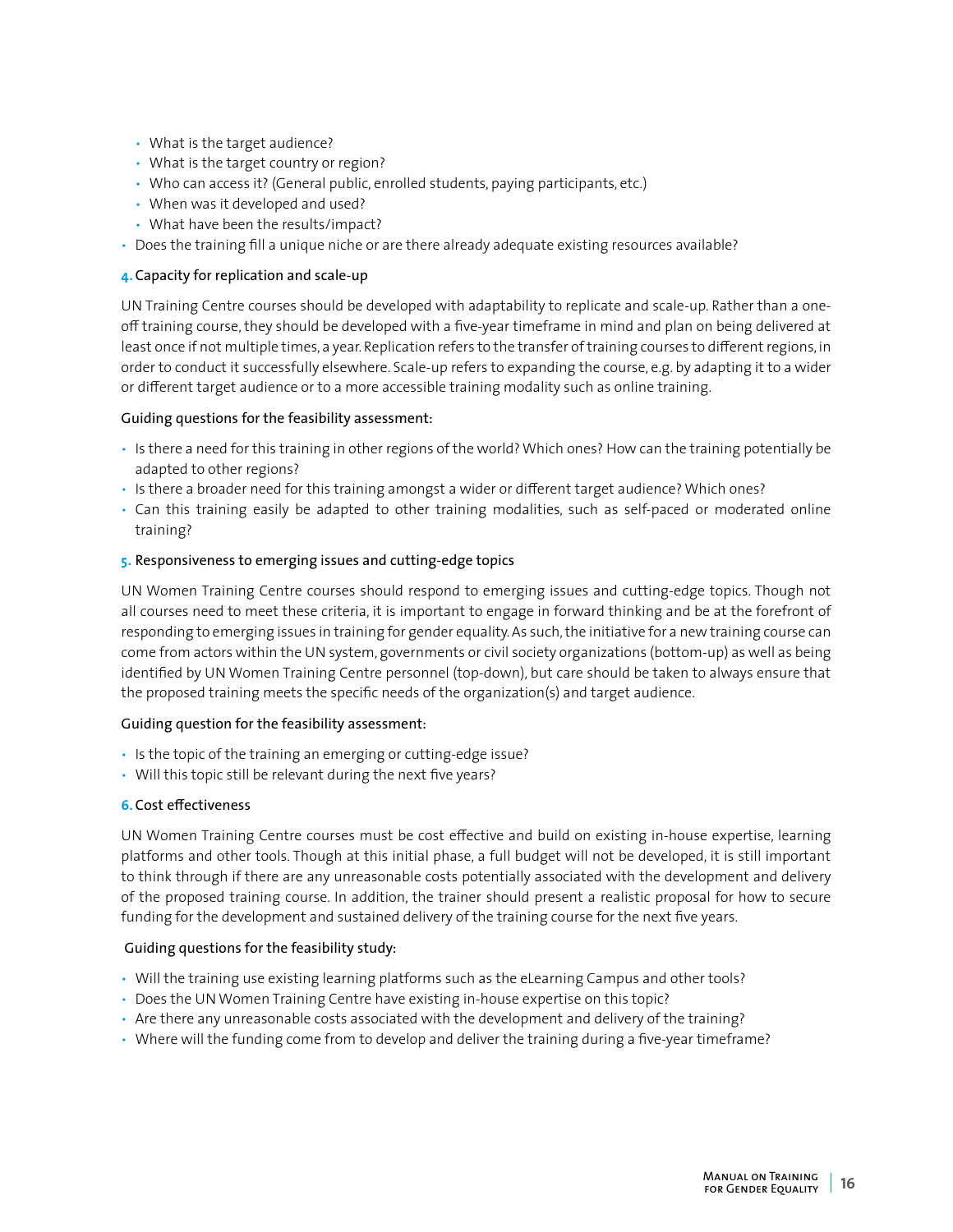# 1.3 LEARNING NEEDS ASSESSMENT

The next step after a positive outcome of the feasibility study is to conduct a comprehensive learning needs assessment (LNA). LNA is essential to determining specific learning requirements including knowledge, skills and attitudes5 . It also guides the identification of realistic learning outcomes; accurate target audience(s); baseline data for monitoring and evaluation; guidance on training content, methodology and communication strategy; as well as raising awareness and building support (buy-in) for the training and its outcomes. Comprehensive LNA must always be implemented, even if the course is externally commissioned, for instance by the UN, government or civil society organizations. The entire LNA can be conducted as part of the analysis phase or undertaken in multiple phases in the training cycle including design, planning and implementation. LNA can be documented in a short two-three page summary report.

A key lesson learned from the UN Women Training Centre is the importance of dedicating enough time and resources to conduct a comprehensive LNA. Assessments are often rushed, inadequate or even skipped entirely due to tight timelines, competing work priorities and a lack of human resources or funding. As mentioned in section 1.1, this can have grave consequences for training results, for instance leading to wasted time, funds and effort if the learning outcomes or target audience are misjudged or if training turns out to be the wrong approach to address the root causes of the problem. Criteria for participation in a training-of-trainers (ToT) course must be that participants currently, and in the foreseeable future, are responsible for developing and delivering training otherwise the knowledge, skills and attitudes they gain as part of the ToT cannot be fully utilized once back at the workplace and consequently the ToT will have little to no impact. Trainers should therefore plan a minimum of two-three months for the learning needs assessment, depending upon the depth of the analysis, tools used and the time available.

The six basic steps of conducting a learning needs assessment are:6



Learning Needs Assessment

<sup>5</sup> The knowledge, skills and attitude model of learning is one of many models. This one was developed by Benjamin Bloom, et al. in 1956 in "Taxonomy of educational objectives: the classification of education goals" *Handbook 1: Cognitive Domain* (New York: David McKay Company).

<sup>6</sup> Elaine Biech. (2005). *Training for Dummies, p.50*. USA: Wiley Publishing.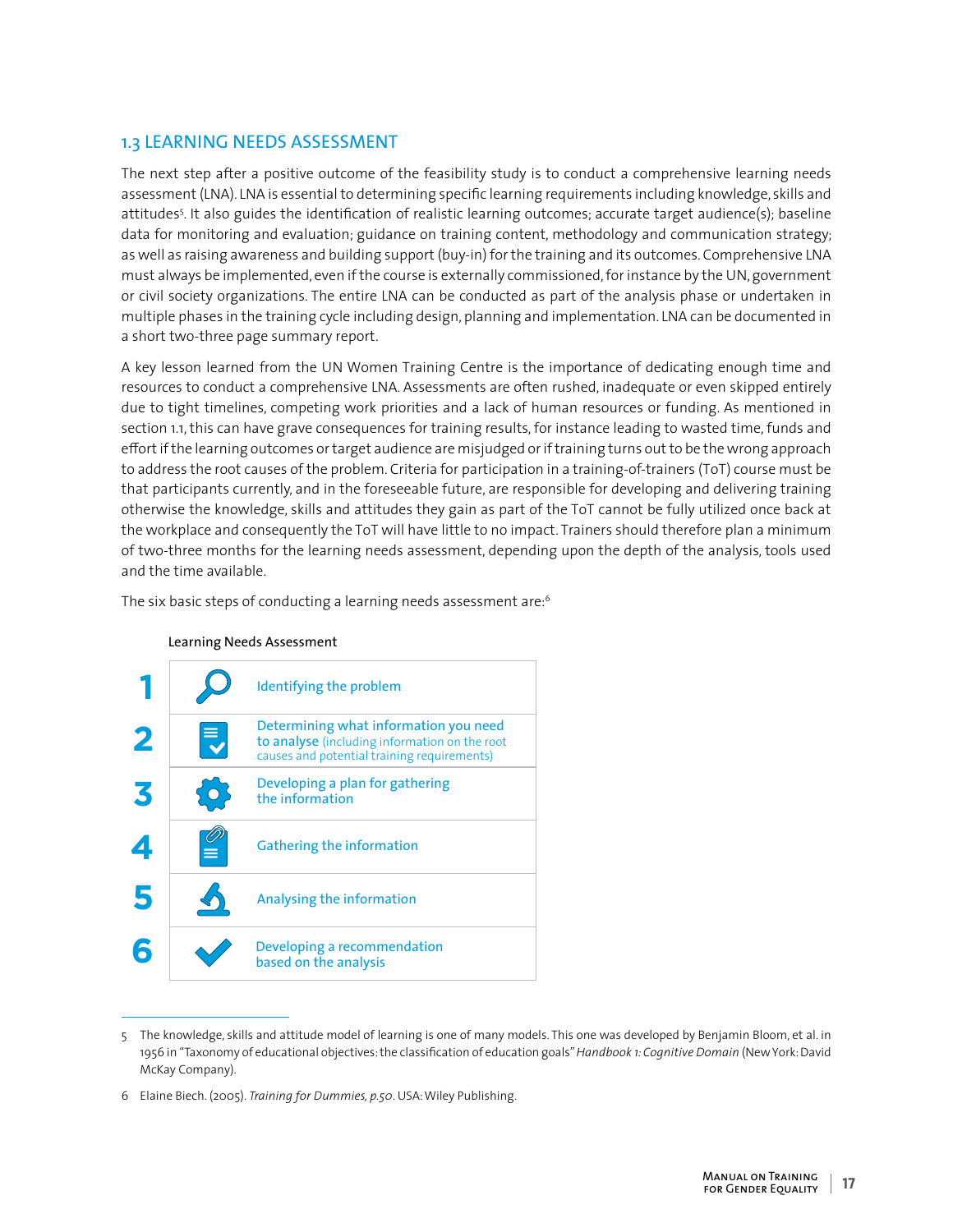# What information do you need?

There are three levels of LNA: organization, target audience and training participant. Each level requires gathering different information. Often information for the first two levels can be assessed as part of the same process, while the last one happens at a later phase once the specific training participants have registered for the course. A common lesson learned is how important it is not to skip the organizational LNA and only focus on gathering information on the learning needs of the target audience.

Generally speaking, as mentioned in section 1.2, the organizational LNA is about fully understanding what the problem is with the current situation, what is the ideal situation, and whether or not training is the solution to get you from one to the other. If the answer is yes, the organizational LNA is also designed to gather the information needed to identify the learning needs so as to design accurate and realistic learning outcomes and identify the correct training audience.

For example, the problem might be that certain UN projects are unintentionally supporting gender inequality within local communities when ideally they should support gender equality. Multiple interventions, not just training, may be needed to go from this current situation to the ideal, including developing gender equalityrelated standard requirements for UN project management documents and including the promotion of gender equality as criteria for staff annual performance evaluations. From this information, the learning outcomes could be determined as UN personnel having the knowledge, skills and attitudes to implement project in a manner that supports gender equality. Not just UN project managers will need to receive this training, but also their supervisors in charge of oversight and evaluation.

Once the organizational LNA has determined the learning outcomes and the target audience, in this case UN project managers and supervisors, the next level of LNA can be undertaken to analyse the specific learning needs of the target audience. Finally, once the course has been developed and specific participants have signed up, this level of LNA can be completed.

Following this example, the information you need should be guided by the key questions for organizational LNA, as listed in 1.2:

- What is the specific problem? (This includes documenting the current situation in order to provide baseline data.)
- What are the root causes of the problem?
- What is the ideal situation?
- Is training needed to address the problem and reach the ideal situation or would other initiatives be more effective (such as policy review, hiring additional personnel, on-the-job coaching, etc.)?
- What are the learning needs?
- What are the desired learning/training outcomes? (See section 2.2.)
- Who needs to be trained?

Once the learning outcomes and target audience have been determined, LNA of the target audience including their supervisors and stakeholders can take place. Key information to gather in addition to the previous questions includes:

- What prior education, training or other learning opportunity have they had on this topic?
- How do they self-rate their existing knowledge, skills and attitudes on this topic?
- What are their actual existing knowledge, skills and attitudes on this topic?
- What are their expectations from such a training?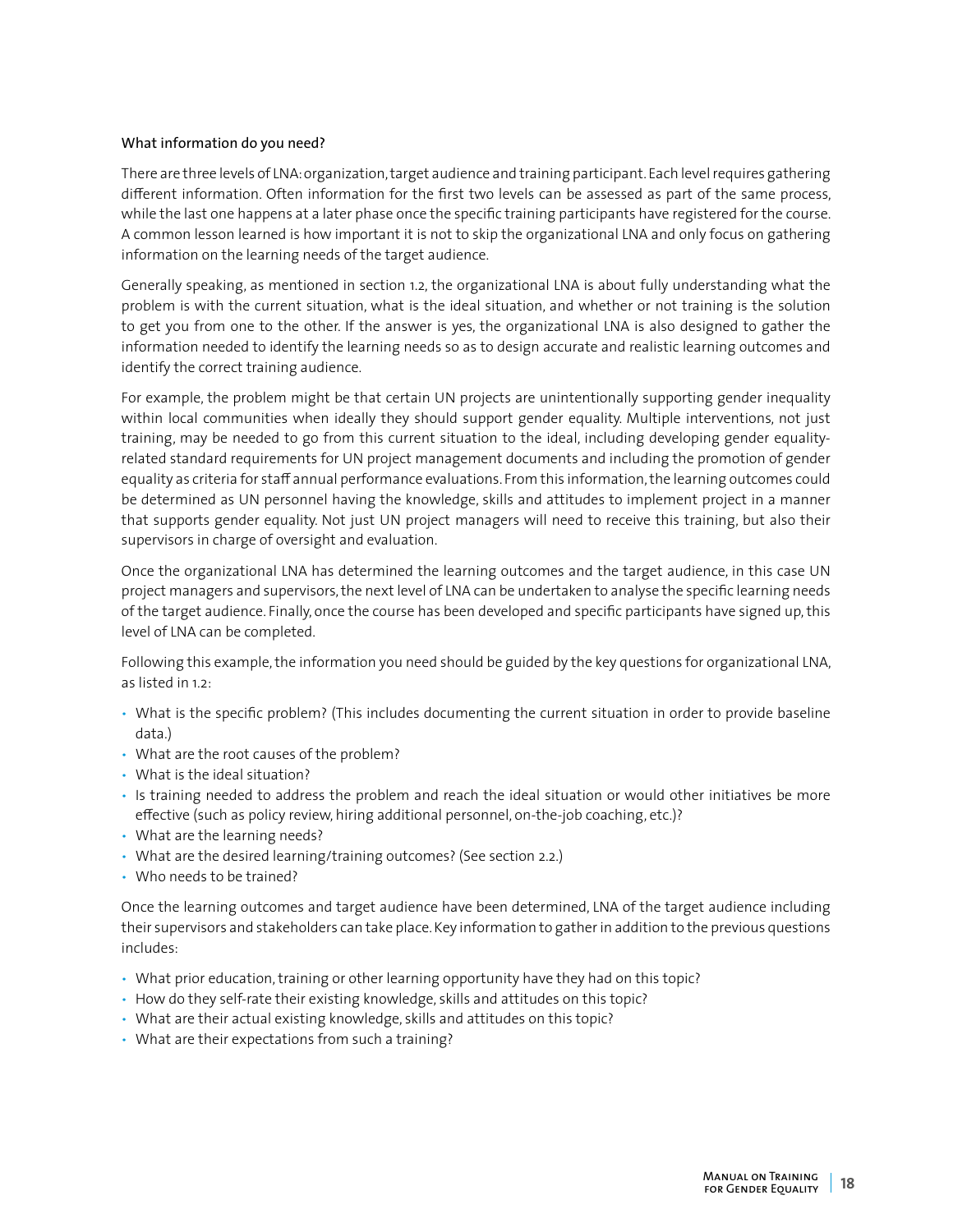Finally, once the training is going to be run, it is important to assess the specific learning needs of the actual participants that sign up for the training. The same information can be gathered as for the target audience (see above).

# How can you gather this information?

There are many different data collection methods that can be employed to gather the information needed for the LNA. Ideally a mixture of quantitative and qualitative methods can be used. These include:

- Questionnaires Ensure that data is disaggregated by sex and other relevant factors such as position, ethnicity or age. At the UN Women Training Centre, the eLearning Campus course page can be used to host a pre-training questionnaire as well as compile and analyse the results which are then circulated to all trainers as well as presented to participants in the beginning of the course.7
- Interviews Semi-structured or structured interviews ranging from thirty minutes to one hour can be scheduled.
- Focus groups Depending on the context, consider having separate focus group discussions for men and women as well as different levels of staff such as entry-level, mid-level and senior-level. Focus groups should include a maximum of six-ten participants.
- Tests Pre-training tests are one of the only methods of assessing existing knowledge and skills, as self-rating provides notoriously poor data. Rather than use the term "test", test questions can be included in the registration form or pre-training questionnaire.
- Desk review Many different documents are useful to review as part of the LNA including project documents, reports, budgets, personnel assessments, annual reports, international/national/institutional policies and procedures, academic/policy/newspaper articles, etc.
- Participant observation Though rarely exercised in the field of gender training for equality, observing target audience or training participants undertake specific equality related tasks can lead to valuable information on existing knowledge, skills and attitudes.

There are numerous different tools that can be used to help this process of gathering information, as mentioned on the 2nd version *[Gender Equality Capacity Assessment Tool](https://trainingcentre.unwomen.org/draftfile.php/11255/user/draft/179584689/2_Manual_Gender_Equality_Capacity_EN.pdf)* (p. 44-50).

# Who do you ask?

In order to gather comprehensive information for the LNA, it is important to include a diverse sample from the training audience as well as all the actual training participants. Their opinions on the problem, ideal situation and learning needs are vital to collect and analyse. But it is also important not to confuse "wants" and "needs". Training participants will inform you of what training they would like to participate in ("wants") but this might not be the same as the training "needed" in order to address the root causes of the identified problem. Therefore, it is important to conduct an organizational TNA and to rely on more sources of information than self-assessment by target audience and/or participants. As mentioned above, other important methods of data collection include tests, desk review and participant observation. It is also key to conduct interviews and focus group discussions with diverse women and men from three other groups: 8

• Training commissioners: The individuals that have requested or funded the development of the training.

<sup>7</sup> UN Women Training Centre. (2015, March). "Training of Trainers: Gender, Migration, Development: A Matter of Rights" (Internal Document).

<sup>8</sup> Kristin Valasek and Agneta M. Johannsen. (2009). "Guide to Integrating Gender in SSR Training", *Gender and Security Sector Reform Training Resource Package*, pp. 2-4, edited by Megan Bastick and Kristin Valasek. DCAF. Geneva. Retrieved from: *[http://www.dcaf.ch/](http://www.dcaf.ch/Publications/Guide-to-Integrating-Gender-in-SSR-Training) [Publications/Guide-to-Integrating-Gender-in-SSR-Training](http://www.dcaf.ch/Publications/Guide-to-Integrating-Gender-in-SSR-Training)*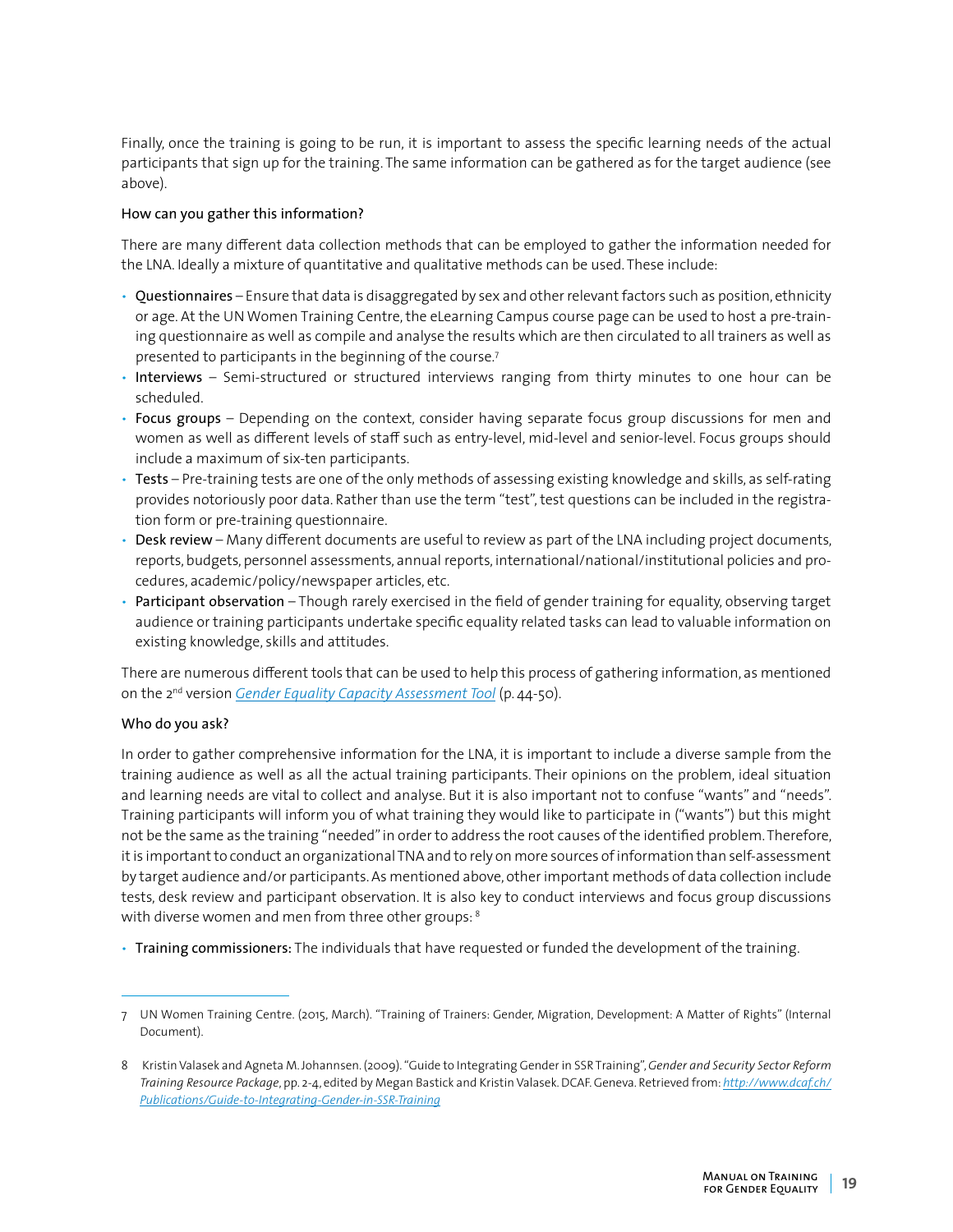- Managers: The people who manage or oversee the target audience/training participants and who might have another perspective on existing organizational and individual learning needs.
- Stakeholders/beneficiaries: Those who will be impacted by the training as they are the key partners or beneficiaries of the training participants, such as members of local communities. Often excluded from LNA, it is vital that their perspectives on the problems and learning needs of the target audience are gathered and assessed.

If the trainer is from a different culture than the target audience, it is important to involve a local partner in the TNA process, including reviewing questionnaires for relevancy and correct translation and potentially undertaking interviews and facilitating focus group discussions.

# **BOX 4:**  Training Analysis – UN Women Training Centre Tips

| <b>Building ownership</b><br>through comprehensive<br>and shared LNA | When developing a system-wide or organization-wide training, it is important to have a<br>system-wide or organization-wide LNA in order to fully understand the learning needs,<br>capitalize on opportunities, and link up with potential allies and advocates.<br>It is also important to create a process of shared responsibility and consensus on the results<br>of the LNA in order to build ownership, including "champions" for the course, which prepares<br>the way for successful implementation.<br>Source: UN Women Training Centre. (2015, May). "Lessons Learned from the Development of<br>the Basic Gender Course" (Internal Document). |
|----------------------------------------------------------------------|----------------------------------------------------------------------------------------------------------------------------------------------------------------------------------------------------------------------------------------------------------------------------------------------------------------------------------------------------------------------------------------------------------------------------------------------------------------------------------------------------------------------------------------------------------------------------------------------------------------------------------------------------------|
| Use of gender<br>performance indicators<br>for LNA                   | Organizations such as the International Labour Organization (ILO) uses gender markers to<br>track gender responsiveness in their programmes - these can be a key source of information<br>for LNA.                                                                                                                                                                                                                                                                                                                                                                                                                                                       |
|                                                                      | Source: Columbia School of International and Public Affairs. (2014, Spring). "New approaches<br>to training for gender equality: UN Women Training Centre" (Internal Document).                                                                                                                                                                                                                                                                                                                                                                                                                                                                          |
| <b>Timely pre-training</b><br>assessmen                              | Pre-training assessments of participant's learning needs should be carried out further in<br>advance of the training - at least a month before - in order for trainers to adapt the training<br>curriculum to their learning needs.                                                                                                                                                                                                                                                                                                                                                                                                                      |
|                                                                      | Source: UN Women Training Centre. (2015, March). "Training of Trainers: Gender, Migration,<br>Development: A Matter of Rights" (Internal Document).                                                                                                                                                                                                                                                                                                                                                                                                                                                                                                      |

# **BOX 5:**

# Useful Resources for Training Analysis

Gender Equality Capacity Assessment Tool – UN Women Training Centre (2014) *<http://www.unwomen.org/en/digital-library/publications/2014/6/gender-equality-capacity-assessment-tool>*

Contains a template for self-assessment of individual knowledge, skills, learning styles and needs. Learning Needs Analysis Toolkit - University of Oxford (2015) *<https://www.conted.ox.ac.uk/courses/professional/lnat/index.php>*

Contains an interactive questionnaire and a brief description of the learning needs analysis process.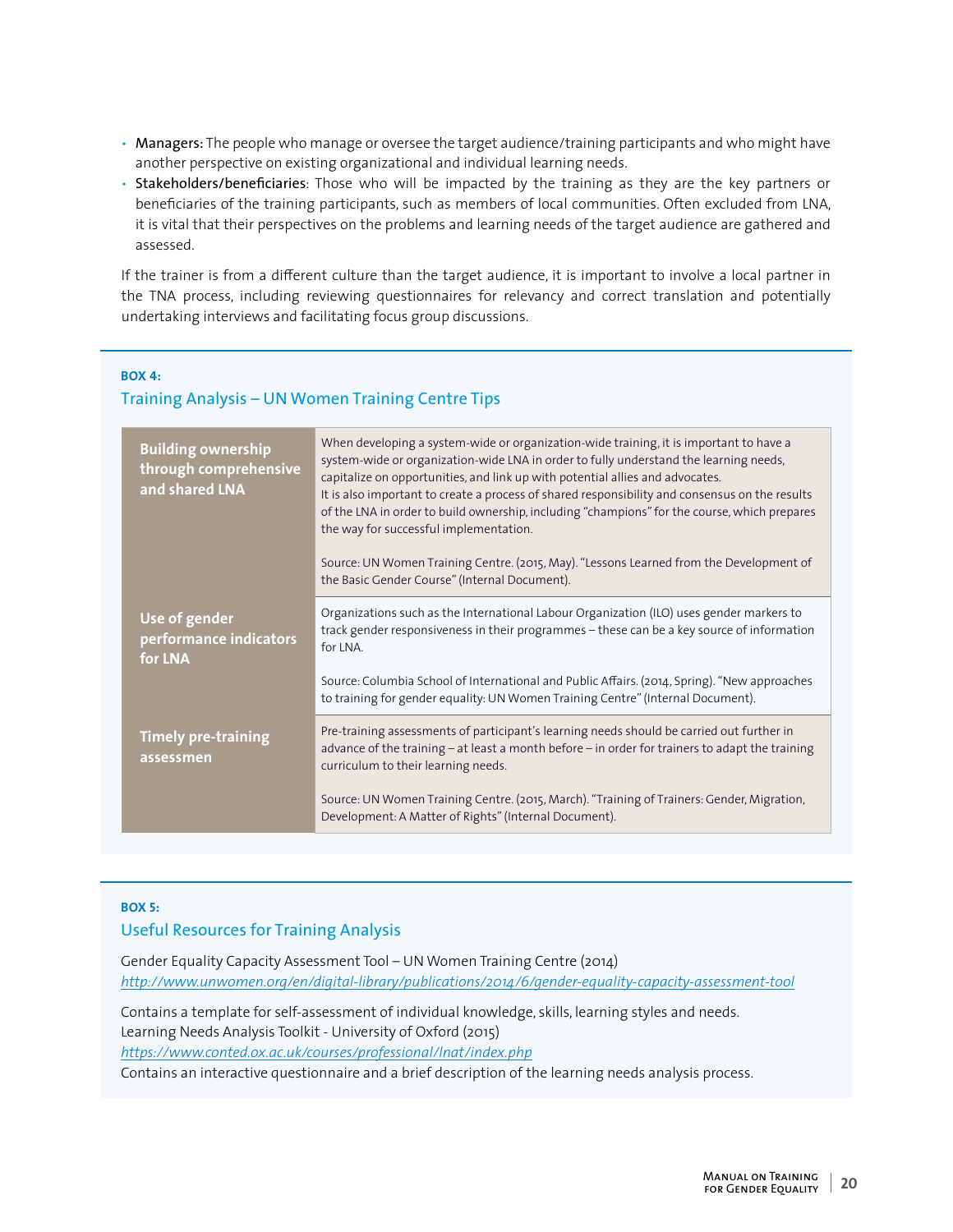# <span id="page-20-0"></span>2. PLANNING

# **OBJECTIVE**

Prepare for the course delivery, including developing and implementing a communication strategy to recruit participants, contracting training facilitators as well as organizing all of the training logistics. The planning phase also includes engaging with a theory of change, as set out in more detail in the Working Paper. Recommendations for applying this methodology include:

- **1.**  Ensure that theories of change are considered from the very inception of initiatives, and include in preliminary negotiations with commissioners
- **2.** Build the exercise of developing a theory of change into all training programmes and make this a systematic component of the training cycle
- **3.** Engage external practitioners in the process of developing theories of change
- **4.** Advocate for the importance of theory of change as a key tool for demonstrating the expected impact of training for gender equality
- **5.** Continue to reflect critically on the relationship between training, individual change, institutional change and transformation
- **6.** Facilitate collective discussion and debate among academics, practitioners and commissioners over the value of theory of change approaches to training for gender equality

The Working Paper series also develops guidelines for integrating gender-transformative evaluation and feminist pedagogies in the Planning phase of the training cycle.

# Gender-transformative evaluation in the Planning Stage

- Ensure that the relationship between training and broader change programmes is included at this stage, to ensure that this does not get lost as the training and evaluation processes proceed.
- Design evaluation questions that are specific to each training programme and each institutional context and explicitly linked to the Theory of Change of each particular training programme
- Incorporate the Theory of Change into the development of learning objectives and the overall course design, which can be used for monitoring and evaluation purposes over the course of the training and beyond
- For gender-transformative evaluation, key evaluation questions should cover: challenging/changing inequalities; structural aspects; gendered power dynamics; addressing resistances; and possibilities for change.
- Be clear that the evaluation aims to *assess the impact of training specifically, rather to evaluate the broader change processes themselves*. That is, the evaluation should explore the extent to which training contributes to change processes, but a comprehensive evaluation of such processes would be beyond the scope.

# Feminist pedagogies in the Planning Stage

- What logistical aspects need to be taken into consideration to ensure the construction of a 'feminist classroom' for the training environment?
- How can terms of reference for trainers be designed to ensure that feminist pedagogical principles will be respected in the training environment?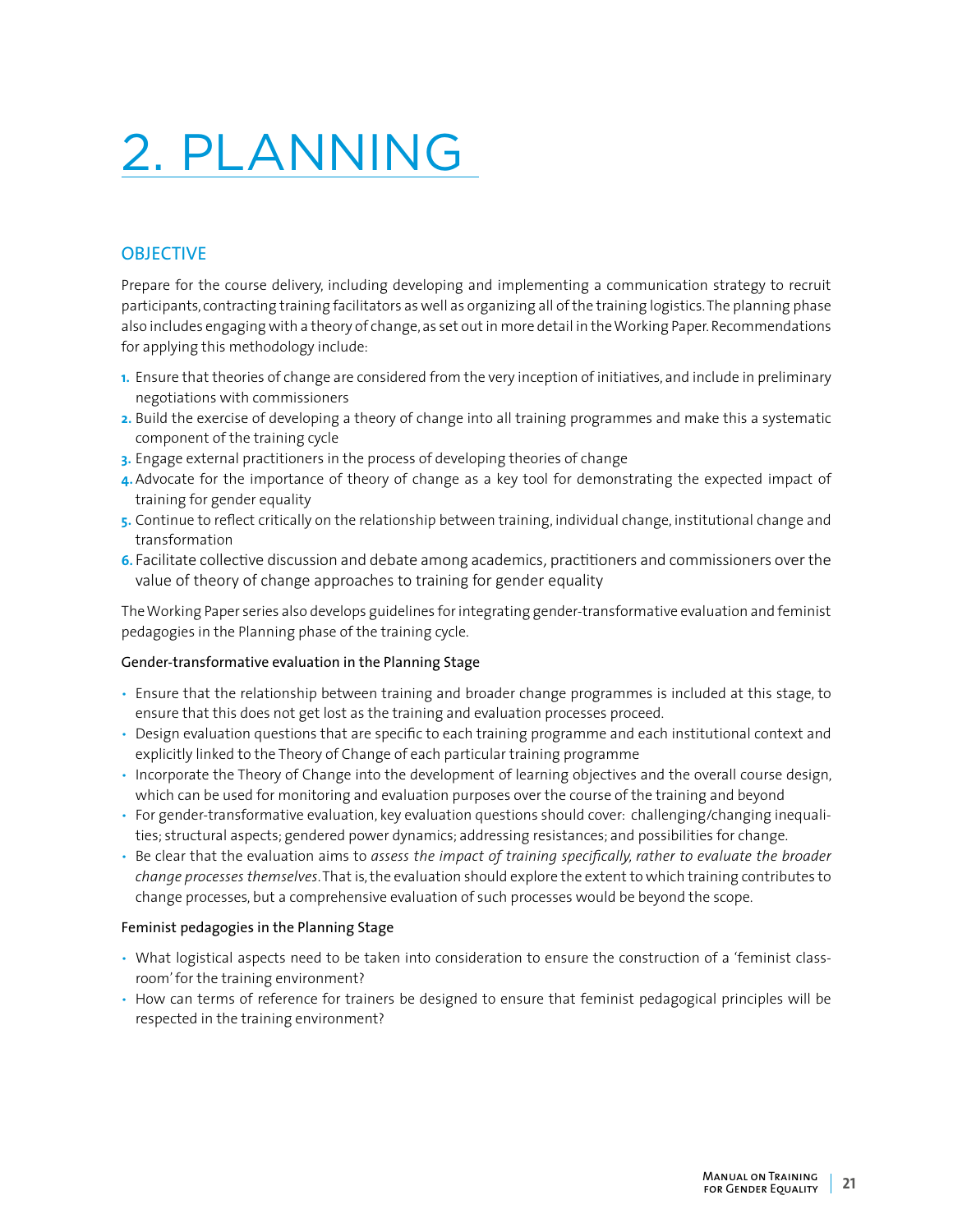# 2.1 TRAINING PLANNING

The third step of the training cycle is planning the delivery of the course. A UN Women key lesson learned is to initiate the planning phase as soon as the initial design of the training has been agreed upon. This phase occurs more or less simultaneously with the next phase of training development. The trainer in collaboration with communications, administration and human resources personnel is responsible for planning including recruiting participants and training facilitators as well as organizing all of the logistics needed to deliver the course. The trainer will also need to update and finalize the initial budget that was drafted as part of the design phase, see section 2.3. The trainer should also assess potential training challenges and solutions, see section 5.4. The planning process should begin at least four to six months before the date of the training.

# 2.2 COMMUNICATION STRATEGY AND MATERIALS

In order to recruit participants for the course, it is important to disseminate information about the training. The number of participants that register and take the course is a key indicator of the success of the training. In the training design process, a clear target audience and number of participants, learning outcomes, training modality and length of the course should have been established. All of this information is necessary in order to develop a communication strategy and communication materials. Before finalizing the strategy and materials, the trainer also needs to set the date and location of the training as well as establish the registration process, see 3.3.

The trainer, communications personnel and occasionally a consultant are responsible for drafting and implementing the communications strategy, including drafting communication materials. In some cases, as an expert in the topic of the training, the consultant may have a wide contact network that can be tapped into.

The five steps for developing and implementing a communications strategy are:

# **1.** Draft a communication strategy

The strategy (also called a distribution or outreach strategy) should be based on the project outline and focused on meeting the learning outcomes and reaching out to the target audience. It should include information on the communication channels, such as networks, newsletters, social media, etc. and the needed communication materials. It should also set deadlines, assign responsibilities and describe how to evaluate success. At this point, the target audience stated in the project outline might need to be further broken down into more specific groups of people and institutions such as personnel responsible for gender budgeting in national gender machineries in developing countries or senior-level civil society personnel working on migration policy in developed countries.

# **2.** Use outreach databases or lists to identify communication channels

Based on the target audience defined in the communication strategy, utilize existing databases or lists in order to find contact information for individuals or other communication channels. When promoting training courses and products, the approach should be multi-channel for optimal distribution.

# **3.** Draft communication materials

According to the target audience and communication channels, different forms of communications materials are needed including flyers, press releases, videos, social media packages, newsletter articles, newspaper articles, etc. The messages within each communication material must be adapted according to the communication channel. For example, if the training course is open to the general public and one of the selected distribution channels is social media, then the communications materials should include social media messages adapted to Facebook, Twitter and any other relevant social media network.

For examples of press releases: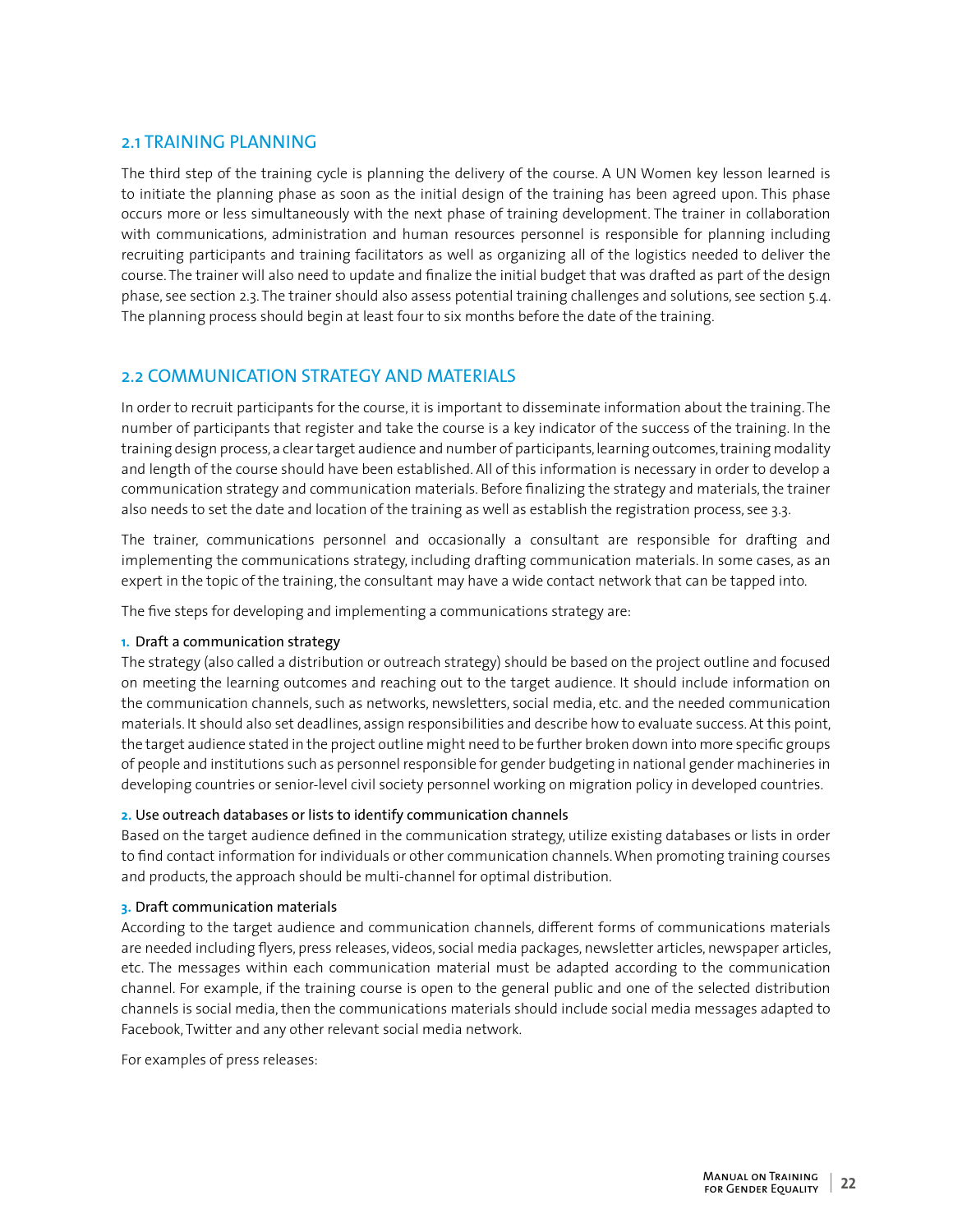- Guidance on Gender-based Violence in education (Manual):
- *[http://www.unwomen.org/en/news/stories/2016/12/press-release-unesco-and-un-women-release-guidance-to](http://www.unwomen.org/en/news/stories/2016/12/press-release-unesco-and-un-women-release-guidance-to-end-gender-based-violence-in-education)[end-gender-based-violence-in-education](http://www.unwomen.org/en/news/stories/2016/12/press-release-unesco-and-un-women-release-guidance-to-end-gender-based-violence-in-education)*
- Roster: *[http://www.unwomen.org/en/news/stories/2013/5/calling-gender-experts-un-women-announces-new](http://www.unwomen.org/en/news/stories/2013/5/calling-gender-experts-un-women-announces-new-roster-of-gender-experts-and-trainer)[roster-of-gender-experts-and-trainer](http://www.unwomen.org/en/news/stories/2013/5/calling-gender-experts-un-women-announces-new-roster-of-gender-experts-and-trainer)*s
- Launch of the Migration Training Manual: *[http://www.unwomen.org/en/news/stories/2013/12/](http://www.unwomen.org/en/news/stories/2013/12/un-report-reiterates-gender-equality-is-a-crucial-component-of-migration) [un-report-reiterates-gender-equality-is-a-crucial-component-of-migration](http://www.unwomen.org/en/news/stories/2013/12/un-report-reiterates-gender-equality-is-a-crucial-component-of-migration)*

# **4.** Disseminate and track communication materials

Use an existing database or prepare a new database in order to track exactly where the course information has been distributed. This includes recording information such as target audience type, name and contact information, type of communication materials sent, date sent, outcome and any follow-up needed. This is a time consuming task if databases are not already available, thus, the earlier a database is prepared with proper contact information, the better.

# **5.** Evaluate the success of the communication strategy

It is important to measure whether the communication strategy has reached its goal by including key indicators in the strategy. A commonly used indicator is to measure the number of participants that view course descriptions, registered, and completed a course. For more information on evaluation, please see section 6 and the Working Paper on gender-transformative evaluation. Currently the main evaluation indicators to measure communication impact are:

- Increased number of participants taking training courses and using training materials.
- Number of visits and registered members in the training for gender equality community of practice and UN Women Training Centre eLearning Campus.

Additional evaluation indicators and tools include:

# • Web metrics

Number and location of visitors to a website and which pages they looked at and whether or not they downloaded anything. The most commonly used tool to help measure web metrics is Google Analytics.

# • Newsletter metrics

Newsletter statistics are also good indicators of readers' interests. The number of opens and clicks, as well as the increase in the number of newsletter subscribers can be monitored closely through this tool.

# • Social media metrics

Social media allows outreach to various target audiences at the same time. It is the most cost-effective tool which can also evaluate outreach.

# • Survey

Gathering feedback from training participants, including where they heard about the training, can be done through different types of surveys including the registration form or pre-training questionnaire.

# 2.3 PARTICIPANT REGISTRATION AND SELECTION PROCESS

Calls for training participants can be open (anyone can apply) or closed (targeting specific individuals or institutions). In order for interested training participants to be able to register for the course, the trainer needs to design a registration form. In collaboration with information technology personnel, this form can be uploaded to an online learning platform. In some cases, it can be useful to include assessment questions in the registration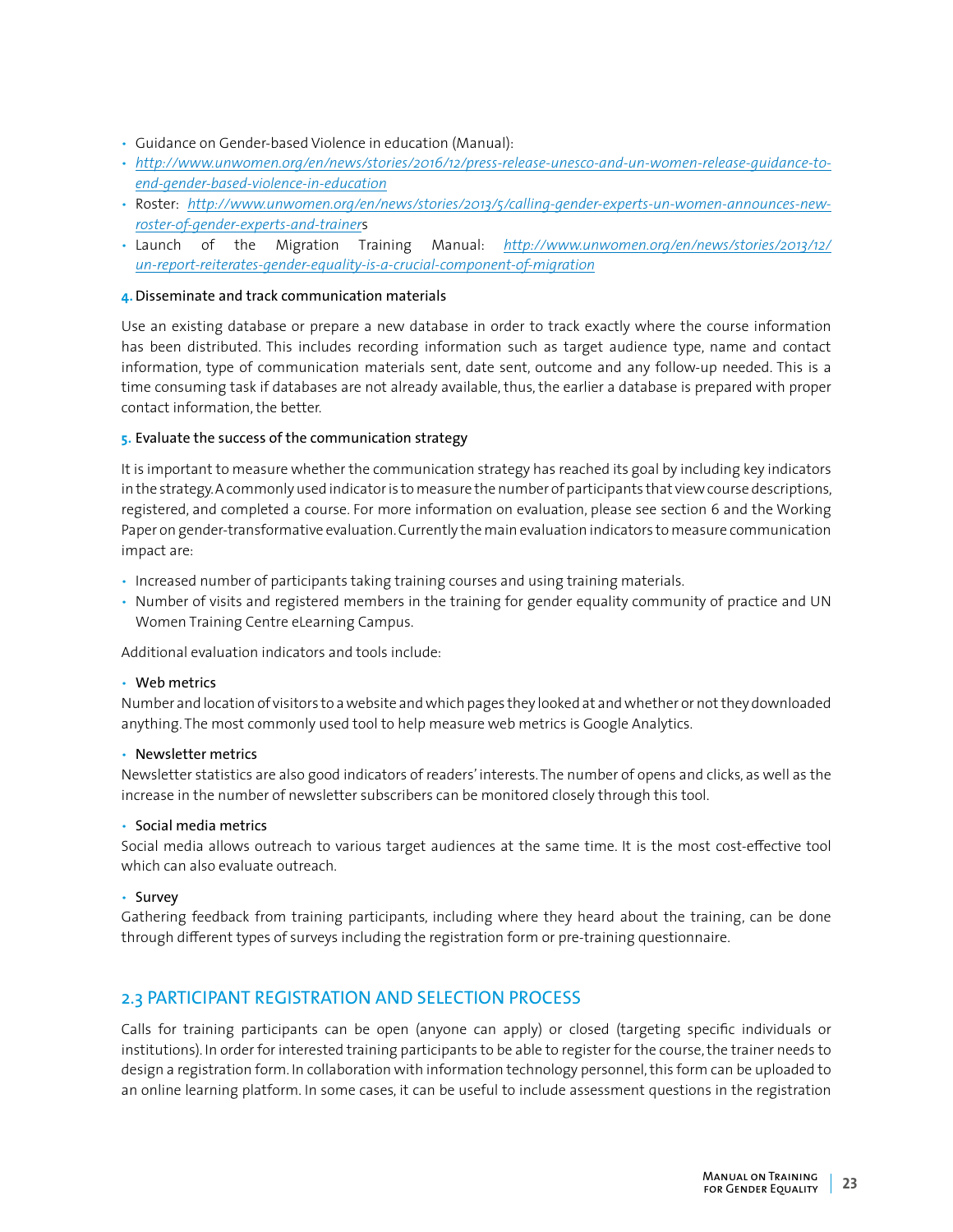form in order to determine the learning needs of participants – see sections 1.3 and 2.2. It is also important to ask about any special dietary, religious, mobility or other needs of participants.

It is also important to be clear in the registration form regarding the rules for any scholarships being offered. In some cases, it might even be possible to identify and partner with organizations that can provide additional scholarships for training participants.

In case too many participants apply for the course, the trainer will have to decide to either run the course multiple times or design and implement a selection process. Criteria for participant selection should always be clearly communicated to all participants and can include: how well they fit the target audience; their specific country contexts (developing, developed, post-conflict, etc.), region or country, or institutions; or if they are part of a marginalized group or not.

If the training organization will cover the costs of travel, at this time information on the participant's full legal name, nationality, passport information, and country and city of departure will be requested. Participants who need visa assistance should also receive an official letter of invitation and assistance in identifying the appropriate consulate.

#### **BOX 6:**

# Participant registration and selection – UN Women Training Centre Tips

| Importance of<br>allocating enough time<br>for registration and<br>selection for moderated<br>online courses                                                          | • More time and a more rigorous selection process are needed to ensure that committed<br>participants are selected:<br>- The course announcement and application period should be twelve weeks.<br>- At least one week to screen and select applicants and about two-three weeks more for<br>confirmation and payment.<br>• A Skype talk with all pre-selected participants should be held before enrolling them in order<br>to ensure that they are fully aware of the completion requirements and the timing (including<br>deadlines) of the course. Exceptional cases deserving extended deadlines must be identified<br>in this meeting. All the rest of the participants should meet the deadlines.<br>Source: UN Women Training Centre. (2015, February). Course Report: Online Moderated Course<br>on Care Economy (internal document).                                                                                                |
|-----------------------------------------------------------------------------------------------------------------------------------------------------------------------|-----------------------------------------------------------------------------------------------------------------------------------------------------------------------------------------------------------------------------------------------------------------------------------------------------------------------------------------------------------------------------------------------------------------------------------------------------------------------------------------------------------------------------------------------------------------------------------------------------------------------------------------------------------------------------------------------------------------------------------------------------------------------------------------------------------------------------------------------------------------------------------------------------------------------------------------------|
| <b>Risks of senior-level</b><br>participants, benefits of<br>including academics and<br>the need to request info<br>on self-identification as<br>part of registration | During the moderated online course on democratic governance and participatory democracy<br>in Latin America and the Caribbean, it became clear that there is a risk n involving participant<br>that are senior and have high levels of responsibility - work can take priority and one<br>participant temporarily had to suspend their participation.<br>The presence of academics was interesting and beneficial to the course. However, there was a<br>lack of indigenous and possibly afro-descendant participants. The course registration form did<br>not request information on self-identification of ethnicity - this is a recommendation for our<br>next online courses.<br>Source: UN Women Training Centre. (2015, July). Internal Evaluation Report: Online Moderated<br>Course on Gender Equality at the Local Level in Latin America and the Caribbean: Democratic<br>Governance and Inclusive Development (internal document). |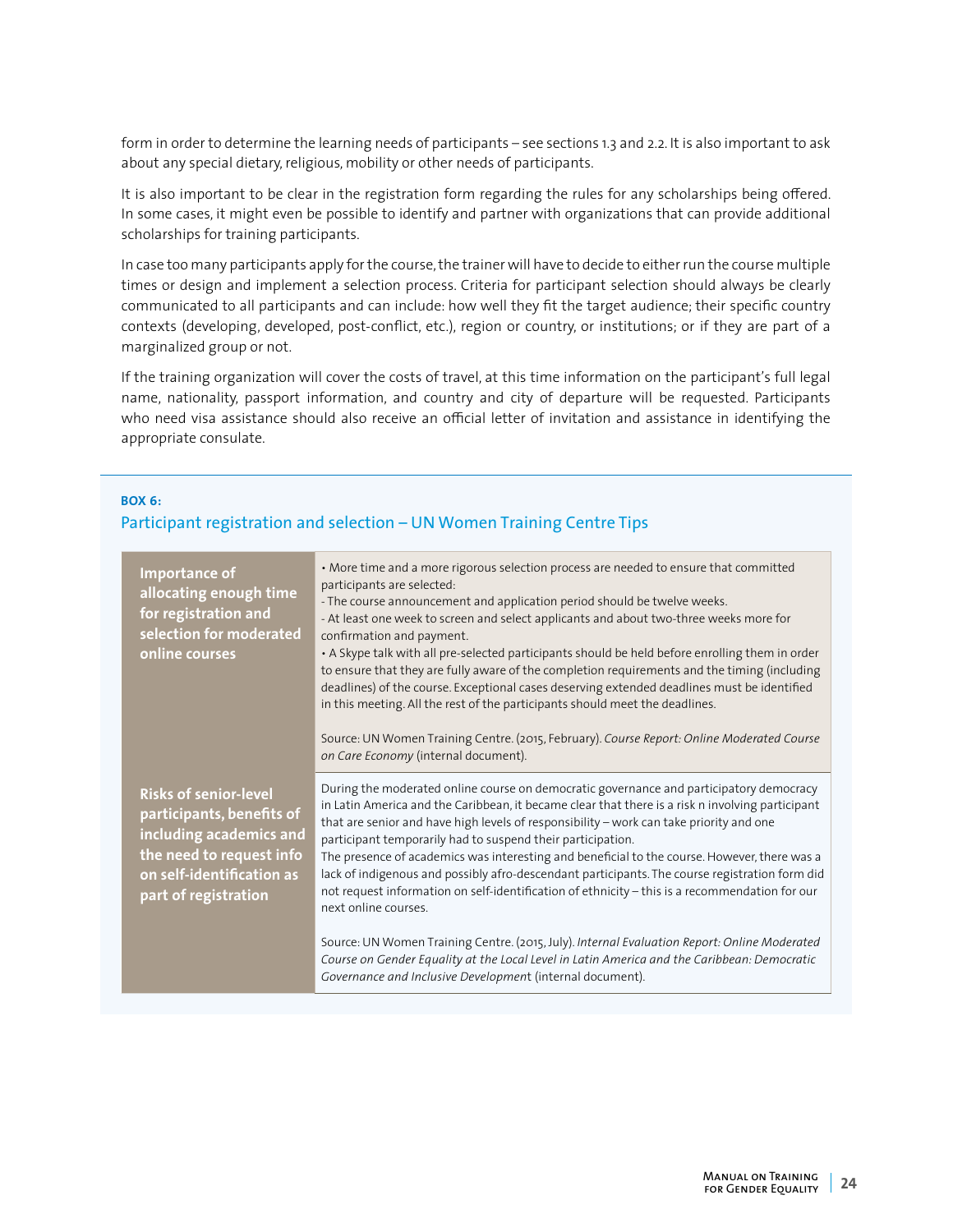| <b>Benefits of a closed</b><br>participant section<br>process | • For this kind of thematically specific ToT, conducting a closed, targeted call for<br>nominations linked with existing projects was a good practice. It guaranteed that there<br>would be a sufficient number of participants and that funding would be available<br>for their travel. It also ensured that participants were well-suited to the course and<br>generated institutional commitment to replication of the training.<br>• The organization that conducted its own internal selection process sent nominees<br>that were highly qualified and had already had to prepare a replication proposal prior<br>to the ToT. This brought added value to the ToT both in terms of the quality of their<br>participation and in terms of impact post-training.<br>• If the call is closed, it is important to specify to the organizational contacts that the call<br>for applicants is not to be shared in external networks. |
|---------------------------------------------------------------|-------------------------------------------------------------------------------------------------------------------------------------------------------------------------------------------------------------------------------------------------------------------------------------------------------------------------------------------------------------------------------------------------------------------------------------------------------------------------------------------------------------------------------------------------------------------------------------------------------------------------------------------------------------------------------------------------------------------------------------------------------------------------------------------------------------------------------------------------------------------------------------------------------------------------------------|
|                                                               | Source: UN Women Training Centre. (2015, March). Internal Report: Training of Trainers: Gender,<br>Migration, Development: A Matter of Rights (internal Document).                                                                                                                                                                                                                                                                                                                                                                                                                                                                                                                                                                                                                                                                                                                                                                  |

# 2.4 RECRUITING TRAINING FACILITATORS

For face-to-face, blended and moderated online training it is necessary to have training facilitators or moderators. In some cases, additional training facilitators and/or guest speakers are needed to contribute specific expertise and share the workload.

Selection criteria for training facilitators include:

- Subject matter expertise
- Training expertise including adult learning methods and transformative learning
- Target audience expertise experience working with and providing training to the specific target audience
- Context expertise coming from living and/or working in the specific country or regional context
- Diversity increasing the diversity of the training team in terms of sex/gender, ethnicity, language, religion, sexual orientation and gender identity, etc.

As with the consultants for training development, see section 2.5, clear ToR need to be developed and the training facilitation consultancy should follow standard distribution and selection procedures with the assistance of the human resources personnel. As training skills are hard to assess via interview, it is important to ask for examples of training materials, perhaps include facilitating a training exercise (if it is a face-to-face interview) and ask the references in-depth questions including examples of training methodologies used.

# **BOX 7:**

# Webinar Coordination with Facilitators and Speakers – UN Women Training Centre Tips

• Training time to familiarize the project manager, training facilitators and guest speakers on webinar functions and features should be factored in the planning process. • The project manager should clearly communicate to guest speakers that they are required to:

- **1.** Indicate dates, times and topics.
- **2.** If possible submit their PPTs a few days earlier.
- **3.** Submit a biography and a photograph.
- **4.** Use visual supports and not to overload their PPT presentations.
- **5.** Schedule a training session on the webinar technology.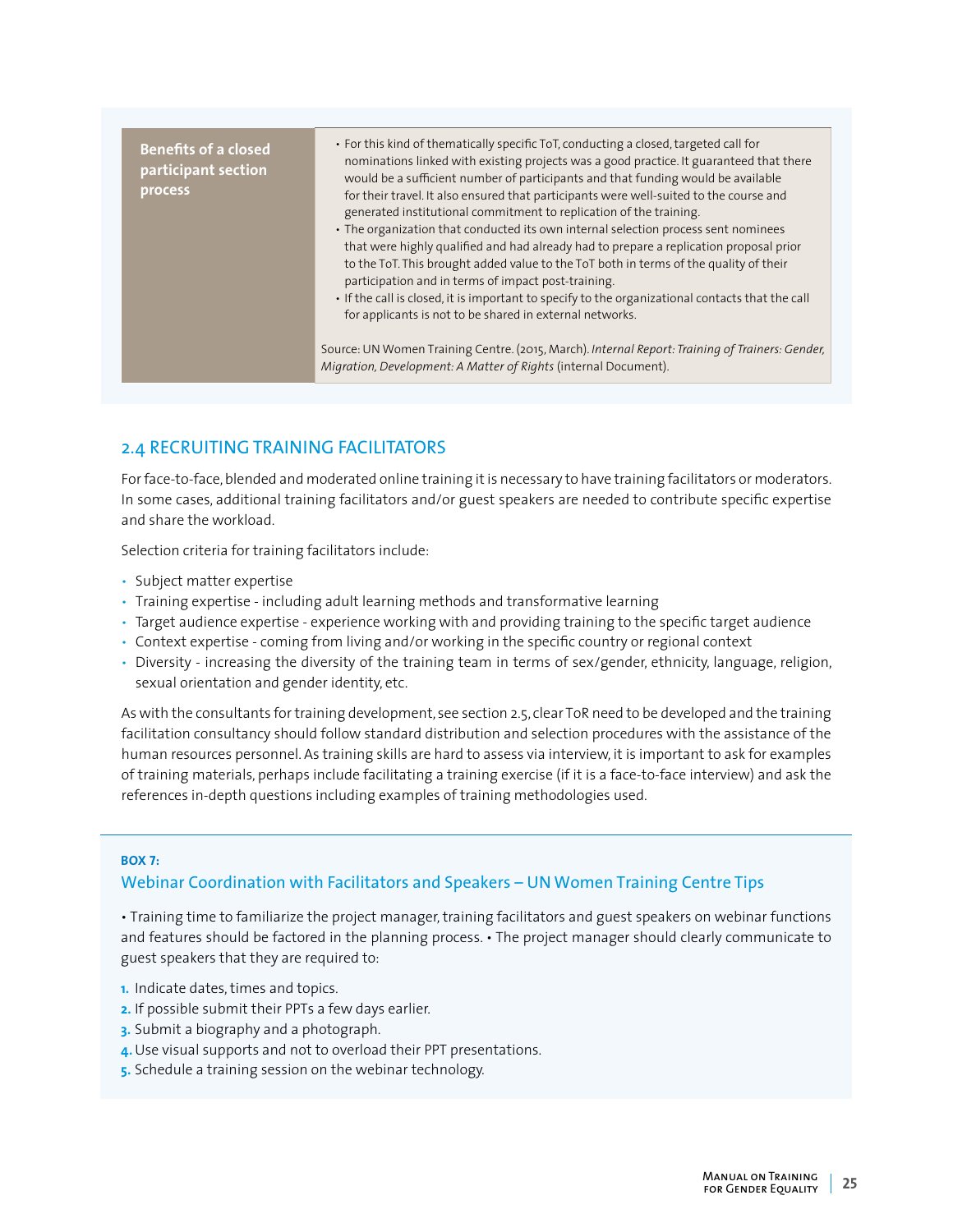The training facilitator should teach the first lecture to introduce main contents of the course. Guest speakers for the rest of sessions can be engaged.

Source: UN Women Training Centre. (2015, February). *Course Report: Online Moderated Course on Care Economy* (internal document).

# 2.5 ORGANIZING LOGISTICS

Key to the success of any training is planning the logistics. In preparation for the delivery of a face-to-face training courses, the trainer with the support of administration personnel needs to organize all of the logistics. In order for logistics to run smoothly, planning should begin at the very least three months before the training is scheduled to take place.

Training logistics includes:

- Flights for participants and training facilitators
- Training venue
- Transportation
- Meals/catering
- Accommodation
- Visas
- **BOX 8:**

# Key Information in Logistics Notes

The logistics note needs to include information on:

- Accommodation
- Transportation including flights and trusted taxi services to/from the airport
- Meals
- Daily subsistence allowance
- Training venue
- Map
- Contact information for training personnel
- Safety information regarding physical and health threats
- Emergency contact information for police, medical and fire services

#### Logistics notes can also include:

- Link to a website to reserve their accommodation for self-payers
- Dress code
- Internet access
- Language
- Currency
- Weather
- Electrical appliances and outlets
- Host country and city information
- Recommended restaurants and tourist destinations and/or tour operators
- Interpretation
- Training materials, handouts, pens, paper, etc.
- IT requirements, internet access, slideshow projector, laptops, etc.
- Training tools, flipcharts, pens, post-its, etc.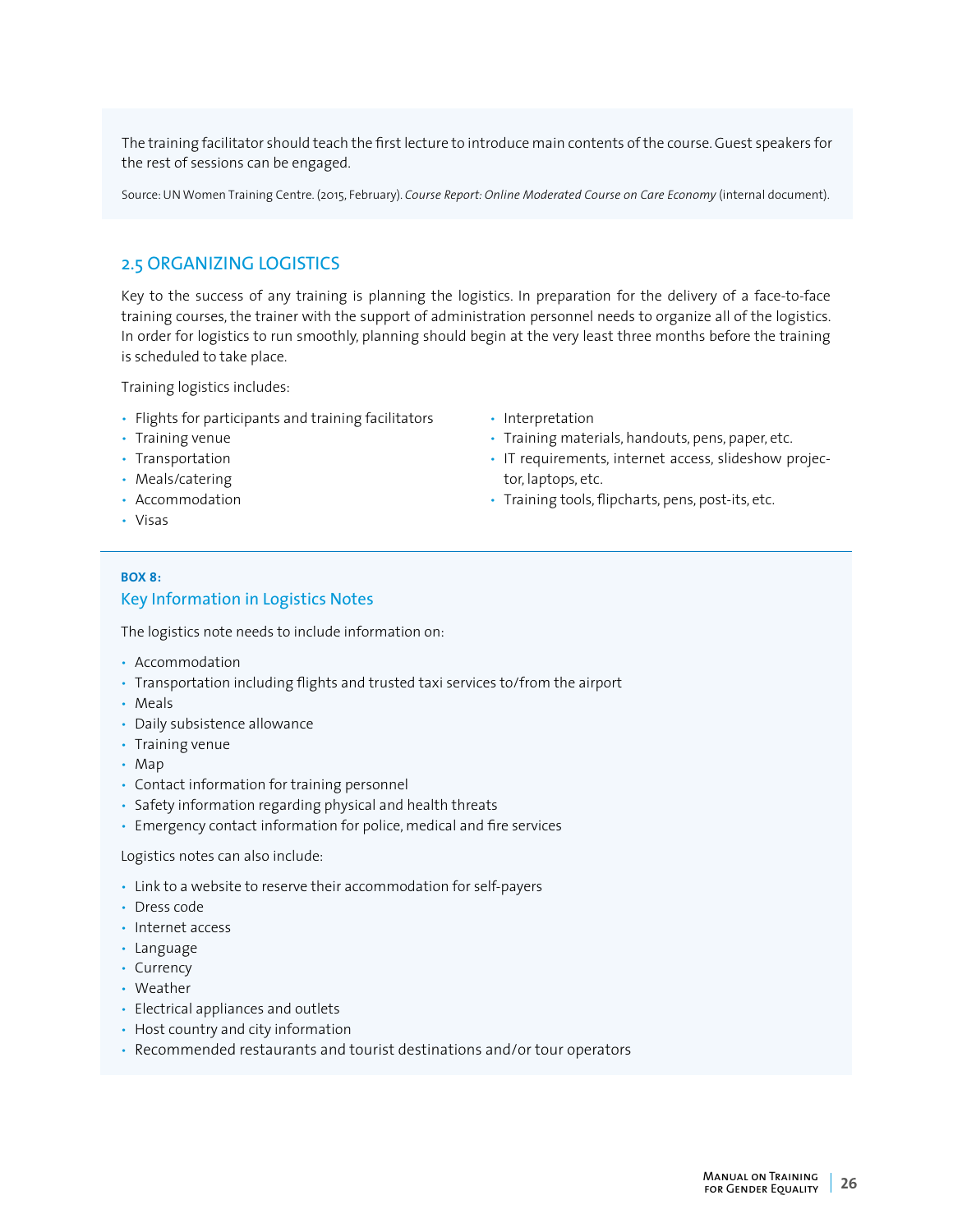Tasks and responsibilities should be assigned to the various personnel supporting the training. For logistics planning, an important tool is the preliminary training agenda (see Annex 4 for an example of a training agenda). The trainer needs to coordinate the training development process in order to procure a preliminary agenda as soon as possible, see section 4.3. The agenda is necessary for planning accommodation, catering, flights, venue, and other key aspects. The preliminary agenda should also be sent to participants along with the logistics note.

The logistics note is another important tool for planning (often called an administrative note) and should be sent out to registered participants as soon as possible.

If the training is to be held in–house, the selected meeting room should be inspected one month prior to the event to ensure for the proper functioning of A/C or heat, lighting, furniture, audiovisual equipment, microphones, etc. Any needs for materials and supplies must also be determined a month in advance so there is enough time to order them if necessary. A need for break-out rooms and relevant information on special needs for participants including building accessibility or special diet must be shared at this time. All vendors needed for services should also be contracted a month in advance.

The day before the event, all contractors, purchased items and maintenance should be contacted to confirm all details. The room(s) should be properly set up with all materials distributed and in place. The list of participants should be provided to both the security guard and reception. Packages of information, including an emergency contact card, should be ready for distribution to participants upon arrival or can even be distributed earlier upon arrival at the hotel by leaving it with the hotel reception.

#### **BOX 9:**

# Organizing Logistics – UN Women Training Centre Tips

| Dedicate enough time<br>for training planning      | Recommend budgeting more time for organizing logistics as well as developing a table listing<br>tasks, roles, and responsibilities with a timeline to ensure that all tasks are coordinated and on<br>time.<br>Source: UN Women Training Centre. (2015, February). Course Report: Online Moderated Course<br>on Care Economy (internal document).                                                                                                                           |
|----------------------------------------------------|-----------------------------------------------------------------------------------------------------------------------------------------------------------------------------------------------------------------------------------------------------------------------------------------------------------------------------------------------------------------------------------------------------------------------------------------------------------------------------|
| <b>Plan for translation</b>                        | Translation of documents requires time and organization. This has to be taken into account in<br>planning.                                                                                                                                                                                                                                                                                                                                                                  |
| <b>Clear communication</b><br>and responsibilities | The involvement of administrative colleagues is very important as there are tasks such as<br>confirmation, payment, certification, etc. that need their support. Suggest meeting with the<br>admin team early on to clarify tasks, roles and responsibilities - where and how they are<br>expected to provide assistance and support.<br>Source: UN Women Training Centre. (2015, February). Course Report: Online Moderated Course<br>on Care Economy (internal document). |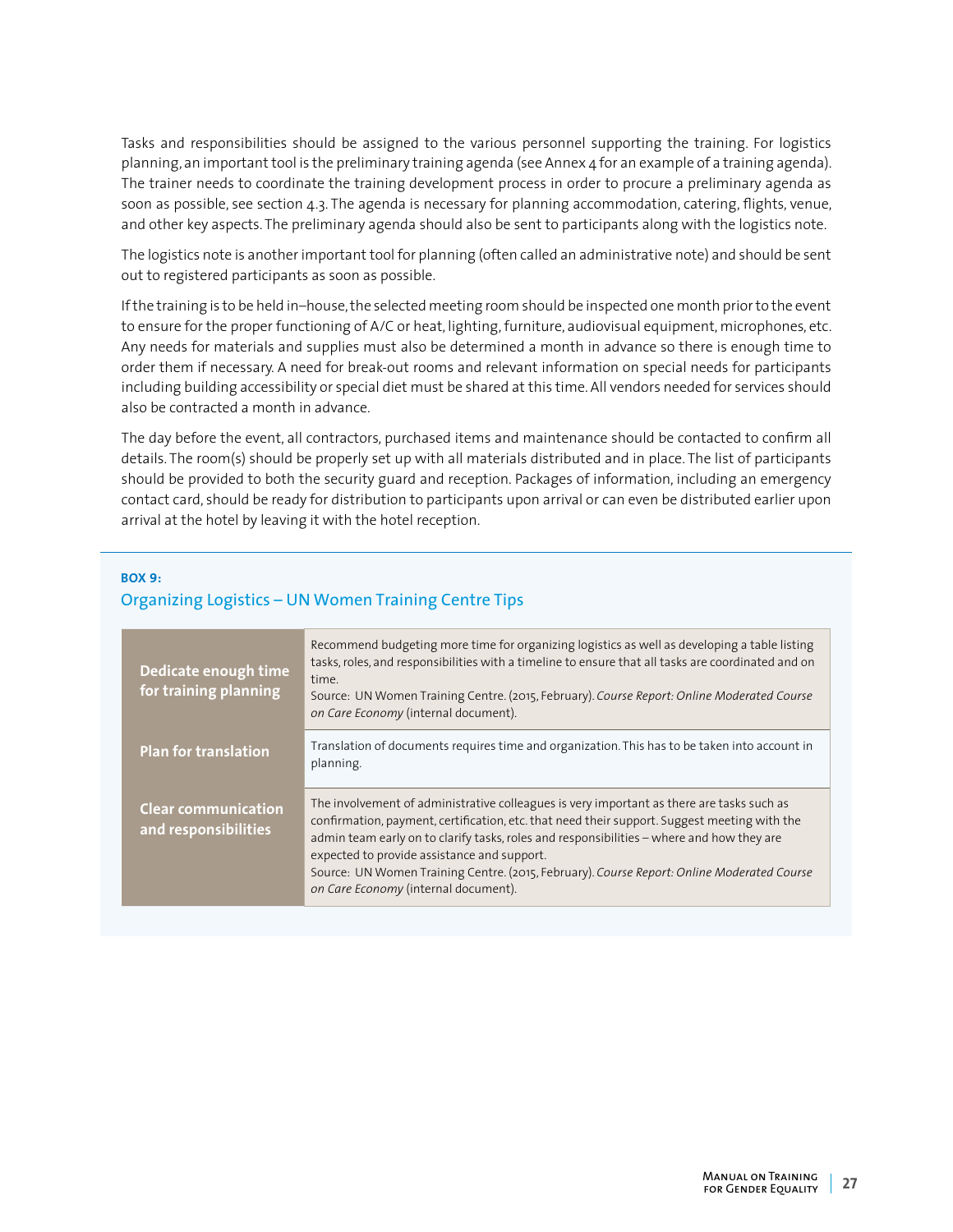# **BOX 10:**  Useful Resources for Planning

Guide to Integrating Gender in Security Sector Reform Training *–* Agneta M. Johannsen and Kristin Valasek, DCAF (2009) *<http://www.dcaf.ch/Publications/Guide-to-Integrating-Gender-in-SSR-Training>*

Contains relevant tips on planning gender training, including selecting participants and facilitators as well as logistics.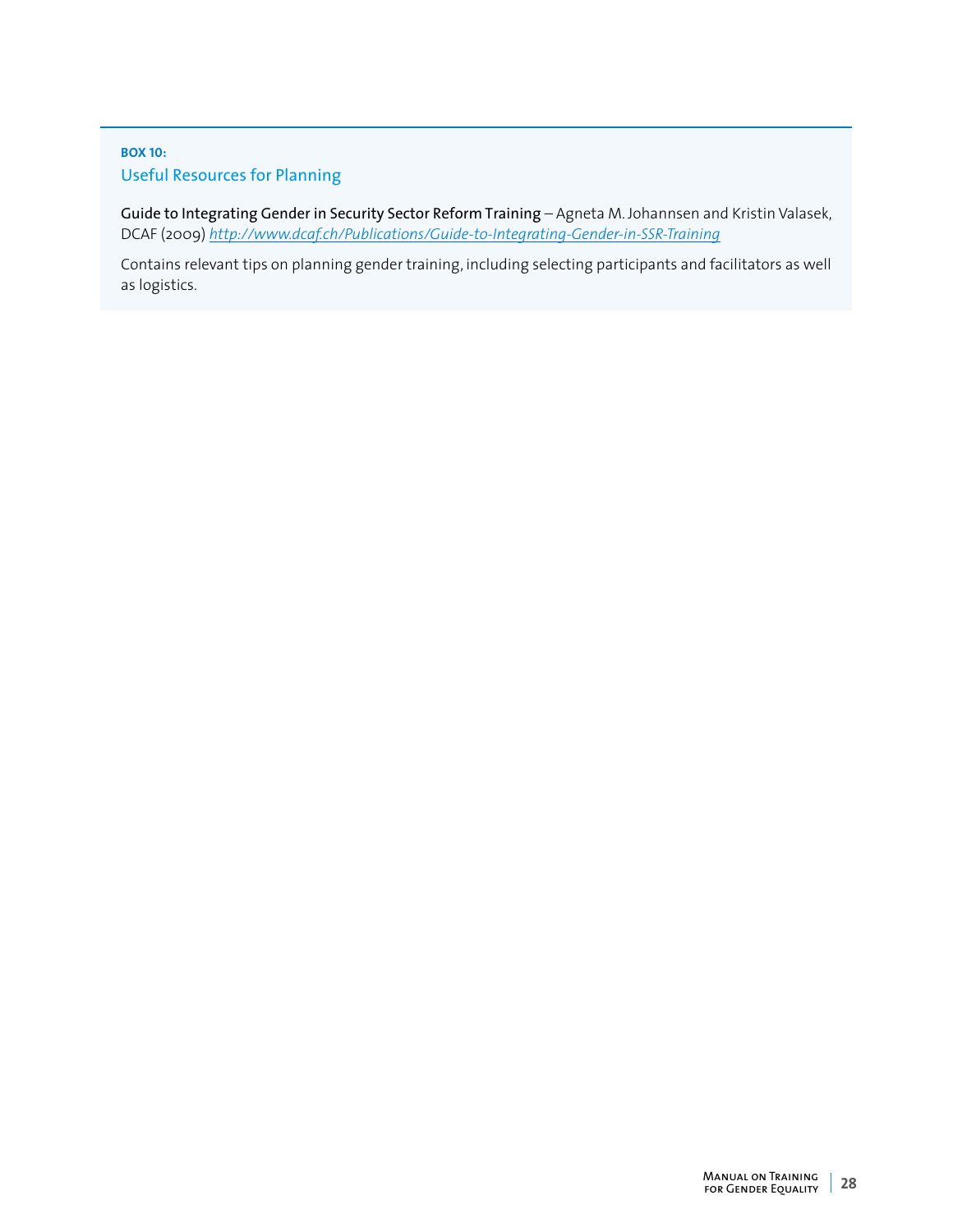# <span id="page-28-0"></span>3. DESIGN

# **OBJECTIVE**

Agree upon, develop and document the key elements of the training in a project outline, including defining the target audience, learning outcomes, key content, methodology, timeframe, monitoring and evaluation strategy, communication strategy, work plan and budget. Also establish a peer review group. The Working Paper series also develops guidelines for integrating gender-transformative evaluation and feminist pedagogies in the Design phase of the training cycle.

# Gender-transformative evaluation in the Design Stage

- Incorporate a gender-transformative process and methods into the evaluation design, focusing on participation and reflexivity. This means taking steps to ensure that both training commissioners and participants are actively involved in the evaluation process, with an ethos of co-creation underpinning the evaluation. Space needs to be carved out for discussing and addressing power dynamics, so this should be factored in to the initial design.
- Develop some form of indicators which specifically examine change with a focus on different identities, experiences, histories and power relations faced by women and men across intersectional characteristics like class, ethnicity, race, sexuality, nationality, religion, etc.

# Feminist pedagogies in the Design Stage

- How can the technical content and learning objectives be consciously aligned with feminist pedagogical principles?
- What is best practice in feminist pedagogies for this kind (length, modality, objectives, etc.) of training?
- What kinds of activities and methods are most likely to lead to an increase in participants' Knowledge, Desire and Ability to address gender inequality?

# 3.1 TRAINING DESIGN

The second step of the training cycle is the design phase. Once the feasibility assessment and comprehensive learning needs assessment has been completed, it is time for the trainer to design the key elements of the course. The UN Women Training Centre strives to develop transformative, participatory, inclusive and innovative training (see Quality Assurance Criteria on page 8) and it is important to take into account these types of training approaches in the design phase.

One practical method for training design that is learner and learning centered is known as backward design.<sup>9</sup> It starts with defining the learning outcomes, then the assessment methods (monitoring and evaluation) and finally identifying the right content and methodology of the training. For the UN Women Training Centre, this design process is documented through drafting a course outline. At this stage, the trainer also assembles a peer review group in order to provide quality control throughout the training development process. The training

<sup>9</sup> UN Women Training Centre. (2014, October). "Reflection Note - Looking within: understanding masculinities and violence against women and girls" (Internal Document).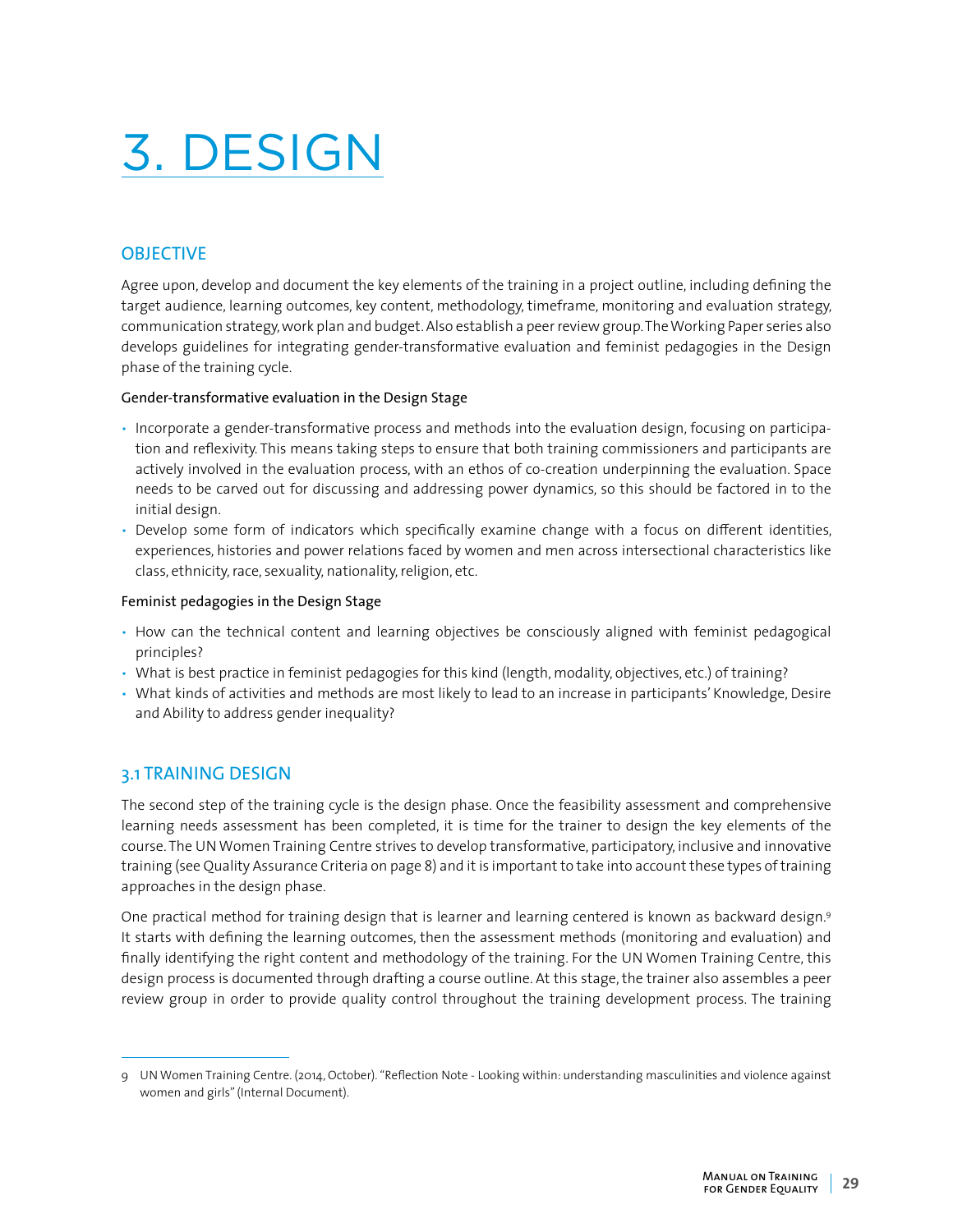design process also involves administrative processes, including a budget estimate, reporting mechanisms and contracting services including consultants or companies.

# 3.2 COURSE OUTLINE

If a comprehensive learning needs assessment (LNA) has not already been conducted during the analysis phase, then the trainer is responsible for it being conducted now as part of the design phase – see section 1.3 for more information. A clear understanding of learning needs is absolutely essential in order to effectively design a training. The trainer documents this design process in a project outline. The project outline is reviewed by the peer review group (see section 2.4), and then revised and finalized. The project outline provides a basic overview of the key elements of the training, including:

- **1.** Background and rationale
- **2.** Learning outcomes
- **3.** Target audience
- **4.** Course content
- **5.** Course methodology
- **6.** Length of course
- **7.** Monitoring and evaluation strategy
- **8.** Follow-up
- **9.** Work plan and budget

#### **1.** Background and rationale

This section can be a short summary of the feasibility assessment and/or the learning needs assessment report, giving a few background sentences on where the idea of the training came from and then in the rationale section detailing how it meets key criteria for developing training, including established learning needs.

#### **2.** Learning outcomes

Designing accurate, realistic and measurable learning outcomes is undoubtedly the most important step of this phase. It may already have been done as part of the LNA in the analysis phase, but if not - this is the first step of the design process after determining the learning needs. The entire rest of the training development process hinges on identifying the right learning outcomes. In fact, certain training guides include developing learning outcomes (or objectives) as its own separate step in the training cycle. That said, many trainers either do not write learning outcomes or only write learning outcomes after they have developed the training content and methodology. This greatly increases the risk of the training not having the desired impact and missing the mark when it comes to providing participants with the right knowledge, skills or attitudes. This is a crucial lesson learned as identifying learning outcomes in the beginning of the training design enables the trainer to use these outcomes to guide the rest of the training development process. In addition, without learning outcomes, there can be no monitoring and evaluation (M&E), as M&E is about measuring whether or not these learning outcomes have been achieved.

A learning outcome describes exactly what the participant should know, or be able to do, by the end of the training. There are overall course learning outcomes as well as training session learning outcomes, usually twofive specific areas of knowledge, skills or attitudes. The cognitive (knowledge), psychomotor (skills) and affective (attitude) learning outcomes must directly correlate with the identified learning needs, i.e. be exactly the learning that is needed in order to sustainably address the root causes of the identified problem. There are three useful tools for developing good learning outcomes: Bloom's Taxonomy, ABCD method and SMART criteria.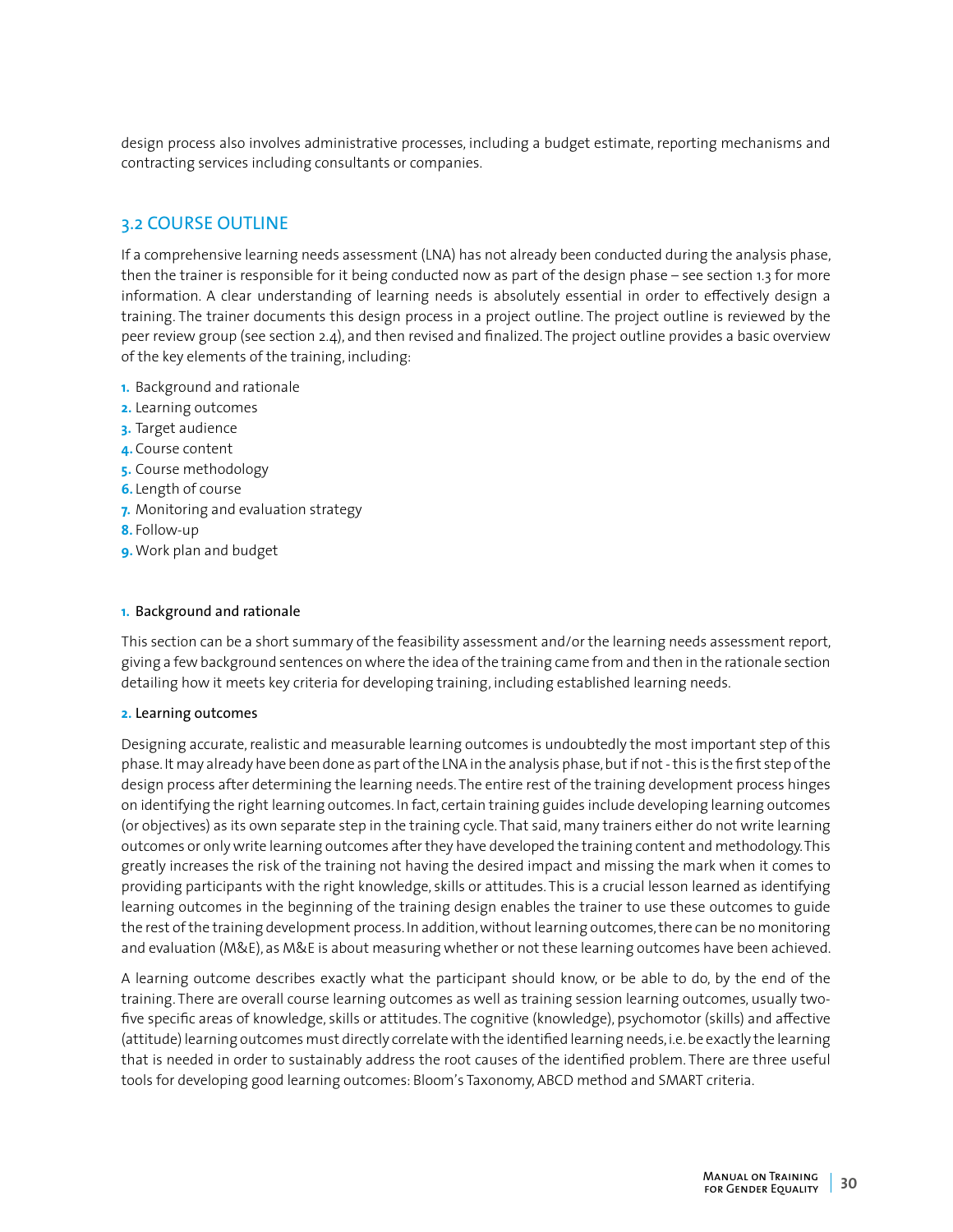Bloom's Taxonomy is a hierarchical ordering of knowledge and attitude learning outcomes (note that skills were not initially included). It was developed in the 1950s by a group of education psychologists headed by Benjamin Bloom and updated in a 2001 paper by Lorin Anderson and David Krathwohl<sup>10</sup>.

It is especially useful in order to reflect upon which level of learning is required and to provide examples of verbs that fit each level and can be selected to start off the learning outcome.



# Bloom's Taxonomy (Revised)

In order to write a correct learning outcome, there are four components that are needed, sometimes called the ABCD method:<sup>11</sup>

- Audience who, i.e. participants.
- Behavior will do what, for instance a verb from Bloom's Taxonomy.
- Condition by when or another condition, such as with assistance.
- Degree how well, if not 100 percent of the time.

This can be boiled down to: who will do what, by when, and how. For instance, "You will be able to write good learning outcomes, by the time you finish reading this section of the Manual, 80% of the time." Another common format is: "By the end of the training course, participants will be able to write good learning outcomes."

A good learning outcomes also needs to be SMART:<sup>12</sup>

<sup>10</sup> Stein, Elisabeth. (2015, March). "The Intersection of UDL and Bloom's Taxonomy" MiddleWeb Blog. Retrieved from: *[http://www.](http://www.middleweb.com/21295/the-intersection-of-udl-and-blooms-taxonomy/) [middleweb.com/21295/the-intersection-of-udl-and-blooms-taxonomy/](http://www.middleweb.com/21295/the-intersection-of-udl-and-blooms-taxonomy/)*

<sup>11</sup> Biech, Elaine. (2005). *Training for Dummies.* p.62. USA: Wiley Publishing.

<sup>12</sup> Adapted from Doran, George T. (1981). *"There's a S.M.A.R.T. Way to Write Management's Goals and Objectives", Management Review, Vol. 70, Issue 11, pp. 35-36*.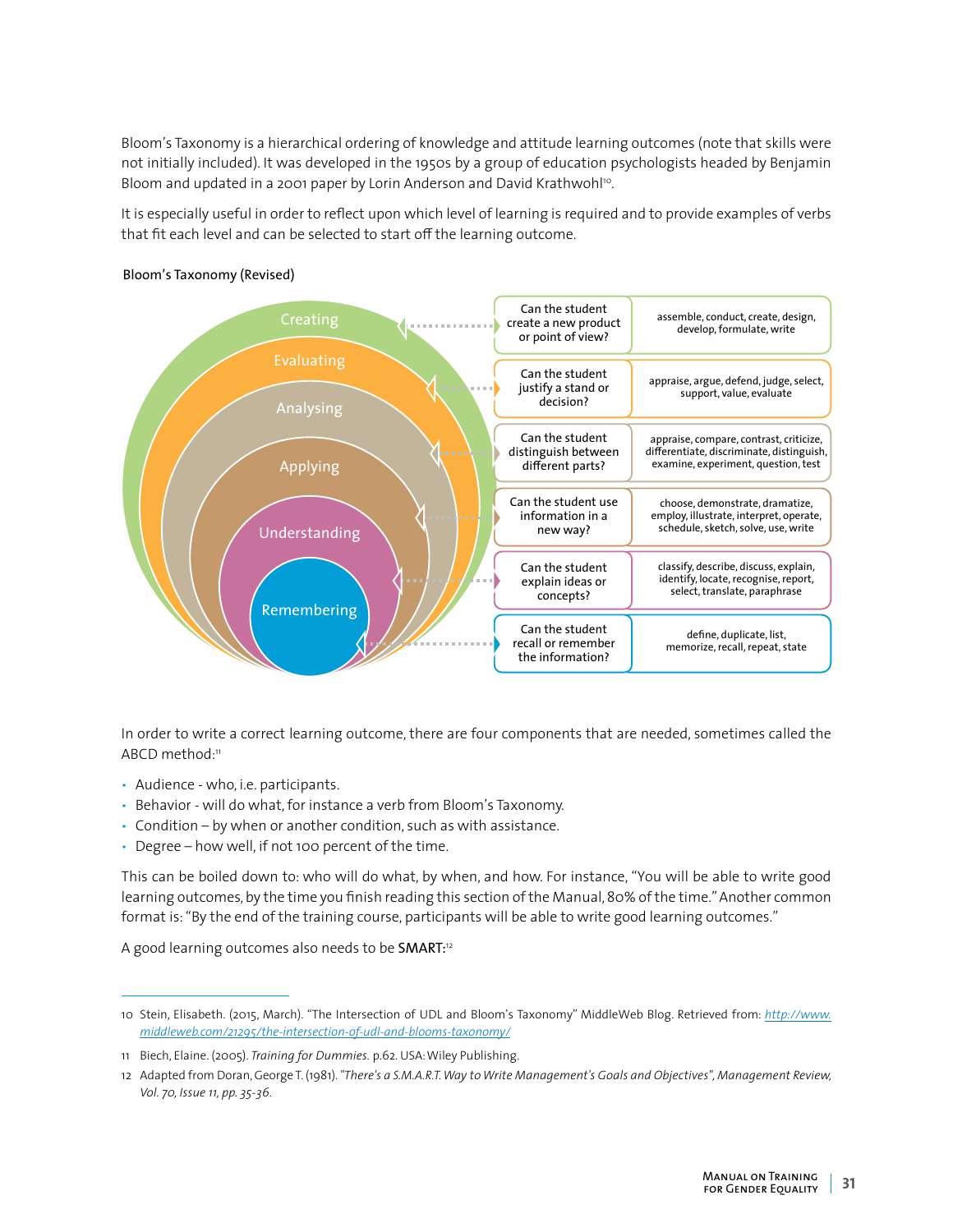- Specific clear, brief and to the point, not broad or vague.
- Measurable able to assess whether or not it has been accomplished.
- Attainable, yet a reach realistic and able to accomplish, but not too easy.
- Relevant directly responding to the identified learning needs and root causes of the problem.
- Time-bound accomplishable within a certain frame of time, for instance at the end of the training or in a month.

Keep SMART in mind when drafting learning outcomes and also use them as criteria for review.

# **3.** Target audience

The LNA will determine the target audience, i.e. who needs to learn knowledge, skills or attitudes in order to address the root causes of the identified problem (see section 1.3). In order to meet concrete learning outcomes, it is useful to be as specific as possible about the target audience. For instance, in the UN Women Training Centre training of trainers on masculinity and violence against women and girls, one of the lesson learned was that despite having as an explicit rational for the course that it would lead to the development of a pool of trainers, participants had "very varying levels of experience/comfort" with facilitating training.13 In order to meet the outcome of having a pool of trainers, it could be useful to specify that the target audience must currently be responsible for developing and delivering training.

Useful questions to help determine the target audience include:

- Which groups of people need to have the knowledge, skills or attitudes in order to address the root causes of the problem?
- Which more specific groups of people, by position, area of work, gender, ethnicity, age group, geographical location, etc., have the greatest learning needs?
- Which more specific groups of people have the most power or are in the right position in order to effectively utilize the knowledge, skills or attitudes to create positive change (to address the root causes of the problem)?

In order to promote gender equality, it might be necessary to target women-only or men-only for the training. Otherwise, all efforts should be made – including setting quotas for participants – to ensure gender balance of training participants (50% women and 50% men) as well as diversity.

The trainer also needs to set a target number of participants for the training, which will vary according to the selected training modality and location. For instance:

- Face-to-face or blended learning training: circa 20-25 participants
- Moderated online training: circa 25-30 participants
- Self-paced online training: No limit to the number of participants aside from if there are any technological restrictions. It is still good to set a realistic yearly target of how many participants you wish to take the course.

It is also useful to include in the project design the absolute minimum number of participants needed in order to make it worthwhile to run a face-to-face, blended learning or moderated online course.

# **4.** Course content

The course outline should include information on the key areas of knowledge, skills and attitudes that participants should gain by the end of the course in order to achieve each learning outcomes. This information

<sup>13</sup> UN Women Training Centre. (2014, October). "Reflection Note - Looking within: understanding masculinities and violence against women and girls" (Internal Document).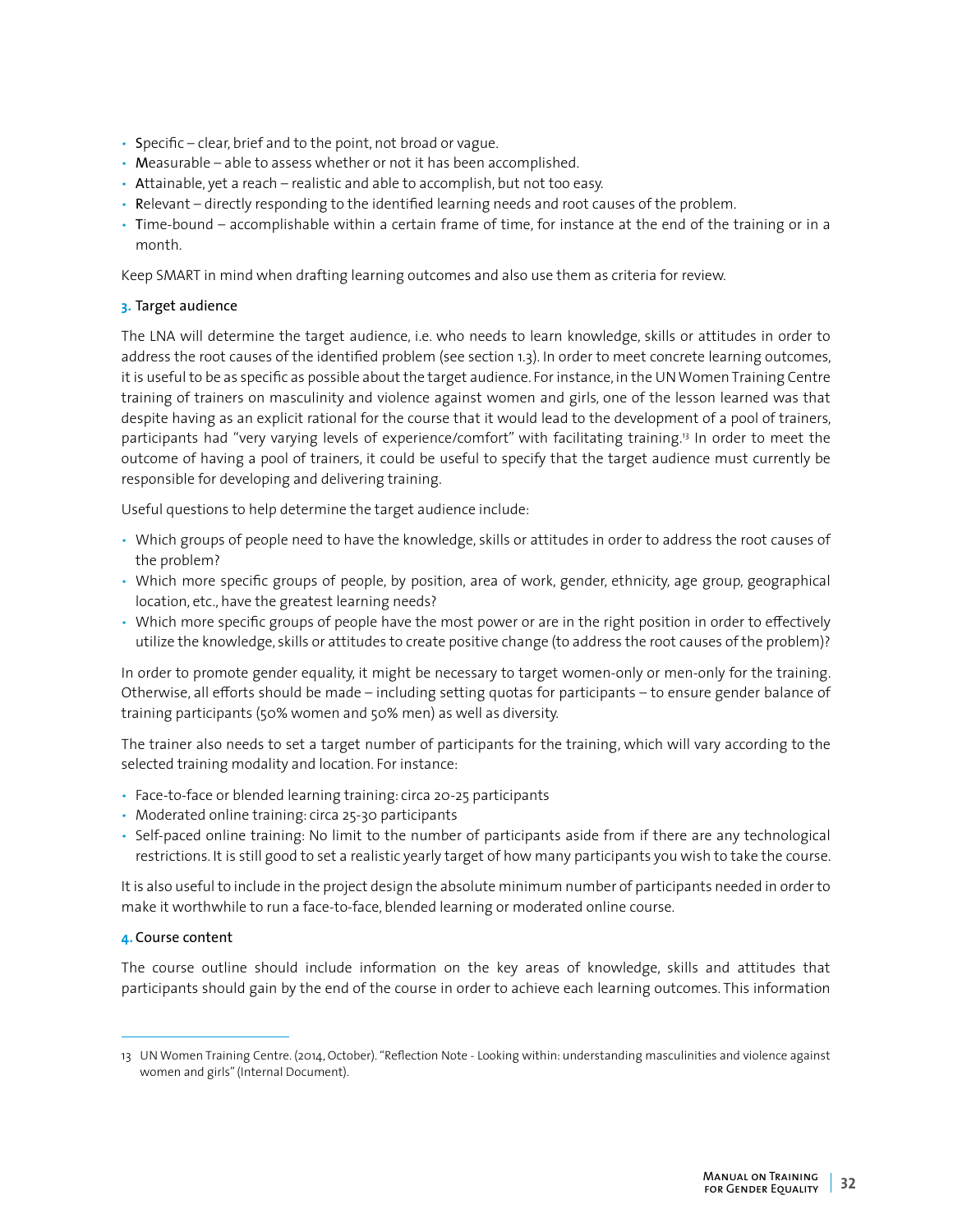can be organized by listing key learning points under each learning outcome in order to give additional guidance to the training developers.

Once the learning outcomes are established, it can be useful to compare and assess what type of training for gender equality the course most resembles and use this information to help guide the development of the course content and methodology, taking into account that these types are complementary and not mutually exclusive. The five types of training which are identified in the UN Women Training Centre *Typology on Training for Gender Equality* are:14

Awareness-raising and consciousness-building, which introduces participants to key issues concerning gender (in)equality and women's empowerment.

Knowledge enhancement, which provides more in-depth information and understanding on these issues and the power structures underlying inequalities.

Skills training, which strengthens participants' competencies in this field by offering instruments, tools, techniques and strategies with which to apply their knowledge in practice.

Changes in attitudes, behaviors and practices, which fosters lasting positive changes in the way participants think and act, as well as their long-term habits.

Mobilization for social transformation, which stimulates participants' capacity to collaboratively put their knowledge, motivation and skills into practice, in order to change their work, communities and daily lives into more gender equitable spaces.

# **BOX 11:**  Content: UN Women Training Centre Tips

| Source: UN Women Training Centre. (2014, October). "Reflection Note - Looking within:<br>understanding masculinities and violence against women and girls" (Internal Document). | <b>Exploring complex</b><br>content on gender<br>equality | Participants appreciated how we situated the masculinities discourse/work in relation to concepts<br>of the gender binary, intersectional analyses of power and oppression, and the more complex<br>discussions around gender, power, violence and justice that this generated. However, we could have<br>done more to help ground these conversations in specific realities rather than remaining somewhat<br>abstract/conceptual. It might help if:<br>- We make time for a local researcher/academic/activist from the Dominican Republic to talk with<br>us about what these issues look like "on the ground".<br>- We ask participants before coming to the workshop to gather information from their own<br>countries (of work or origin) about the connections between masculinities, gender, power, violence<br>and justice and give a brief presentation to the rest of the group. |
|---------------------------------------------------------------------------------------------------------------------------------------------------------------------------------|-----------------------------------------------------------|---------------------------------------------------------------------------------------------------------------------------------------------------------------------------------------------------------------------------------------------------------------------------------------------------------------------------------------------------------------------------------------------------------------------------------------------------------------------------------------------------------------------------------------------------------------------------------------------------------------------------------------------------------------------------------------------------------------------------------------------------------------------------------------------------------------------------------------------------------------------------------------------|
|---------------------------------------------------------------------------------------------------------------------------------------------------------------------------------|-----------------------------------------------------------|---------------------------------------------------------------------------------------------------------------------------------------------------------------------------------------------------------------------------------------------------------------------------------------------------------------------------------------------------------------------------------------------------------------------------------------------------------------------------------------------------------------------------------------------------------------------------------------------------------------------------------------------------------------------------------------------------------------------------------------------------------------------------------------------------------------------------------------------------------------------------------------------|

<sup>14</sup> UN Women Training Centre, *Typology on Training for Gender Equality* (April 2016), p6. *[http://www.unwomen.org/en/digital-library/](http://www.unwomen.org/en/digital-library/publications/2016/5/typology-on-training-for-gender-equality) [publications/2016/5/typology-on-training-for-gender-equality](http://www.unwomen.org/en/digital-library/publications/2016/5/typology-on-training-for-gender-equality)*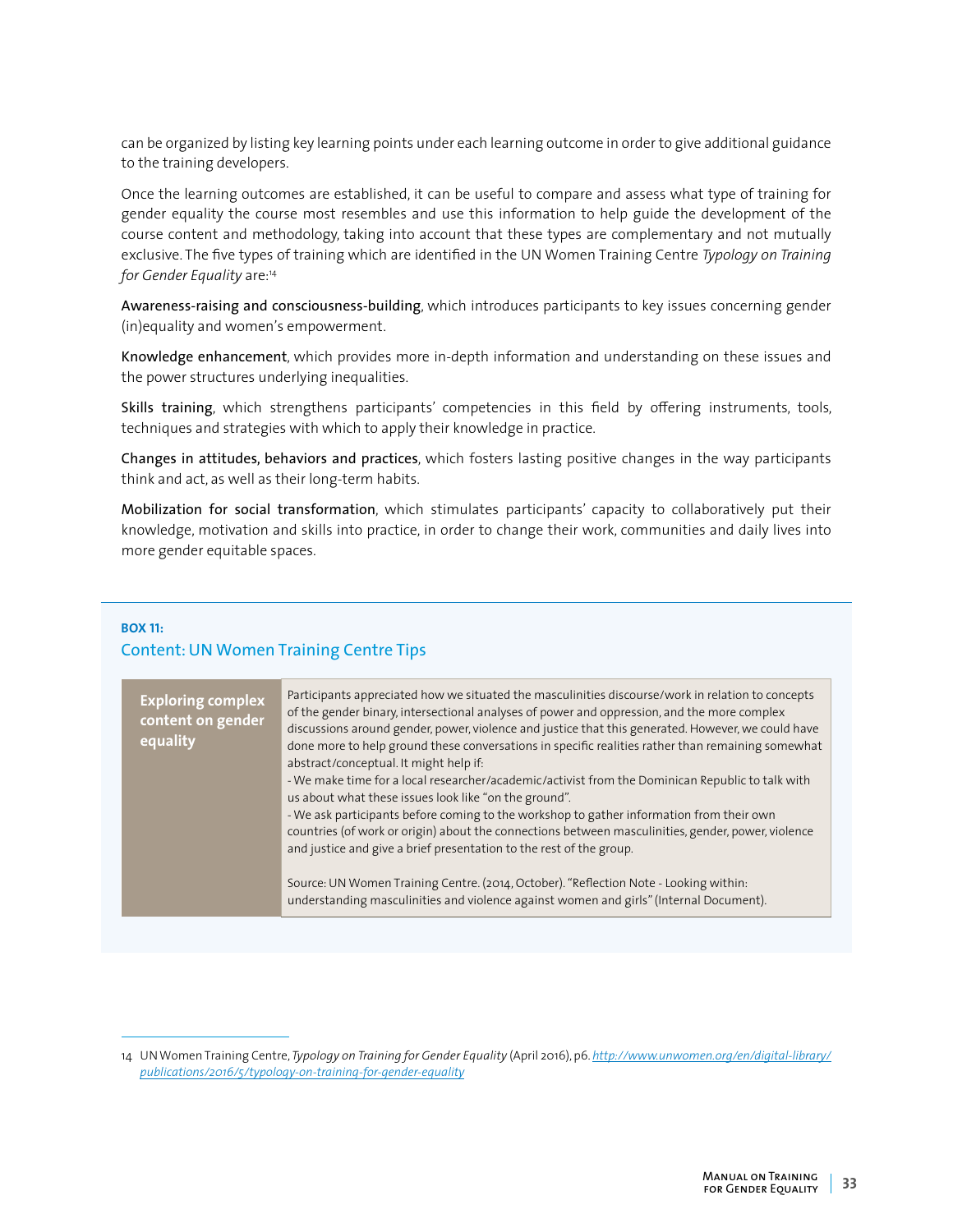| <b>Artificial separation</b><br>between "internal"<br>and "external"<br>gender equality | Despite focusing the training on "internal" gender equality issues such as staff attitudes and<br>organizational challenges, participants were also focusing on "external" programming issues related<br>to the organization's work with other actors on masculinities, gender, power, violence and justice. It<br>seemed artificial to separate out the "internal" issues from efforts to address the "external" issues.<br>Source: UN Women Training Centre. (2014, October). "Reflection Note - Looking within:<br>understanding masculinities and violence against women and girls" (Internal Document).                                       |
|-----------------------------------------------------------------------------------------|----------------------------------------------------------------------------------------------------------------------------------------------------------------------------------------------------------------------------------------------------------------------------------------------------------------------------------------------------------------------------------------------------------------------------------------------------------------------------------------------------------------------------------------------------------------------------------------------------------------------------------------------------|
| Include structural<br>dimensions of<br>gender inequality<br>and self-reflection         | Promote the value and role of training for gender equality as a tool for transformation in gendered<br>power relations by moving beyond vocational or skills training and addressing the underlying<br>structural dimensions of gender inequality. Also, promote an on-going process of self-reflexivity and<br>questioning of the assumptions and power dynamics behind training for gender equality.<br>Source: UN Women Training Centre. (2015, June). Training for Gender Equality: 20 Years On.<br>Retrieved from: https://trainingcentre.unwomen.org/pluginfile.php/72/mod_data/content/18873/<br>Paper TrainingForGenderEquality%2B20-B.pdf |
| Gender analysis as<br>key content                                                       | We recommend the inclusion of gender analysis into training as it will teach trainees important<br>skills of how to analyse their work.<br>"New approaches to training for gender equality: UNWTC"<br>SIPA Final Report<br>Spring 2014                                                                                                                                                                                                                                                                                                                                                                                                             |
| <b>Demand for</b><br>practical<br>knowledge, skills<br>and tools                        | Participants expected to acquire knowledge, skills, and tools that would help them with their work<br>in their organization. Many came as the first step to a specific initiative being undertaken by their<br>employer in the area of workplace diversity, and throughout the week of training, were constantly<br>trying to relate what they were learning to this specific initiative. In training sessions, participants<br>expressed a desire for a list of best practices, or concrete, proven steps that they could take.<br>"New approaches to training for gender equality: UNWTC"<br>SIPA Final Report<br>Spring 2014                    |

# **5.** Course methodology

The course outline should identify which of the four learning modalities will be used: face-to-face learning, blended learning, moderated online learning or self-paced online learning. In addition, it should clarify the methodological approach. For the UN Women Training Centre, this approach is described in the gender equality quality assurance criteria on page 8 – which strives for a transformative, participatory, inclusive and innovative training. This section of the course outline can also include initial suggestions of training methods; however, these will be finalized in the training development phase.

There are an endless number of innovative training methods, but it is important to keep in mind the learning outcomes and select and design training methods that are best suited to learning the specific knowledge, skills or attitudes. In training for gender equality, it is important to employ feminist learning methods – as these are best suited for participatory, transformative learning (see UN Women Training Centre Working Paper on *Feminist Pedagogies in Training for Gender Equality, )*.

# Learning modality

The UN Women Training Centre uses four different learning modalities, with blended learning and moderated online learning being the two most common. The modalities have different pros and cons related to target audience, learning outcomes, training methodology, ability to replicate, and budget. The project outline needs to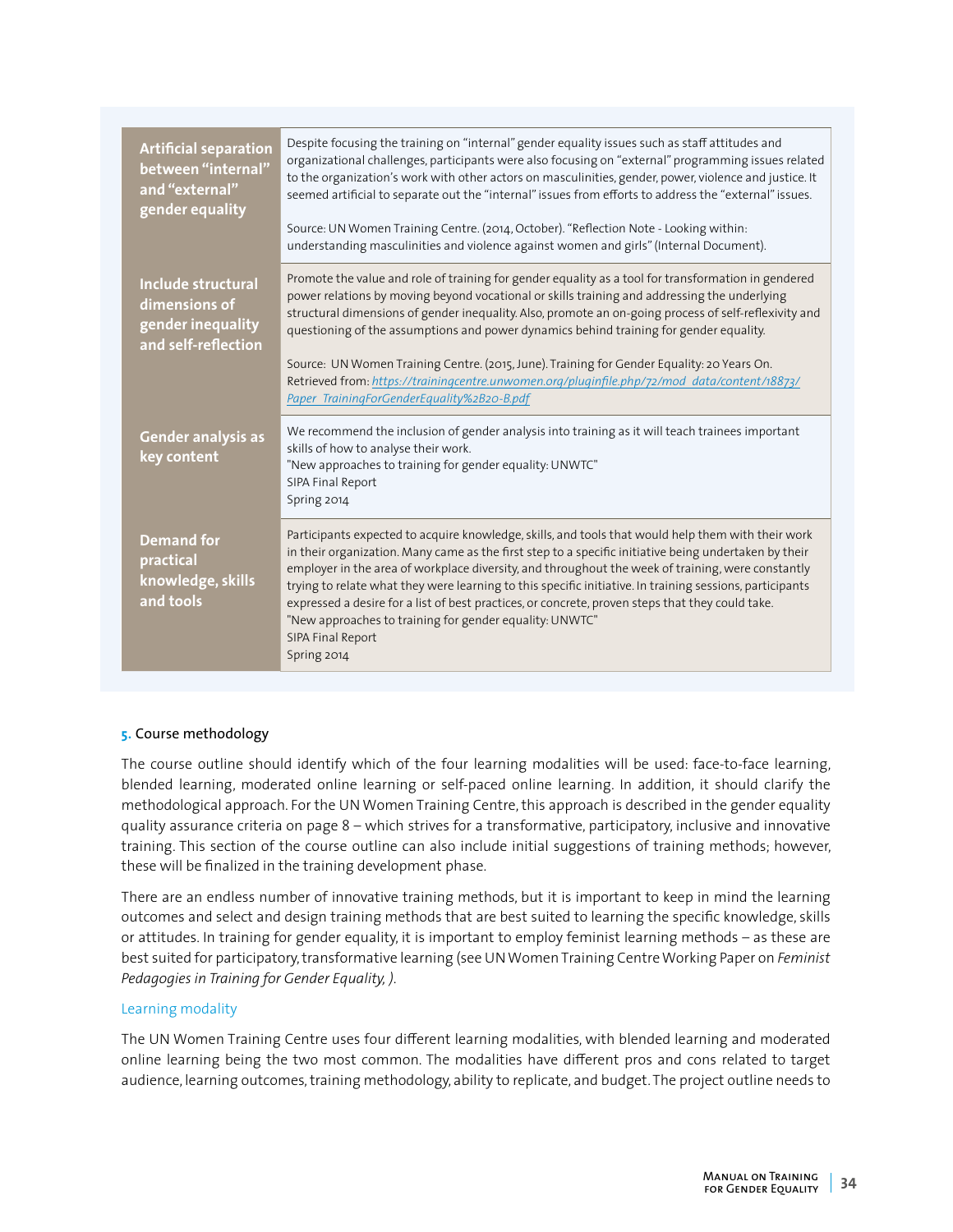specify which learning modality will be used and also make note of any plans to adapt the training course to a different learning modality in the future.

# **BOX 12:**  Analysing learning modalities

"No single modality can fit diverse training needs. In terms of training design, the planners should take full consideration of innovative technologies which have made it possible to combine the advantages of online training and face-to-face training while trying to minimize the disadvantages of both. Online chat room and webinar formats allow for online trainings to be as participatory and interactive as possible... For instance, as suggested by … participants, the training institutions can disseminate necessary pre-training materials via the online platform so that the participants can be equipped with background information, knowledge and skills for the training. Also, the participants can use the online format to offer background information on their regions, organizations and professional work in order to bring fellow participants up-to-date on their training needs. After the completion of face-to-face training, the online format can provide some follow-up trainings to consolidate new skills obtained in the classroom and to update the participants on related developments…

In addition, in designing training, it is imperative to consider the context and the objective of the training. If the training tends to disseminate knowledge or policies, or it targets audiences at an introductory level, it is better to run such a training through an online platform, given its easy access and low cost. If the training aims to foster transformative change in awareness and capacities, face-to-face or participatory approaches embedded in online training can be more appropriate. Finally, online training should be considered as the first step in a larger transformative process."

Source: Columbia School of International and Public Affairs. (2014, Spring). "New approaches to training for gender equality: UN Women Training Centre" (Internal Document).

#### Face-to-Face Learning

Face-to-face learning courses allow for flexible, personalized, transformative and highly participatory learning processes as the trainers and participants are together in the same physical space. It also allows for interactive training methods which can be difficult or impossible to undertake in other learning modalities.

Useful for: Complex or contentious training content and transformative learning including changes in attitudes and behaviors. However, much higher cost to deliver and reaches fewer participants.

#### Blended Learning

Blended learning courses combine online and face-to-face learning. Part of the course is given online and part of the course is face-to-face. The online training can be given prior, during and after the face-to-face training. At the UN Women Training Centre, blended learning is currently replacing face-to-face learning as online elements are being integrated into most courses.

Useful for: Extending a learning process beyond face-to-face training and allowing for knowledge transfer and resource sharing through online elements. Can ensure that face-to-face training focuses more on transformative learning through gaining skills and attitudes. As with face-to-face learning, costs remain higher and it reaches fewer participants.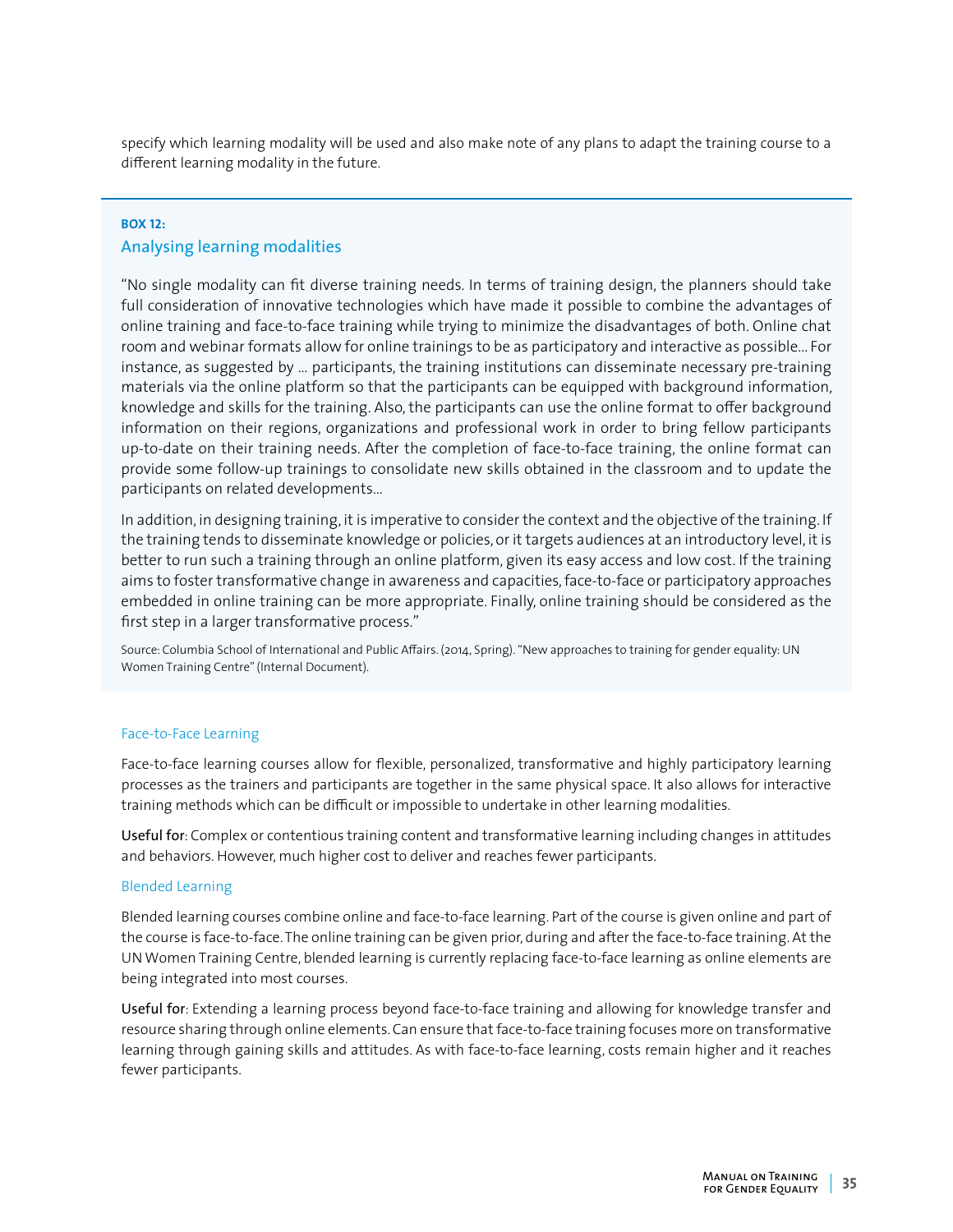### Moderated Online Learning

Moderated online learning courses emulate the traditional classroom environment and take this experience to an online setting. These types of courses include reading materials, communication between participants, and provides an opportunity for participants to receive support from trainers via discussion forums, interactive webinars, webcasts, real-time chatting and blogs.

Useful for: Straightforward knowledge and skills acquisition with more interaction and reaching out to a medium-sized target audience. Entails significant training and moderation on behalf of the trainers as well as an online learning platform, though generally less costly than face-to-face and blended learning. Reliable access to internet is a major challenge as well as incompletion rates, as participants run into time constraints and more pressing commitments.

#### Self-Paced Online Learning

Self-paced online learning courses are delivered online and can be accessed using a computer, tablet or smart phone. Self-paced courses allow participants to access content at their own pace, from anywhere, and at any time. Online training is seen as convenient and flexible.15 There are not necessarily any forms of interaction with trainers or other training participants, but certain interactive elements such as a help desk or discussion forum can be included. This type of course mainly involves reading and listening however it can include video or animations to enhance the learning experience.

Useful for: Straightforward knowledge and skills acquisition and reaching out to a large target audience with busy schedules and/or perhaps without the means to participate in a face-to-face training. Though the initial investment in time and money is quite significant, in the long-term it can be a cost-effective option, as it does not require travel or logistics costs, and once the course is developed and piloted it can be run continuously with an endless number of participants without much more added work or resources. However, there is no ability to use participatory learning methods that require personalized interactions and therefore it has a much lower transformative potential. Reliable access to internet is another major challenge as well as incompletion rates, as participants run into time constraints and more pressing commitments. Keeping up with technological advances, securing technical support, and allocating the time needed to convert curricula into interactive, selfdirected, online learning experiences also remains a challenge.16

<sup>15</sup> Columbia School of International and Public Affairs, "New approaches to training for gender equality: UN Women Training Centre" (Internal Document, Spring 2014).

<sup>16</sup> UN Women Training Centre, Virtual Dialogue: Online and Mobile Training for Gender Equality, (UN Women Training Centre Report, 20-27 February 2015). *<http://gtcop.unwomen.org/images/dialogos/2015/on%20report%20en.pdf>*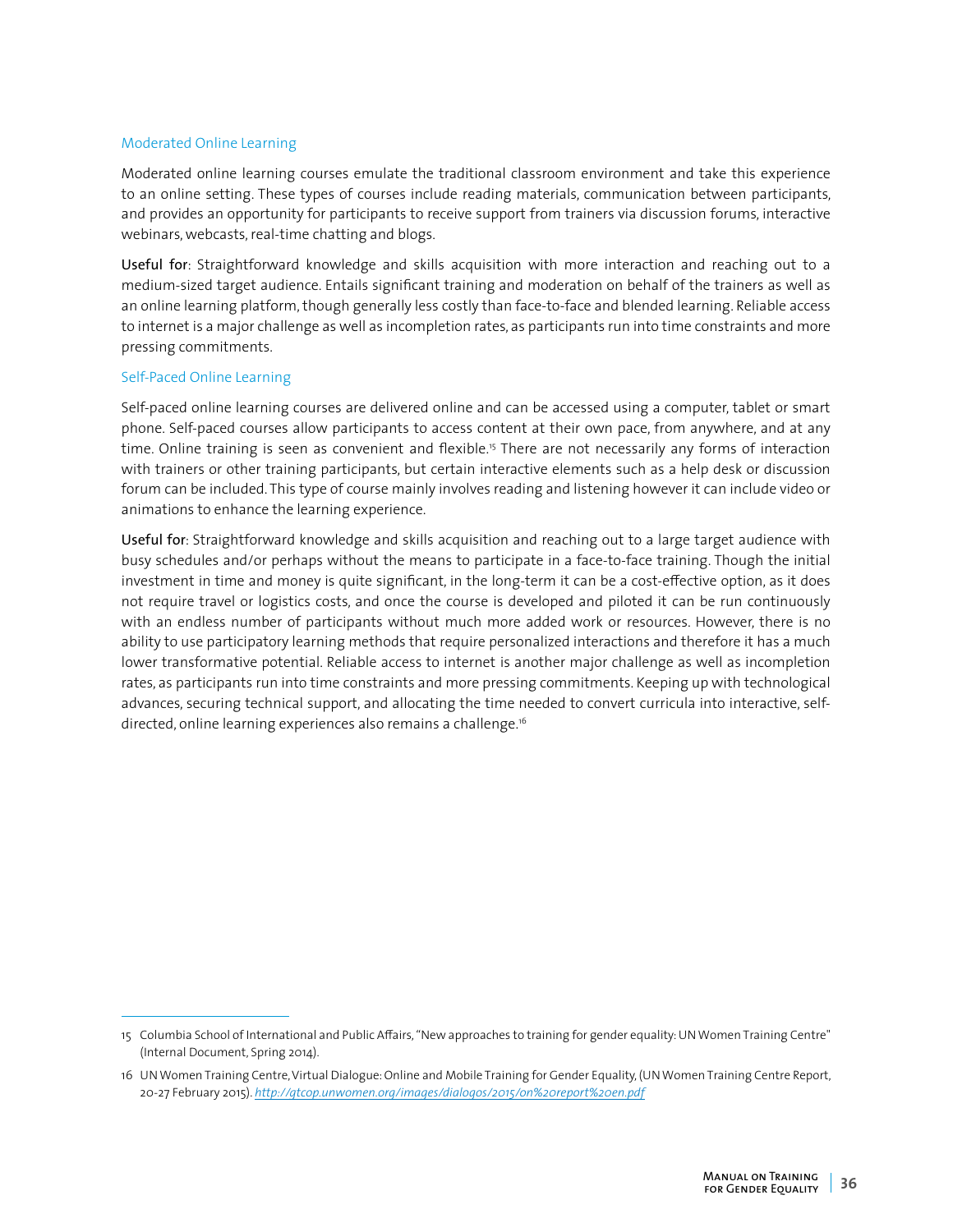## **BOX 13:**  Analysing learning modalities

| Think, feel, do<br>methodology                                 | The training of trainers (ToT) employed three learning "modes":<br>1. Think: Understanding key concepts.<br>2. Feel: Reflecting on experiences and emotions.<br>3. Do: Putting training skills into practice (and getting feedback from peers).<br>Participants appreciated the attempt to weave together the cognitive and affective aspects of<br>the learning experience and that this workshop had been a rare experience of paying attention to<br>participants' emotional responses to issues of gender, power, violence and justice.<br>Source: UN Women Training Centre. (2014, October). "Reflection Note - Looking within: understanding<br>masculinities and violence against women and girls" (Internal Document).                                                                                                                                                                                                                                                                                                                                                                                                                                                                                                                                                                                                                 |
|----------------------------------------------------------------|------------------------------------------------------------------------------------------------------------------------------------------------------------------------------------------------------------------------------------------------------------------------------------------------------------------------------------------------------------------------------------------------------------------------------------------------------------------------------------------------------------------------------------------------------------------------------------------------------------------------------------------------------------------------------------------------------------------------------------------------------------------------------------------------------------------------------------------------------------------------------------------------------------------------------------------------------------------------------------------------------------------------------------------------------------------------------------------------------------------------------------------------------------------------------------------------------------------------------------------------------------------------------------------------------------------------------------------------|
| <b>Open spaces</b><br>methodology<br>and bottom-up<br>learning | In the ToT the tools and methods were varied, and quite appreciated by participants, including<br>presentations, videos, radio clips, role plays, open discussions, analytical group work, etc.<br>The open space methodology (to spend one afternoon identifying topics they wanted to discuss and<br>arranging into their own groups) was very good for people who had specific interests which were<br>not already included in the training - as this gave them a space to work on them rather than feeling<br>frustrated. It was productive and energizing for all involved.<br>Some challenges involved building the complexity of the issues into discrete short exercises which<br>may inherently simplify or instrumentalize. It may be worthwhile considering how to build knowledge<br>collectively using a more bottom-up approach, rather than presenting all concepts up front and<br>then having participants relate to them. In line with the principles of adult, horizontal learning, one<br>participant suggested that more could be done to draw upon the experience of the participants in the<br>development of concepts and their application.<br>Source: UN Women Training Centre. (2015, March). Internal Report, Training of Trainers: Gender,<br>Migration and Development: A Matter of Rights, (internal document). |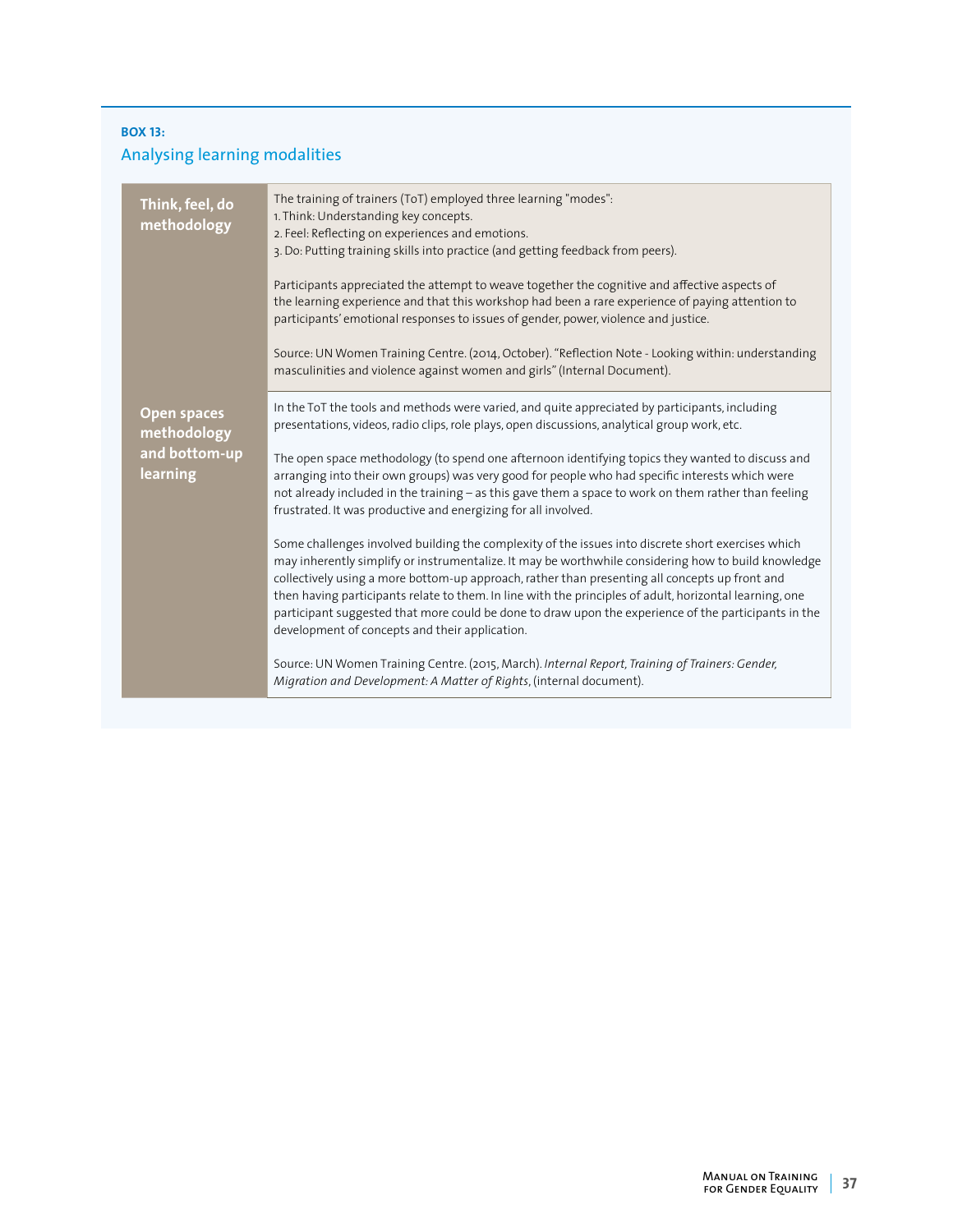| Tips for a gender-<br>transformative<br>methodology | focusing on participation and reflexivity.<br>• Challenging privileges and status quo by continuously examining the privileges that one enjoys<br>that may cost others. This involves individuals stepping outside their 'comfort zones' in order to<br>allow space for change and transformation.<br>• Adopting a critical attitude towards knowledge - challenging who produces it, with whom, by<br>whom, for whom, and whose interests it serves.<br>• Acknowledging that transformation is not just learning new behavior but letting go of old<br>patterns. It requires a focus on the 'distribution of loss' which explores the costs and benefits of<br>forming new gender roles and identities.<br>· Aim to help participants understand that gender stereotypes/norms influence individuals'<br>behaviors - that is, how they choose to behave themselves and how they act towards others.<br>These behaviors, replicated over and over and multiple levels of society, create systems or<br>structures that perpetuate gender inequality.<br>. In order to work successfully on issues such as how men and women reproduce inequalities it is<br>useful to have two facilitators - one female, one male. It is particularly challenging to visualize<br>how men can benefit from a more equal society. These issues cannot be addressed in a three-day<br>training, but needs constant revision and time.<br>· Training must be conducted with ethics, transparency and credibility by facilitators with 'soft<br>skills' and specialist knowledge. It requires 'unlearning and relearning'. Also, trainings should be<br>longer than 200 hours in order to be able to promote transformation.<br>• Make the most of data that comes from participants themselves, as well as from the facilitators<br>and programme managers. Indeed, participants may have their own learning objectives in mind<br>that may or may not coincide with the ones developed by the trainers.<br>Source: UN Women Training Centre. (2014, July). "Virtual Dialogue: Transformation through Training |
|-----------------------------------------------------|----------------------------------------------------------------------------------------------------------------------------------------------------------------------------------------------------------------------------------------------------------------------------------------------------------------------------------------------------------------------------------------------------------------------------------------------------------------------------------------------------------------------------------------------------------------------------------------------------------------------------------------------------------------------------------------------------------------------------------------------------------------------------------------------------------------------------------------------------------------------------------------------------------------------------------------------------------------------------------------------------------------------------------------------------------------------------------------------------------------------------------------------------------------------------------------------------------------------------------------------------------------------------------------------------------------------------------------------------------------------------------------------------------------------------------------------------------------------------------------------------------------------------------------------------------------------------------------------------------------------------------------------------------------------------------------------------------------------------------------------------------------------------------------------------------------------------------------------------------------------------------------------------------------------------------------------------------------------------------------------------------------------------------------------------------------------------------------------|
|                                                     | for Gender Equality" (internal document).                                                                                                                                                                                                                                                                                                                                                                                                                                                                                                                                                                                                                                                                                                                                                                                                                                                                                                                                                                                                                                                                                                                                                                                                                                                                                                                                                                                                                                                                                                                                                                                                                                                                                                                                                                                                                                                                                                                                                                                                                                                    |
| Methodology<br>recommendations                      | Emphasis on transformative process / linking training to broader strategy for gender mainstreaming,<br>rather than as a stand-alone activity. Moving from "training" to "capacity building/development".<br>Need for increased efforts to develop quality standards or guidelines as a work-in-progress, contingent<br>on consensus and community building among gender trainers.<br>Strategies for fostering community (communities of practice, rosters, conferences).<br>Importance of "laying the groundwork" and building political will.<br>Engaging in intersectional approaches that recognize diverse representations and identity as more<br>than gendered, but without losing gender in the process.<br>Source: UN Women Training Centre. (2013, September). "Training for Gender Equality Expert Group<br>Report on the First Expert Group Meeting (internal document).                                                                                                                                                                                                                                                                                                                                                                                                                                                                                                                                                                                                                                                                                                                                                                                                                                                                                                                                                                                                                                                                                                                                                                                                          |
|                                                     |                                                                                                                                                                                                                                                                                                                                                                                                                                                                                                                                                                                                                                                                                                                                                                                                                                                                                                                                                                                                                                                                                                                                                                                                                                                                                                                                                                                                                                                                                                                                                                                                                                                                                                                                                                                                                                                                                                                                                                                                                                                                                              |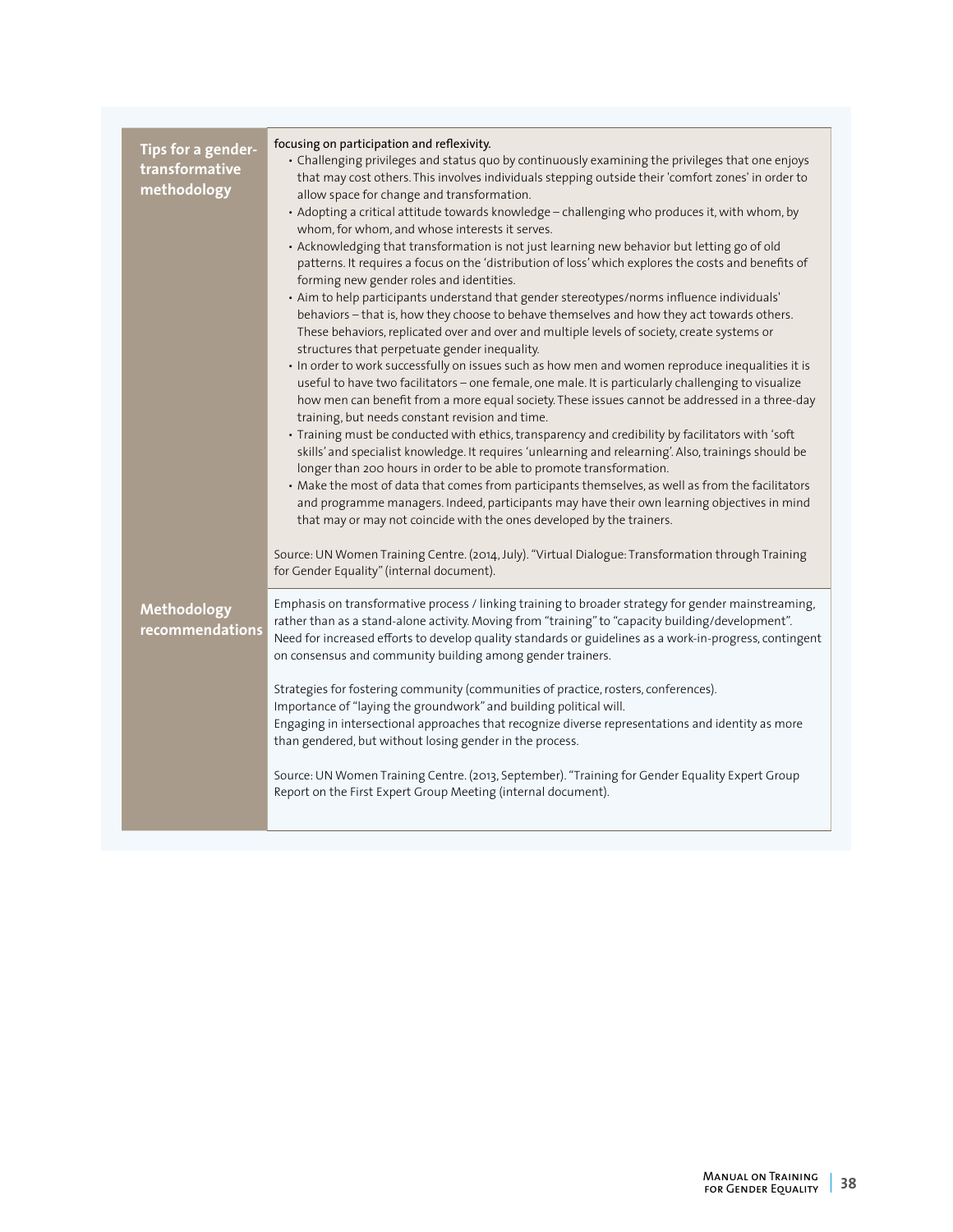| <b>ToT</b> methodology                                                      | The ToT had a three-tiered approach:<br>1. To build participants' analytical capacity on the topic.<br>2. To allow participants to apply and practice facilitation skills and techniques through practical<br>exercises and peer-review.<br>3. To facilitate cross-learning and exchange of experiences.<br>The design of the workshop methodologies was based on the principles of adult experiential and<br>power-sharing learning. Participants were encouraged to engage in a process of mutual learning and<br>teaching based on continuous reflection and evaluation. It was envisioned as a first step of a larger<br>capacity development process, to be defined by participants within the framework of their respective<br>projects.<br>Key concerns included:<br>- Ensuring a balance between presentation and interactive activities.<br>- Being complementary to the thematic sessions ("un buen hilo conductor"), including making sure the<br>training cycle sessions complemented the thematic sessions.<br>- ToT-specific design, including giving participants an array of tools, techniques and materials and<br>having them practice facilitating sessions on the thematic content.<br>The course agenda was arranged for there to be one major topic per day, with presentations and large<br>group discussions and activities in the morning, training cycle sessions either right before or right<br>after lunch, and smaller group work in the afternoons. Thematic content moved from the general to<br>the specific, laying the conceptual foundation on days 1 and 2 before moving into more specific rights<br>issues.<br>Source: UN Women Training Centre. (2015, March). "Training of Trainers: Gender Migration, |
|-----------------------------------------------------------------------------|-------------------------------------------------------------------------------------------------------------------------------------------------------------------------------------------------------------------------------------------------------------------------------------------------------------------------------------------------------------------------------------------------------------------------------------------------------------------------------------------------------------------------------------------------------------------------------------------------------------------------------------------------------------------------------------------------------------------------------------------------------------------------------------------------------------------------------------------------------------------------------------------------------------------------------------------------------------------------------------------------------------------------------------------------------------------------------------------------------------------------------------------------------------------------------------------------------------------------------------------------------------------------------------------------------------------------------------------------------------------------------------------------------------------------------------------------------------------------------------------------------------------------------------------------------------------------------------------------------------------------------------------------------------------------------------------------------------------------------------------------|
| <b>Blended learning</b><br>preferred for<br>training for<br>gender equality | Development: A Matter of Rights" (internal report).<br>The UN Women Training Centre Gender Equality Expert Group agreed that blended and distributed<br>methodologies were considered preferential to online. While distributed methods include online<br>training, they suggest that learning from diverse locations should include multiple methods, such as<br>web-based, live streaming, videoconferencing and face-to-face.<br>Source: UN Women Training Centre. (2013, September). "Training for Gender Equality Expert Group<br>Report on the First Expert Group Meeting (internal document).                                                                                                                                                                                                                                                                                                                                                                                                                                                                                                                                                                                                                                                                                                                                                                                                                                                                                                                                                                                                                                                                                                                                            |
| <b>ToT</b> content and<br>methodology                                       | • One aspect that could be improved upon is helping participants to design their own training plan<br>within the ToT itself. Participants could write a draft of their project before coming and we could<br>work on its development during and after the training in a process of peer review and coaching.<br>· Additional focus on how to replicate training in different contexts would be useful.* Training skills<br>component felt 'added on' to the ToT rather than fully integrated. Ideas for future improvement:<br>• Not have different facilitators leading the different sections (content vs training skills).<br>• Devoting the 4th day to practice groups leading their own sessions and putting into practice<br>both the 'content' (understanding/feeling) and the 'process' skills (session design and facilitation)<br>helped to bring the different strands of the ToT together.<br>• More in-person prep time for the facilitation team to talk through issues of integration.<br>• More focus on the particular challenges facing the design and facilitation of sessions on gender,<br>power and violence 'content' issues during activities on workshop design and facilitation.<br>Source: (*) UN Women Training Centre. (2015, March). "Training of Trainers: Gender Migration,<br>Development: A Matter of Rights" (internal report).<br>Source: UN Women Training Centre. (2014, October). "Reflection Note - Looking within: understanding<br>masculinities and violence against women and girls" (Internal Document).                                                                                                                                                                                           |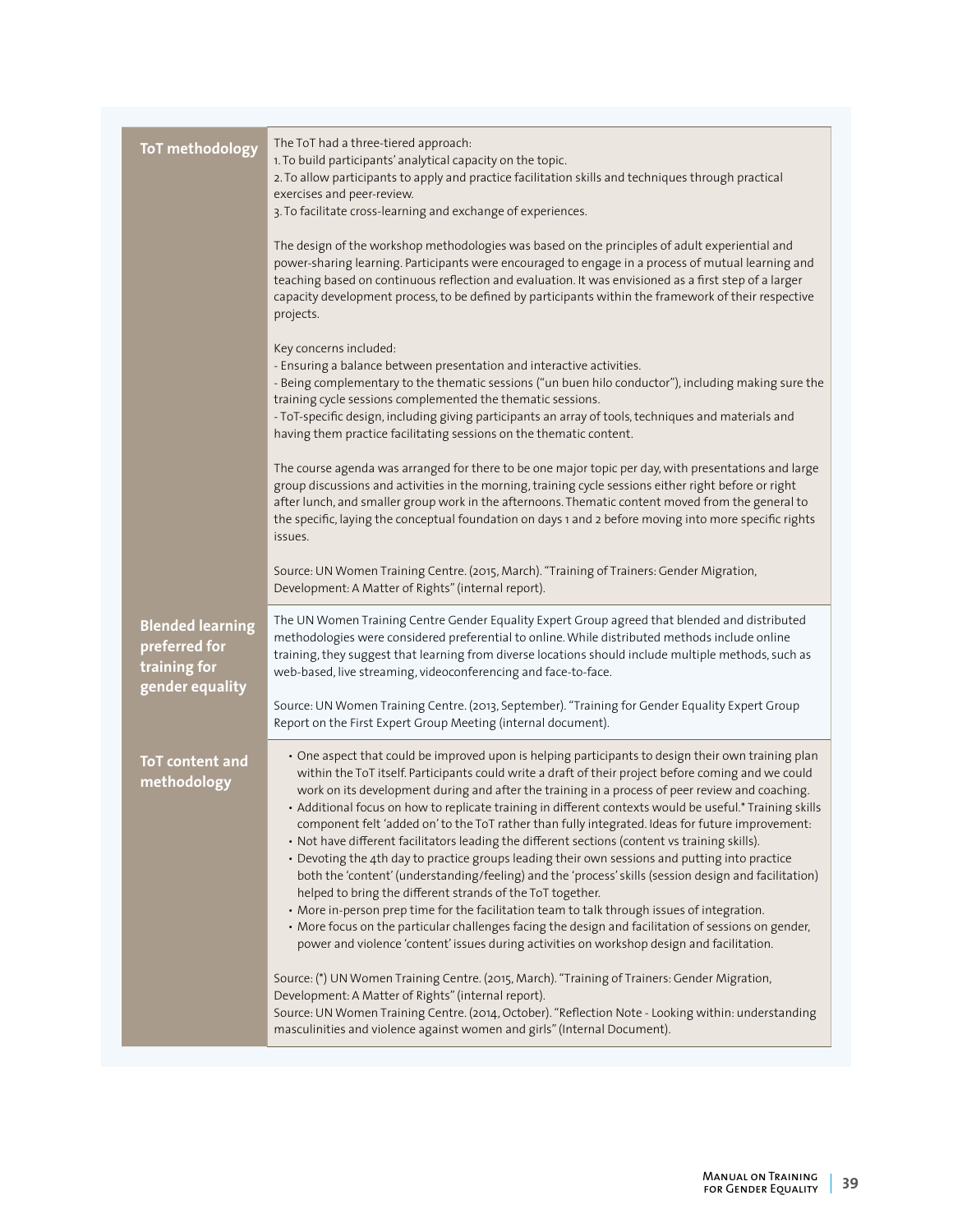#### **Develop a joint understanding of methodologies**

Designing an online moderated course requires thorough thinking around pedagogical approaches and eLearning techniques/facilities. Team members have different sets of skills, expertise and experience. The design phase demands that all team members work together to agree on a pedagogical approach for this course as well as eLearning techniques and facilities.

Recommendation: Sufficient time should be dedicated to the design stage to allow the team to plan and design the course systematically, structurally and efficiently.

Source: UN Women Training Centre. (2015, February). Course Report: Online Moderated Course on Care Economy (internal document).

#### Length of course

The course outline should include information on the length of the training course and the entire capacitybuilding process. The training length can vary depending upon the learning outcomes, training availability of target audience and resources allocated. The training length is also determined by the learning modality. The UN Women Training Centre has run face-to-face trainings that are two to five days long, moderated online courses that are three-six weeks long and self-paced online courses that are one-three hours long. Rather than only planning for a one-off-training course, it is very important to plan for the training to be delivered as part of a longer capacity-building process including six-months to a year of mentoring and advice (see section on followup). It is also important in the design phase to mention how many times it is planned that the course will run per year, with a five-year timeframe in mind.

#### Monitoring and evaluation strategy

It is important to put into place a monitoring and evaluation (M&E) strategy already in the design phase. There are two components to the M&E strategy – to monitor and evaluate the training development process, often as part of a larger project or programme, and to monitor and evaluate the training itself during and after delivery.

In order to monitor and evaluate the training project as part of a larger programme, the trainer needs to consult organizational policies and plans in order to ensure that the training project meets the stated outcomes, outputs and indicators. It is important to determine the reporting criteria in the design phase, in order to build in gathering of the necessary information in the monitoring and evaluation strategy. It is also necessary to determine the training projects own outputs, outcomes, indicators, deadlines and budget – as this will be monitored and evaluated.

With regards to M&E of the impact of the training itself, the course outline should provide guidance on what data needs to be collected (including the number of participants, their basic information and completion rate). In this design phase, a basic M&E strategy needs to be included which specifies when and where monitoring and evaluation methods will be used. For example, for an online course this could mean a pre and posttest along with monitoring exercises inside each learning module. For more information on training evaluation methods, see section 6 and the Working Paper. Regarding monitoring, the training design should specify more or less how many monitoring elements should be developed for the training. Within face-to-face learning, participatory exercises can be developed to also serve a monitoring function, in order to assess whether or not participants have learned certain knowledge, skills or attitudes. In addition, specific monitoring exercises can be included, usually a maximum of one per day within face-to-face training. These include:

- Learning journals.
- Feedback rounds, for instance with a ball or post-it notes.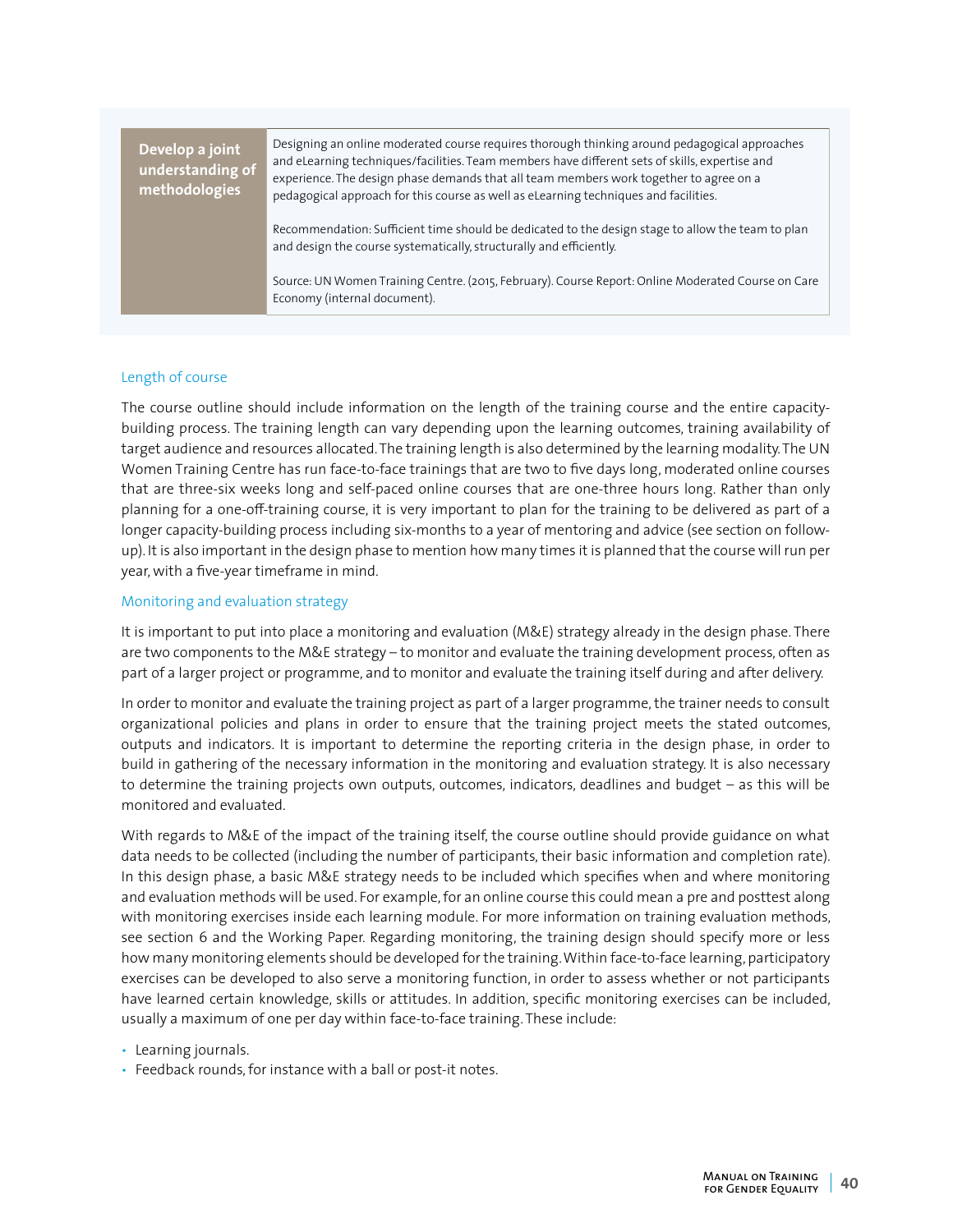• Bulls eye exercise where a bull's eye/target is drawn on a flip chart paper and participants anonymously mark an "x" depending upon how close the day of training has come to meeting the learning outcome or their expectations. The target can also be divided into sections to provide feedback in difference areas (such as lunch, venue, facilitation, training content and training exercises) or multiple learning outcomes. The completed flip chart can then be used to facilitate a discussion what can be done to better meet the learning outcomes during the next day.

#### **BOX 14:**

## Monitoring – UN Women Training Centre Tips

Knowledge assessment exercise: At the end of each day of the ToT, as part of the wrap-up, participants were asked a series of review questions to assess whether they had met the day's learning objectives. These questions were prepared ahead of time, and focused both on the thematic content and on the training cycle content. The respective facilitators of each session asked the review questions to the large group, while a support person passed the microphone around so participants could respond. While this was certainly an informal evaluation technique, it served both to gauge whether the knowledge targets were being met and to reinforce key points from the day's learning.

End of day evaluation exercise: At the end of each day, following the review questions, we handed out three small cutout cards to each participant. They had a picture of a head, with the question "What new ideas did you learn today from the workshop?", a picture of a heart asking "How are you feeling (related to the workshop)?", and an outline of hands asking "What can you do with today's learning?". Participants would take a few moments to fill them out and hand them in as they were leaving for the day.

Immediately after the session concluded, the lead facilitators would sit down to review the cards and decide upon any adjustments needed for the next day based on their feedback. Using the heads-hands-hearts cards as an end-of-day evaluation technique was a great way to check in with participants and enabled us to take stock and adapt the next day as needed.

Monitoring exercise with movement: Another exercise to check in with participants, involved forming a circle and passing a ball. The person with the ball would share how s/he is feeling, what s/he is learning, and how s/ he hopes to apply it. The chance to go outside and move around a bit was much appreciated by participants, drawing on kinesthetic learning styles.

Peer review exercise: Each day involved group work. On the first two days, the participants were divided into five groups: four were tasked with preparing and facilitating an activity, while the fifth group was the peer review group. This group was given a brief worksheet suggesting some guiding questions for them to prepare constructive feedback. This technique seemed to work quite well, as it introduced a horizontal, peer-to-peer dynamic. The peer review group provided great feedback on approach to content and facilitation techniques, and lead facilitators merely complemented their inputs when necessary.

Source: UN Women Training Centre. (2015, March). "Training of Trainers: Gender Migration, Development: A Matter of Rights" (internal report).

#### Follow-up

Providing ongoing support to training participants, both before and after the training course, is absolutely pivotal even though it is often under-prioritized and under-resourced. This is the moment where learning can lead to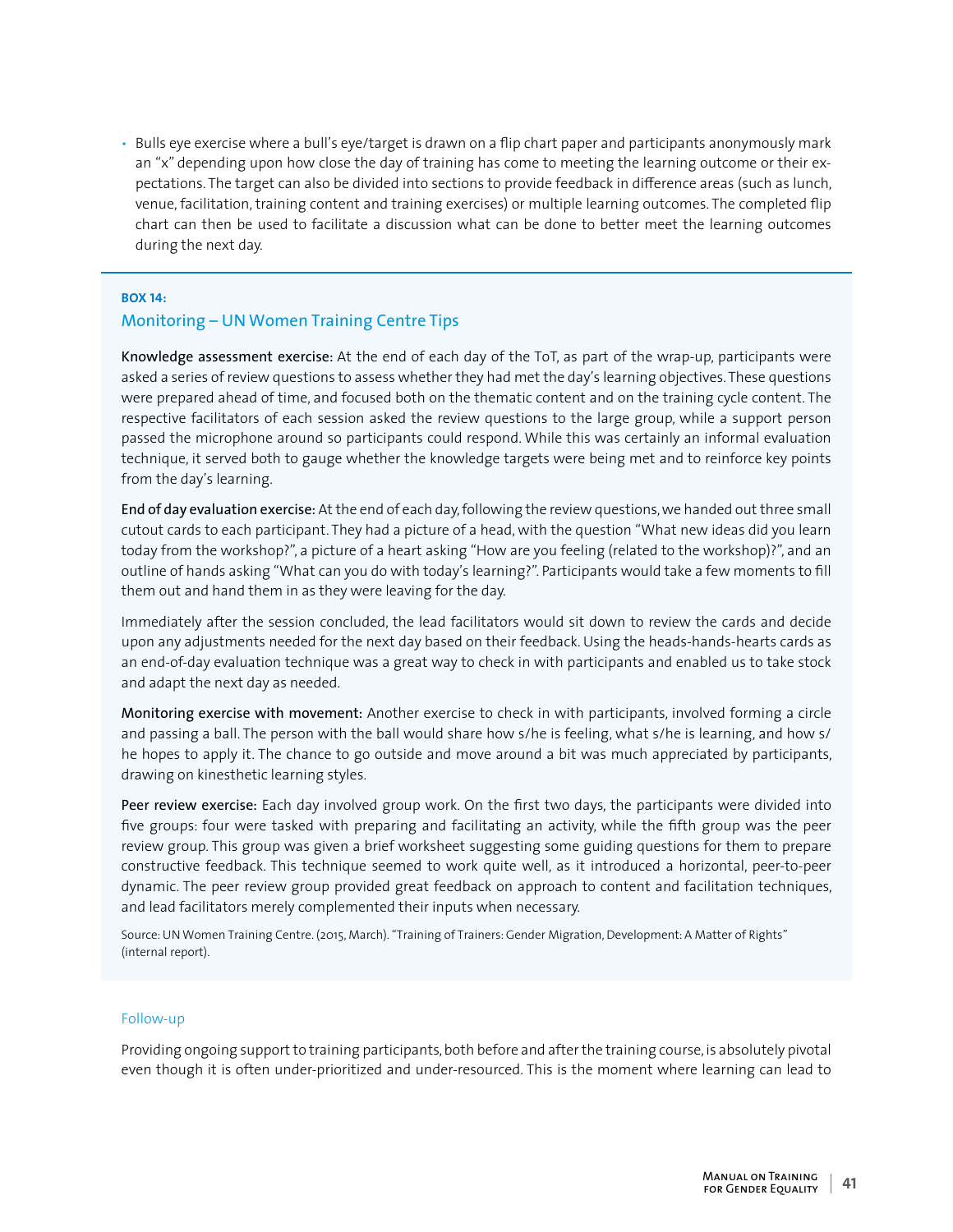action in the workplace. Reframing training as a capacity-building process can take into account the importance of these pre- and post-training phases. A lesson learned from the UN Women Training Centre training of trainers on masculinity and violence against women and girls is that training should be conceived, designed and implemented as a process rather than a single workshop in order to sustain the inspiration and energy for personal change, organizational development and improved programming. However, follow-up activities can be resource intensive, including taking up quite a bit of time. It is therefore important for trainers to properly plan and budget follow-up activities, including before the training course as well as for six-months to a year after.

Depending upon the learning outcomes and available resources, different actions can be taken to reinforce the learning process, including:

- Developing a clear personal and/or institutional action plan at the end of each training.
- Keeping an active online forum for participants as an informal network where they can continue to exchange information, resources and good practices.
- Uploading training modules and materials to the online forum so that participants can use them.
- Providing participants with the contact information of the trainers in order to answer questions or provide additional information and advice.
- Establishing a coaching or mentoring process formally linking experts with participants in order to support them to implement what they have learnt once they are back on the job.
- Holding a follow-up seminar, e-discussion or training with participants.

#### Work plan and budget

In order to have a smooth and efficient training development process, it is important to include in the project outline a work plan and budget for the rest of the training development process. This section of the project outline includes information on partner organizations, the process of developing the training, and concrete tasks and timelines. For instance, the work plan should include outputs, tasks, indicators, who is responsible and what is the deadline. If a consultant is being hired, a separate work plan with clear milestones, outputs and deadlines will also need to be drafted.

Items that need to be budgeted for include trainer time, consultant fees, costs of online course packaging, one or multiple training course implementation, travel, translation, printing, follow-up activities, etc. In the design phase, this will be a budget estimate but the budget can be continuously updated as concrete quotes and payments are made. The trainer should include information on exactly where the funding is coming from, including how much funding already exists and how much might still need to be secured. If the training is not already fully funded, information should be included on potential donors and steps that will be taken to secure these funds.

#### **BOX 15:**

#### Course design – UN Women Training Centre Tips

| <b>Increase</b><br>collaboration<br>between trainers | Collaboration within the facilitation team on content and pedagogical aspects should have taken<br>place earlier and more systematically. Since there were six facilitators, participants sometimes<br>felt that each facilitator had come with their own content and activity, and that a global flow in<br>the methodology was lacking. It is crucial to have a group reflection as early as possible on the<br>objectives, topics, and agenda of the training, and to adjust it as necessary when we have a better<br>idea of the profile of the participants and their expectations.<br>Source: UN Women Training Centre. (2015, March). "Training of Trainers: Gender Migration,<br>Development: A Matter of Rights" (internal report). |
|------------------------------------------------------|----------------------------------------------------------------------------------------------------------------------------------------------------------------------------------------------------------------------------------------------------------------------------------------------------------------------------------------------------------------------------------------------------------------------------------------------------------------------------------------------------------------------------------------------------------------------------------------------------------------------------------------------------------------------------------------------------------------------------------------------|
|                                                      |                                                                                                                                                                                                                                                                                                                                                                                                                                                                                                                                                                                                                                                                                                                                              |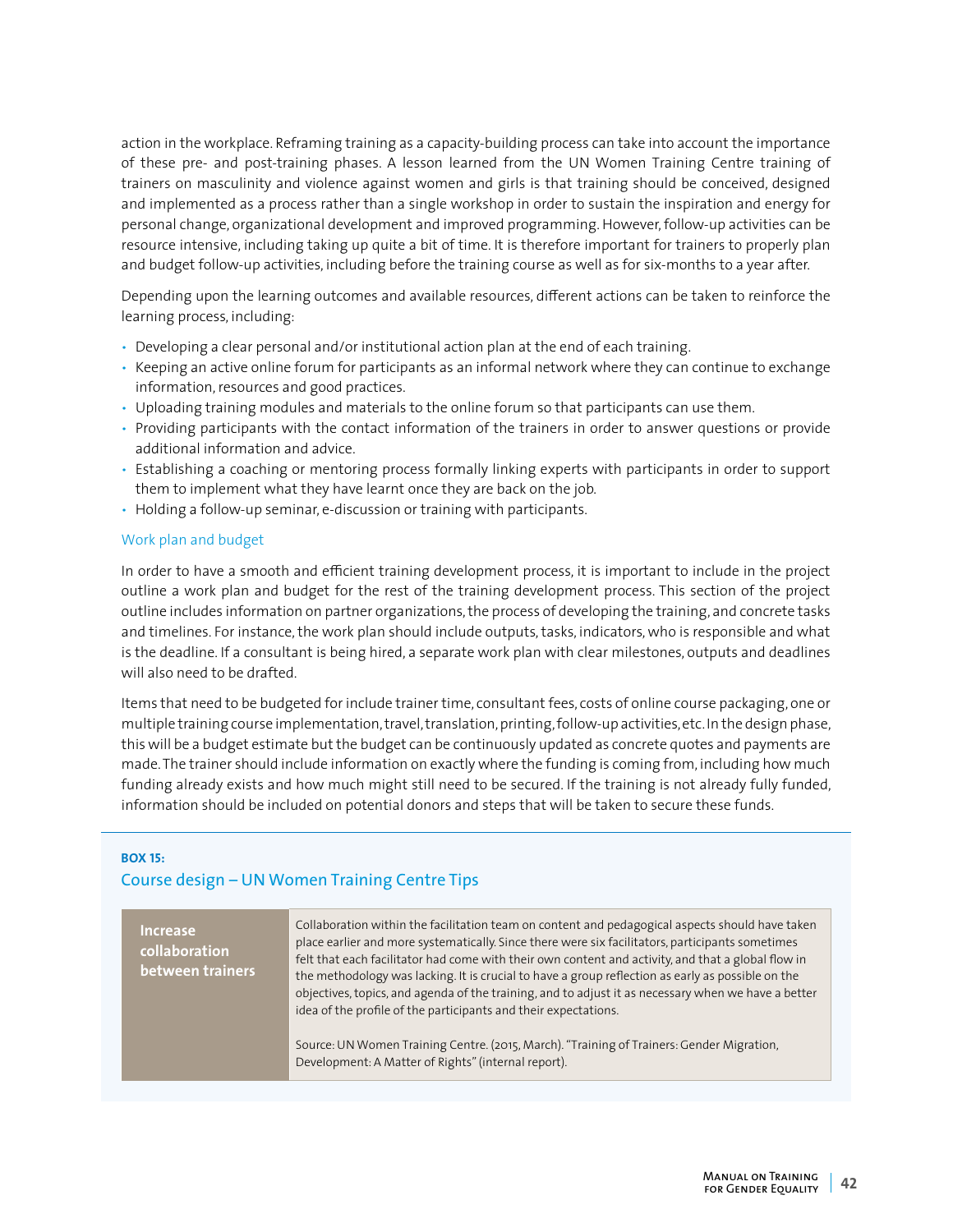## 3.3 ESTABLISH A PEER REVIEW GROUP

As a quality assurance mechanism, the UN Women Training Centre uses a participatory approach that includes a peer review process in the design and development of its courses. The peer review process helps ensure that the courses conform with UN Women vision, standards and ownership as well as their training for gender equality quality assurance criteria, see page 8. Peer review increases the legitimacy of the content and methodology, assures the quality and augments the sense of ownership. When the courses are developed in collaboration with partners such as academic and civil society institutions, UN agencies, international organizations and government agencies, these implementing and collaboration partners are actively involved from the initial design of the training. Peer review can thus take different forms depending on partners, type of content and learning modality (e.g. online or face-to-face).

#### Peer review group selection

The trainer should select a maximum of three to four highly motivated experts to be part of the peer review group. They should ideally include a representative from a project partner, one external subject matter expert, and one member of the target audience. Additional criteria to take into consideration when selecting a peer review group are:

- Diversity in terms of geography, language, cultural background, ethnicity, religion, sexual orientation and gender identity, etc.
- Expertise in the training content
- Experience with the target audience
- Experience with the selected training modality
- Gender parity

#### Peer review group management

A UN Women Training Centre lesson learned has been that peer review group management can be time consuming and even delay the training development process. In order to create a timely and effective peer review process, the trainer, in consultation with the peer review group members, should develop clear terms of reference (ToR) for the peer review group. The ToRs should include all tasks and deadlines and be signed by each member of the peer review group. It should also include clear wording stating that if feedback is not provided by the peer review member by the agreed deadlines, then the process will continue as planned and that late feedback will not be accepted. For the external members of the peer review group, a small honorarium can be considered in order to ensure prompt and thorough review. The trainer can also develop feedback questionnaires to guide the peer review process, including for feedback on the project outline and course outline as well as other training products that might require peer review. Peer review feedback can be delivered through these questionnaires, in trackchanges format in the document and/or through face-to-face or online meetings including web-conferences.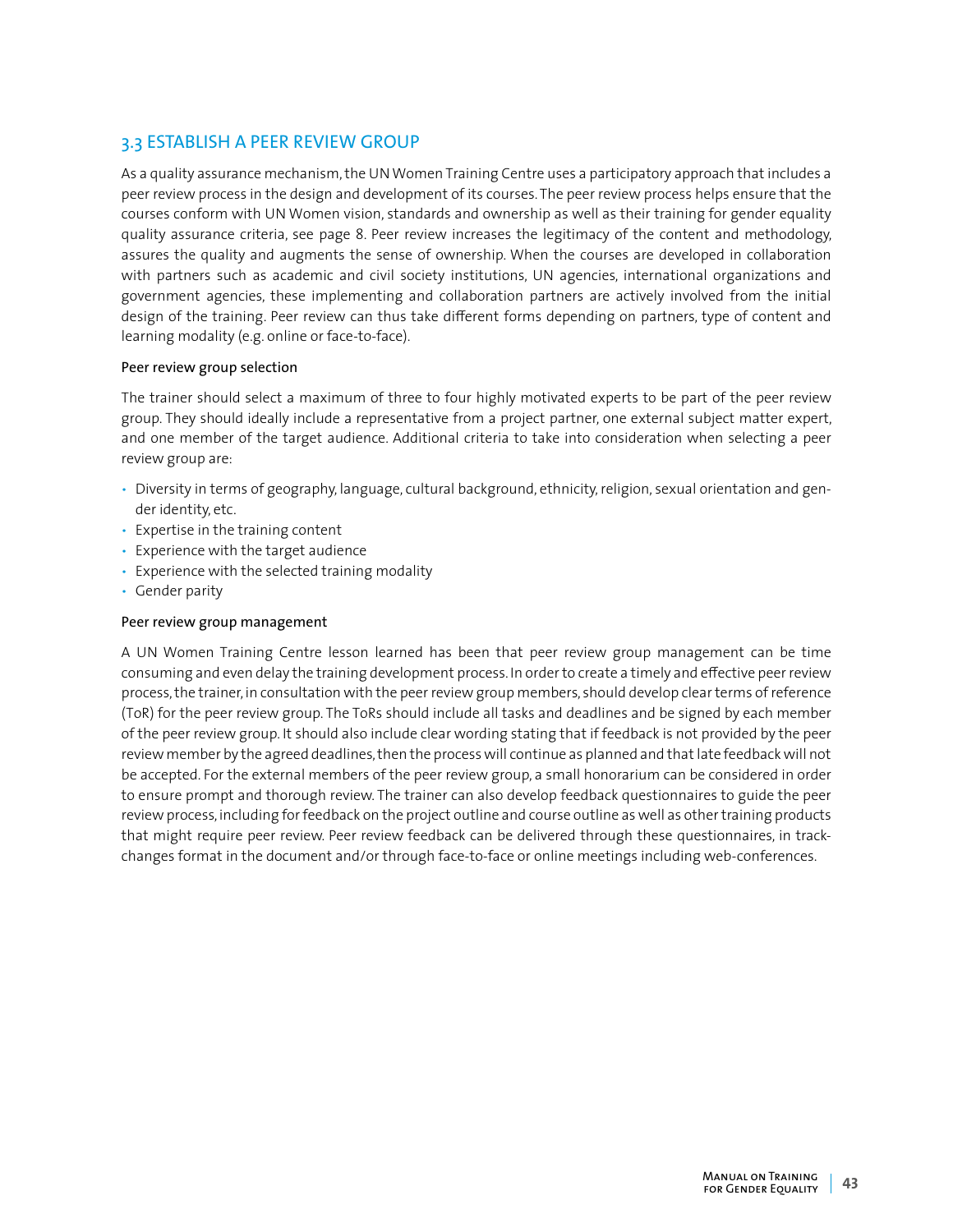#### **BOX 16:**  Peer Review Process – UN Women Training Centre Tips

- Allowing sections or agencies to designate their own staff to participate may result in more willingness among peer review participants.
- Clearly defining the methodology of the peer review and having a trainer to ensure that peer review group participants stick to it may result in a more pleasant and productive meeting. Ideally, the trainer should meet with them beforehand to define methodology and objectives for the peer review.
- Having a designated rapporteur is important to sum up discussion during the meeting with the peer review group, and also to document discussion points, debate, suggestions, and follow-up commitments.
- Maintaining an open, humble stance and willingness to listen goes a long way in building collegial relations among peer review group participants and generating a sense of ownership. Rather than imposing ideas, invite people to commit and come to consensus.
- Defining content is an important political decision. Be prepared to compromise, such as deciding upon which modules are mandatory and which are to be optional.
- Define ahead of time how many peer review meetings are necessary and how many versions of the product should be produced.
- More structured methodologies, such as closed questions and directing discussion, can be useful to advance more quickly toward consensus. This must be balanced with a willingness to listen and focus attention on trouble areas.
- Creating a follow-up to do list for peer review group participants with a deadline for sending feedback is a good practice.
- Consider the possibility of waiting to incorporate changes to the product after two or more peer reviews, to avoid duplication or contradiction in revisions and facilitate more timely course production.
- Hold a brief meeting with consultants following the peer review to go over the rapporteur report and decide whether and how to address the more substantial changes requested.
- Follow up with peer review group participants, compile and synthesize inputs using an Excel sheet, DropBox or similar system, before passing them on to consultants. Avoid sending documents using a "scattergun approach".
- Weigh the pros and cons of separating "the politics" from technical revision. One option could be to hold separate meetings to present but not go into detail on contents, and another to do a technical review.
- Set limits on how far to take the review process, based on available time and resources.
- Strike a balance between the participatory process and internal decision-making on which changes to include.
- Who is considered an expert is quite political. Identifying and engaging the experts must be approached in a politically savvy manner. When to involve them is also an important consideration to be made.
- A closed questionnaire is a useful tool for advanced stages of revision.24

"Lessons Learned from the Development of the Basic Gender Course" UNWTC,

#### May 2015

Source: UN Women Training Centre. (2015, May). "Lessons Learned from the Development of the Basic Gender Course" (internal document).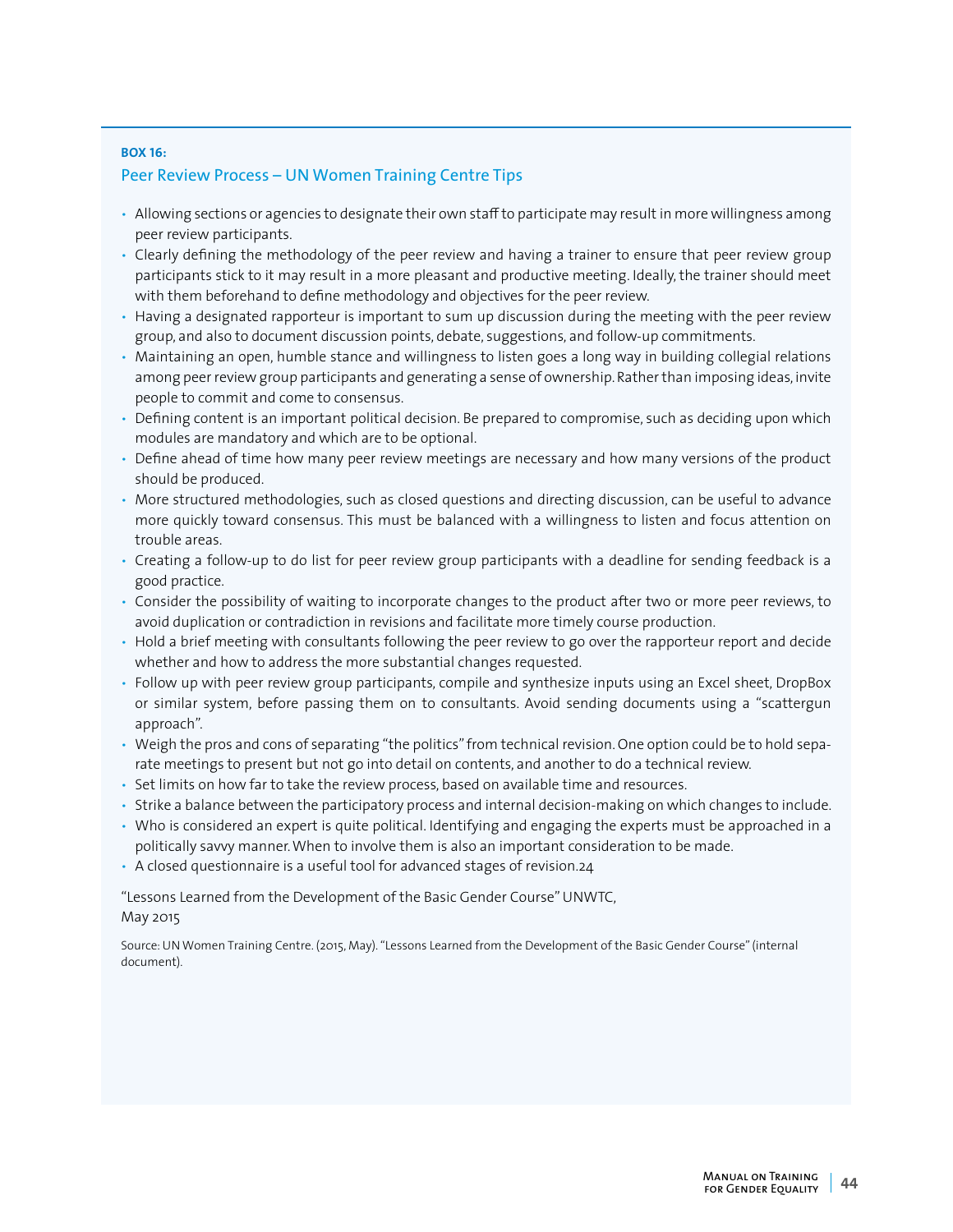## 3.4 RECRUITMENT AND SELECTION OF CONSULTANT(S) AND COMPANIES

In many cases, the trainer will need to recruit and select consultants or companies for various training development tasks ranging from conducting the initial feasibility assessment to course design, development, implementation and evaluation. If it is an online course, trainers will also need to recruit and select a company to undertake the online packaging of the course, see section 4.6. The recruitment process might involve a call for consultants or a request for proposals, depending on if there is a clear scope of work (consultant) or not (proposal) and depending upon the complexity and total amount of the contract.

#### Terms of reference (ToR)

The UN Women Training Centre follows UN Women policies and procedures for the procurement of services and goods. The procurement process begins with the identified need for professional services either of individuals or companies but is always subject to approval and availability of funds. Trainers should prepare the ToR in collaboration with human resources personnel. The ToR should be as clear and as detailed as possible including:

- A clear profile of the expertise the consultant/company needs to possess.
- Timeline with milestones and deliverables (possibly requiring adjustment when actual contract is initiated).
- Products/outputs should be delivered in phases to facilitate revision and quality assurance processes.

Once finalized, the ToR should be submitted to human resources along with a copy of approval containing an indication of the source of funding.

#### **BOX 17:**

## Consultant and Company Recruitment – UN Women Training Centre Tips

#### **Consultants**

- It is important to have absolute clarity on the task at hand and to ensure precise and detailed ToRs.
- For larger projects, consider issuing a request for proposals (RFP) from teams rather than a consultancy announcement for individuals, and weigh the pros and cons of conducting a more open search.
- A meeting should be held to define the course outline the very week that the consultant began work. No writing should have been done before having this kick-off meeting to collectively define the outline and/or engage in an open and participatory process with participating agencies to define this.
- Comfort with technology and receptiveness to feedback ("client orientation") are competencies worth considerable weight when hiring a consultant or company to develop training.

#### Course packaging companies

• All RFPs for online course packaging companies should include selection criteria related to experience designing e-learning courses for the UN system and demonstrable sensitivity to gender equality. These should be weighted in the selection process.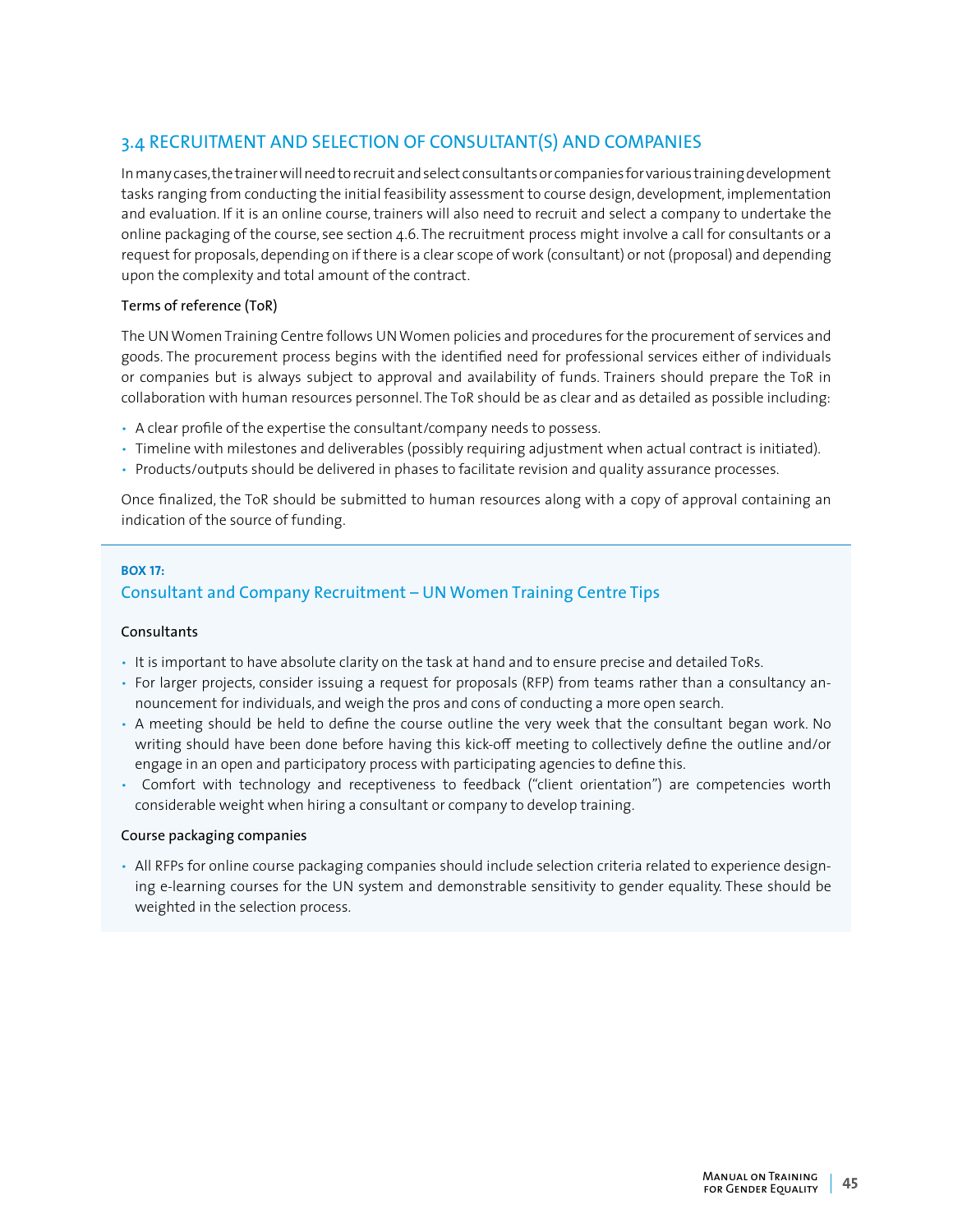## **BOX 18:**  Useful Resources for Training Design

UN Women Training Centre resources:

• Reports from virtual dialogues on training for gender equality – 2012 - 2016

Discussion and concrete tips on topics ranging from online learning and transformation to handling resistance.

• Compendium of Good Practices in Training for Gender Equality - April 2016

Offers in-depth information on 10 different good practices, including detailed outlines of training courses, examples of dealing with challenges, and a collection of tools and activities.

• Typology on Training for Gender Equality - April 2016

Contains an analysis and practical information on five different types of training for gender equality.

- Self-Learning Booklet: Masculinities and Violence Against Women and Girls 2016 Tool to assist both UN and non-UN staff to better understand the issues of masculinities in relation to violence against women and girls.
- Tool on Evaluating Training for Gender Equality forthcoming 2017

Practical guide to comprehensive evaluation of training for gender equality.

• Feminist Pedagogies in Training for Gender Equality - forthcoming 2017\

Contains both theory and practical information on how feminist pedagogical principles can guide training development.

• Quality in Training for Gender Equality - forthcoming 2017

Reviews existing quality criteria and provides information on how to strengthen quality throughout the training cycle.

All of these resources and more can be found on the UN Women Training Centre eLearning Campus Resource Centre: *<https://trainingcentre.unwomen.org>*

#### Other resources:

• Bloom's Taxonomy of Educational Objectives and Writing Intended Learning Outcome Statements – International Assembly for Collegiate Business Education (2015-15) *<http://iacbe.org/pdf/blooms-taxonomy.pdf>* Contains useful resources and step-by-step guidance on using Bloom's Taxonomy to write SMART learning outcomes.

• Five Characteristics of Learner-Centered Teaching – Maryellen Weimer (8 August 2012) *[http://www.facultyfo](http://www.facultyfocus.com/articles/effective-teaching-strategies/five-characteristics-of-learner-centered-teaching/)[cus.com/articles/effective-teaching-strategies/five-characteristics-of-learner-centered-teaching/](http://www.facultyfocus.com/articles/effective-teaching-strategies/five-characteristics-of-learner-centered-teaching/)*

A short summary of her book, including the importance of students to practice learning, gain practical skills, reflect, collaborate and exercise agency.

• Transformative Learning Theory in the Practice of Adult Education: An Overview – John M. Dirks (1998) *[https://www.google.com/url?sa=t&rct=j&q=&esrc=s&source=web&cd=16&sqi=2&ved=0CHQQFjAPa](https://www.google.com/url?sa=t&rct=j&q=&esrc=s&source=web&cd=16&sqi=2&ved=0CHQQFjAPahUKEwi1wtrwqpzIAhUBVRoKHQBsA2g&url=https%3A%2F%2Fwww.iup.edu%2FWorkArea%2FDownloadAsset.aspx%3Fid%3D18335&usg=AFQjCNEVB2BOe4AI-xEPznNxoJyOMgyodA&sig2=pJrve82NQJMj2WlUqadGIg&bvm=bv.103627116,d.d2s)[hUKEwi1wtrwqpzIAhUBVRoKHQBsA2g&url=https%3A%2F%2Fwww.iup.edu%2FWorkArea%2FDownloadAsset.](https://www.google.com/url?sa=t&rct=j&q=&esrc=s&source=web&cd=16&sqi=2&ved=0CHQQFjAPahUKEwi1wtrwqpzIAhUBVRoKHQBsA2g&url=https%3A%2F%2Fwww.iup.edu%2FWorkArea%2FDownloadAsset.aspx%3Fid%3D18335&usg=AFQjCNEVB2BOe4AI-xEPznNxoJyOMgyodA&sig2=pJrve82NQJMj2WlUqadGIg&bvm=bv.103627116,d.d2s) [aspx%3Fid%3D18335&usg=AFQjCNEVB2BOe4AI-xEPznNxoJyOMgyodA&sig2=pJrve82NQJMj2WlUqadGIg&b](https://www.google.com/url?sa=t&rct=j&q=&esrc=s&source=web&cd=16&sqi=2&ved=0CHQQFjAPahUKEwi1wtrwqpzIAhUBVRoKHQBsA2g&url=https%3A%2F%2Fwww.iup.edu%2FWorkArea%2FDownloadAsset.aspx%3Fid%3D18335&usg=AFQjCNEVB2BOe4AI-xEPznNxoJyOMgyodA&sig2=pJrve82NQJMj2WlUqadGIg&bvm=bv.103627116,d.d2s)[vm=bv.103627116,d.d2s](https://www.google.com/url?sa=t&rct=j&q=&esrc=s&source=web&cd=16&sqi=2&ved=0CHQQFjAPahUKEwi1wtrwqpzIAhUBVRoKHQBsA2g&url=https%3A%2F%2Fwww.iup.edu%2FWorkArea%2FDownloadAsset.aspx%3Fid%3D18335&usg=AFQjCNEVB2BOe4AI-xEPznNxoJyOMgyodA&sig2=pJrve82NQJMj2WlUqadGIg&bvm=bv.103627116,d.d2s)*

An excellent article providing a theoretical background of transformative learning, including different approaches in adult learning.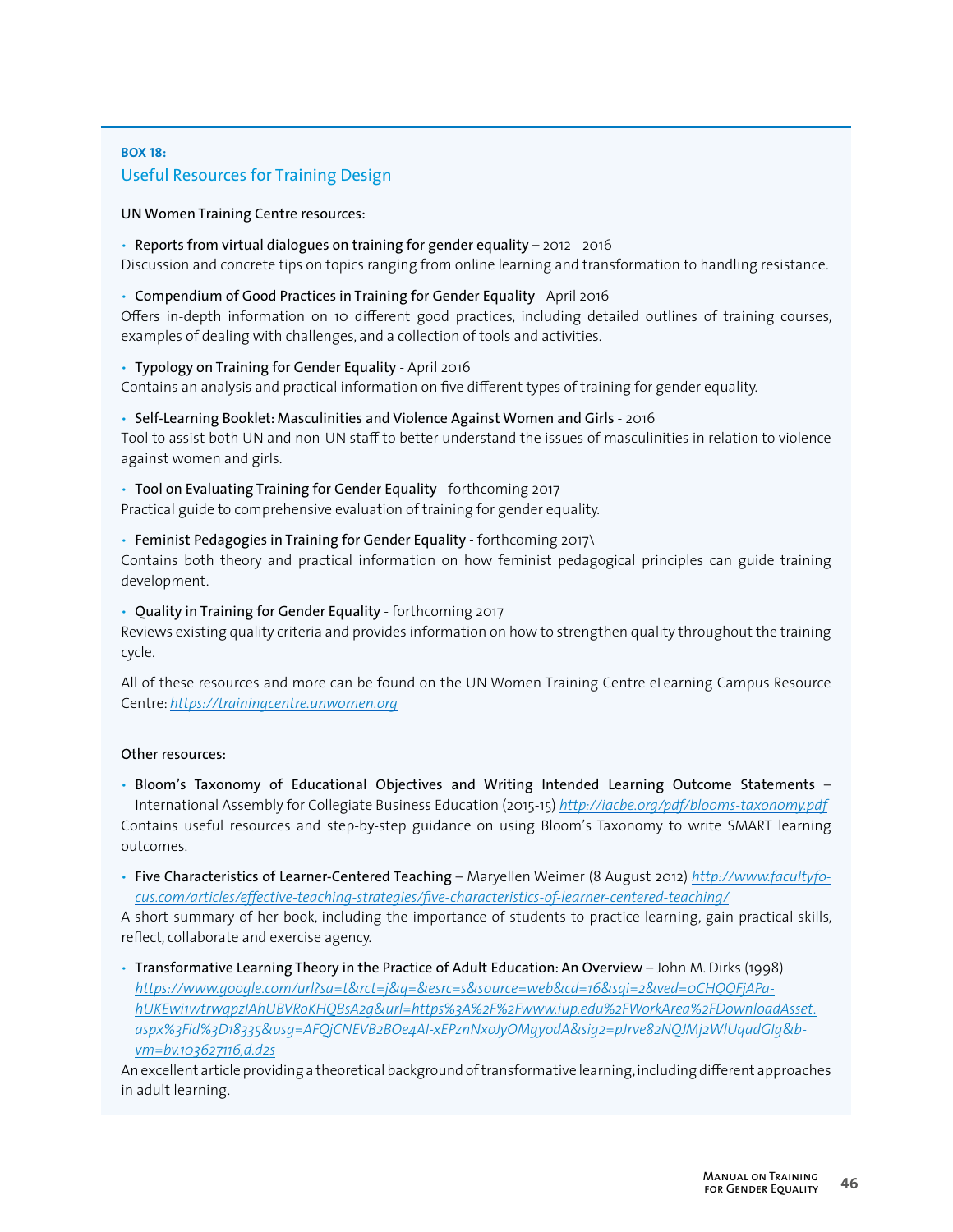# 4. DEVELOPMENT

## **OBJECTIVE**

Develop course content, methodology, materials and graphic design based on the project outline and incorporating peer review. For online courses and course elements, this includes packaging and uploading. Adapt course materials to the specific learning needs of training participants. The Working Paper series develops guidelines for integrating gender-transformative evaluation and feminist pedagogies in the Development phase of the training cycle.

#### Gender-transformative evaluation in the Development Stage

• Incorporate gender-transformative methodologies which integrate inclusion, participation and transformation, as well as using mixed methods – qualitative, quantitative and gender analysis.

#### Feminist pedagogies in the Development Stage

• Based on the learning assessment, how can participants' already existing knowledge and experience be built into the course design?

## 4.1 TRAINING DEVELOPMENT

The fourth step of the training cycle is development. It often occurs more or less simultaneously with the third phase of planning. Once the trainer and the peer review group have come to agreement on a final project outline, it is time for the trainer or consultant to develop the actual content, methodology and materials of the course. As mentioned under the design chapter, the UN Women Training Centre strives to develop transformative, participatory, inclusive and innovative training (see Quality Assurance Criteria on page 8) and this must be reflected in the training development. This process is documented by developing, reviewing and finalizing a course outline and course materials. Once these are ready, graphic design elements may be needed and relevant course materials uploaded to an online platform. For online courses, packaging is needed to finish the training. Each time training is delivered, every effort should be made to adapt the course to the specific learning needs of training participants.

## 4.2 COURSE OUTLINE

It is important to ensure clarity and agreement regarding the course outline before using it as the basis for developing the course outline. Before the trainer starts preparing a first draft of the course outline, a face-to-face or virtual meeting needs to be held to discuss and clarify the topics covered in the project outline, including information on the peer review process.

Participants in this meeting include the trainer, consultant(s), and relevant and available members of the peer review group, including key partners.

The trainer should develop the course outline to meet the identified learning needs and target audience in line with the content and methodology described in the project outline. The format of the course outline and types of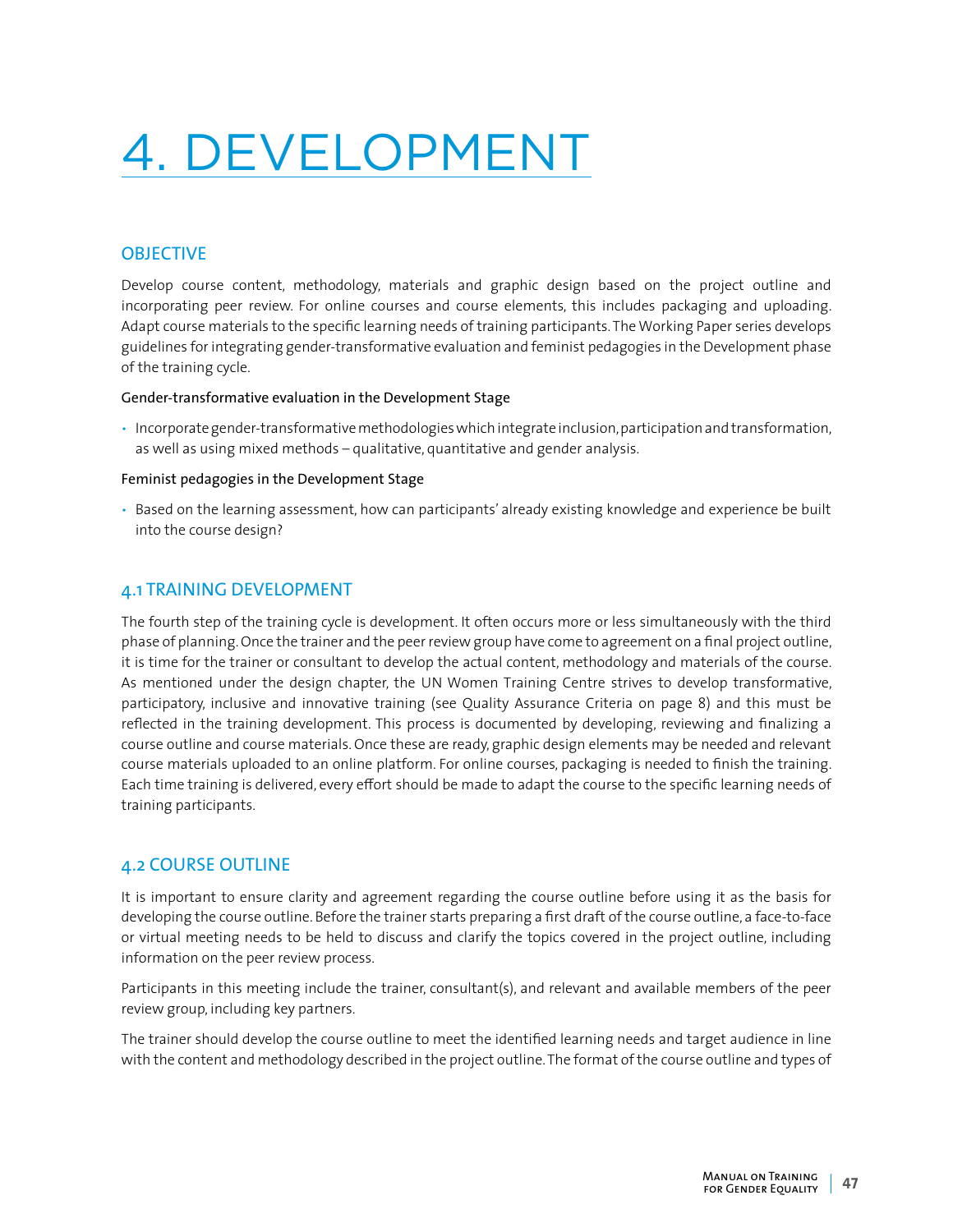content, methods and assessment (M&E) will vary depending upon the learning modality: face-to-face, blended, self-paced online or moderated online. Trainers should also keep in mind that even if they develop a blended or face-to-face course, it may in the future be adapted and delivered as an online course.

There are many common elements that all course outlines should cover for each training module/session, including: learning outcomes, key learning points, methods, resources, monitoring and evaluation exercises, timing and needed materials. In addition, it must include a training agenda that provides an overview of the entire course (see Annex 4 for an example).

Practical tips to ensure the development of transformative, participatory and inclusive training include:

- Let the learning outcomes guide the development of the key learning points and the selection of training method.
- Design training exercises in order for participants to practice using the relevant skills, knowledge and attitudes that are specified in the learning outcomes.
- Include participants-led learning, for instance free choice of topic for presentation or research project.
- Include a maximum of twenty-minutes straight for lectures and presentations.
- Less is often better than more, plan in extra time for discussions and exercises in order for participants to have time to talk and get as much as possible out of the exercise.
- Include practical examples that are relevant to the cultural and institutional context of the participants.
- Use multi-media whenever possible and relevant, including videos, sound, graphics, animation, newspapers, books, blogs, etc.

#### Review process

Once the trainer has completed the first draft of the course outline, it can be sent to the peer review group for feedback. The peer review group should have a minimum of two-weeks to provide feedback on the draft course outline before scheduling an online or face-to-face meeting to discuss. They should be encouraged to provide track-changes comments in the text of the course outline as well as feedback in a feedback questionnaire. The draft should be reviewed based on existing quality assurance criteria, see page 8 for UN Women Training Centre criteria, and special attention should be paid to avoid sexist, racist, homophobic and other discriminatory content, language and images. An in-depth discussion of quality in training for gender equality can be found in the Working Paper. At this stage, recommendations on methodological issues and important resources should already be incorporated into the draft. After the peer review, the trainer incorporates recommendations and suggestions made by the peer review group and produces a final draft of the course outline.

In some cases, an additional peer review might be required until the course outline is validated and agreed upon.

#### 4.3 FINAL COURSE MATERIALS

Once the course outline has been finalized, the trainer still needs to develop the final course materials. For faceto-face training this can include a facilitator guide and/or a package of training materials including PowerPoint presentations, speaking notes, exercise handouts, reading materials, monitoring and evaluation exercises and questionnaires, video clips, etc. The final training package should include all the materials needed to facilitate the training course from start to finish.

For online courses, all the training materials need to be developed including text and exercises but they need to be adapted to the specific format of online training – see section 3.6. For online training materials, it might be necessary to employ a professional language editor to revise the final text in order to avoid mistakes.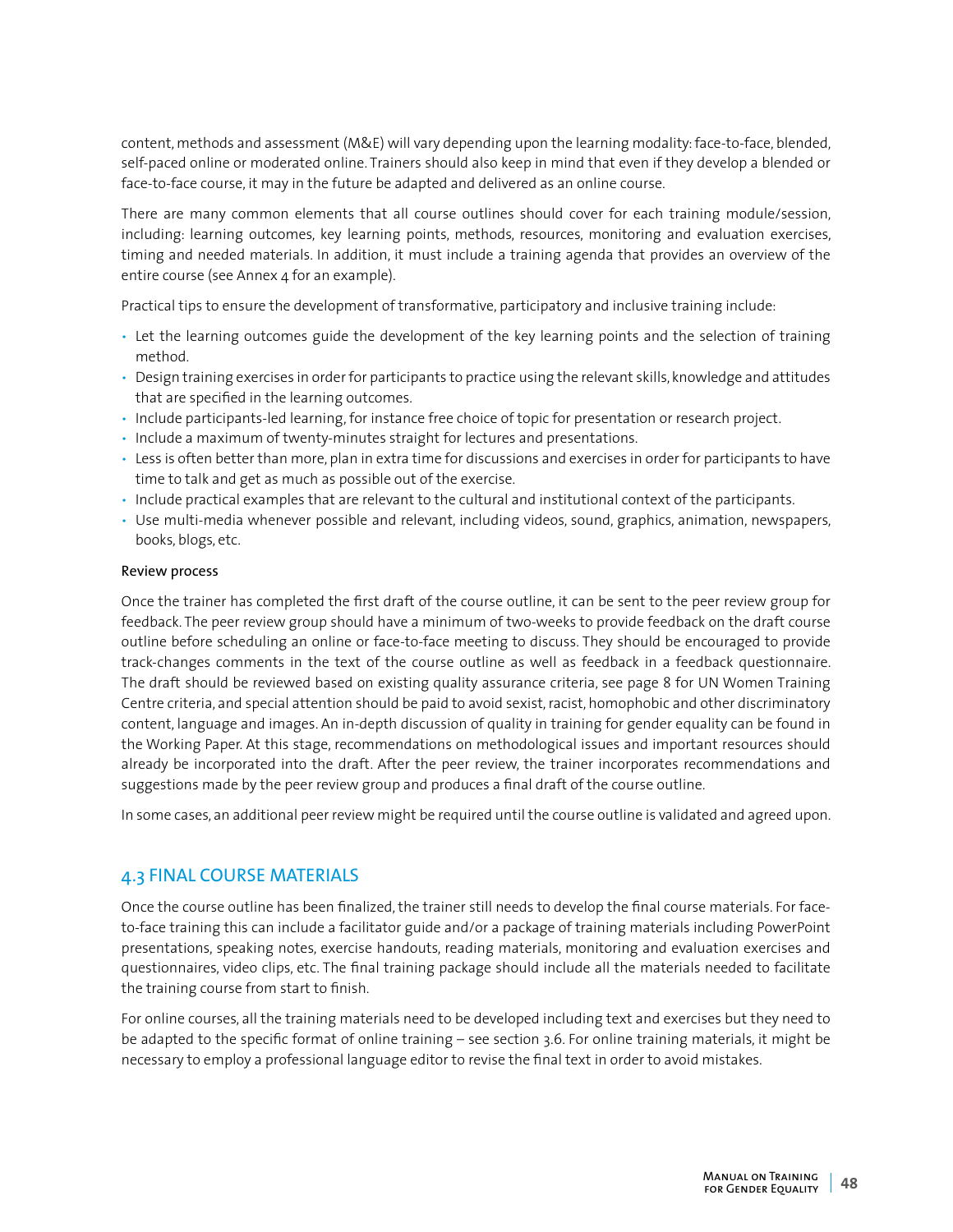A lessons learned from the UN Women Training Centre ToT on gender, migration and rights is that the trainer should ask all facilitators to prepare session outlines specifying time, outcomes, content, method, materials needed and use of space, as well as their own PowerPoints and exercise handouts in both English and Spanish. In addition, a detailed facilitator's agenda was prepared with two additional columns where bullet points on methods and materials were added (see Annex 5). This internal document was quite important for making sure all materials were on hand, and keeping things moving smoothly throughout the training.

#### Review process

The trainer should receive all the course materials at least one-month before a face-to-face course is delivered in order to assure consistency with the project and course outlines, quality assurance criteria, and other guidelines (see Box 21 on gender-sensitive imagery). Language editing and/or translation might also be necessary in order to finalize the course materials as well as graphic design and layout.

#### **BOX 19:**

## Training Development – UN Women Training Centre Tips

| <b>Editing and</b><br>translating<br>moderated online<br>learning materials         | All materials need to be edited, laid out and ready for uploading at least two weeks before the<br>course starts. This requires the team to prepare course materials well in advance so it allows time<br>for translation, copy-editing, and design/layout. All contracts for the translator, copy-editor, and<br>designer should be ready once the course is announced (ideally 12 weeks before the course takes<br>place).<br>Source: UN Women Training Centre. (2015, February). Course Report: Online Moderated Course on<br>Care Economy (internal document).                                                                                                                                                                                                                                                                                                                                                                                                                                                                                                                                                                                                                                                                                                                                                                   |  |  |
|-------------------------------------------------------------------------------------|--------------------------------------------------------------------------------------------------------------------------------------------------------------------------------------------------------------------------------------------------------------------------------------------------------------------------------------------------------------------------------------------------------------------------------------------------------------------------------------------------------------------------------------------------------------------------------------------------------------------------------------------------------------------------------------------------------------------------------------------------------------------------------------------------------------------------------------------------------------------------------------------------------------------------------------------------------------------------------------------------------------------------------------------------------------------------------------------------------------------------------------------------------------------------------------------------------------------------------------------------------------------------------------------------------------------------------------|--|--|
| <b>Moderated online</b><br>learning course<br>structure, content<br>and methodology | . It is important to ensure that participants are aware of overall instructions on the course at the<br>very beginning, including the organization of the whole course (structure, learning resources,<br>requirements to pass the course, supporting staff); the organization of a regular week/session; and<br>technical basics to use both the platform and the GoToWebinar. This information could be delivered<br>in the first online lecture.<br>· Online lecture delivery structure:<br>- Provide a short introduction (biography) of the guest speaker.<br>- The lectures should run from a minimum of 60 to a maximum of 90 minutes depending on length<br>of the questions and answers session.<br>- Establish two different times to fit participants in different time zones.<br>· Make online lectures more dynamic including encouraging guest speakers to use more visuals;<br>speakers and (if possible) participants appearing via webcam; and allow participants to speak.<br>• Making available an online report on which participants attended each online lecture is<br>convenient in order to properly follow-up participants' engagement in the course, but requires an<br>additional effort by the trainer.<br>Source: UN Women Training Centre. (2015, February). Course Report: Online Moderated Course on |  |  |
|                                                                                     | Care Economy (internal document).                                                                                                                                                                                                                                                                                                                                                                                                                                                                                                                                                                                                                                                                                                                                                                                                                                                                                                                                                                                                                                                                                                                                                                                                                                                                                                    |  |  |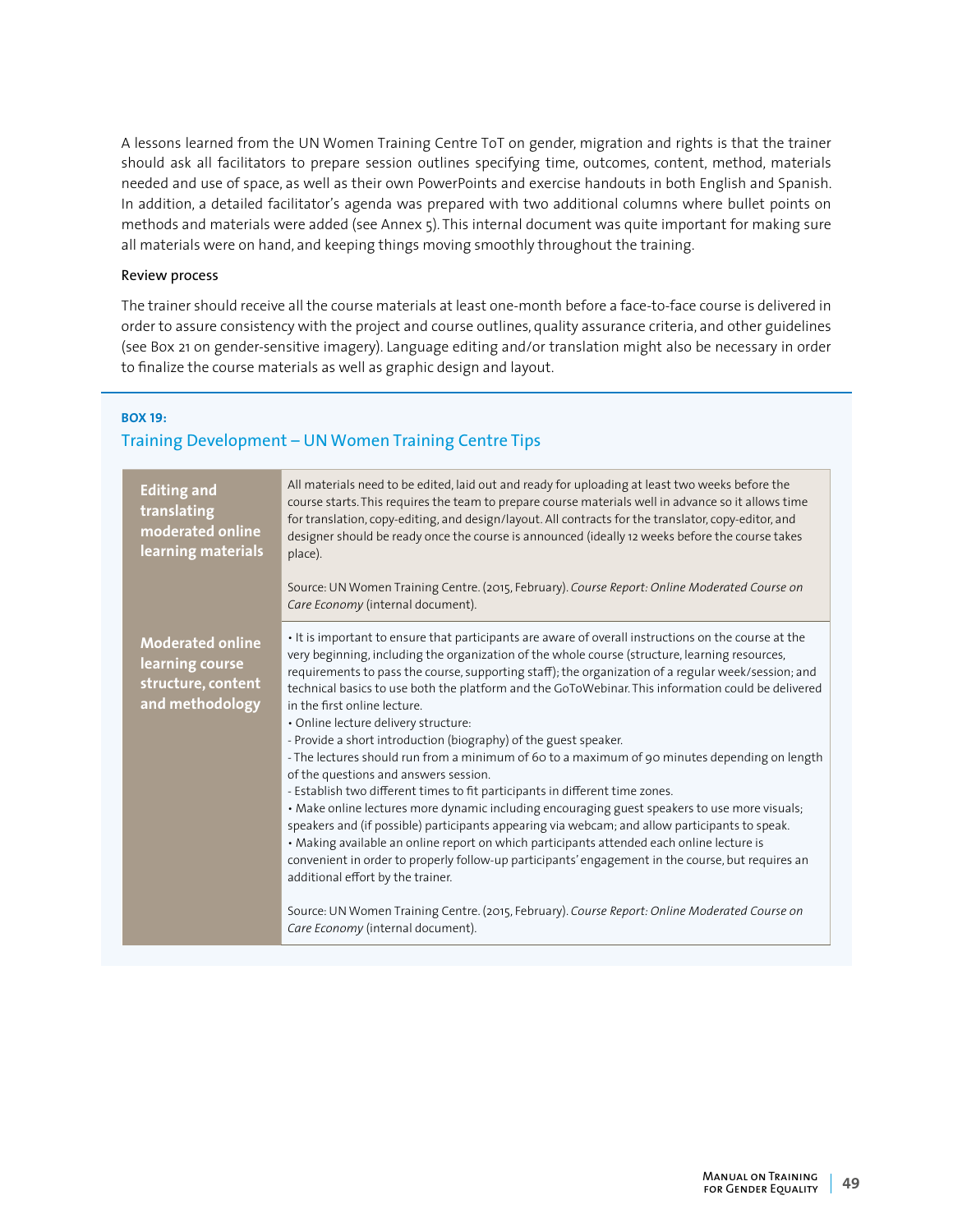| <b>Translation and</b><br>coordinating<br>training materials | More attention needs to be paid to the issue of language in order to avoid lack of coordination and<br>to properly value the workload of all the staff involved. If the course was opened in a new language,<br>it should be guaranteed that someone who speaks all languages and has content knowledge and<br>certain technical abilities is involved.* |
|--------------------------------------------------------------|----------------------------------------------------------------------------------------------------------------------------------------------------------------------------------------------------------------------------------------------------------------------------------------------------------------------------------------------------------|
|                                                              | It is advisable to have final versions of all materials several weeks in advance, and also to have either<br>designated resources or a staff person to support with translation of in-house training materials.                                                                                                                                          |
|                                                              | Source: (*) UN Women Training Centre. (2015, February). Course Report: Online Moderated Course on<br>Care Economy (internal document).<br>Source: UN Women Training Centre. (2015, March). Internal Report: Training of Trainers: Gender,<br>Migration, Development: A Matter of Rights (internal Document).                                             |

## 4.4 ADAPTING COURSE MATERIALS TO TRAINING PARTICIPANTS

Even after the course materials are finalized, there is an element of course review and development that needs to occur each time a training is delivered as there are new participants for each iteration of the course. The trainer is responsible for ensuring that the participants' specific learning needs are assessed, see section 1.3, and relevant changes are made to the standard course materials in order to better meet these needs. For instance, a pre-training questionnaire should be circulated to participants as far in advance as possible – ideally one to two months before the training as part of the registration process. A common lesson learned is that the questionnaire is not circulated and received back in time to allow for analysis and relevant changes to the course.

Practical tips on adapting the course to new training participants include:

- In addition to the pre-training questionnaire, conduct short interviews with a diverse selection of participants and their managers and other stakeholders, see section 1.3.
- Undertake background research into the specific national, cultural, religious and institutional contexts of participants.
- Review all course materials, including language, exercises and images, to ensure they are adapted to the specific context and learning needs of participants, preferably by an expert trainer from that culture or with that institutional background.
- Select a co-trainer or moderator from the country or culture or with a background working for the same type of institution.
- Translate and review the training materials and deliver the training in a local language that will allow for greater access by diverse participants.
- Include examples and case studies from the country, region or type of institution.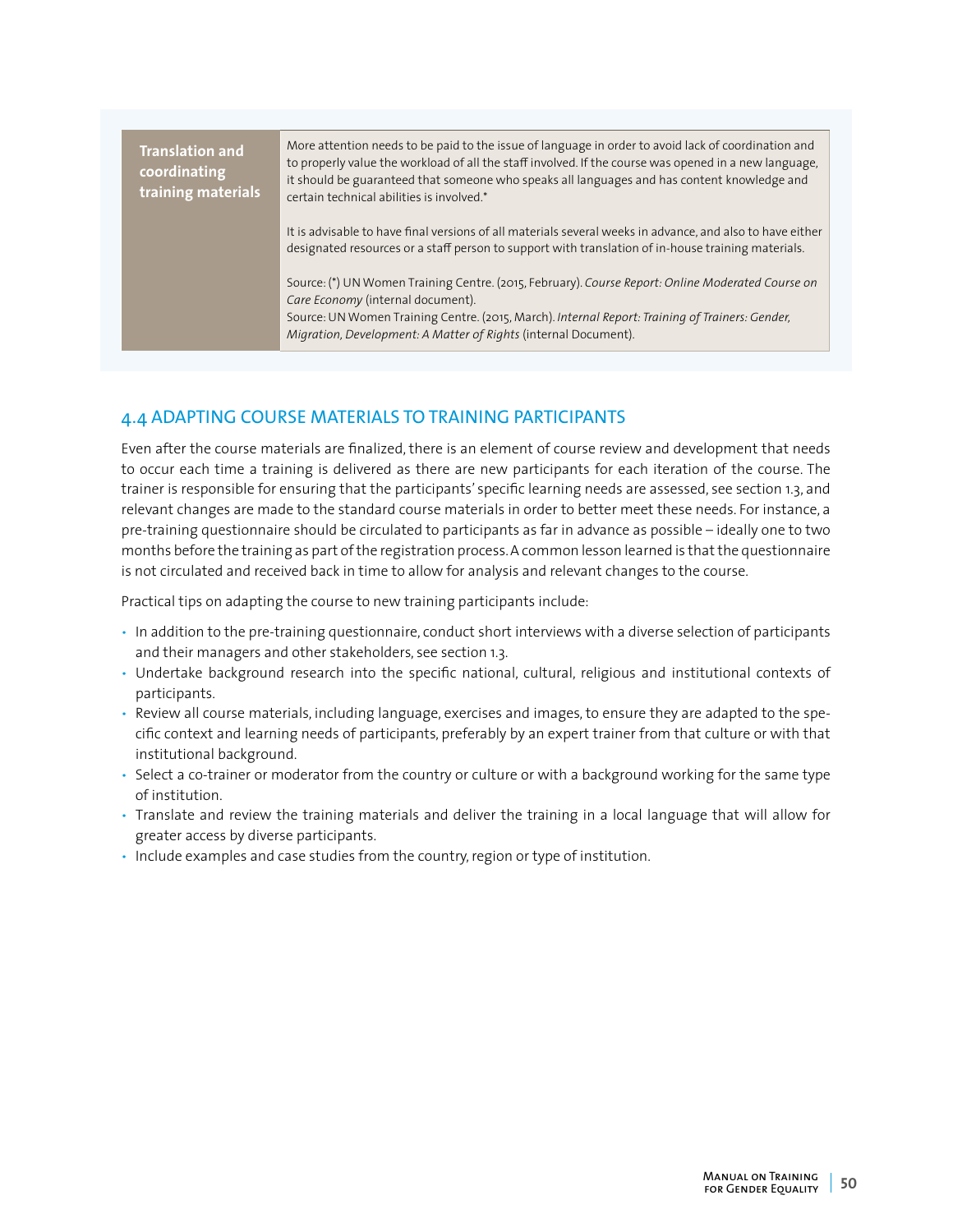## **BOX 20:**  Adapting Course Materials – UN Women Training Centre Tips

| <b>Necessity for</b><br>training adaptation,<br>including<br>preserving the<br>element of<br>confrontation | In dissemination of best practices, there must be room for adaptation to different contexts, such<br>as the setting, the trainers' background, and the participants' cultural and educational background.<br>There are still some aspects of training that can be standardized and these include criteria,<br>definitions and key messages. On the other hand, the delivery of these aspects must be adjusted to<br>individual contexts and different cultures, and to the needs of each participant. This will allow for<br>the preservation of the participatory and deeply personal nature of training for gender equality.<br>One of the most challenging elements to preserve through dissemination is the element of<br>confrontation as a learning opportunity. Our key informant interviews supported the idea that<br>having the personal beliefs and attitudes of participants challenged during training was an<br>effective way of promoting deep-rooted and transformational learning. When training is adapted to<br>new contexts, this must be done in a way that maintains an element of challenging personal ideas<br>and the dynamics among training participants. Spring 2014<br>Source: UN Women Training Centre. (2014, Spring). New Approaches to Training for Gender Equality:<br>UN Women Training Centre. SIPA, Final Report (internal document). |
|------------------------------------------------------------------------------------------------------------|----------------------------------------------------------------------------------------------------------------------------------------------------------------------------------------------------------------------------------------------------------------------------------------------------------------------------------------------------------------------------------------------------------------------------------------------------------------------------------------------------------------------------------------------------------------------------------------------------------------------------------------------------------------------------------------------------------------------------------------------------------------------------------------------------------------------------------------------------------------------------------------------------------------------------------------------------------------------------------------------------------------------------------------------------------------------------------------------------------------------------------------------------------------------------------------------------------------------------------------------------------------------------------------------------------------------------------------------------------------------------|
| <b>Updating course</b><br>materials                                                                        | Updates and revisions of the course materials including reading materials, bibliographies and<br>session overviews are advisable, but also time and resource consuming. Recommend updating the<br>permanent course materials (introducing new topics or reviewing the approach of the course) every<br>two-three years. In the meantime, dynamic course materials should be improved and updated.<br>Source: UN Women Training Centre. (2015, February). Course Report: Online Moderated Course on<br>Care Economy (internal document).                                                                                                                                                                                                                                                                                                                                                                                                                                                                                                                                                                                                                                                                                                                                                                                                                                    |
| <b>Diverse participants</b>                                                                                | The audience was quite diverse, which was both a richness of the training and a challenge for<br>the facilitators. It was diverse in terms of their organizations, countries and cultures, knowledge<br>background, professional experience, sex, etc. Training can be tailored to respond to this diversity,<br>but this is something that can be improved in our training design and development.<br>Source: UN Women Training Centre. (2015, March). Internal Report: Training of Trainers: Gender,<br>Migration, Development: A Matter of Rights (internal Document).                                                                                                                                                                                                                                                                                                                                                                                                                                                                                                                                                                                                                                                                                                                                                                                                  |

## 4.5 GRAPHIC DESIGN

Graphic design elements exist in all courses – ranging from the formatting of exercise handouts and PowerPoint presentations to the facilitator guide or online packaging (see section 3.6). Once the course materials are finalized and adapted to the specific training participants, the trainer may need assistance with graphic design. The internal communications personnel as well as external graphic design companies (see section 2.5 on recruitment) can be contracted to undertake graphic design development and review, however care should be taken to plan enough time and funds for this. In addition, as part of the review process, the trainer in collaboration with the communications personnel is responsible for ensuring that the course layout and imagery are gender-sensitive (see Box 21) and in line with the existing branding guidelines.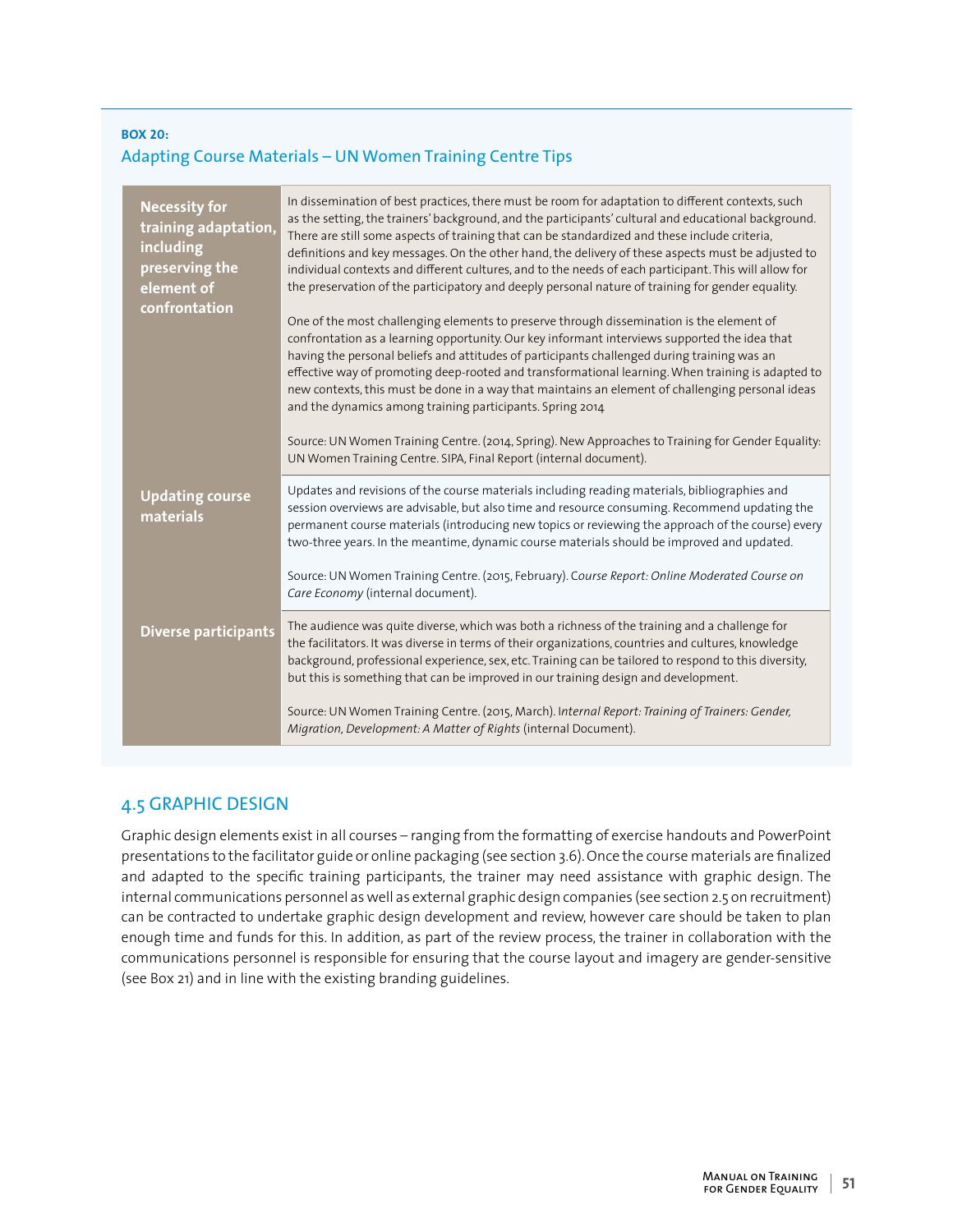## **BOX 21:**  Gender-Sensitive Imagery

At the UN Women Training Centre, communications section is responsible for ensuring that the course layout and imagery are in accordance to gender equality and women's empowerment objectives.

Use of photos: It is important to show that women are empowered by showing photos of women in the foreground taking action. It is also important to show both women and men in non-traditional roles, such as men as caregivers and women as security providers. It is also good to include pictures of women and men collaborating and role modelling gender equality. Diversity in age, ethnicity, religion, nationality and sexual orientation and gender identity is also important to reflect through photos.

Use of icons: When using icons, men and women should be portrayed equally. Unisex icons should not be used as they are often associated with men.

## 4.6 ONLINE LEARNING PLATFORMS

At the UN Women Training Centre, we have established an eLearning Campus which provides a useful resource for the delivery of training. Whether for a face-to-face, blended or online training, this platform can be used for online training elements ranging from course registration and pre-training questionnaires to uploading reading materials and training modules. For each new course, the trainer in collaboration with the e-learning specialist must establish a new course platform on the campus.

## **BOX 22:**  Online Learning Platforms: UN Women Training Centre Tips

| <b>Start the</b><br>online training<br>component early<br>on                               | The online component of the course could be started earlier, thereby allotting time for participants to<br>engage in tasks such as preparing and sharing a first draft of their plans for replicating the training<br>after the ToT. This could form the basis of some sessions in the face-to-face part of the training<br>focusing on developing/refining their plans.<br>Source: UN Women Training Centre. (2015, March). Internal Report: Training of Trainers: Gender,<br>Migration, Development: A Matter of Rights (internal Document).                                                 |  |  |  |
|--------------------------------------------------------------------------------------------|------------------------------------------------------------------------------------------------------------------------------------------------------------------------------------------------------------------------------------------------------------------------------------------------------------------------------------------------------------------------------------------------------------------------------------------------------------------------------------------------------------------------------------------------------------------------------------------------|--|--|--|
| <b>Develop teaching</b><br>materials and<br>configure online<br>platform in<br>conjunction | Teaching materials should be developed in conjunction with the configuration of online training<br>platform facilities to guarantee that the pedagogic approach (training methodology) and the<br>technologies are complementary.<br>Source: UN Women Training Centre. (2015, February). Course Report: Online Moderated Course on Care<br>Economy (internal document).                                                                                                                                                                                                                        |  |  |  |
| <b>Online discussion</b><br>forums                                                         | In our online discussion forum, it turned into a monitoring tool to check whether or not the<br>participants had read the assigned material rather than a space for reflection and collective discussion.<br>This was also due to participant's lack of time - which was an obstacle to creating more interaction<br>between them.<br>Source: UN Women Training Centre. (2015, July). Internal Evaluation Report: Online Moderated Course<br>on Gender Equality at the Local Level in Latin America and the Caribbean: Democratic Governance and<br>Inclusive Development (internal document). |  |  |  |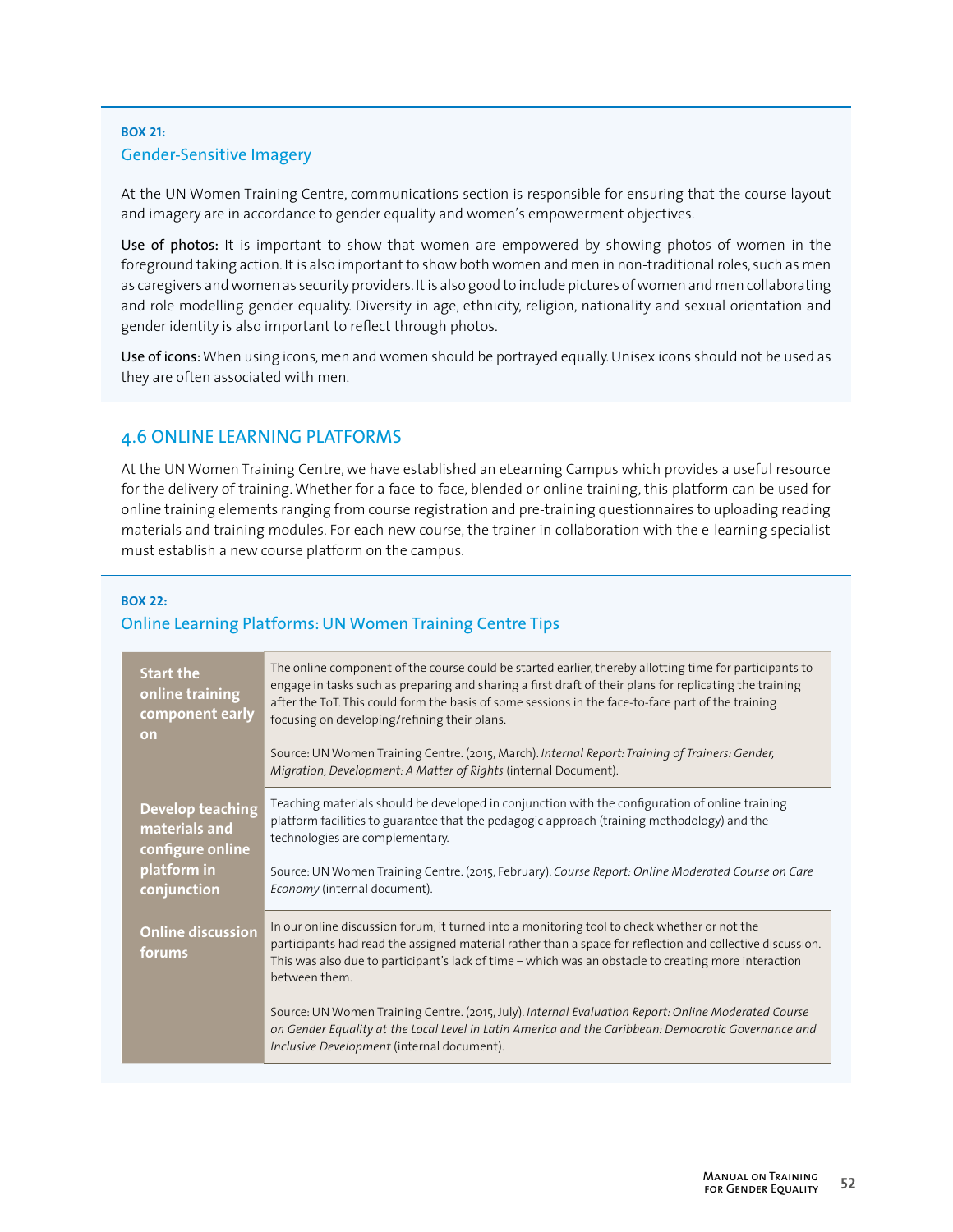| <b>Web conferences</b>                                 | Using a tool such as Doodle to determine the best times for web conferences in the beginning of<br>the course. Web conferences that are shorter; more participatory; more concrete with direct links to<br>practical experience, examples and tools; and with visual tools that are well designed.                                                                                                                                                                      |
|--------------------------------------------------------|-------------------------------------------------------------------------------------------------------------------------------------------------------------------------------------------------------------------------------------------------------------------------------------------------------------------------------------------------------------------------------------------------------------------------------------------------------------------------|
|                                                        | Source: UN Women Training Centre. (2015, July). Internal Evaluation Report: Online Moderated Course<br>on Gender Equality at the Local Level in Latin America and the Caribbean: Democratic Governance and<br>Inclusive Development (internal document).                                                                                                                                                                                                                |
| <b>Online platform</b><br>content and<br>functionality | During the ToT the trainers included in the course page on the online learning platform: the<br>main course materials (agenda, logistics note, group photo), space to upload presentations and<br>complementary reading for each day, discussion forum, facilitators' photos and bios, pre-training<br>survey, and final course evaluation.                                                                                                                             |
|                                                        | Confirmed participants were invited to register for the platform prior to the workshop, and then the<br>administrator had to grant users' access since it was a closed course. Participants were encouraged to<br>introduce themselves in the online forum prior to the course. The site has remained open during and<br>following the course, and has the potential to continue serving as a space for participants to share<br>materials and engage with one another. |
|                                                        | . It is a useful, complementary tool for the face-to-face training and great way to have all of the<br>materials available in one place for participants and facilitators. It also worked well for the pre- and<br>post-training surveys.                                                                                                                                                                                                                               |
|                                                        | • The discussion forum has potential, but must have an active moderator encouraging participation.                                                                                                                                                                                                                                                                                                                                                                      |
|                                                        | Source: UN Women Training Centre. (2015, March). Internal Report: Training of Trainers: Gender,<br>Migration, Development: A Matter of Rights (internal Document).                                                                                                                                                                                                                                                                                                      |

## 4.7 ONLINE COURSE PACKAGING

For online courses, the course packaging is a separate step in which the course materials are adapted to fit an online format. Often trainers contract an external company to undertake the packaging. Working together with the external company is a significant amount of work for the trainer, which is why involvement of a consultant can be useful. Tasks include adapting the course content to text, speech and exercises and reviewing the work done by the external company. It is difficult to develop a realistic timeframe for online course packaging, as it varies quite a bit, however circa 3-months should be allocated for packaging a 1-hour module.

A key lesson learned from the development of the I Know Gender course has been that all Requests for Proposals (RFPs) for online course packaging should include a selection criteria related to experience designing e-learning courses for the UN system and demonstrable sensitivity to gender equality. These should be weighted in the selection process. Existing branding guidelines and other relevant guidelines need to be shared with the company at the very start of the process The company develops a storyboard explaining how they will take the content and package it into an online training. The packaging process, including revisions, is explained in the graphic below.

Throughout the packaging process it is essential to ensure that the imagery is gender-sensitive and appropriate for the text (see Box 21). The company must use imagery from open sources such as Flickr with creative commons licenses and duly credit in accordance with branding guidelines.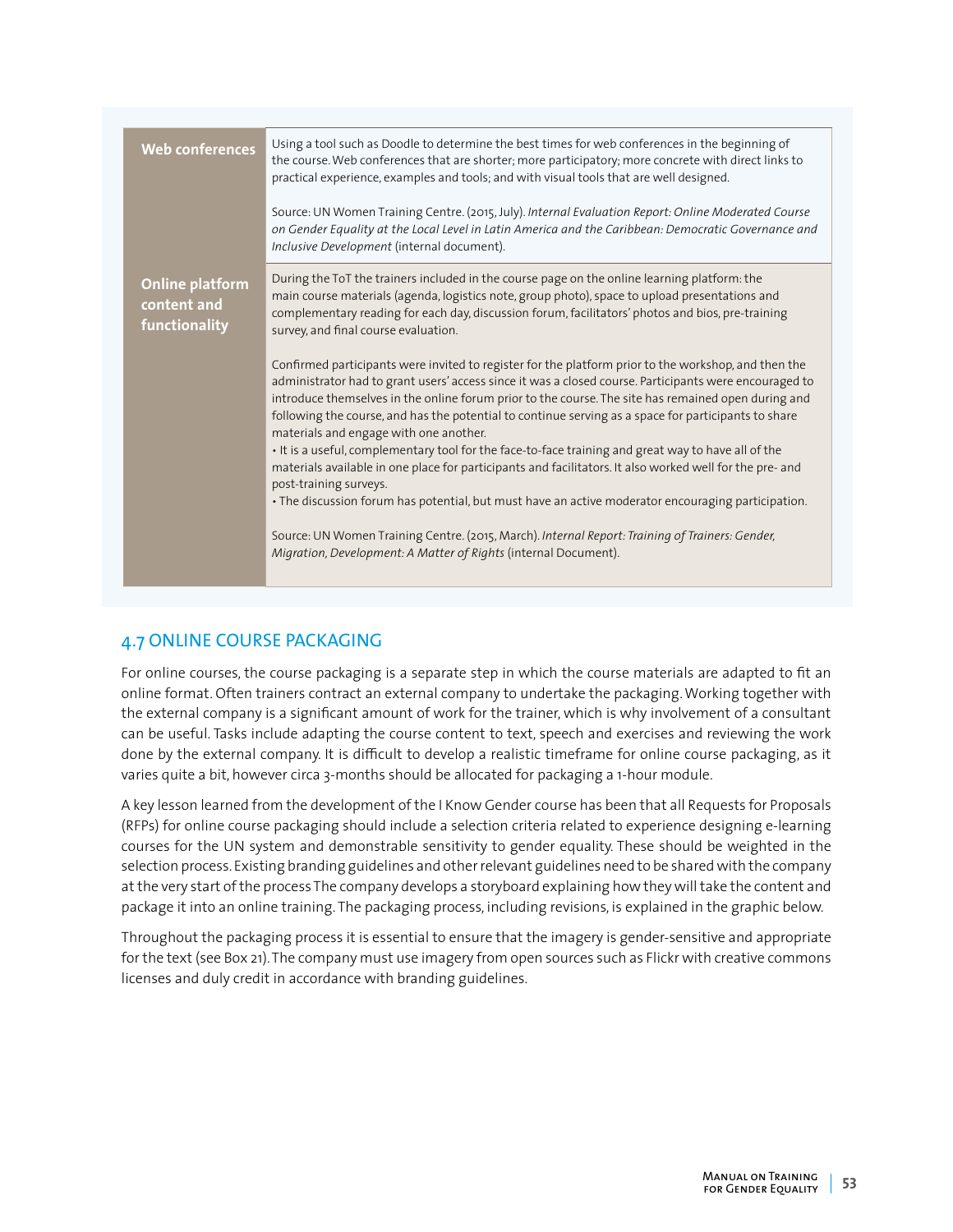

#### **BOX 23:**

## Online Course Packaging – UN Women Training Centre Tips

| <b>Emerging good</b><br>practices in<br>online and<br>mobile training<br>for gender<br>equality | · Blending mobile technologies and internet platforms enables interaction and furthers inclusivity by<br>reaching out to learners with limited access.<br>· Using local libraries or community centres with internet access as sites to host training sessions. This<br>overcomes individual access concerns and enables learners to work together with 'live' and archived<br>materials.<br>· Harnessing interactive social media tools to support training needs and learning experiences.<br>· Keeping learners engaged by offering a certificate of completion after a training course.<br>· Using a virtual game-style scenario, as the practical application of problem-solving involved therein<br>can be effective in gender equality learning.<br>Source: UN Women Training Centre. (2015, February). "Virtual Dialogue: Online and Mobile Training"<br>Report (internal document).                                                                                                                                                                       |
|-------------------------------------------------------------------------------------------------|--------------------------------------------------------------------------------------------------------------------------------------------------------------------------------------------------------------------------------------------------------------------------------------------------------------------------------------------------------------------------------------------------------------------------------------------------------------------------------------------------------------------------------------------------------------------------------------------------------------------------------------------------------------------------------------------------------------------------------------------------------------------------------------------------------------------------------------------------------------------------------------------------------------------------------------------------------------------------------------------------------------------------------------------------------------------|
| <b>Lessons learned</b><br>from developing<br>online courses                                     | · It is important to finalize the audio script text before the packaging company proceeds to record<br>the audio. This must be communicated to the agency responsible for content development as well.<br>If possible, content should be frozen at the point that the agency signs off on the final version of the<br>consultant's product.<br>• To the extent possible, all functionality requirements should be determined up front when beginning<br>the packaging process.<br>· Technical aspects:<br>-Coding must be clean.<br>-All files must be SCORM compliant. Individual modules should be packaged in individual SCORM<br>packages.<br>-Additional files such as PDFs and videos should be optimized and made web-friendly.<br>-Storyline may be preferable to Flash as software for designing future modules.<br>• It continues to be difficult to determine realistic time frames for the design process.<br>Source: UN Women Training Centre. (2015, May). "Lessons Learned from the Development of the Basic<br>Gender Course" (internal document). |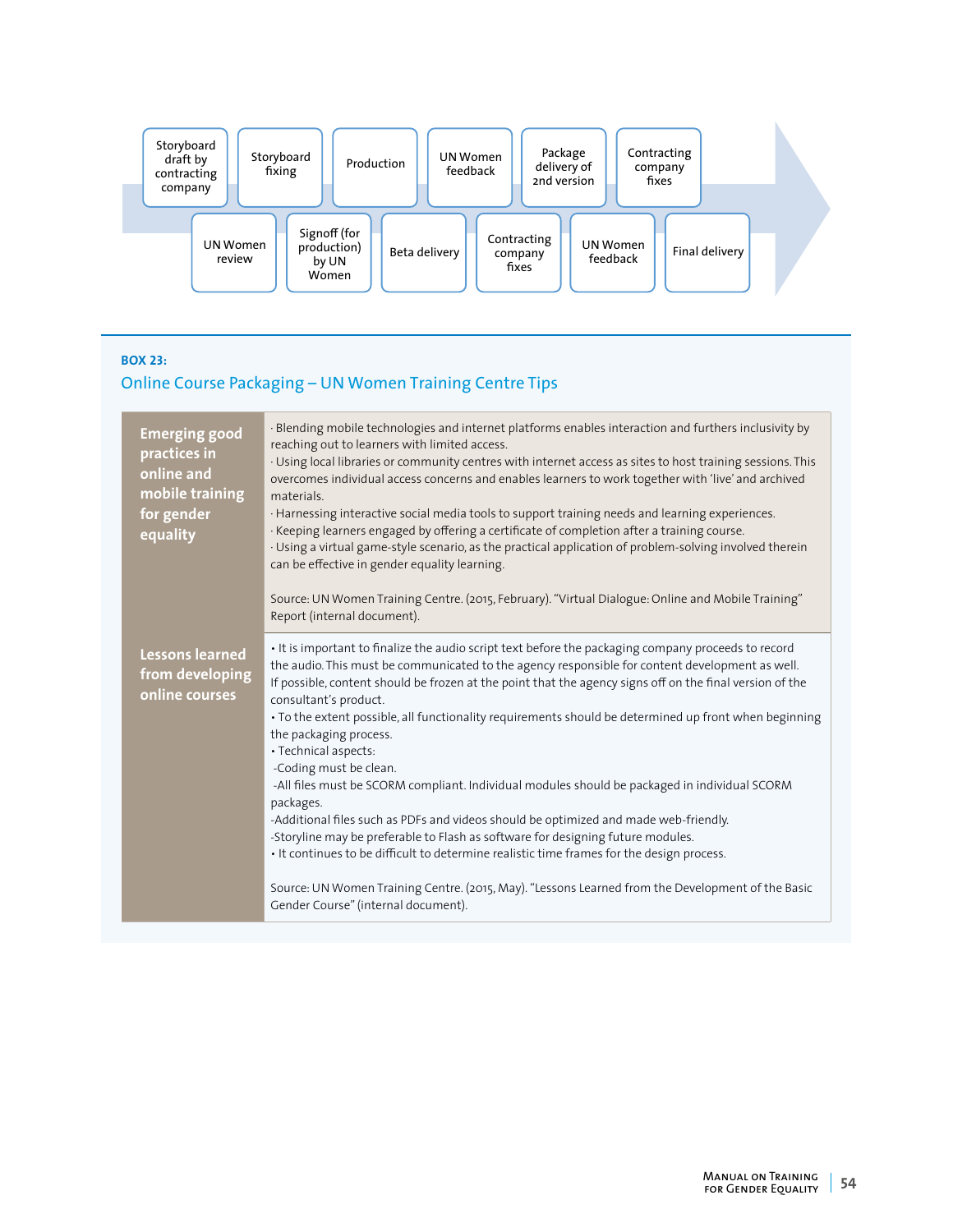## **BOX 24:**  Useful Resources for Training Development

#### UN Women Training Centre resources:

• Reports from virtual dialogues on training for gender equality – 2012- 2016 Discussion and concrete tips on topics ranging from online learning and transformation to handling resistance.

#### • Compendium of Good Practices in Training for Gender Equality - April 2016

Offers in-depth information on 10 different good practices, including detailed outlines of training courses, examples of dealing with challenges, and a collection of tools and activities.

#### • Typology on Training for Gender Equality - April 2016

Contains an analysis and practical information on five different types of training for gender equality.

#### • Feminist Pedagogies in Training for Gender Equality - forthcoming 2017

Contains both theory and practical information on how feminist pedagogical principles can guide training development.

#### • Quality in Training for Gender Equality - forthcoming 2017

Reviews existing quality criteria and provides information on how to strengthen quality throughout the training cycle.

All of these resources and more can be found on the UN Women Training Centre eLearning Campus Resource Centre: *<https://trainingcentre.unwomen.org>*

#### Other resources:

UNITAR Learning and Training Wiki – UNITAR (March 2013) *<http://click4it.org/index.php/Toolkits>* Contains definitions and descriptions of diverse training methods.

The OXFAM Gender Training Manual – Suzanne Williams, OXFAM (1994) Though only available in print, this manual includes a wealth of guidance and practical exercises.

Five Techniques to Design Interactive Online Training – Cindy Huggett *[http://www.slideshare.net/](http://www.slideshare.net/GoToTraining/5-techniques-to-design-an-effective-virtual-class) [GoToTraining/5-techniques-to-design-an-effective-virtual-class](http://www.slideshare.net/GoToTraining/5-techniques-to-design-an-effective-virtual-class)* Excellent practical information and tips on how to create interactive online training.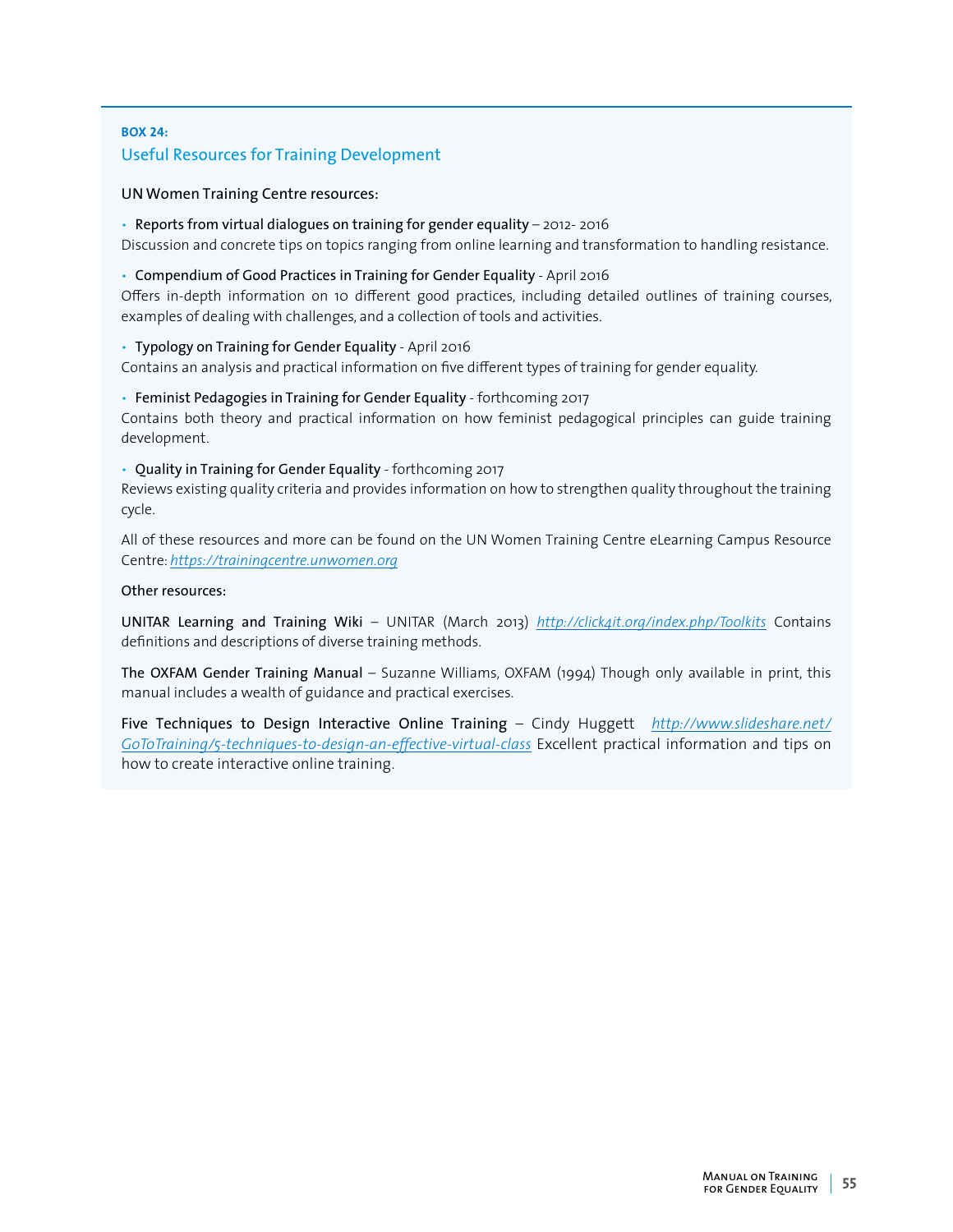# 5. IMPLEMENTATION

## **OBJECTIVE**

Ensure that the course is piloted, revised and rolled out to the target audience and that common implementation challenges are planned for and successfully addressed. Also plan for and address resistance. The Working Paper series develops guidelines for integrating gender-transformative evaluation and feminist pedagogies in the Implementation phase of the training cycle.

Gender-transformative evaluation in the Implementation Stage

- Ensure that the inception report (if used) and evaluation matrix (if used) take into consideration the key principles of gender-transformative evaluation.
- Conduct data collection and data analysis in a way which respects contextual sensitivities; employs a transformative and reflexive approach; use gender analysis frameworks and other innovative methods; promotes reciprocity and participation
- Combine feminist pedagogical principles with the principles of gender-transformative evaluation in order to create an atmosphere of mutual learning on change during the training. As such, evaluation becomes something that is naturally built in to the training process, developing a co-creation process which facilitates participation and critical reflection on existing power dynamics and the possibilities of change. This means allowing participants, facilitators, programme staff and end-beneficiaries to provide input in formal and informal ways throughout the training.

Feminist pedagogies in the Implementation Stage

- How can the trainer assume the dual role of facilitator and learner by taking on the mantle of a feminist pedagogue?
- What preparation can be done by the trainer/s in advance of the training to construct a 'feminist classroom'? What kind of introduction to the training can best facilitate a feminist pedagogical learning environment?
- How can different understandings of gender and gender equality be articulated in the training scenario? How can participants' knowledge and experience of gender be validated whilst maintaining a commitment to feminist political principles and an over-arching agenda of transformation?
- How can deliberation and contestation be managed effectively to harness resistances towards change and transformation? How can power dynamics be addressed in the training scenario in a way that respects difference and challenges privilege?

## 5.1 TRAINING IMPLEMENTATION

The fifth step of the training cycle is to implement the training. As a crucial quality assurance mechanism, trainers are responsible for piloting and revising training before the course is considered finalized. Piloting a training course involves implementing it with an aim to gather feedback from training facilitators/moderators and participants in order to revise the materials to ensure that the final product is of high quality prior to full roll out. During training implementation, there are many common challenges to creating a transformative, participatory, inclusive and innovative training. It is important for trainers to take a moment to assess potential training challenges and design strategies to prevent or address them.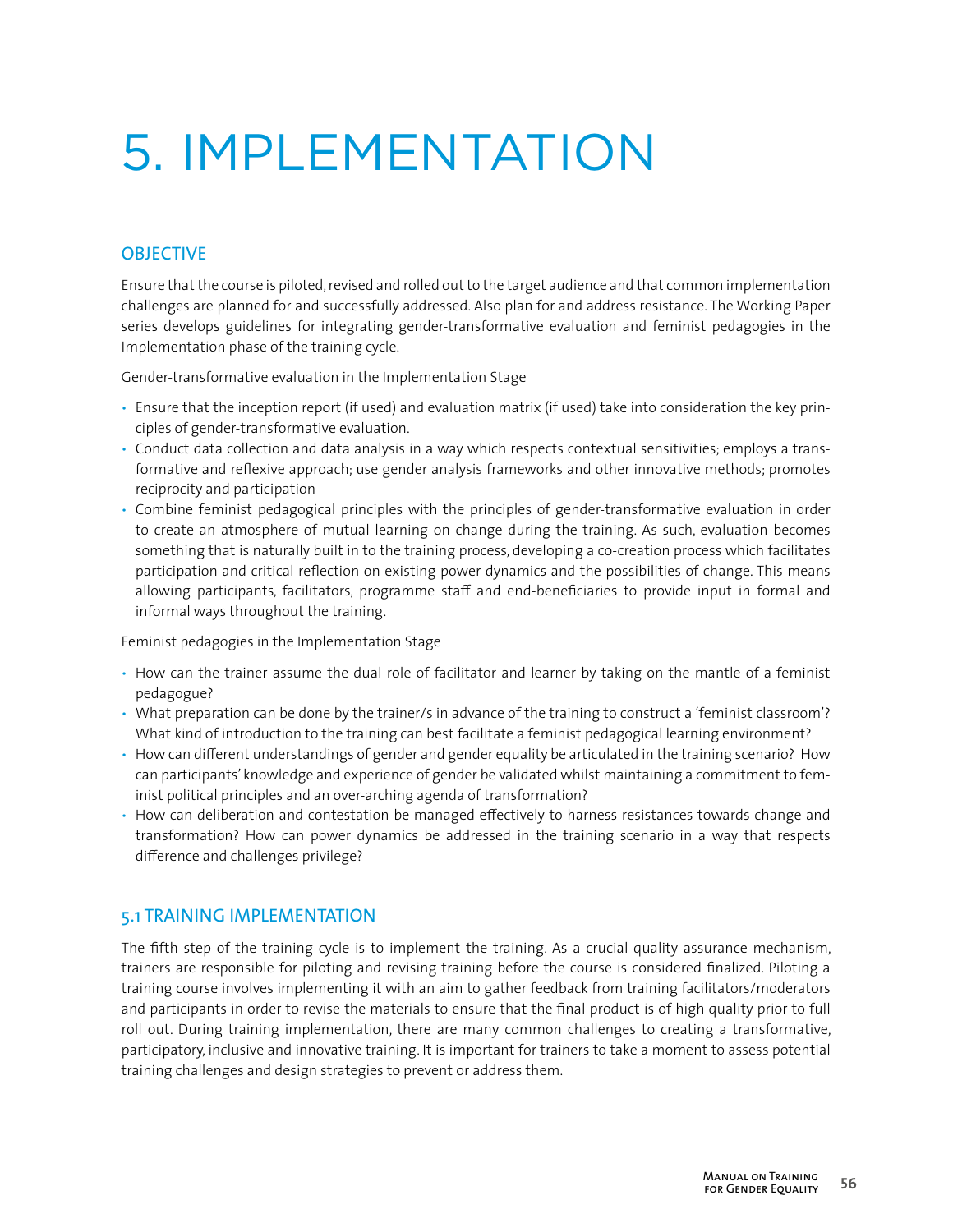## 5.2 PILOTING AND REVISION

The pilot is the process of implementing the training in order to test it with a target audience. The pilot participants should represent the diversity of the target audience who are typically taking the course. As the pilot group ideally has not had any involvement in the design or development of the course, it can offer a fresh perspective. Every course should be piloted before finalizing. Piloting can be done internally with the organization's personnel or externally with the target audience. Internal piloting is often done for self-paced or moderated online courses, where the feedback is not only on content and methodology but also on technical aspects such as identifying glitches or errors. This can also be called validation. External piloting is much like implementing the training course for the first time – it can be done face-to-face or online with participants from around the globe. The difference between external piloting of a course and implementing a final training course is that additional monitoring and evaluation measures are undertaken as part of the pilot, and time is designated for course revision based on the piloting feedback.

The aim of piloting is the testing/assessing of several elements of the training course including content, methodology, learning modality and logistics to see whether or not they achieve the learning outcomes and fulfil the quality assurance criteria.

There are various assessment methods that can be used for piloting in addition to standard monitoring and evaluation methods, see section 2.2 and 6.2. These include:

- Detailed questionnaires focusing on the quality assurance criteria and learning outcomes, this can include written assessment of each learning module.
- Training observers, including organization personnel or external experts whose role is to assess the course.
- More frequent monitoring exercises throughout the course.

A lesson learned from the UN Women Training Centre is that trainers should design a feedback form for internal or external piloting in order to gather and consolidate feedback to facilitate the revision process. For an example of an internal piloting feedback form. Different questionnaire forms can be designed for training participants, facilitators and observers. Another lesson learned is that it can be useful for project managers and course developers, whether consultants or personnel, to participate in the piloting and post-piloting revision process.

Based on the feedback from the piloting, the course should be revised. However, it should be noted that piloting has its limits, i.e., feedback can only be incorporated that falls within the given scope and learning outcomes of the course. It is the responsibility of the trainer to review and decide which feedback should be addressed in the revision process. The trainer or consultant who developed the course is the ideal person to then make the changes to the course content, methods and materials.

## 5.3 COMMON IMPLEMENTATION CHALLENGES AND SOLUTIONS

There are always things that go wrong during training implementation, from technological difficulties and late participants to contentious discussions and running overtime with interactive exercises. The trick is to plan ahead, test in advance, and stay flexible and creative.

Before implementing the training, quickly review key training elements and think about what could go wrong and what actions can be taken to mitigate it. Key training elements to keep in mind include:

- Logistics: transport, coffee/tea breaks and lunches on time…
- Interactive exercises: enough time and physical space, clear instructions, power imbalance…
- Content and examples: culturally/institutionally relevant, understandable language, realistic timing…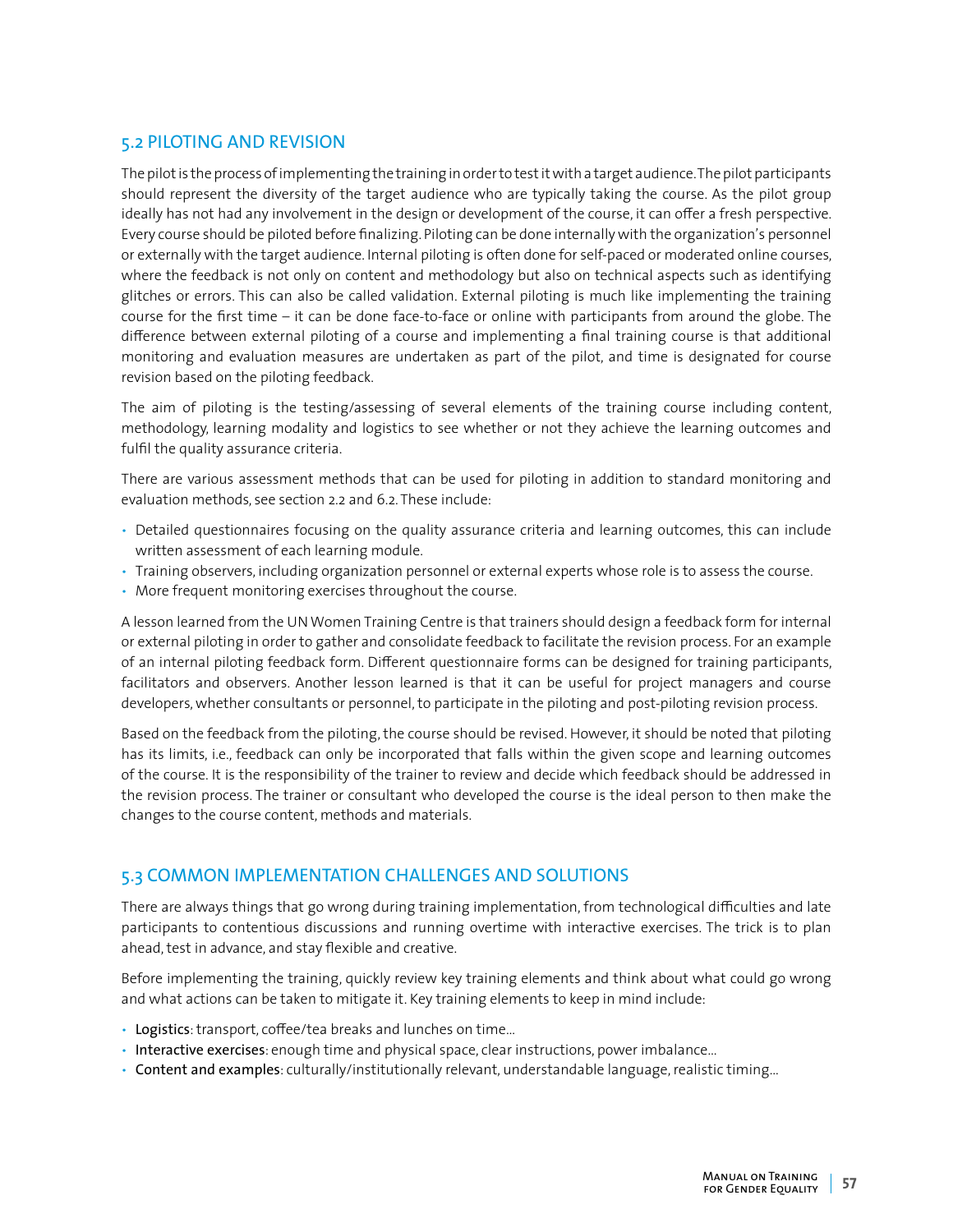- Technology: PPT projector, backup laptop, passwords for access…
- Training materials: back-up materials such as more handouts, flipcharts, pens and tape available…
- Interpretation: headsets that work, arrangements for interpretation during small group exercises…

If you have time, a risk mitigation template could be useful to fill out:

## **BOX 25:**  Risk Mitigation Plan

| <b>Risk</b>         | Likelihood | Impact | <b>Mitigation Strategy</b>                                                                                                                                                                                                                                                                                                                                                                                                                                                                                                                                                                                                                                                                                                                                                                                                                                                                                                        |
|---------------------|------------|--------|-----------------------------------------------------------------------------------------------------------------------------------------------------------------------------------------------------------------------------------------------------------------------------------------------------------------------------------------------------------------------------------------------------------------------------------------------------------------------------------------------------------------------------------------------------------------------------------------------------------------------------------------------------------------------------------------------------------------------------------------------------------------------------------------------------------------------------------------------------------------------------------------------------------------------------------|
| Running out of time | High       | Medium | Review training modules with the learning outcomes in mind and cut<br>anything that isn't necessary and shorten where possible. Resist the<br>temptation to cut down on the interactive exercises but rather cut from<br>presentation time.<br>Mention under ground rules that there will be some flexibility in the<br>timing of the sessions.<br>Plan in extra cushions of time in the training module for a late start, extra<br>discussion or other needs to catch up on time.<br>Review training module and see what can be shortened, adjusted or cut<br>in case you run out of time during delivery. For instance, small group<br>feedback through plenary discussion rather than individual group<br>presentations.<br>Adjust the schedule of the next day removing less important sessions or<br>parts of session.<br>Add longer breaks and lunch times in the schedule that can be shorted as<br>a worst-case scenario. |

Power imbalances, where one or several people dominate discussions and working groups, are inevitable. These power imbalances are often gendered, with men generally speaking more than women. It is important for the trainer to be aware of who is and who isn't speaking, in order to create a space for everyone to participate. Various steps can be taken to create an open and participatory learning environment:<sup>17</sup>

- Clearly establish participation and listening to others as part of the ground rules of the training. Refer back to the ground rules if necessary.
- Include an activity at the very start of the training where everyone speaks (a go-round or round-robin), people tend to participate more if they have already spoken once.
- Draw people out by asking someone from the other side of the room to respond, calling on specific people, asking for someone that hasn't made a comment yet, or giving each trainee a limited number of chances to participate (one to three).
- Divide into small groups to discuss and report back. Ensure small groups include a mix of women and men, or do some exercises with all-male and all-female groups and discuss any differences of perspective.

<sup>17</sup> Adapted from: Suzanne Williams, Janet Seed and Adelina Mwau, *The Oxfam Gender Training Manual* (Oxford: Oxfam, 1994), 31. Cited in Kristin Valasek and Agneta M. Johannsen, "Guide to Integrating Gender in SSR Training", *Gender and Security Sector Reform Training Resource Packag*e, edited by Megan Bastick and Kristin Valasek (Geneva: DCAF, 2009) p17. *[http://www.dcaf.ch/Publications/](http://www.dcaf.ch/Publications/Guide-to-Integrating-Gender-in-SSR-Training) [Guide-to-Integrating-Gender-in-SSR-Training](http://www.dcaf.ch/Publications/Guide-to-Integrating-Gender-in-SSR-Training)*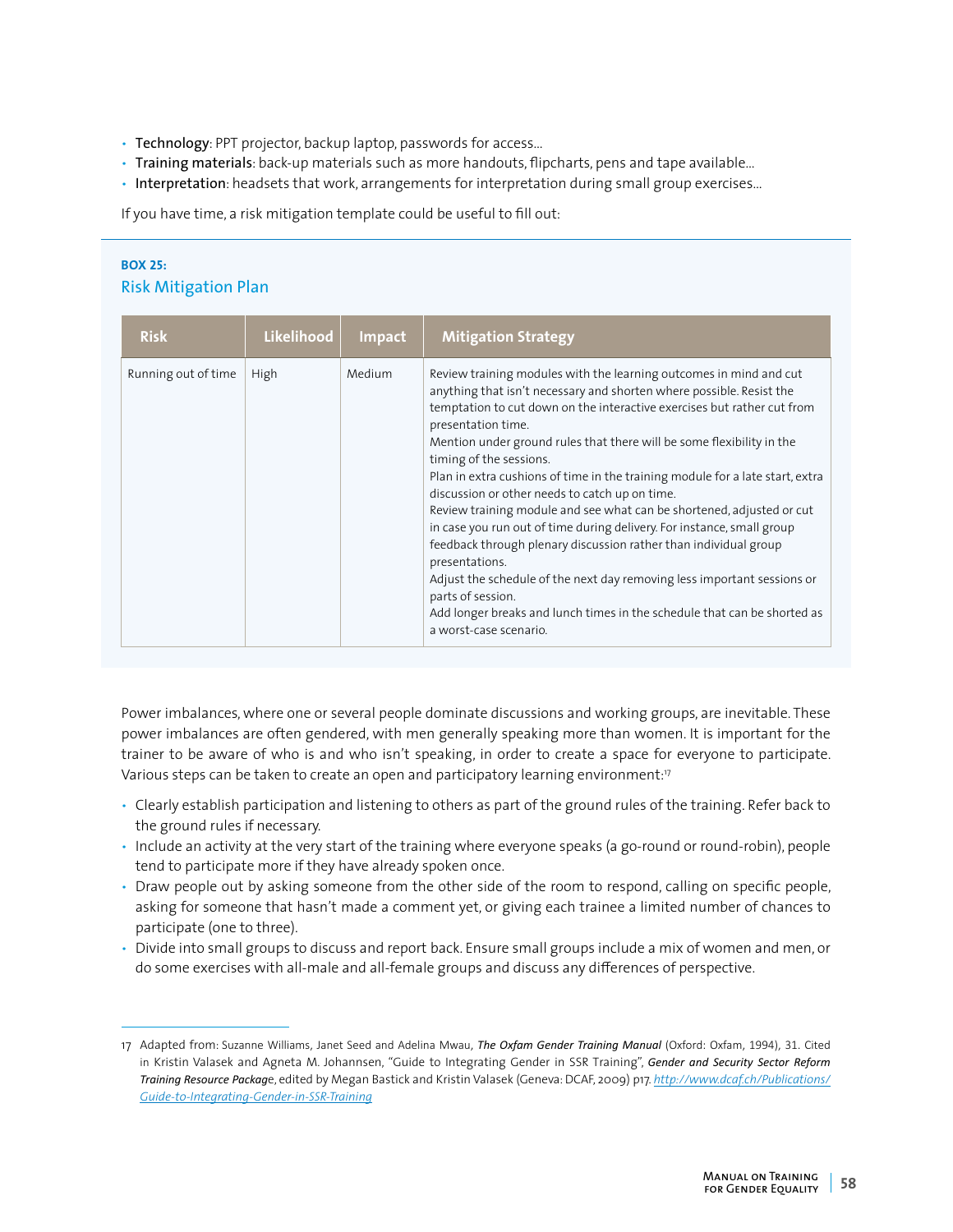• If someone is constantly interrupting others it can be useful to use a "talking stick" or another object that is passed around; only people holding the object can speak. No interruptions are allowed.

Another common challenge is coordination of tasks and delegation of responsibilities if multiple internal and external training facilitators are involved. A lesson learned from the UN Women Training Centre is to ask for all facilitators to share their training materials a minimum one-month before the training takes place in order to review to eliminate duplication, ensure realistic timeframes and good sequencing. This also gives time for training facilitators to revise their materials if needed. A face-to-face or virtual meeting can be held at that time to go through the entire training with all the facilitators. It is also a good practice to plan for all training facilitators to arrive at least two full working days in advance of the training in order to have time for coordination, set-up and any necessary revision. A useful tool can be a more detailed version of the training agenda that includes additional tasks and responsibilities, see Annex 5 for an example.

## 5.4 ADDRESSING RESISTANCE

When it comes to training for gender equality, a common challenge is resistance to the topic of gender equality and women's empowerment. Techniques to overcoming resistance include providing clear facts, figures and examples, which are as close as possible to the participants' realities. Additional tips on how to address resistance include:

- Trainers should listen carefully to participants' objections and ask questions to ascertain where the problem lies. When institutional or process-related elements like a lack of resources are at play, participants could be invited to find solutions together in group discussions.
- It is helpful to make resistances visible and investigate their causes so as to find solutions. This contributes to the effectiveness of gender training and the wider gender mainstreaming strategy.
- Training needs to focus on the core business of the institution commissioning the training. Trainers must be knowledgeable about the sector they are dealing with.
- Time should be spent on gender analysis rather than solely on tools and procedures to mainstream gender. Training is not just about the mechanics of doing gender, but the politics of doing gender and the understanding of social relations.
- Trainers must allow for debate on gender concepts, even in short training sessions. This is critical as universal standards of gender equality have mean little in the real world. One way to address gender subjectivity is to hold structured feedback sessions and ask resistant participants to lead discussions.
- We must capitalize on what we already know; thus repositories of information on training and development, particularly those concerning women, are vital.
- Training initiatives must be linked to a broader process for transformation.
- There is a need to strengthen the theoretical basis for trainers.
- We should focus on the importance of participation in discussions and decision-making spaces.
- Approaches to resistances should entail providing safe space for dialogue and sharing points of view.
- We must search for common ground, e.g. by identifying mutual long-term benefits and/interests.
- It is useful to include the participation of male leaders in training initiatives.
- Moral and emotional support should be provided for the process of self-examination and reflection.
- Building mechanisms of collective learning and support, e.g. alliances, as well as mechanisms of accountability, are important.
- Dealing with resistances requires sincerity and honesty about losing power and privileges.
- Empathy and compassion are significant in helping to overcome resistance.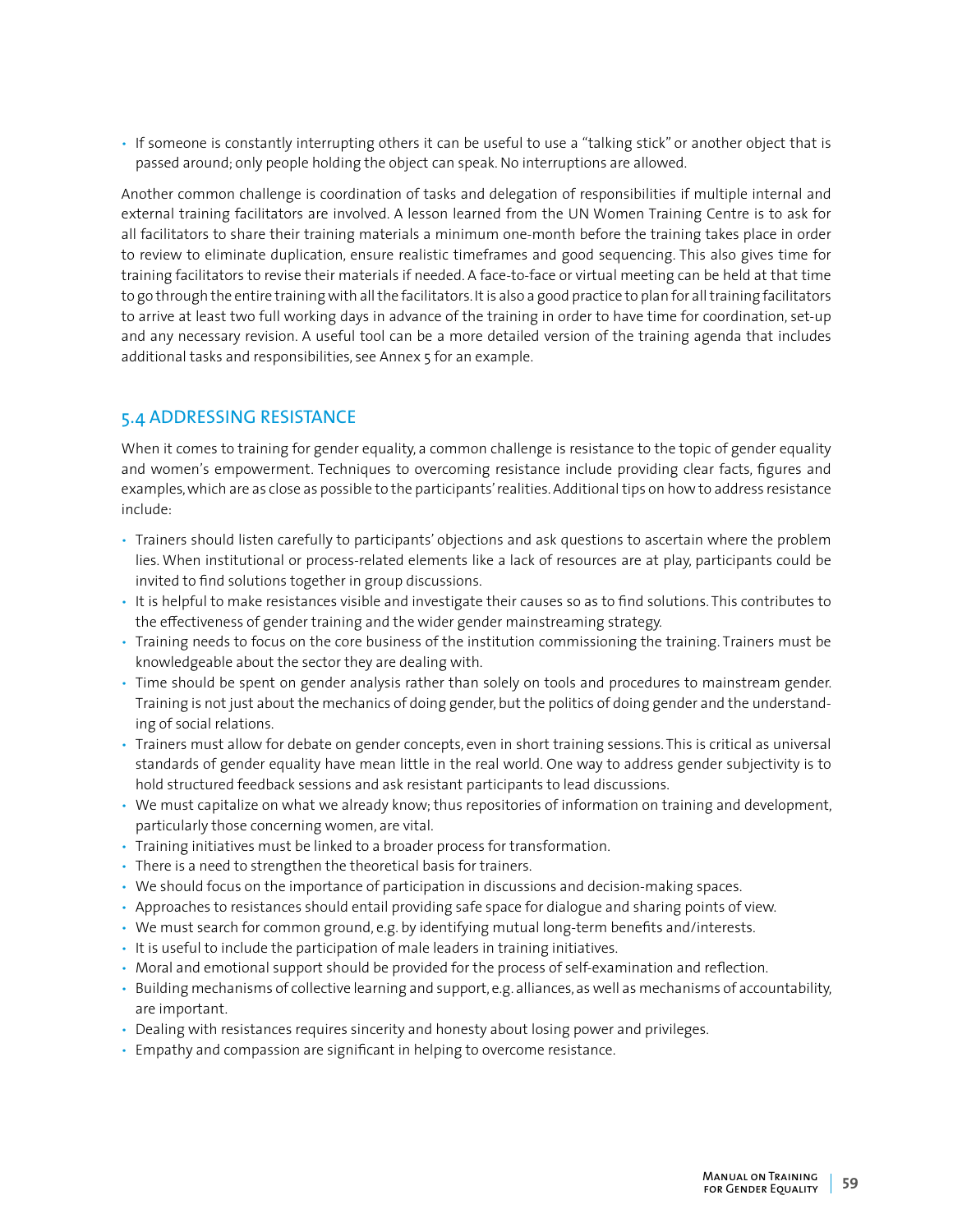## **BOX 26:**  Training Implementation – UN Women Training Centre Tips

| <b>Online</b><br>course<br>piloting                                                   | A list of potential pilot testers was compiled, including those involved in the peer review process, development<br>of modules, and internal staff. Since time was of the essence, a smaller group was selected to pilot test the<br>course when it was activated on the eLearning campus. A standard matrix was used to record changes needed,<br>and these were relayed to the company, which helped to fix errors during the initial pilot phase.                                                                                                                                                                                                                                                                                                                                                       |
|---------------------------------------------------------------------------------------|------------------------------------------------------------------------------------------------------------------------------------------------------------------------------------------------------------------------------------------------------------------------------------------------------------------------------------------------------------------------------------------------------------------------------------------------------------------------------------------------------------------------------------------------------------------------------------------------------------------------------------------------------------------------------------------------------------------------------------------------------------------------------------------------------------|
|                                                                                       | Source: UN Women Training Centre. (2015, May). "Lessons Learned from the Development of the Basic Gender<br>Course" (internal document).                                                                                                                                                                                                                                                                                                                                                                                                                                                                                                                                                                                                                                                                   |
| <b>Online</b><br>course<br>challenges<br>with<br>participant<br>tasking<br>and timing | In our moderated online course, several participants fell behind in their tasks and required encouragement and<br>close follow up. There are three potential reasons for this:<br>The course workload was higher than planned, and should be raised from thirty to forty hours (five hours a<br>week).<br>Participants' external workload, as a majority were full time professionals or students, or had caring<br>responsibilities.<br>Poor planning of the work and poor participant usage of an online tool to automatically check progress<br>towards completion of the course.<br>The lack of participants taking ownership of their learning process led to the training moderators and<br>coordinators taking on the unplanned, extensive and tiring role of constant follow-up with participants. |
|                                                                                       | Recommend the introduction of a mandatory self-checking tool to be used by participants to plan their own<br>course completion.<br>Source: UN Women Training Centre. (2015, July). Internal Evaluation Report: Online Moderated Course on<br>Gender Equality at the Local Level in Latin America and the Caribbean: Democratic Governance and Inclusive                                                                                                                                                                                                                                                                                                                                                                                                                                                    |
|                                                                                       | Development (internal document).                                                                                                                                                                                                                                                                                                                                                                                                                                                                                                                                                                                                                                                                                                                                                                           |
| <b>Allocating</b><br>working<br>groups in<br>multi-<br>lingual<br>training            | One challenge was figuring out how to manage group work due to language differences. For some activities,<br>we decided it was easiest to separate participants into groups according to shared language; for example,<br>when they were required to collaborate to prepare and facilitate an activity for the rest of the group. For other<br>activities, we asked participants to intermingle with others they had not worked with before, and were sure to<br>assign a bilingual participant or facilitator to assist with inter-group communication.                                                                                                                                                                                                                                                   |
|                                                                                       | By day 3, participants were quite familiar with one another and could quickly identify who was bilingual and<br>how to overcome language challenges. However, it may be worthwhile considering the merits of having fixed<br>working groups, as per the suggestion of one participant. This arrangement would enable group activities to<br>be designed to build on previous work day by day, and also to go deeper into the issues, which was a common<br>suggestion among participants. Other kinds of activities can be chosen to make sure that participants<br>intermingle with those from other groups, such as plenary discussions or an open space activity.                                                                                                                                       |
| <b>Addressing</b><br>power<br>imbalances                                              | As is common in any group, there were some challenges in terms of bridging the range of social and political<br>positions and roles. Some power imbalances were also apparent in the small group work. To the best of our<br>ability, facilitators tried to manage this by encouraging groups to rotate who would report back on the group<br>work and/or by assigning roles and responsibilities to every single member of the group. A good practice was<br>creating a peer review group composed of participants with more experience in training, which was in charge<br>of reviewing their peers' practice facilitation of activities.                                                                                                                                                                |
|                                                                                       | Source: UN Women Training Centre. (2015, March). Internal Report: Training of Trainers: Gender, Migration,<br>Development: A Matter of Rights (internal Document).                                                                                                                                                                                                                                                                                                                                                                                                                                                                                                                                                                                                                                         |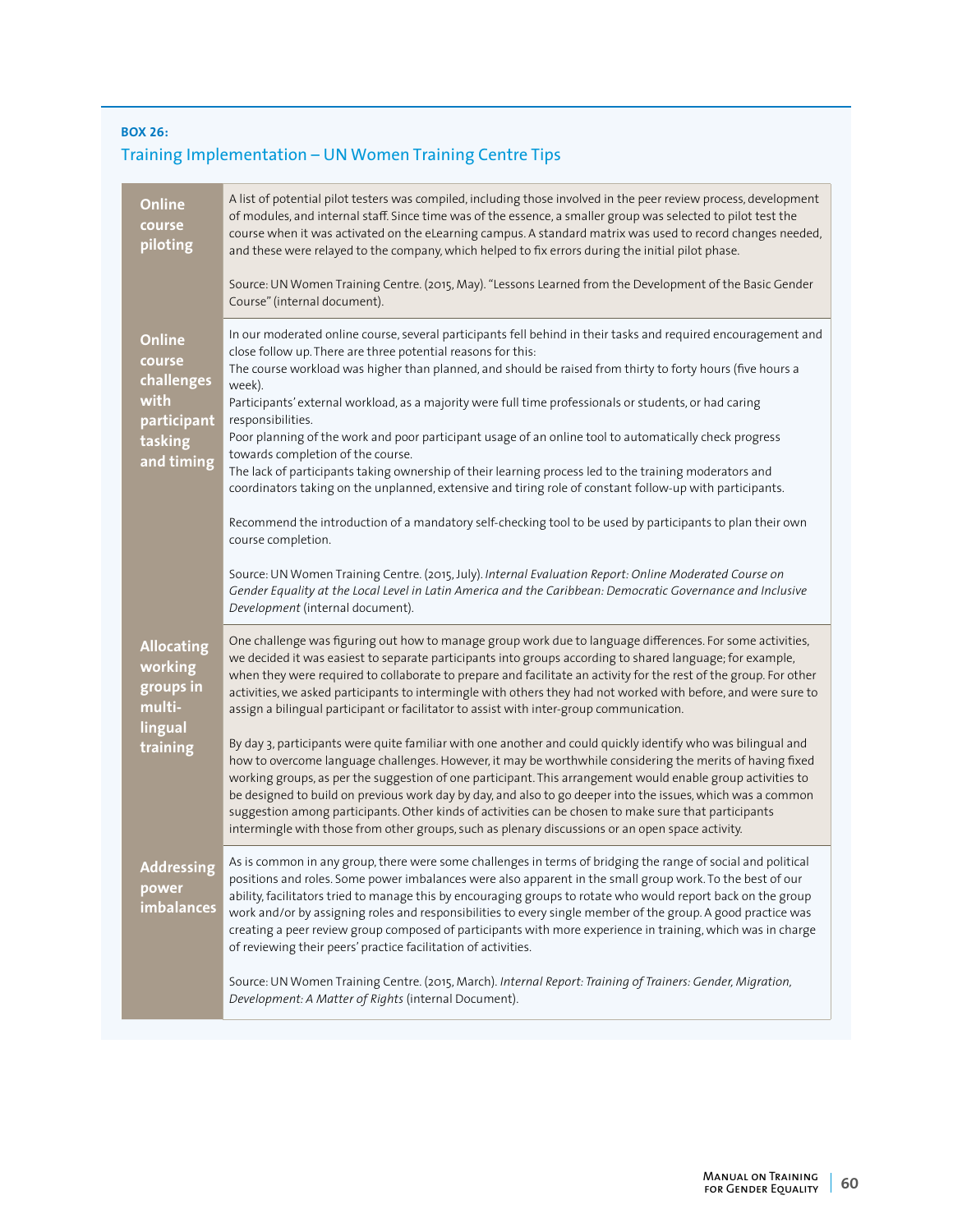#### **BOX 27:**

### Useful Resources on Training Implementation

Virtual Dialogue Report: Resistances in training for gender equality – UN Women Training Centre (6-13 May 2015) Provides a summary of the causes of resistance as well as practical tips on how to address it in gender training.

Guide to Integrating Gender in Security Sector Reform Training – Agneta M. Johannsen and Kristin Valasek, DCAF (2009) *<http://www.dcaf.ch/Publications/Guide-to-Integrating-Gender-in-SSR-Training>* Contains guidance on gender training implementation, including how to respond to resistance and power imbalances.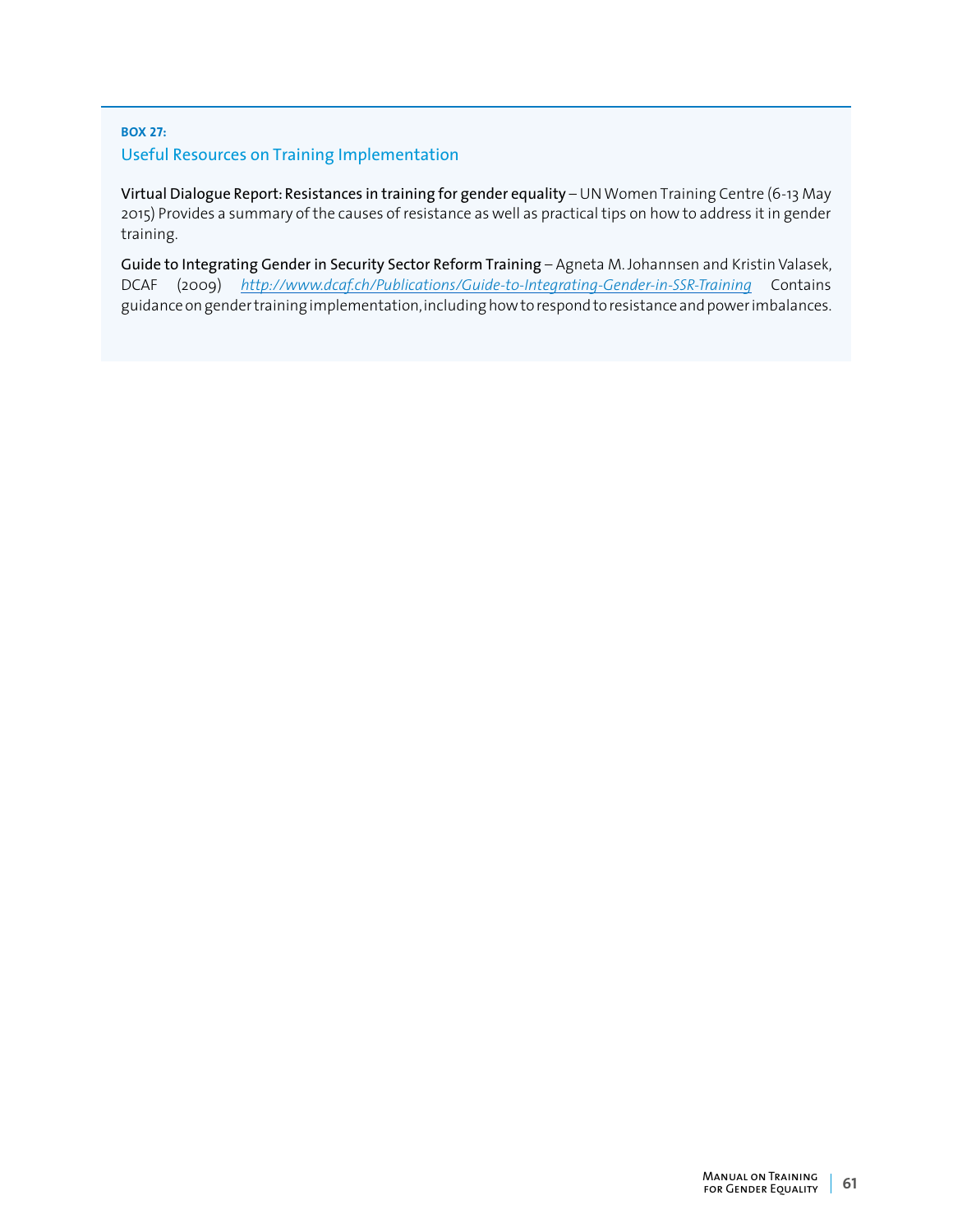# 6. EVALUATION

## **OBJECTIVE**

Measuring whether or not learning outcomes and quality assurance criteria have been met, as well as participant satisfaction, learning curve and performance of the trainer. The Working Paper series develops guidelines for integrating gender-transformative evaluation and feminist pedagogies in the Evaluation phase of the training cycle.

#### **BOX 28:**

## Gender-transformative evaluation in the Evaluation Stage

- Contextualise all data and information collected within the specific training setting, as well as the cultural and socio-political context of the participants. This ensures that the evaluation remains within the original scope, and that concrete points can be made about the impact of the training.
- Once the findings of the evaluation have been analysed these can be shared with training commissioners and participants to obtain feedback and validation of the findings.
- Uphold a reflexive approach, including a critical analysis of both the training process and the evaluation process. This process can also explore the power dynamics involved in conducting the evaluation itself; and resistances and blockages that emerged; and set out the limits to the neutrality of evaluation.
- Circulate the recommendations as widely as possible, in order to reflect on the successes and challenges of the training programme, and how these experiences can support the contribution of maximising the impact of training on broader gender equality processes.
- Review the Theory of Change for the training programme, reflecting on the assumptions and outcomes and exploring how theories of change for training for gender equality can be improved.

#### **BOX 29:**

#### Feminist pedagogies in the Evaluation Stage

- What evaluation processes are best suited to measuring how training contributes to feminist outcomes? What kinds of evaluation criteria best match the four principles of feminist pedagogies?
- What kinds of follow up activities are required to support participants to implement the expected changes? How can communities of learners be created and supported to encourage the implementation of institutional change?
- How can feminist pedagogical practices be developed and documented in a collective and reflexive manner? How can the process of documenting such practices be inclusive of practitioners from a range of backgrounds?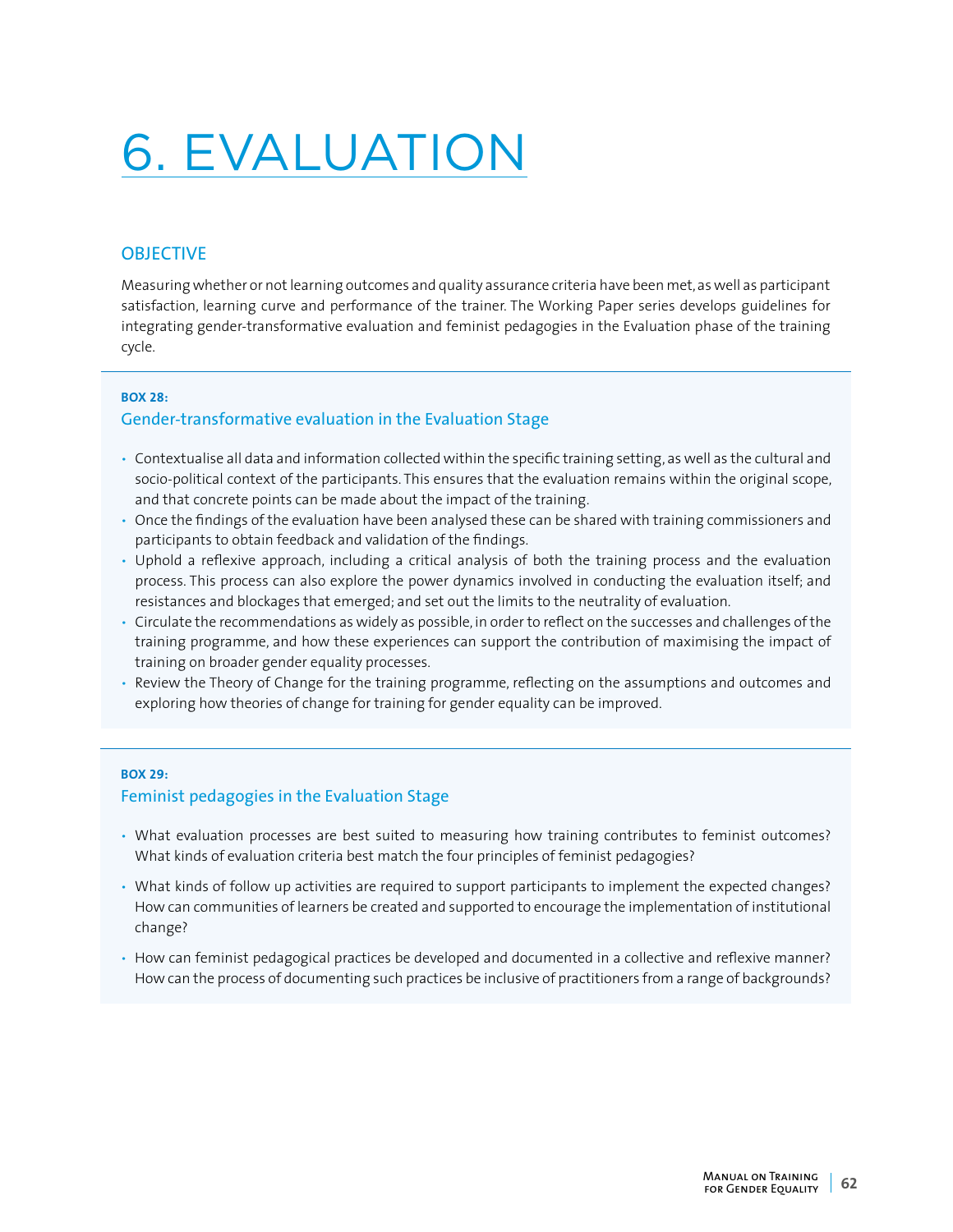## 6.1 TRAINING EVALUATION

The sixth and final step of the training cycle is training evaluation. According to UN Women, a gender-responsive evaluation is "a systematic and impartial assessment that provides credible and reliable evidence-based information about the extent to which an intervention has resulted in progress (or the lack thereof) towards intended and/or unintended results regarding gender equality and the empowerment of women. As a process itself, evaluation is also a means to enhance gender equality and the empowerment of women through the incorporation of gender and women's rights dimensions into evaluation approaches, methods, processes and use. Accordingly, not only does evaluation act as an important driver of positive change towards gender equality and the empowerment of women, but the way in which the evaluation process itself is undertaken empowers the stakeholders involved."18

Training evaluation is the final quality assurance mechanism. The aim is to assess whether or not the quality assurance criteria have been met. The evaluation process also serves to identify good practices, lessons learned and follow-up activities. The UN Women Training Centre has an interactive and participatory approach in the evaluation of its courses. Their personnel, training facilitators and course participants are all part of the evaluation of training for gender equality. In cases where the courses are developed in collaboration with other civil society, academic or UN institutions, the implementing and collaboration partners also need to be actively involved during the evaluation phase.

There are many different evaluation methods and sources of information that can be used. In addition to the basic quantitative data, the UN Women Training Centre follows the four-stage Kirkpatrick model of training evaluation: reaction, learning, behavior and results (see Working Paper for a detailed discussion). The trainer is responsible for the implementation, analysis and documentation of the training monitoring and evaluation (M&E) strategy that is drafted as part of the design phase, see section 2.2. The trainer can also draw upon the support of a monitoring and evaluation expert, in particular for the data analysis. The trainer is also responsible for ensuring that the feedback is not only documented in the form of a training evaluation report, but that follow-up activities with participants are implemented and relevant changes are made to the training content, methods and materials before it is next delivered.

## 6.2 EVALUATION METHODS

There are a variety of evaluation methods that can be used to measure the success of trainings for gender equality according to the quality assurance criteria. They include quantitative and qualitative methods such as questionnaires, interviews and observation. There are also many different sources of information, ranging from the training participants themselves to their managers and stakeholders as well as the training facilitators. Trainers should employ multiple different evaluation methods including quantitative and qualitative methods in the short, medium and long-term in order to ensure a comprehensive evaluation.

Ensuring baseline information and data disaggregated by sex and diversity is absolutely essential to the entire evaluation process. Therefore, all evaluation methods must be linked directly to the pre-training course registration form or pre-training questionnaire, surveys and tests, see section 1.3 on learning needs assessment.

The UN Women Training Centre frequently needs to report to other UN agencies and donors on data related to number and demography of training participants and their completion rates. There are three key tools to gather this data, some of which is also used in the evaluation of the communication strategy outlined in section 3.2:

<sup>18</sup> UN Women. (2012, November). "Evaluation policy of the United Nations Entity for Gender Equality and the Empowerment of Women", Second regular session, paragraph 6, p.4. New York: UN.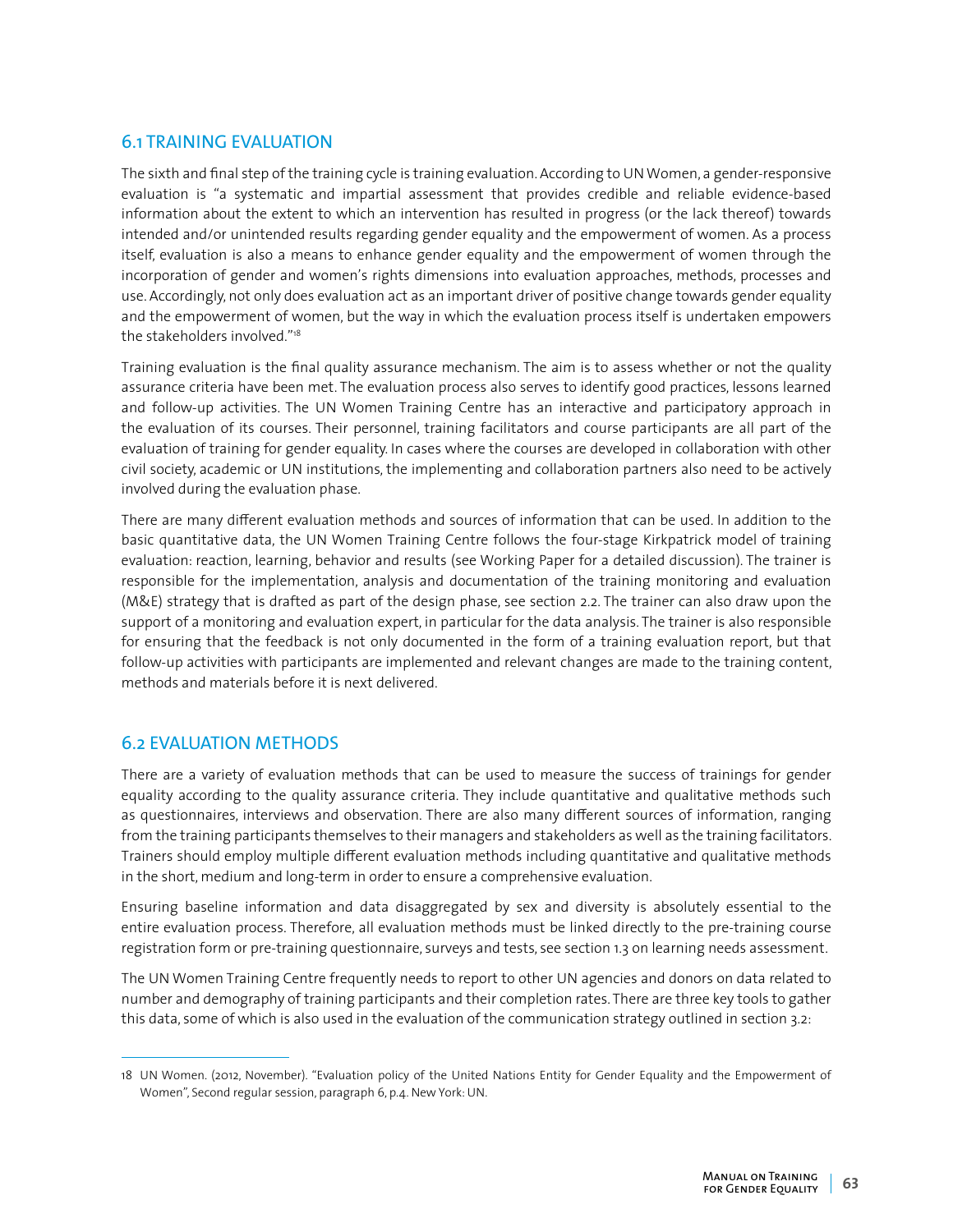- Tool 1: Course registration forms/pre-training questionnaire are most often uploaded to the online learning platform which enables quicker participant registration and collation and analysis of data. The course registration form can include learning needs assessment questions or a separate pre-training questionnaire can be administered once the registration is completed. For an example of a pre-training questionnaire, please see Annex 3. The course registration form can also gather information on how the participant heard about the course and demographic information including sex, age, country of origin, professional affiliation, language, academic background, as well as detailed questions relevant for UN personnel including agency, duty station, etc. This demographic information is also useful in order to add another layer of analysis to many of the evaluation methods described below.
- Tool 2: Website Analytics tools (i.e. Google Analytics, FoxMetrics, Clicky, etc.) to measure the number and type of hits, sessions and users of the online learning platform, including the community of practices, as well as downloads of training related documents.
- Tool 3: Open-source software learning management systems (i.e. Moodle, ATutor, Blackboard, etc.) for online learning and serve as online databases to collate and analyse data, including from the course registration forms and other information generated from online training courses such as the completion rates of participants.

The UN Women Training Centre also uses the Kirkpatrick training evaluation model that identifies four different stages of training impact/effect: reaction, learning, behavior and reaction.<sup>19</sup> These four stages build upon each other and are therefore often chronologically sequenced. Based on this model, the UN Women Training Centre has developed specific evaluation and data collection tools.

#### **1.** Reaction – the immediate reaction of the participants

The first stage of training evaluation entails the collection of information on the participants' opinions of the training. This includes what they thought about the training facilitators, content, exercises, materials, venue, catering, accommodation, etc. This is important in order to gather lessons learned and make improvements to future courses. The evaluation of these reactions is usually performed right after the training session or course.20 Common methods include questionnaires as well as group exercises or discussions, see section 2.2 for monitoring exercises. In addition to participants, training facilitators can also contribute their observations regarding the immediate reaction of the participants.

#### • Tool 4: Participant feedback survey

This is a standardized written questionnaire including open and closed-ended questions that all training participants should answer. It can either be uploaded to the eLearning Campus – which allows for easier collation and faster data analysis – or filled out in hardcopy before the end of the training. By using the same standard questions, with certain modifications for each training course, it allows the UN Women Training Centre to gather comparable data and ratings for different iterations of the same course as well as different training courses and learning modalities.

#### • Tool 5: Training facilitator survey

This is a standardized written questionnaire including open and closed-ended questions that all training facilitators, including training moderators, should answer. Though it is possible to upload it to the eLearning Campus it is most often filled out in hardcopy. See Annex 6 for the template training facilitator survey.

<sup>19</sup> Kirkpatrick Partners: *<http://www.kirkpatrickpartners.com/OurPhilosophy/tabid/66/>*

<sup>20</sup> Toiko Tõnisson Kleppe. (2008). "Gender Training for Security Sector Personnel – good practices and lessons learned." Gender and Security Sector Reform Toolkit, p.14. Eds. Megan Bastick and Kristin Valasek. Geneva: DCAF.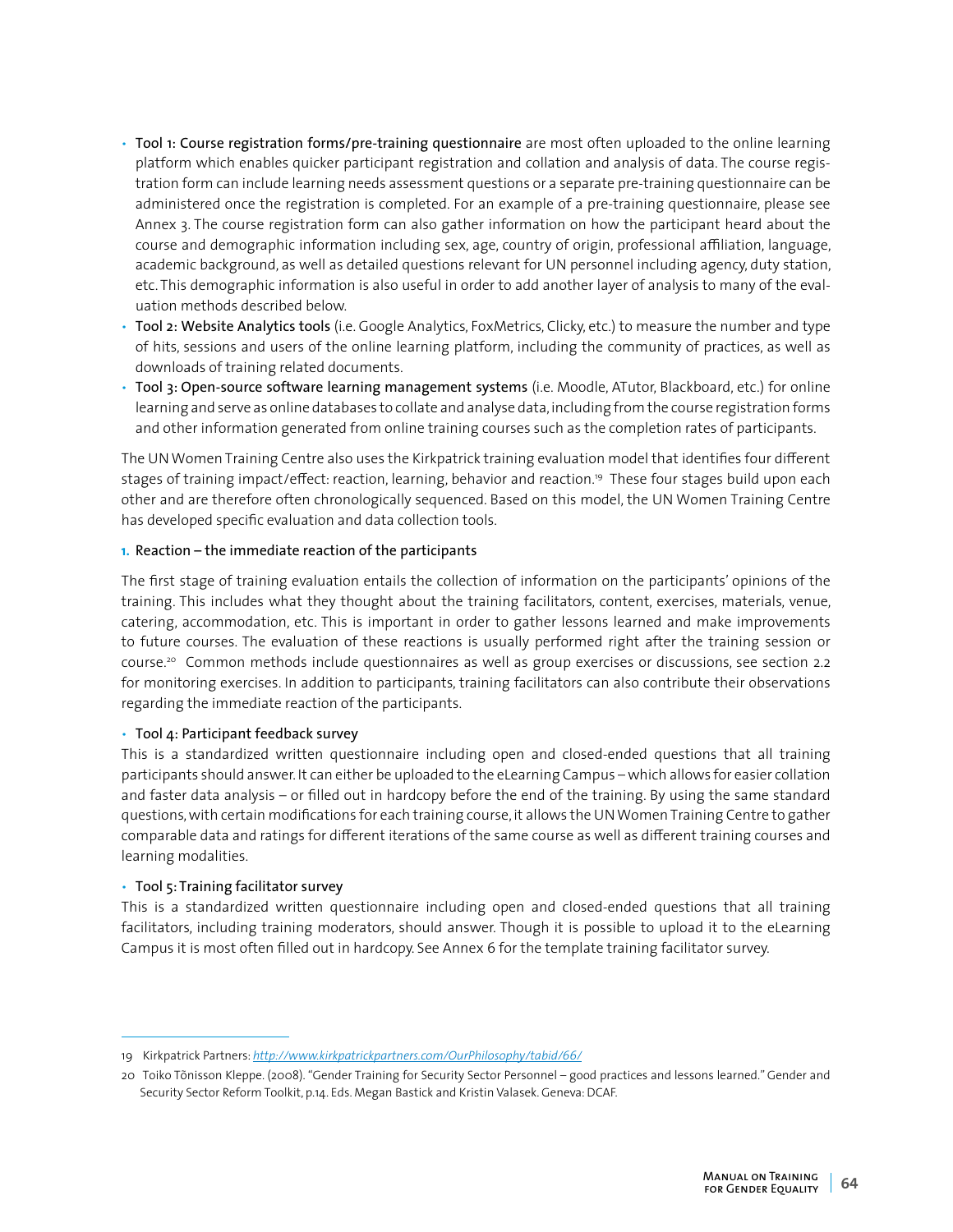#### **2.** Learning

The second stage of training evaluation involves collecting information on whether or not the participants have learned the specific knowledge, skills and attitudes that were set out in the learning outcomes. In order to evaluate this, baseline data regarding participant's knowledge, skills and attitudes is needed. They can be gathered in the learning needs assessment process, see section 1.3, including through a pre-training questionnaire and any knowledge, skills and attitudes tests. In order to have comparable data, exactly the same questions need to be included in the pre- and post-training tests and questionnaires.

#### • Tool 6: Tests

Tests designed to assess specific knowledge, skills and attitudes in the learning outcomes can be given to participants before and after the training to assess learning. Tests can be distributed in hardcopy or online as part of face-to-face, blended, moderated or self-paced online training. Though tests are often administered in written format it is possible for them to be administered verbally. For certain UN Women Training Centre courses, the Gender Equitable Men (GEM) scale has been used as a pre- and post-training test to measure changes in attitudes.

#### • Tool 7: Exercises

Exercises designed to practice and evaluate certain knowledge, skills and attitudes can be incorporated into faceto-face and online training. Training developers can design these exercises with the learning outcomes in mind and set a few simple criteria to evaluate successful completion of the exercise. There is an endless number of different exercises that can be used, from group or individual presentations, debates, essays and podcasts to collages, advertisements and active-listening exercises. However, exercises can only be used as an evaluation tool if clear criteria for assessment are set, communicated to participants, used to evaluate the exercises and then recorded.

#### • Tool 8: Learning curve

More a method of data analysis than an evaluation tool, trainers can plot self-assessed and externally-assessed learning curves through analysing data from the course registration form (Tool 1) in comparison to the participant feedback survey (Tool 4) and pre- and post- training tests (Tool 6). For instance, the course registration form can ask participants to rate themselves on a scale of 1-5 regarding their own level of knowledge and skills or include an attitude-related question. The same questions (or similar – but if the question is different there is a higher risk of bias in the learning curve) are then repeated in the participant feedback survey and a graph is plotted to track the learning curve.

#### **3.** Behavior

The third stage of training evaluation involves collecting information on whether the participants have been able to apply the knowledge, skills and attitudes they have learned. This effectively means trying to measure changes in the behavior of participants that can be linked to the training. In order to measure change, a baseline is needed. Behavioral changes are notoriously difficult to measure and even harder to prove causality with the training as the factor that triggered the change. In addition, behavioral changes generally only occur if conditions are favorable, so even if effective learning took place it is also necessary for the organizational culture and direct supervisor(s) to support, recognize and potentially even reward these behavioral changes. Often, attempts to measure behavioral change rely on self-assessment and take place two-six months after the training. Participant observation, questionnaires filled out by the managers or stakeholders/beneficiaries, or documented results for instance in the form of personnel appraisals or external project evaluation reports are more reliable sources of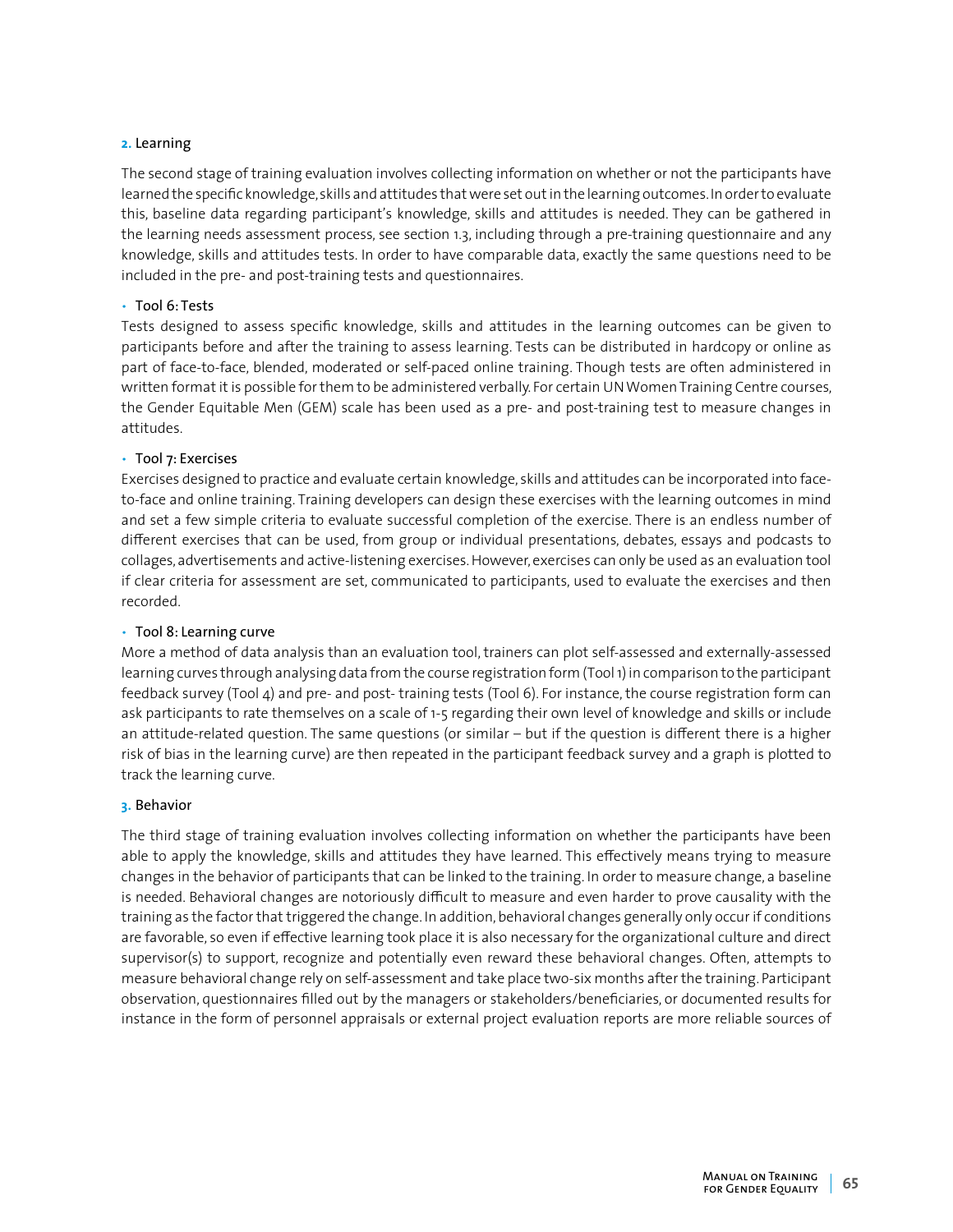information on behavioral change. However, perhaps the simplest way would be to design a questionnaire for a survey or interview of participants, their managers or stakeholders/beneficiaries.

#### **4.** Results

The final stage of training evaluation focuses on measuring the impact, i.e. what the results have been when participants applied their learned knowledge, skills and attitudes. The difficulty once again is in proving the causality linking the impact back to the specific training rather than other numerous and changing factors. It is also time-consuming and costly to try to document the impact of a training, as the focus is on how the training over time has led to a much larger outcome such as reduced rates in sexual harassment or gender-sensitive migration policies. The utility of attempting the third and fourth stages of training evaluation is highly contested. However, the UN Women Training Centre is in the process of piloting its adaption of this tool:

#### • Tool 9: Most significant change

Instead of an impact analysis, the Most Significant Change (MSC) method seeks to document qualitative stories of change and long-term impact by the training stakeholders.21 In one variation of this method, a MSC workshop can be held circa six months to a year after the training which gives training participants and other stakeholders such as managers or beneficiaries a venue to share stories of positive changes that have occurred which they themselves link back to the training. At the end of the workshop, the workshop participants vote to determine which story of change is the "Most Significant".

#### 6.3 EVALUATION REPORT

The trainer in collaboration with monitoring and evaluation personnel is responsible for gathering and analysing all of the information in the previously reviewed evaluation methods. The trainer is then responsible for drafting the training evaluation report. The trainer should also extract and document the new lessons learned in the report.

#### 6.4 FOLLOW-UP OF TRAINING

Once the training has been completed and evaluated, it is important to ensure that follow-up is done with the training participants and that the lessons learned from the training are not lost but documented and acted upon. Providing ongoing support to former training participants is absolutely pivotal even though it is often under-prioritized and under-resourced – see section 2.2 for suggested follow up actions. It is therefore important for trainers to properly plan and budget in follow-up activities, including for six-months to a year after the training course.

The trainer is also responsible for ensuring that the good practices and lessons learned from the delivery and evaluation of the training are not only documented, but acted upon in the design, development and implementation of future courses. Ideally, the changes needed are documented in the evaluation report and the revisions are made directly to the training content, methods and materials as the lessons learned remain fresh in people's minds. What is more common is that the lessons learned are documented but then not addressed until a few months before the training is delivered again. Though not ideal, it is still important that these changes are actually made before the next delivery of the training.

<sup>21</sup> Davies, Rick and Jess Dart, (2005, April). *The 'Most Significant Change' (MSC) Technique: A Guide to Its Use.*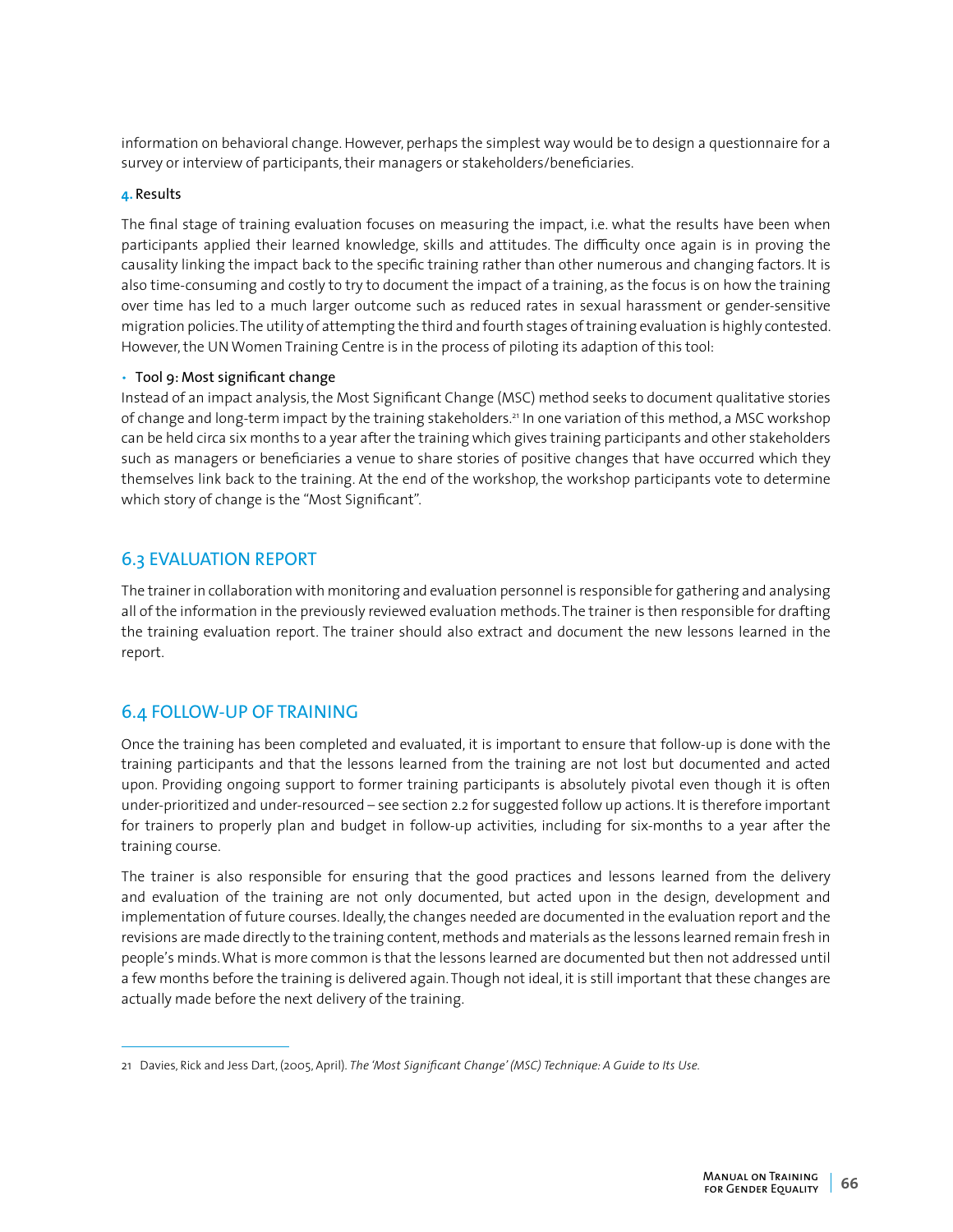## **BOX 30:**  Evaluation and Follow-Up – UN Women Training Centre Tips

| <b>Action plans</b><br>as a means for<br>evaluation and<br>follow-up | • Establish a mechanism to document and report back on their action plan implementation,<br>sharing stories of progress, challenges and lessons with other participants.<br>• Develop a strategy to use these stories in internal advocacy for organizational change on pressing<br>issues relating to gender, oppression and violence.<br>Source: UN Women Training Centre. (2014, October). "Reflection Note - Looking within:<br>understanding masculinities and violence against women and girls" (Internal Document).                                                                                                                                                                                                                                                                                                                                                                                                                                                                                                                                                                                                                                                                                                                                                                                                                                                                                                                                                                                                                                                                                                                                                                                                                                                                                                                                                                                                                                                                                                                                                                                                                                 |
|----------------------------------------------------------------------|------------------------------------------------------------------------------------------------------------------------------------------------------------------------------------------------------------------------------------------------------------------------------------------------------------------------------------------------------------------------------------------------------------------------------------------------------------------------------------------------------------------------------------------------------------------------------------------------------------------------------------------------------------------------------------------------------------------------------------------------------------------------------------------------------------------------------------------------------------------------------------------------------------------------------------------------------------------------------------------------------------------------------------------------------------------------------------------------------------------------------------------------------------------------------------------------------------------------------------------------------------------------------------------------------------------------------------------------------------------------------------------------------------------------------------------------------------------------------------------------------------------------------------------------------------------------------------------------------------------------------------------------------------------------------------------------------------------------------------------------------------------------------------------------------------------------------------------------------------------------------------------------------------------------------------------------------------------------------------------------------------------------------------------------------------------------------------------------------------------------------------------------------------|
| <b>Evaluation methods</b><br>and follow-up<br>actions                | Online satisfaction questionnaire: As the workshop drew to a close, participants were asked to<br>complete an online satisfaction questionnaire. Participants were given instructions as to how to<br>access the evaluation on the e-Learning Campus, and then left to quietly complete it. There were a<br>few challenges to doing the questionnaire online. Wi-Fi coverage was not sufficient for all users to<br>connect at the same time. One of the questions was incomplete on the online version and at least<br>one user could not remember the password and so could not access the platform to complete the<br>questionnaire. Nonetheless, it is a good practice to have participants complete this questionnaire<br>during the training itself, rather than after they leave.<br>End of workshop testimonies: In the final session of the week-long ToT, participants were invited<br>to share their thoughts and feelings on their experience. This turned out to be quite emotional<br>for some, who shared feelings of commitment to sharing what they had learned, empowerment<br>for having connected with other participants, renewed strength to keep "fighting the good<br>fight." By this point, the facilitators were exhausted and unfortunately did not take notes on their<br>testimonies - a lesson learned for the future.<br>Participant interviews: For the future, it would be good if someone (other than the facilitators)<br>could conduct interviews during the training with some participants on questions prepared prior<br>to the training with facilitators.<br>Facilitator interview: All facilitators were asked to complete the UN Women Training Centre<br>evaluation interview with training facilitators. Their written responses were used as inputs for the<br>elaboration of the evaluation report.<br>Follow up: It is recommended that the UN Women Training Centre consider conducting interviews<br>of some ToT participants in the medium term, and to follow up with all participants regarding if<br>and how they have applied what they have learned after one year. Many participants have already |
|                                                                      | begun sharing their plans for replicating the training in their respective contexts.<br>Source: UN Women Training Centre. (2015, March). Internal Report: "Training of Trainers" Gender,<br>Migration, Development: A Matter of Rights" (internal document).                                                                                                                                                                                                                                                                                                                                                                                                                                                                                                                                                                                                                                                                                                                                                                                                                                                                                                                                                                                                                                                                                                                                                                                                                                                                                                                                                                                                                                                                                                                                                                                                                                                                                                                                                                                                                                                                                               |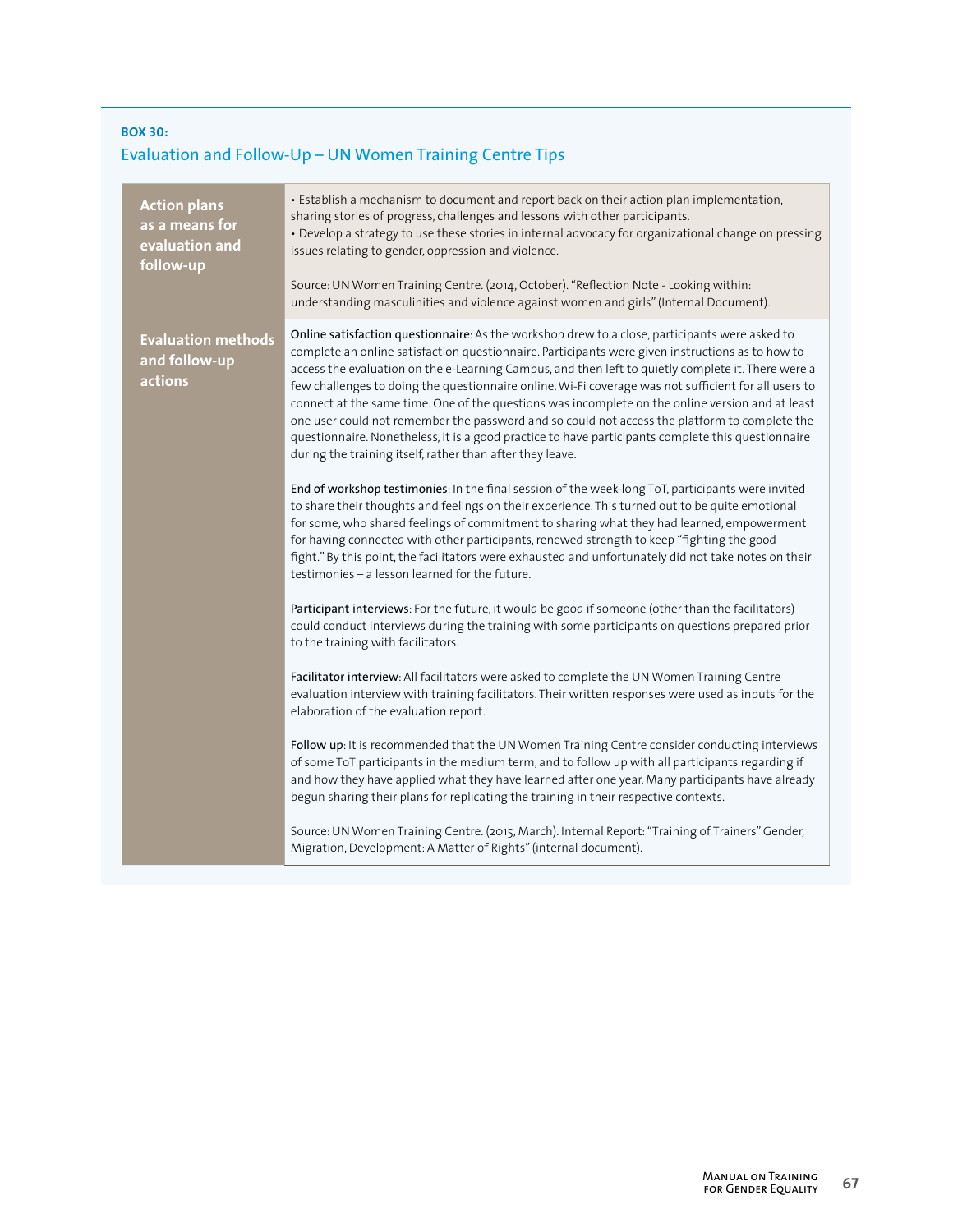| <b>Recommendations</b><br>for improved<br>training evaluation                                                               | 1. Action plans: Ask participants to develop personal actions plan during the last day of training on<br>what they will do when they get back to work. This is a way to hold participants accountable in<br>follow up training and to identify the support needed to overcome further challenges.<br>2. Comprehensive capacity building: Move beyond traditional isolated training activities towards<br>combining training activities as one element of a larger programme or capacity development-<br>knowledge sharing process. In this kind of process, an evaluation methodology such as the Most<br>Significant Change technique may be appropriate. This technique allows training participants<br>themselves to determine the kind of changes that should be measured, rather than working with<br>pre-defined indicators, and supports participants to collect and systematically select significant<br>change stories emanating from the project/programme and discuss the value of change.<br>3. Power analysis: Systematically engage with analysis of power. Evaluation of training for gender<br>equality should engage more substantively with the power dimensions involved in the training<br>process. Additionally, evaluation processes need to be linked more systematically to theories of<br>change and transformation, at both the individual and institutional level.<br>Source: UN Women Training Centre. (2015, February). "Virtual Dialogue: Online and Mobile Training"<br>Report (internal document). |
|-----------------------------------------------------------------------------------------------------------------------------|------------------------------------------------------------------------------------------------------------------------------------------------------------------------------------------------------------------------------------------------------------------------------------------------------------------------------------------------------------------------------------------------------------------------------------------------------------------------------------------------------------------------------------------------------------------------------------------------------------------------------------------------------------------------------------------------------------------------------------------------------------------------------------------------------------------------------------------------------------------------------------------------------------------------------------------------------------------------------------------------------------------------------------------------------------------------------------------------------------------------------------------------------------------------------------------------------------------------------------------------------------------------------------------------------------------------------------------------------------------------------------------------------------------------------------------------------------------------------------------------------------------------------------|
| <b>Community of</b><br>practice and quality<br>standards                                                                    | Some of the actions and strategies for moving these aspects of accountability toward quality<br>criteria or competencies included: awards, continuing education programmes, non-credit<br>certificates, peer review systems, the fostering of multiple communities of practice (not just<br>online); long term funding to decrease competition and foster community sharing; accreditation<br>or certifications; panels on gender training in strategic conferences; and a combination of methods<br>of assessment and feedback. Reflection and feedback loops were envisioned as part of the process<br>and as methods to create community and a space for acknowledging the work.                                                                                                                                                                                                                                                                                                                                                                                                                                                                                                                                                                                                                                                                                                                                                                                                                                                |
|                                                                                                                             | Source: UN Women Training Centre. (2013, September). "Training for Gender Equality Expert Group<br>Report on the First Expert Group Meeting (internal document).                                                                                                                                                                                                                                                                                                                                                                                                                                                                                                                                                                                                                                                                                                                                                                                                                                                                                                                                                                                                                                                                                                                                                                                                                                                                                                                                                                   |
| <b>Challenges in</b><br>evaluating training<br>for gender equality<br>and need to include<br>outcomes on<br>personal growth | Due to the nature of training for gender equality as a long-term, transformative process, it is hard<br>to attribute a change in attitudes or knowledge to one specific training; furthermore, such changes<br>are incremental, and therefore might not be immediately visible after a single training.<br>Finally, as noted above, the outcomes that participants took away from the training often do<br>not align with the objectives of the trainings. Evaluations of trainings that focus on the stated<br>outcomes while ignoring factors like participant personal growth, are failing to accurately capture<br>the outcomes of training.<br>"New approaches to training for gender equality: UNWTC"<br>SIPA Final Report<br>Spring 2014                                                                                                                                                                                                                                                                                                                                                                                                                                                                                                                                                                                                                                                                                                                                                                                    |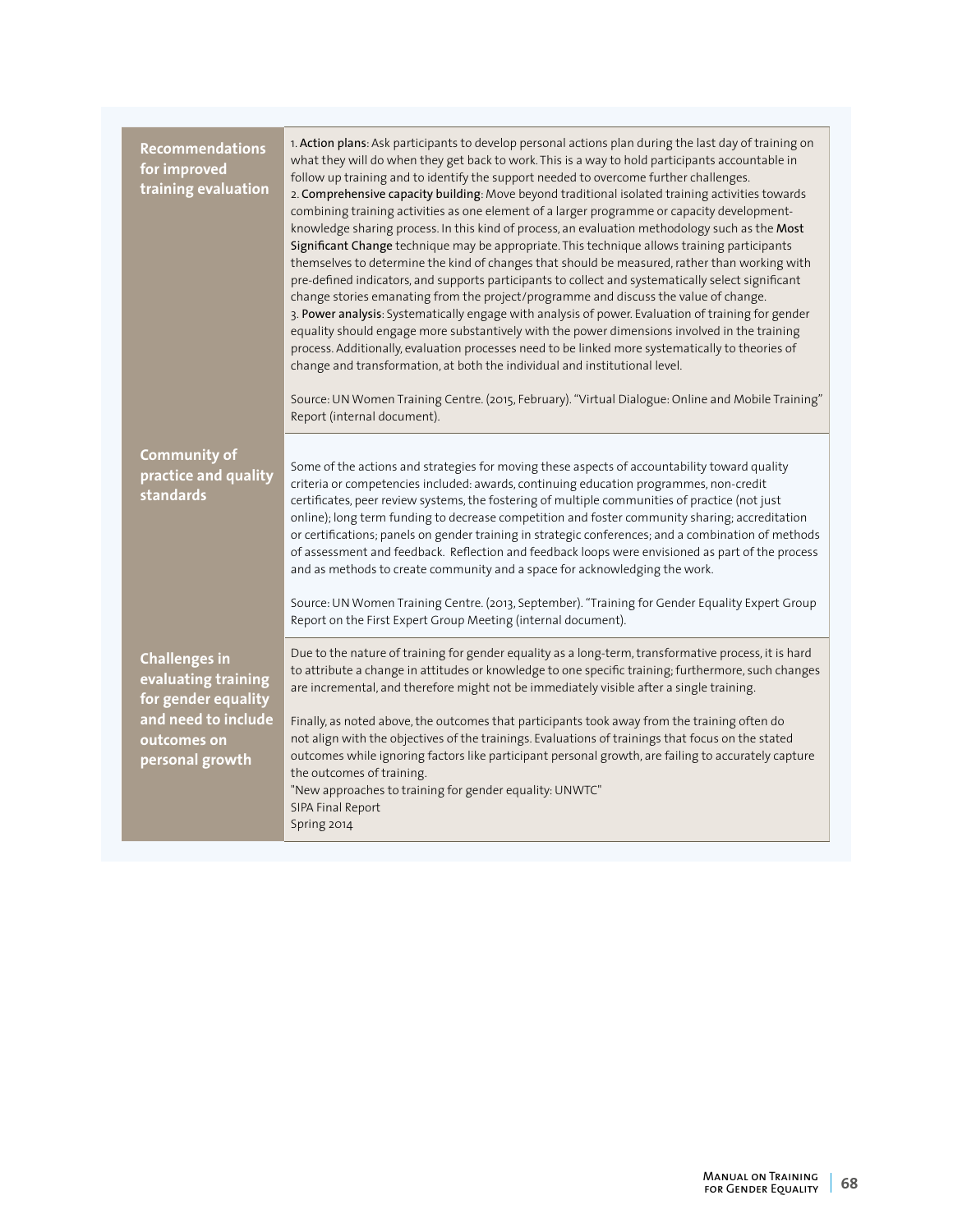**Challenges of implementation on-the-job and the need for gender analysis skills**

In their organizations, participants reported difficulty in the implementing changes they would have liked to, due to tight work schedules and insufficient skills. One key informant interview noted that for gender training to have a transformative and measurable impact, it must be aligned at all levels of the organization, it must be included in the employees' job description, it must inform the daily work of employees, it must be included in the organization's strategic plan, it must be included in the organization's official commitments and responsibilities, and it must be backed up by resources.

Another key informant noted that one way to mitigate this difficulty is including gender analysis in gender trainings. Gender analysis will enable trainees to develop the analytical skills necessary to help mainstream gender equality into their work. Individuals will be able to use training for gender equality and gender analysis skills from day-to-day in their jobs, helping to mainstream gender at all levels of the organization.

Source: Columbia School of International and Public Affairs. (2014, Spring). "New approaches to training for gender equality: UN Women Training Centre" (Internal Document).

#### **BOX 31:**  Useful Resources on Training Evaluation

UN Women Training Centre resources:

• Virtual Dialogue Report: Evaluation of Training for Gender Equality – UN Women Training Centre (1-19 July 2013) Provides a summary of evaluation methods, good practices, examples and recommendations.

• Tool for Evaluating Training for Gender Equality - forthcoming 2017

Practical guide to comprehensive evaluation of training for gender equality.

• Quality in Training for Gender Equality - forthcoming 2017

Reviews existing quality criteria and provides information on how to strengthen quality throughout the training cycle.

All of these resources and more can be found on the UN Women Training Centre eLearning Campus Resource Centre: *<https://trainingcentre.unwomen.org>*

#### Other resources:

- *Gender Training for the Security Sector: Lessons Identified and Practical Resources* Analee Pepper, DCAF (2013) *[http://www.dcaf.ch/Publications/Gender-Training-for-the-Security-Sector-Lessons-identified-and-practical](http://www.dcaf.ch/Publications/Gender-Training-for-the-Security-Sector-Lessons-identified-and-practical-resources)[resources](http://www.dcaf.ch/Publications/Gender-Training-for-the-Security-Sector-Lessons-identified-and-practical-resources)* Contains valuable lessons learned, tips and resources for gender training evaluation.
- *Gender Training for Security Sector Personnel good practices and lessons learned* Toiko Tõnisson Kleppe, DCAF, OSCE/ODIHR, UN-INSTRAW (2008)

Contains a section on evaluation of gender training following the Kirkpatrick model and including examples.

• *The Most Significant Change Technique: A Guide to its Use* – Rick Davies and Jess Dart (April 2005) *[http://www.](http://www.mande.co.uk/docs/MSCGuide.pdf) [mande.co.uk/docs/MSCGuide.pdf](http://www.mande.co.uk/docs/MSCGuide.pdf)*

A practical and straightforward guide to using this evaluation method.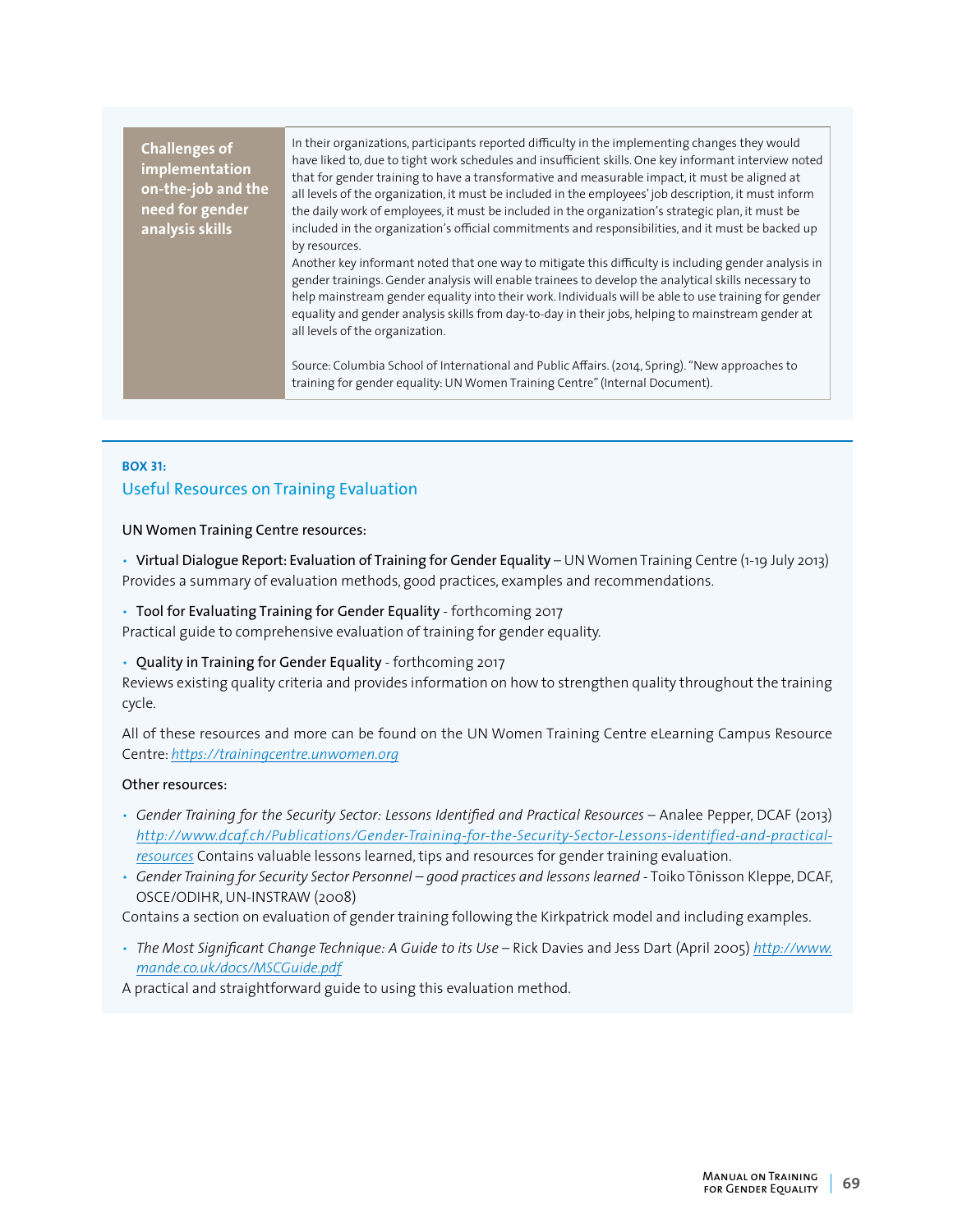

## Annex 1: Course Calendar (example from 2016) & Catalogue

| <b>ALL YEAR</b>                                                                      |  |  |  |
|--------------------------------------------------------------------------------------|--|--|--|
|                                                                                      |  |  |  |
| Aid Effectiveness from a Gender Perspective                                          |  |  |  |
| Learning Modality: Self-paced                                                        |  |  |  |
| (ER) Language: English, Spanish and French                                           |  |  |  |
| I Know Gender: An Introduction to Gender Equality for UN staff                       |  |  |  |
| Learning Modality: Self-paced                                                        |  |  |  |
| (1) Language: English, French and Spanish                                            |  |  |  |
| <b>Gender Equality, UN Coherence and You</b>                                         |  |  |  |
| Learning Modality: Self-paced                                                        |  |  |  |
| ( <sup>42</sup> ) Language: English and French                                       |  |  |  |
| Security Sector Reform (SSR: Rights and Needs of Women in<br><b>Prisons</b>          |  |  |  |
| Learning Modality: Self-paced                                                        |  |  |  |
| ( <sup>11</sup> ) Language: English, French and Spanish (Arabic coming soon)         |  |  |  |
| Security Sector Reform (SSR): Rights & Needs of Women in<br><b>Border Management</b> |  |  |  |
| Learning Modality: Self-paced                                                        |  |  |  |
| (22) Language: English, French and Spanish (Arabic coming soon)                      |  |  |  |
| <b>How to Manage Gender Responsive Evaluation</b>                                    |  |  |  |
| Learning Modality: Self-paced                                                        |  |  |  |
| (() Language: English                                                                |  |  |  |
| Gender in Humanitarian Action: Different Needs - Equal<br><b>Opportunities</b>       |  |  |  |
| Learning Modality: Self-paced                                                        |  |  |  |
| Language: English, French and Spanish                                                |  |  |  |

For 2016 catalogue please visit: *[https://trainingcentre.unwomen.org/pluginfile.php/72/mod\\_data/content/19018/](https://trainingcentre.unwomen.org/pluginfile.php/72/mod_data/content/19018/TC-Ctalaogue-EN-2016-30p.pdf) [TC-Ctalaogue-EN-2016-30p.pdf](https://trainingcentre.unwomen.org/pluginfile.php/72/mod_data/content/19018/TC-Ctalaogue-EN-2016-30p.pdf)*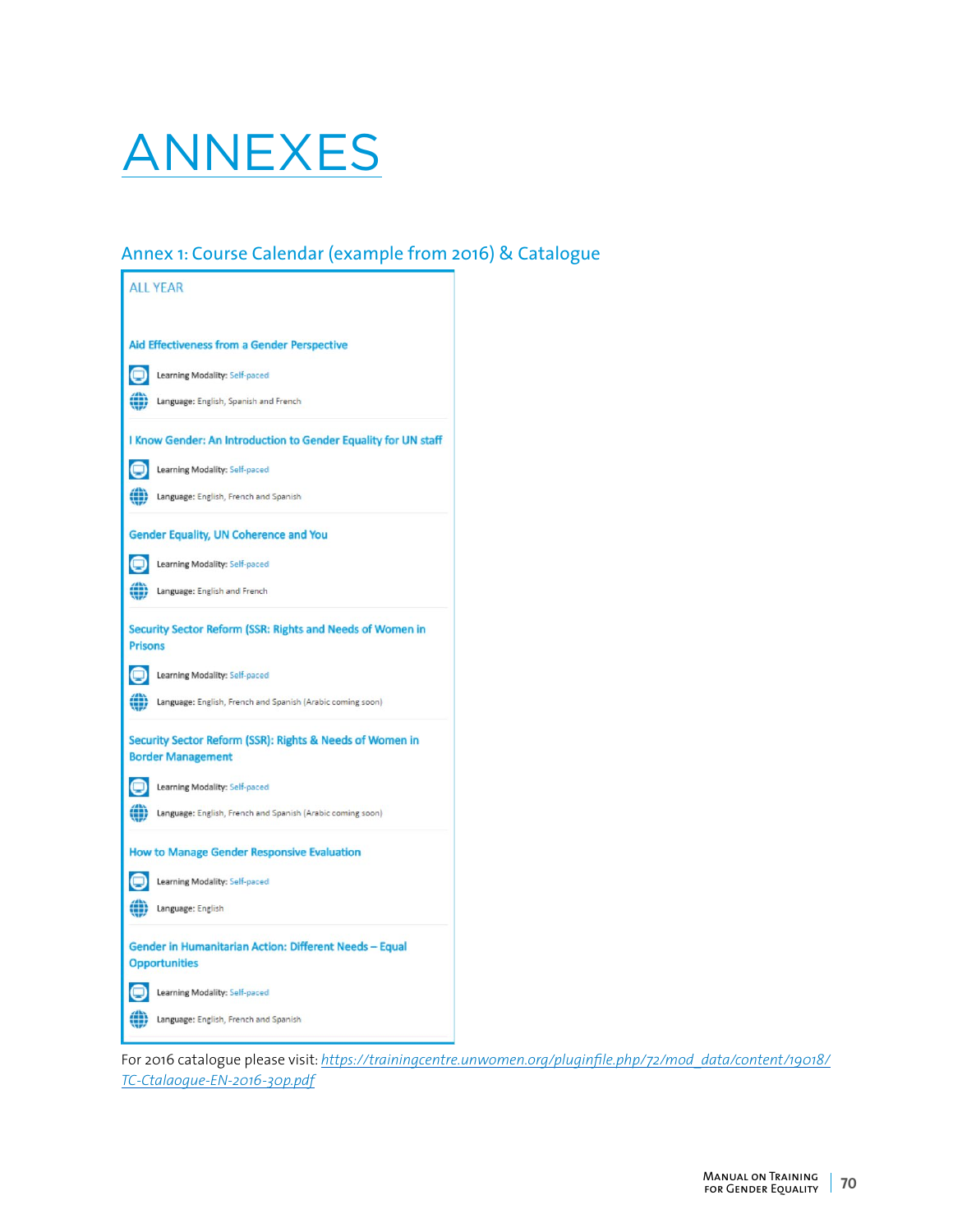## Annex 2: Sample of Capacity Assessment Tool



Available at: *[https://trainingcentre.unwomen.org/draftfile.php/11255/user/](https://trainingcentre.unwomen.org/draftfile.php/11255/user/draft/179584689/2_Manual_Gender_Equality_Capacity_EN.pdf
) [draft/179584689/2\\_Manual\\_Gender\\_Equality\\_Capacity\\_EN.pdf](https://trainingcentre.unwomen.org/draftfile.php/11255/user/draft/179584689/2_Manual_Gender_Equality_Capacity_EN.pdf
)*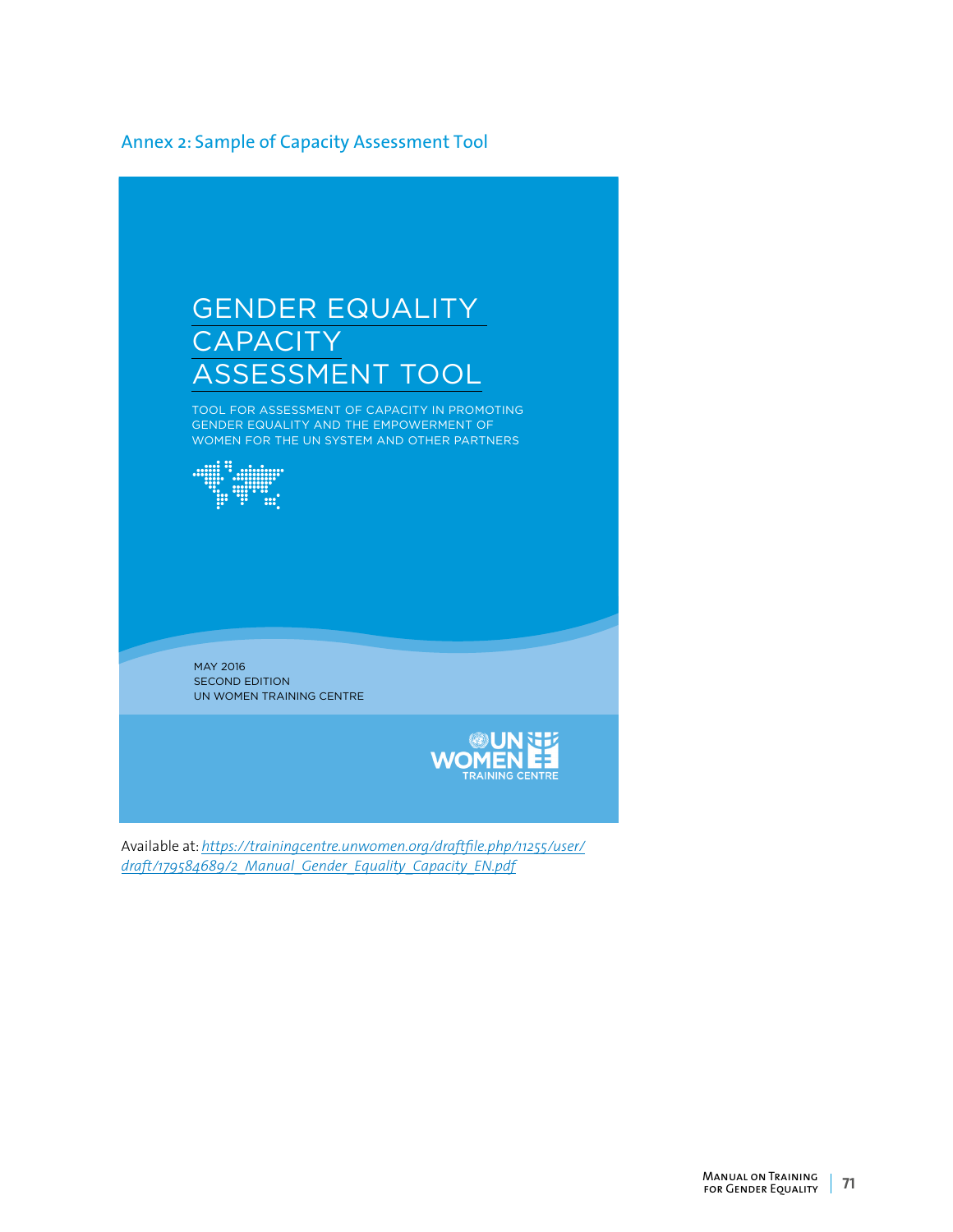## Annex 3: Template Concept Note

## [Course Title] Concept Note

#### COURSE DESCRIPTION

- 1. Background and rationale (Articulation with UN Women Priorities-Justification/Background/Rationale-Added value of this course compared with other existing courses)
- **2.** Objective of the course
- **3.** Audience
- 4. Course description (Format-modules, etc.)
- **5.** Length of course (hours, days, etc.)

#### PRODUCTION OF THE COURSE PROCESS

- **1.** Partners
- **2.** Ownership of course
- **3.** Timeline for course design
- **4.** Resources (funding, Human, IT, other)
- 5. Monitoring and evaluation (How will we know what has been learned/achieved?/How will we follow up?)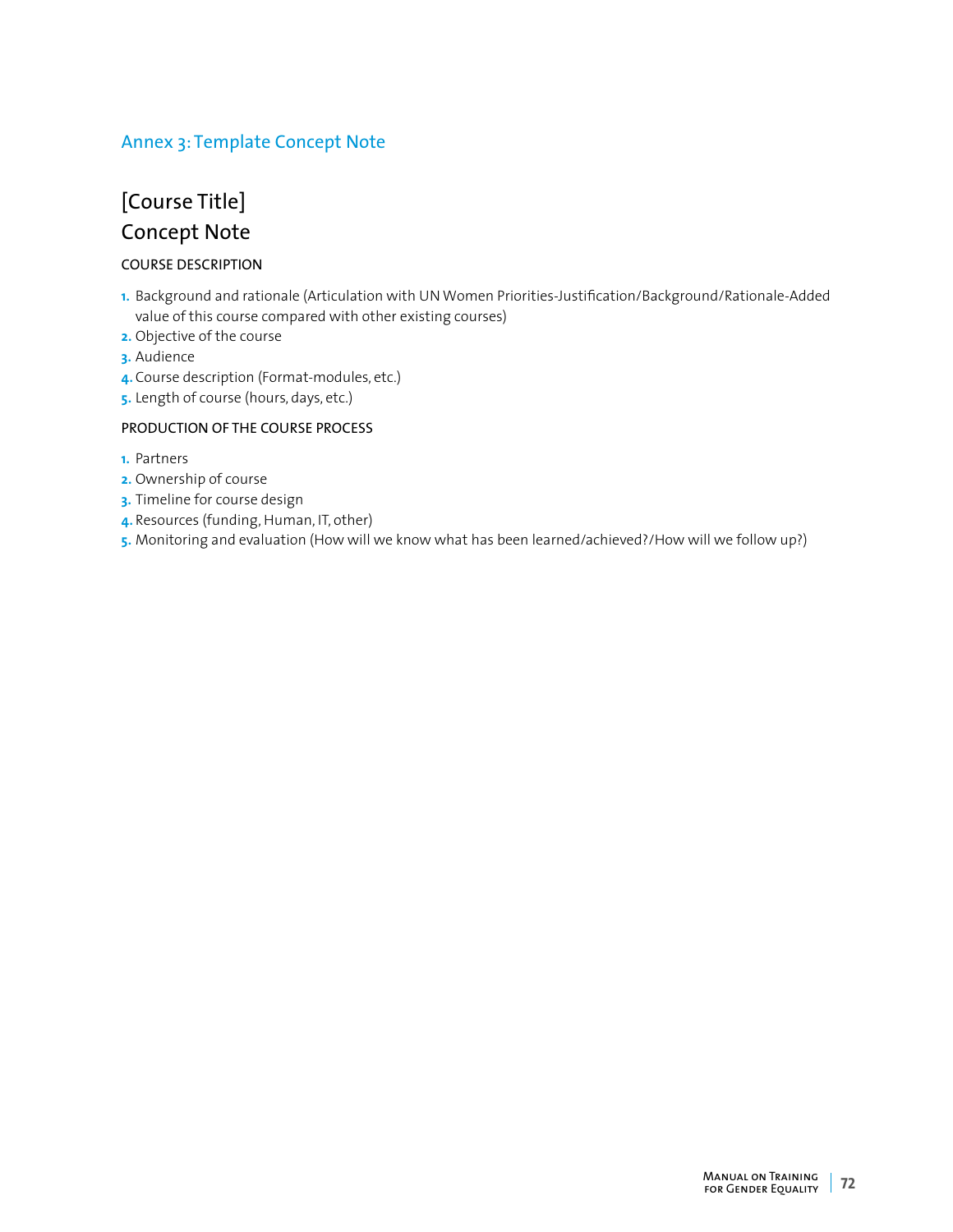## Annex 4: Template TOR's for Consultants

#### TERMS OF REFERENCE

| Location                               |  |
|----------------------------------------|--|
| <b>Application Deadline</b>            |  |
| <b>Post Level</b>                      |  |
| Languages Required                     |  |
| <b>Start Date</b>                      |  |
| <b>Expected Duration of Assignment</b> |  |

#### BACKGROUND AND JUSTIFICATION

UN Women, grounded in the vision of equality enshrined in the Charter of the United Nations, works for the elimination of discrimination against women and girls; the empowerment of women; and the achievement of equality between women and men as partners and beneficiaries of development, human rights, humanitarian action and peace and security.

The UN Women Training Centre (TC) in Santo Domingo is envisioned to become the UN leading centre of excellence in training for gender equality. The UN Women TC offers training for gender equality and women's empowerment to staff from UN Women and other UN agencies, as well as to government, civil society and partners. The gender capacity-development programmes range from basic and introductory levels to specialized and advanced levels, aimed at diverse audiences with different backgrounds. In terms of capacity-development strategies and techniques, the TC makes maximum use of on-line training techniques, paying special attention to e-learning courses and an active learning approach.

#### OBJECTIVE OF THE CONSULTANCY

The objective of this consultancy is xxx

#### RESPONSIBILITIES

Under the supervision of the Training Associate, the consultant will be responsible for the following deliverables:

| Output | Activity | <b>Date</b> |
|--------|----------|-------------|
|        |          |             |
|        |          |             |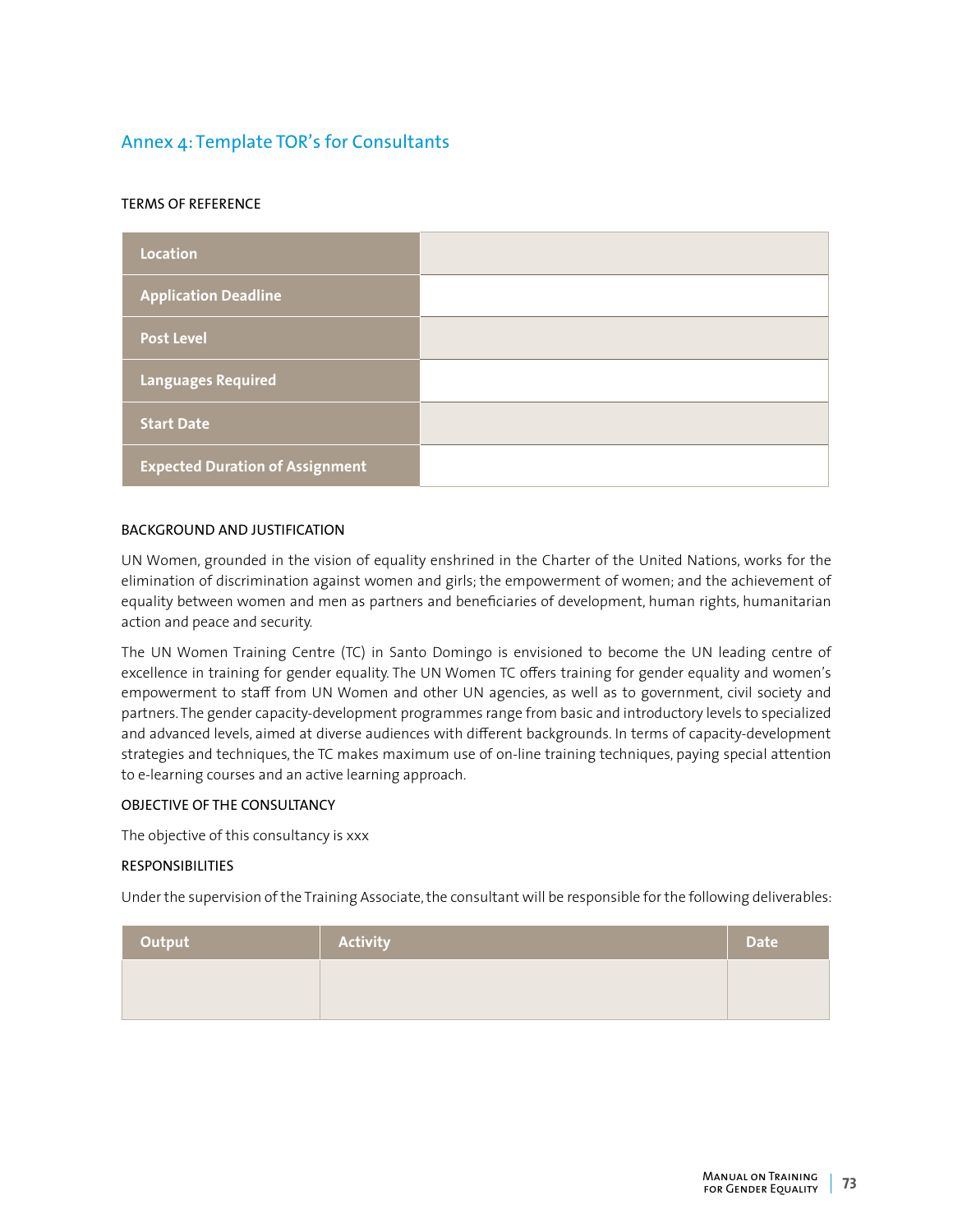#### **COMPETENCIES**

- Suitable candidates must demonstrate that they possess the following set of competences:
- Excellent level of conceptual and analytical capacity. Ability to work in a multicultural environment and in a team.
- Demonstrated organizational skills and ability to establish priorities and work independently.
- Ability to write in a clear and concise manner and to communicate effectively orally.
- Demonstrates use of initiative and ability to make appropriate linkages in work requirements.
- Openness to change and ability to receive/integrate feedback.
- Meets deadlines for delivery of products or services.
- Able to work virtually, using communication technologies.
- Strong interpersonal skills.
- Proven skills in desktop computer software such as Microsoft Word, Excel and Power Point.

#### REQUIRMENTS

#### Education

Master degree, preferably in Development Economics, Public Policy, or similar areas and Gender studies.

#### Work Experience

- Minimum of 5 years of relevant experience in the field of gender-responsive budgeting and planning and in UN.
- Minimum of 5 years of relevant experience in the field of training for adults, capacity building, and transformative education
- Work experience in knowledge management and capacity development projects
- Experience in facilitating participatory, interactive, multi-cultural training for adults
- Work experience in coordinating participatory processes
- Experience working with civil society, NGOs and other development and cooperation organizations at national level

#### LANGUAGES

Excellent command of written and spoken English. Working knowledge of French and/or Spanish is an asset.

#### DURATION OF SERVICE

This is a XXX-month consultancy, beginning on XXX and end on XXX.

#### RENUMERATION

The consultant will be paid a total sum of XXX per month. [Note: payment terms may vary]

| Date: |  |
|-------|--|
|       |  |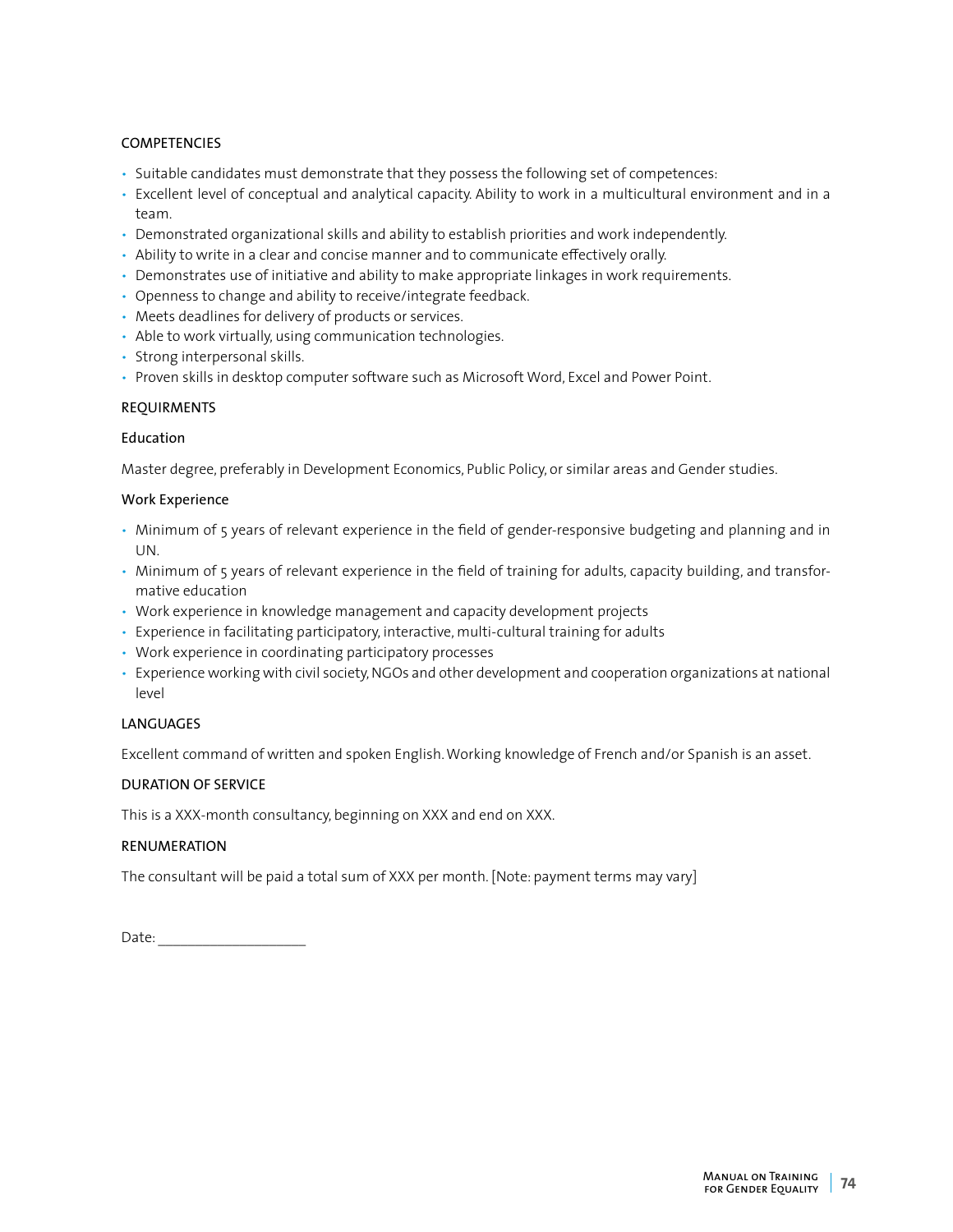# Annex 5: Different Evaluation Methods

| <b>Tool</b>                           | <b>Collecting what?</b>                                                      | <b>Collecting</b><br>how?                     | Input by<br>whom?                                 | <b>Managed by</b><br>whom?                                        | <b>When?</b>        | <b>Archived</b><br>where?         | <b>Pilot</b><br>course?                |
|---------------------------------------|------------------------------------------------------------------------------|-----------------------------------------------|---------------------------------------------------|-------------------------------------------------------------------|---------------------|-----------------------------------|----------------------------------------|
| Learner profile                       | Demographic data<br>about participants                                       | Registration<br>form                          | Participants                                      | Administrative<br>support                                         | <b>Before</b>       | <b>UNWTC</b><br>registrar         | All                                    |
| Knowledge/<br>attitude/skills<br>test | Level of gender<br>knowledge/attitude<br>and skills                          | Online Quiz                                   | Participants                                      | Facilitator,<br>Programme<br>manager/<br>evaluation<br>specialist | Before<br>and after | Quiz<br>software?<br><b>UNWTC</b> | Masculinities                          |
| Observation                           | Behavior and<br>interaction of<br>participants                               | Through<br>observation<br>by facilitator      | Facilitator                                       | Facilitator                                                       | During              | Training<br>documents             | tbd                                    |
| End- of<br>training<br>evaluation     | Satisfaction and<br>implementation<br>plans                                  | Survey<br>monkey                              | Participants                                      | Facilitator                                                       | After               | Survey<br>monkey                  | Self-paced<br>course:<br>masculinities |
| In depth<br>facilitator<br>interview  | Oualitative data<br>and feedback<br>by facilitator or<br>responsible partner | Word<br>document/<br>sent through<br>email    | Facilitator                                       | Programme<br>manager                                              | After               | UNW TC                            | Masculinities                          |
| Most<br>significant<br>Change         | Individual narratives<br>about social change                                 | Story telling                                 | Participants<br>(ask<br>facilitator<br>to select) | Programme<br>manager/<br>evaluation<br>specialist                 | Longer<br>after     | UNW TC                            | Masculinities                          |
| Trace tracking<br>(Media<br>Analysis) | Traces (reports,<br>policies, advocacy<br>campaigns etc.)                    | Document<br>review,<br>media<br>analysis etc. | Secondary<br>sources                              | Programme<br>manager/<br>evaluation<br>specialist                 | Longer<br>after     | UNW TC                            | tbd                                    |
| Impact<br>evaluation                  | Long term changes<br>that can be<br>attributed to the<br>intervention        | Impact<br>evaluation<br>survey,<br>interviews | participants                                      | Programme<br>manager/<br>evaluation<br>specialist                 | Longer<br>after     | <b>UNWTC</b>                      | tbd                                    |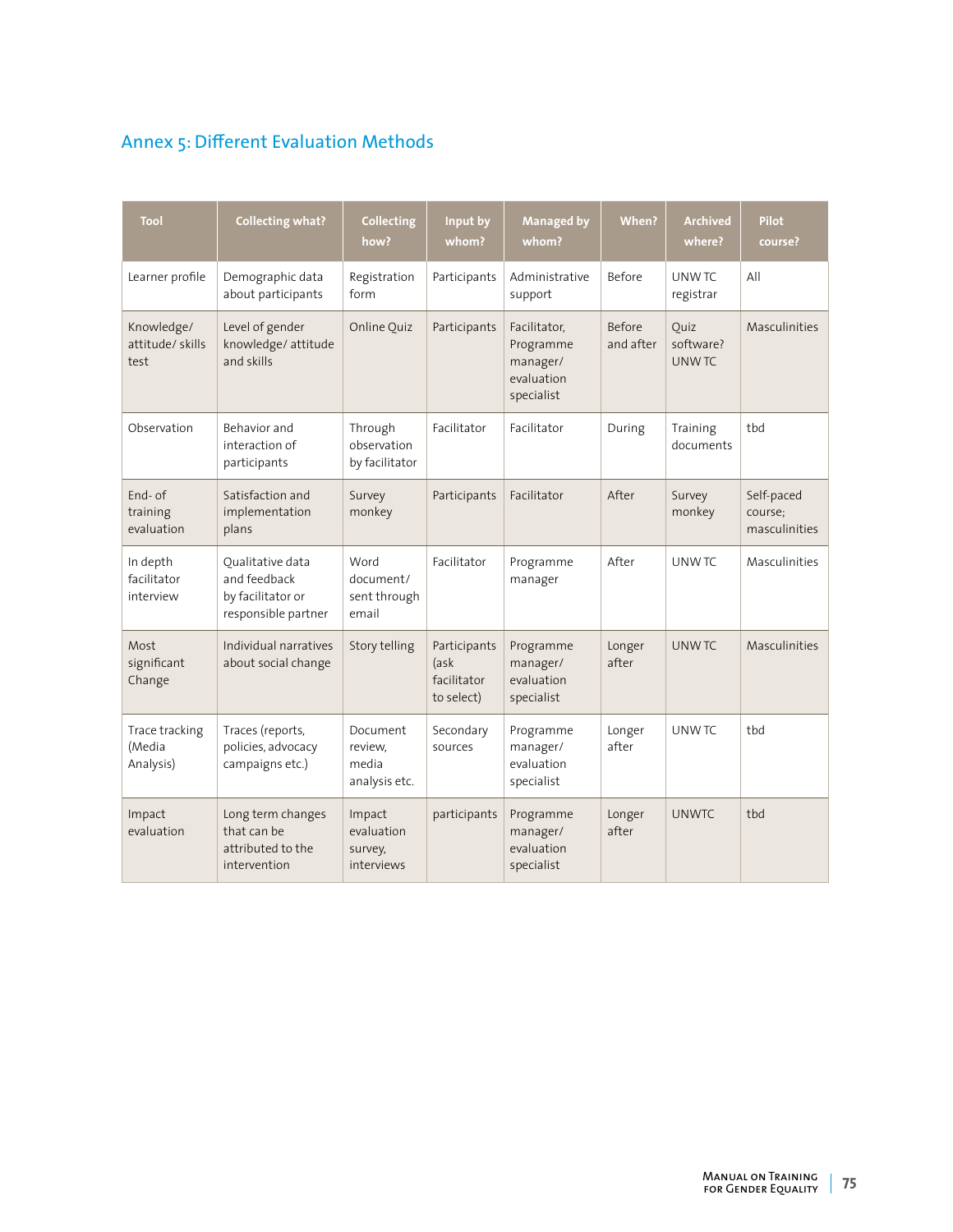## Annex 6: Checklist for Event Organization

#### Workshop & Conference Checklist. Detailed Version

*The following checklist is meant to serve as a helpful guide for workshops, conferences or meetings. It is recommended that this process be started approximately 2 months prior to the preferred workshop/meeting/ conference dates.*

- **1.** Initial Documentation Preparation
- Concept Note, Agenda and Invitation Letter to be drafted
- Ministry of Foreign Affairs endorsement to be sought (especially if workshop is held out of country)
- Prepare a draft budget to include
- airfares
- DSA
- venue costs
- equipment
- stationery
- CDs (printing of labels)
- bags
- banner
- transportation
- consultancy fees
- contingency funds (internet, photographer, transportation, phone calls & faxes, printing/photocopies, misc.)
- photography
- video shooting
- computers
- courier (transporting of workshop material)
- Information Note to be drafted
- Official invitation to participants/resource people to be sent out once endorsement by Government received.
- Invitation letter
- Concept Note
- Agenda
- Registration Form
- Information Note
- Request for Quotation for Venue/Accommodation to be sent out (to include details of workshop e.g. title of workshop, tentative dates, # of pax)
- Venue
- Meals (lunch, am/pm tea, welcome reception, dinner, whatever is planned for)
- Equipment
- Breakout rooms
- Secretariat room
- Accommodation (will rate include breakfast)
- Airport Transfers (what's available & cost)

#### **2.** Sourcing Quotations for Venue/Accommodation

- Venue
- 3 Quotations required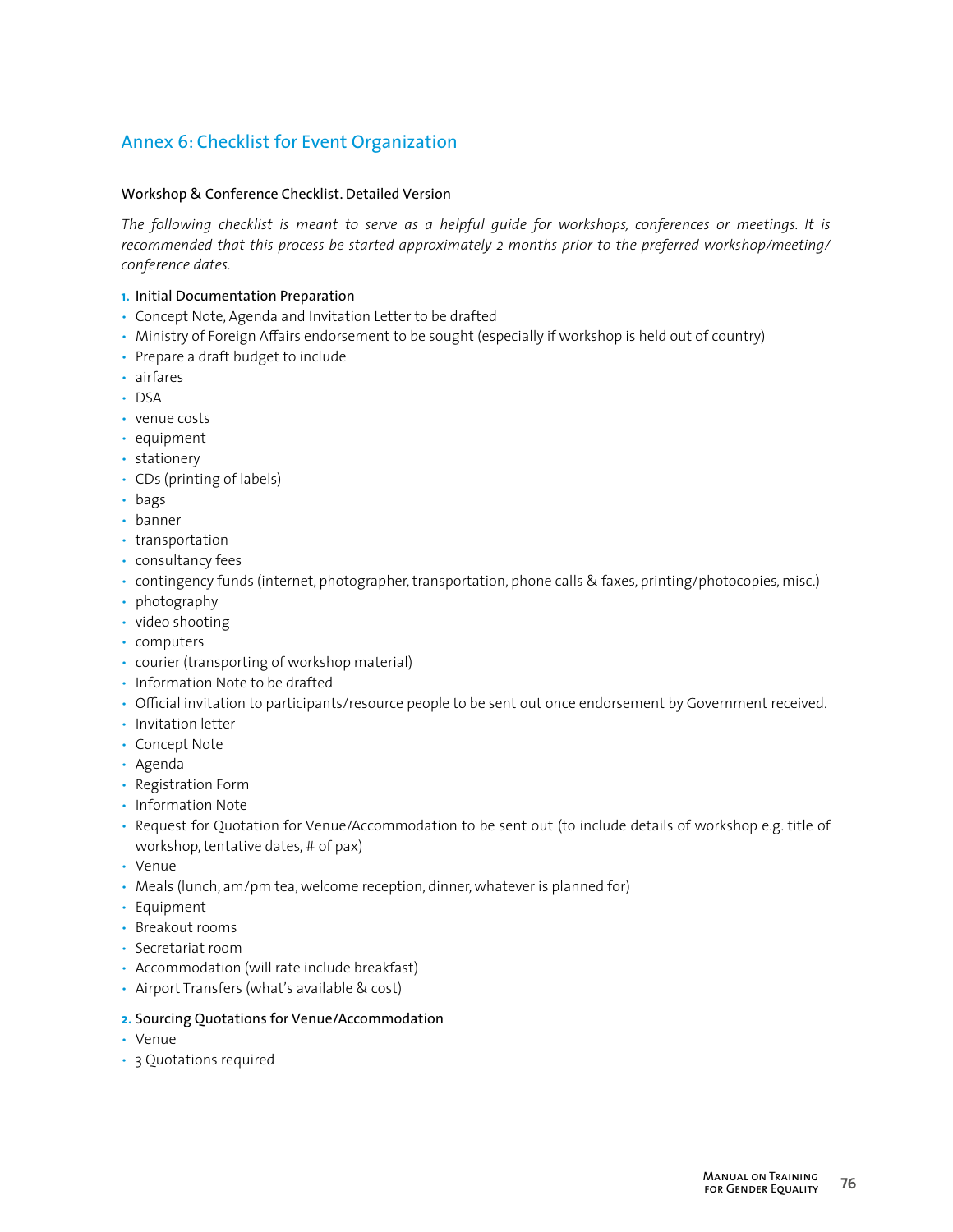- Recommendations for venues sought from counterparts
- Request for Quote to be sent out stating:
- Workshop Title
- # of Days and Tentative Dates
- # of Pax
- Request for Quote to include following requirements:
- Conference room
- Size in capacity (# of pax)
- Size in measurement (for banner purposes)
- Set up
- Equipment
- Data Projector
- Projector Screen
- Lecture with Microphone
- Microphone Cordless, Table, Lapel
- Flipchart with paper and marker
- Whiteboard with marker and eraser
- Photocopier
- Internet Connection/Access
- Pads, pens, water, mints
- Meals (include  $#$  of pax)
- AM/PM tea with snacks
- Lunch
- Welcome/Farewell Reception
- Dinner
- Breakout Rooms
- Secretariat Room Equipment
- Internet Connection (Broadband)
- Photocopier
- Fax
- Printer
- Telephone
- Accommodation cost (does it include breakfast)
- Contract sample
- Comparison Matrix of Quotes
- Selection of Venue to be approved by Head of Unit
- Contract Finalization (ensure all requirements/costs are covered)
- Payment Terms (UNDP policy is 20%/80%)
- Proforma Invoice if deposit is required to secure booking
- Final Invoice

#### **3.** Travel Preparation

- Travel Tentative bookings to be made
- Tentative bookings as soon as participant names are known.
- Obtain a copy of the itinerary
- Calculate and verify DSA
- Complete the travel request. (TR to be verified by Finance/Procurement then signed by Head of Unit/Fin Ass).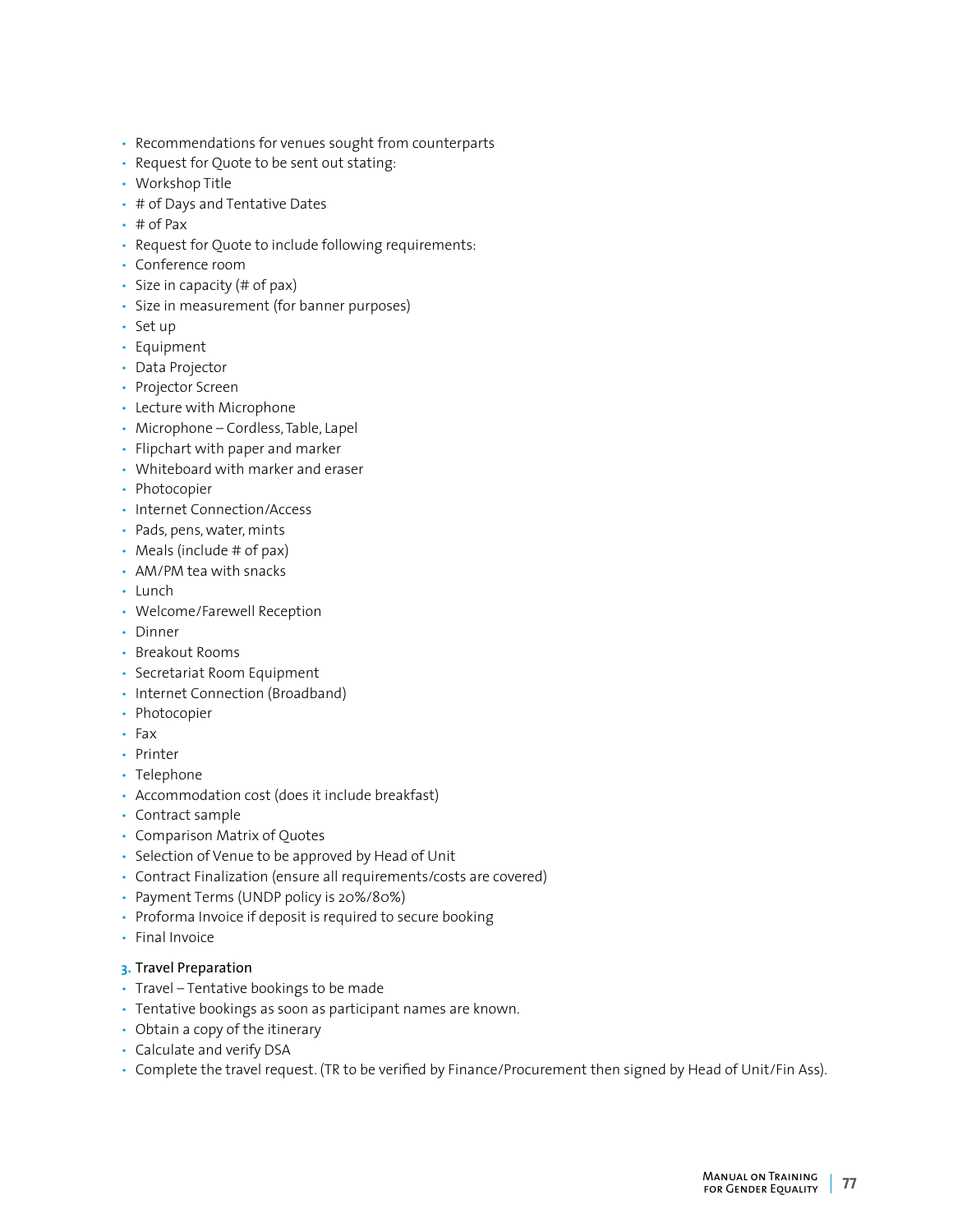- Upload into ATLAS requisition
- Submit TR paperwork to Operations for LPO (2 sets of copies of paperwork 1 for Ticket and 1 for DSA)
- Passport copy (Once participant confirms attendance)
- Visa entry regulations for the country where workshop is being held
- Copy of the LPO to the travel agent
- Instructions for eticket/PTA release (preferably 1 week before travel)
- Copy etickets/PTA details to participants
- DSA
- Policy
- DSA apportionment if accom/meals provided (50% accom/6% breakfast/12% lunch and dinner/20% misc and terminals USD38 one way)
- Calculations for
- DSA for the period of travel/workshop based on the current rates applicable
- If an ad hoc rate is required, approval is to be sought (PC Manager authorized to approve)
- Each participant to be based on the approved travel itinerary
- DSA to be verified by Finance/Procurement Asst or Programme Asst (copy of official itinerary to be attached)
- Participants
- Copy of Final DSA calculation sheets with brief explanation of the breakdown of DSA
- Disbursement of DSA
- In-country
- Nadi Liaise with ANZ to disburse
- Suva UNDP CO/PC
- Out-of-country
- UNDP staff
- Check with ANZ if sister bank can disburse funds

#### **4.** Accommodation Logistics

- Accommodation
- Request for Quotes
- Include rates in Information Note
- Rates to be advised to participants
- Offer to book accommodation
- Advise bookings to participants
- If ad hoc DSA excludes accom book all participants and inform them accordingly
- Participant Accom List to be sent to hotel 2 weeks before 1st participant arrives with final listing following. List to include:
- Participant Name
- Organization
- Routing
- Arr Date/Time/Flight Details
- Dep Date/Time/Flight Details
- Special Requests
- **5.** Minor Logistics
- Banner
- Request for Quote to include:
- Wordings and logos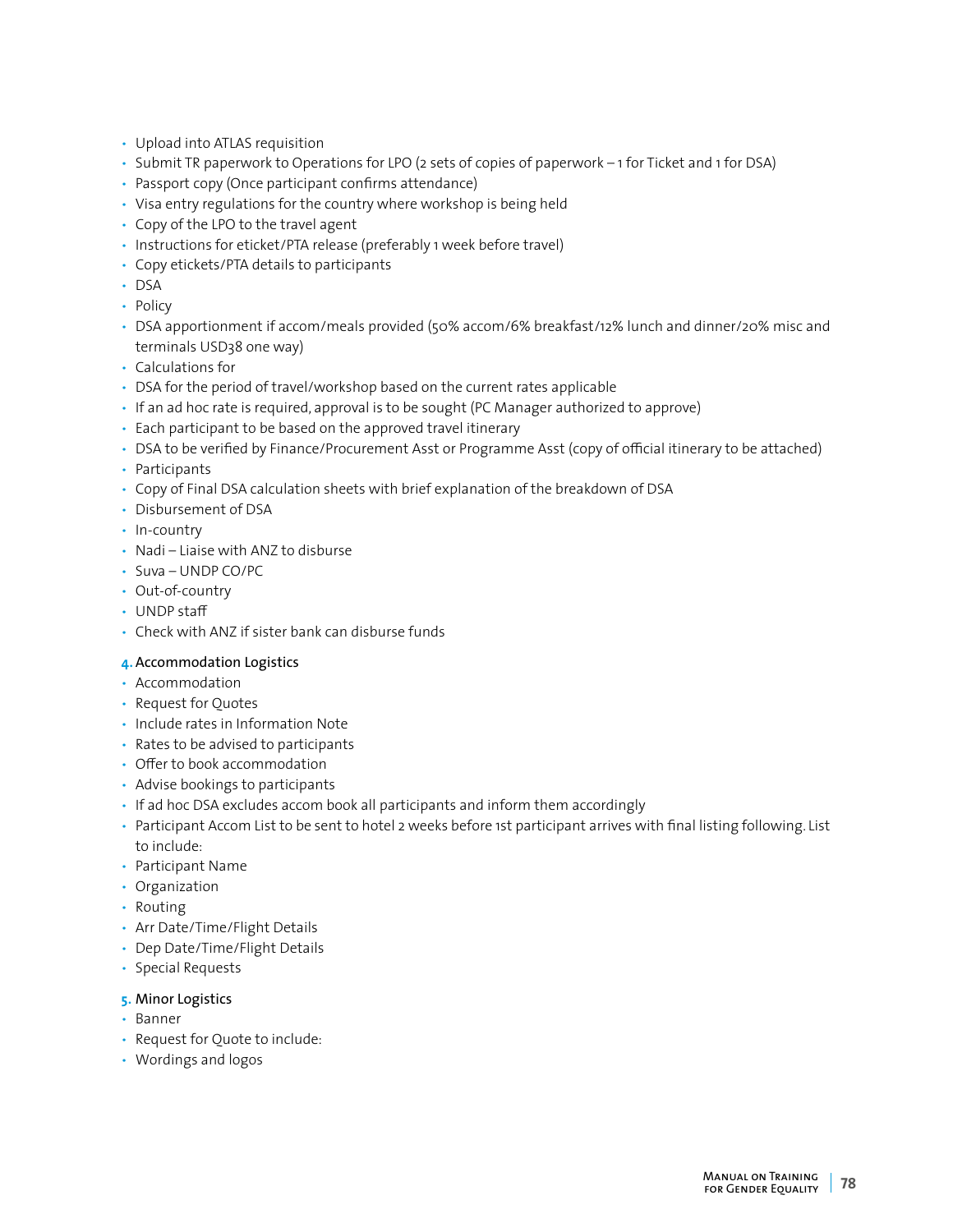- Print/logo color black/white or full color
- Size (currently using 6m x 1m or 5m x 1m)
- Material type (currently using pvc)
- Quantity
- Bags
- Request for Samples
- Request for Quote to include:
- Wordings and logos
- Print/logo color black/white or full color
- Quantity
- Material
- Registration Forms
- Create participant database
- Follow up late registration forms
- Create participant registration list
- Name Tags
- Size
- Layout
- Participant List
- Order Tags/Lanyards
- Final List
- Participant Handouts
- Folder (Cover/side labels, dividers, Agenda, Concept Note, Presentations)
- Name Tags
- CDs
- Photographs
- Printing
- Folder Cover/side labels
- CD labels
- Name Tags
- Agenda, Concept Note, Presentations
- Transportation for out of country Organizers
- Request for Quotes
- Submit to Expert
- Miscellaneous
- DHL to courier workshop material
- Checklist for pre-workshop set up for Organizers
- Stationery
- 3 Quotations required if total amount exceeds USD2,500
- Request for quote
- Stationery
- A4 ruled sheets
- Folders
- Name Tags/Lanyards
- Pens/pencils
- Blue Tac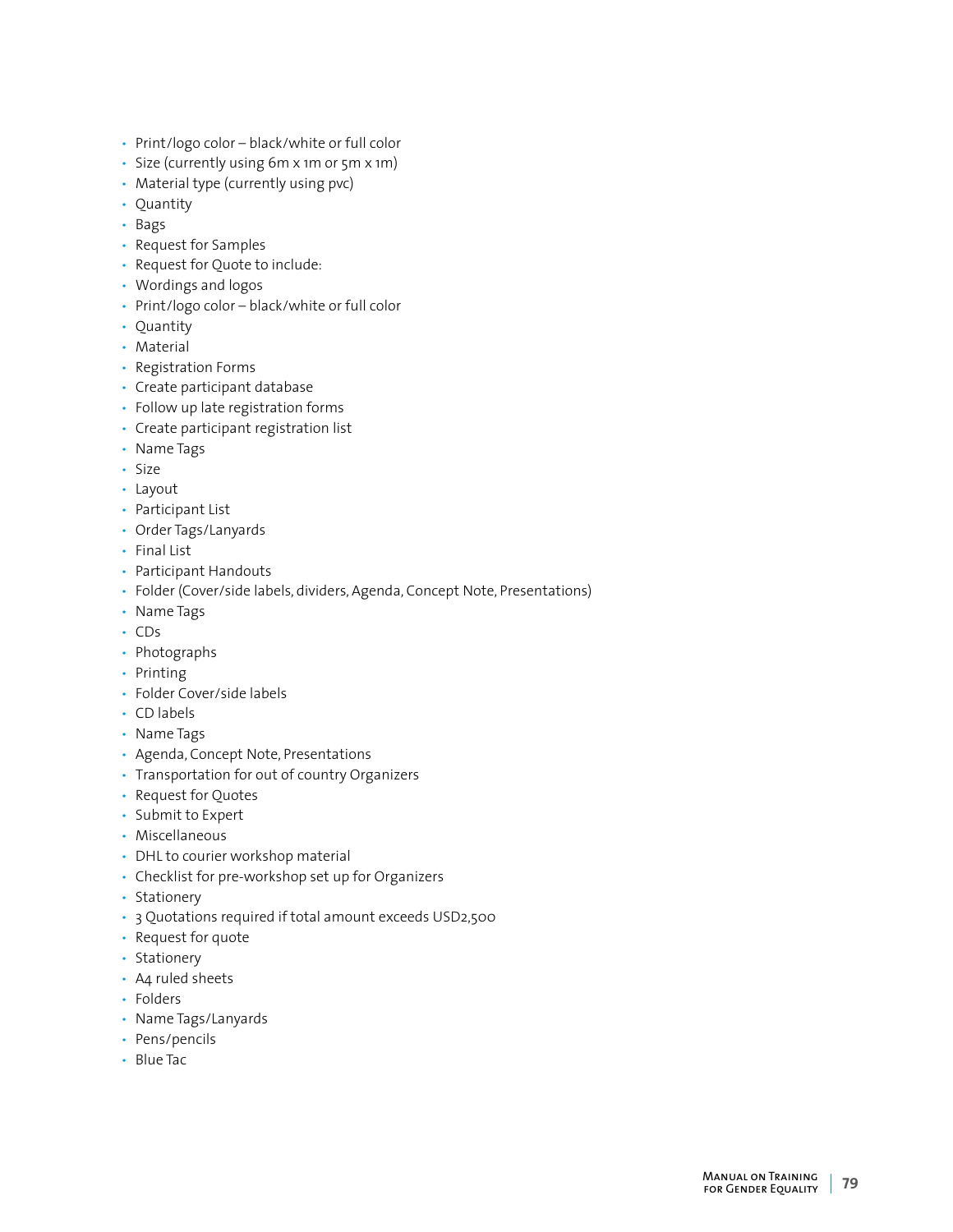- Cellotape 2"
- Masking/Packing Tape 2"
- Dividers (Colored Paper/Board etc.)
- Flipcharts
- Permanent Markers
- Whiteboard Markers
- Envelopes (A5/wages for DSA)
- Twink
- Glue
- CDs/DVDs
- CD labels
- Stapler/Staple Pins
- Scissors
- Calculator
- Paper punch
- String/Rope for banner
- Highlighters
- Final quote/ATLAS
- Copy of LPO to be sent to supplier
- Invoice